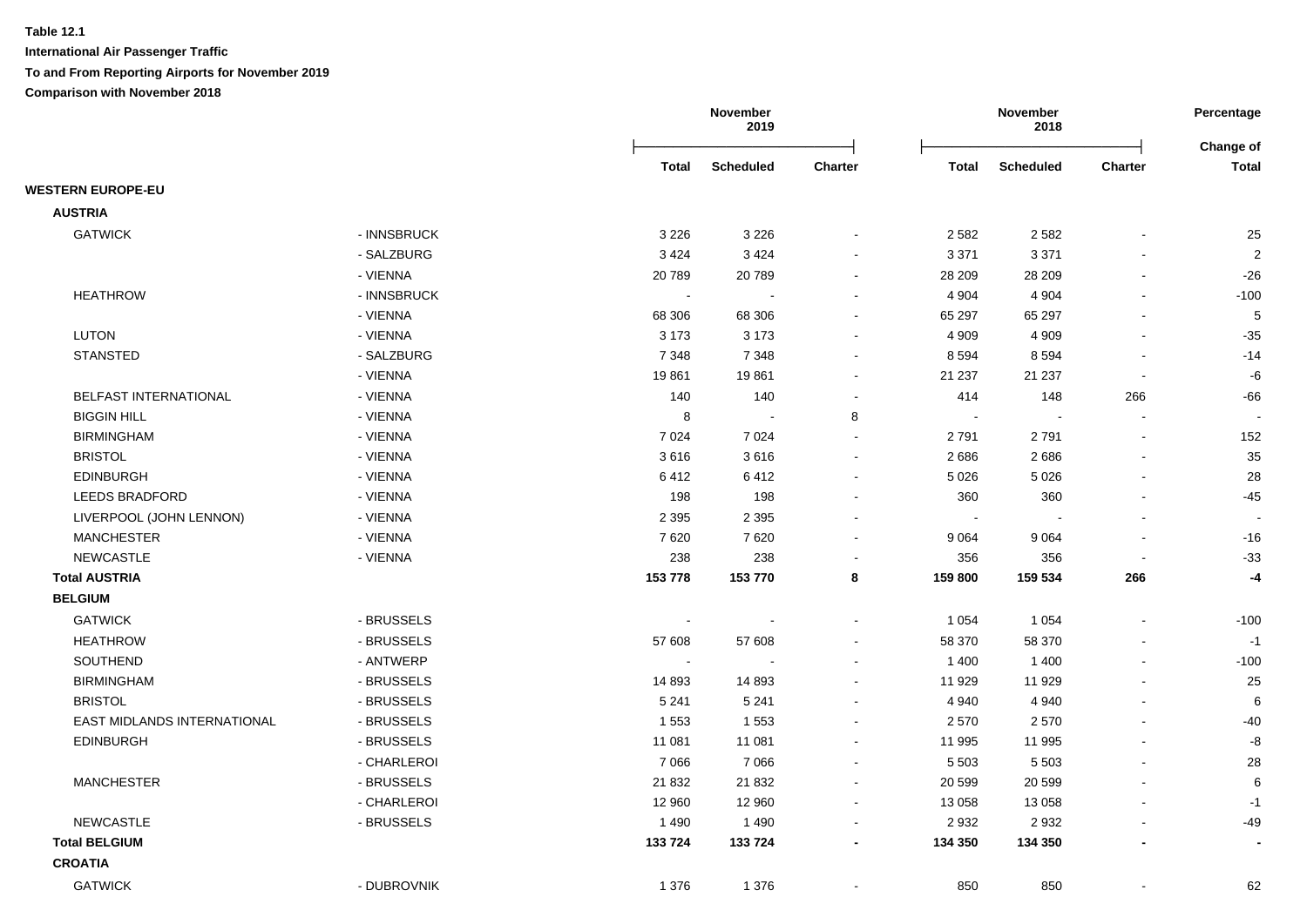|                              |             |              | November<br>2019 |                          | November<br>2018         |                  |                          | Percentage<br>Change of |
|------------------------------|-------------|--------------|------------------|--------------------------|--------------------------|------------------|--------------------------|-------------------------|
|                              |             | <b>Total</b> | Scheduled        | <b>Charter</b>           | <b>Total</b>             | <b>Scheduled</b> | <b>Charter</b>           | <b>Total</b>            |
|                              | - SPLIT     | 148          | 148              |                          | 242                      | 242              |                          | $-39$                   |
| <b>HEATHROW</b>              | - ZAGREB    | 13807        | 13807            | $\sim$                   | 12 557                   | 12 5 57          | $\blacksquare$           | 10                      |
| <b>STANSTED</b>              | - DUBROVNIK | 795          | 795              |                          | $\overline{\phantom{a}}$ |                  |                          |                         |
| <b>BELFAST INTERNATIONAL</b> | - DUBROVNIK | 150          | 150              |                          | $\sim$                   |                  |                          | $\sim$                  |
| <b>BIRMINGHAM</b>            | - DUBROVNIK | 192          | 192              |                          | 194                      | 194              |                          | $-1$                    |
|                              | - SPLIT     | 206          | 206              |                          | 192                      | 192              | $\blacksquare$           | $\overline{7}$          |
| EAST MIDLANDS INTERNATIONAL  | - DUBROVNIK | 150          | 150              |                          | 142                      | 142              | $\overline{a}$           | 6                       |
|                              | - SPLIT     | $\sim$       | $\sim$           |                          | 139                      | 139              | $\blacksquare$           | $-100$                  |
| <b>LEEDS BRADFORD</b>        | - DUBROVNIK | 188          | 188              |                          | 132                      | 132              | $\sim$                   | 42                      |
|                              | - SPLIT     | 147          | 147              |                          | $\overline{\phantom{a}}$ |                  |                          |                         |
| <b>MANCHESTER</b>            | - DUBROVNIK | 407          | 407              |                          | 189                      | 189              |                          | 115                     |
|                              | - SPLIT     | 200          | 200              |                          | $\sim$                   |                  | $\blacksquare$           |                         |
| <b>NEWCASTLE</b>             | - DUBROVNIK | 191          | 191              |                          | 145                      | 145              |                          | 32                      |
| <b>Total CROATIA</b>         |             | 17957        | 17957            |                          | 14782                    | 14782            |                          | 21                      |
| <b>CYPRUS</b>                |             |              |                  |                          |                          |                  |                          |                         |
| <b>GATWICK</b>               | - LARNACA   | 9551         | 9 3 6 2          | 189                      | 9613                     | 9613             |                          | $-1$                    |
|                              | - PAPHOS    | 20 344       | 14 033           | 6 3 1 1                  | 21 152                   | 14 247           | 6905                     | $-4$                    |
| <b>HEATHROW</b>              | - LARNACA   | 15 5 14      | 15 5 14          | $\sim$                   | 15 5 26                  | 15 5 26          |                          |                         |
| <b>LUTON</b>                 | - LARNACA   | 10 473       | 10 473           | $\blacksquare$           | 15 549                   | 15 5 49          | $\sim$                   | $-33$                   |
|                              | - PAPHOS    | 6653         | 5766             | 887                      | 6788                     | 5443             | 1 3 4 5                  | $-2$                    |
| <b>STANSTED</b>              | - LARNACA   | 3 1 4 2      | 3 1 4 2          | $\sim$                   | 1 4 3 9                  | 1 4 3 9          | $\sim$                   | 118                     |
|                              | - PAPHOS    | 16 958       | 14781            | 2 177                    | 15773                    | 13 060           | 2713                     | 8                       |
| BELFAST INTERNATIONAL        | - LARNACA   | $\sim$       |                  |                          | 220                      |                  | 220                      | $-100$                  |
|                              | - PAPHOS    | 551          | 551              | $\overline{\phantom{a}}$ | $\sim$                   |                  | $\overline{\phantom{a}}$ |                         |
| <b>BIRMINGHAM</b>            | - LARNACA   | 1800         | 1613             | 187                      | 4 4 5 0                  | 4 2 6 5          | 185                      | $-60$                   |
|                              | - PAPHOS    | 7 3 9 2      | 4 2 4 0          | 3 1 5 2                  | 5 3 5 7                  | 2 2 3 4          | 3 1 2 3                  | 38                      |
| <b>BOURNEMOUTH</b>           | - PAPHOS    | 1920         | 456              | 1 4 6 4                  | 3581                     | 2742             | 839                      | $-46$                   |
| <b>BRISTOL</b>               | - LARNACA   | 2897         | 2599             | 298                      | 2 8 5 4                  | 2491             | 363                      | $\overline{\mathbf{c}}$ |
|                              | - PAPHOS    | 6 2 9 9      | 4621             | 1678                     | 5 6 7 5                  | 4 4 0 3          | 1 2 7 2                  | 11                      |
| <b>CARDIFF WALES</b>         | - PAPHOS    | 1 4 4 9      | $\sim$           | 1449                     | 1 0 8 0                  | $\mathbf{r}$     | 1 0 8 0                  | 34                      |
| DONCASTER SHEFFIELD          | - PAPHOS    | 1523         | $\sim$           | 1 5 2 3                  | 1 1 0 4                  | $\sim$           | 1 1 0 4                  | 38                      |
| EAST MIDLANDS INTERNATIONAL  | - LARNACA   | 1 3 2 8      | 1 3 2 8          | $\sim$                   | 480                      | 480              | $\overline{\phantom{a}}$ | 177                     |
|                              | - PAPHOS    | 3 0 7 0      | 1 4 3 4          | 1 6 3 6                  | 2 2 7 7                  | 1 3 9 5          | 882                      | 35                      |
| <b>EDINBURGH</b>             | - LARNACA   | 1 0 8 8      | 934              | 154                      | 409                      | 217              | 192                      | 166                     |
|                              | - PAPHOS    | 5893         | 4 4 8 1          | 1412                     | 4 4 2 7                  | 3646             | 781                      | 33                      |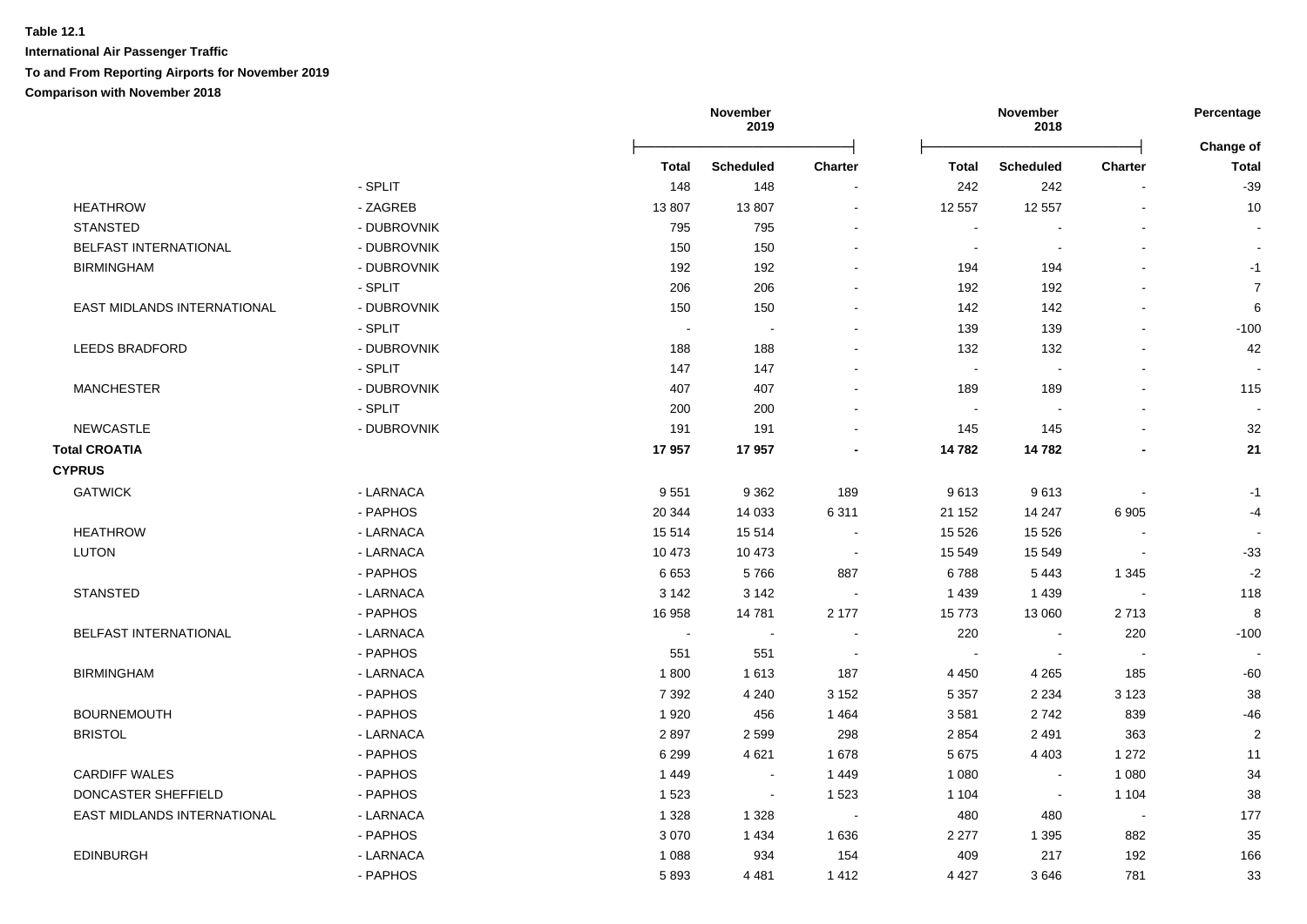|                         |                     |              | November<br>2019 |                          | November<br>2018         |                  |                          | Percentage                |  |
|-------------------------|---------------------|--------------|------------------|--------------------------|--------------------------|------------------|--------------------------|---------------------------|--|
|                         |                     | <b>Total</b> | <b>Scheduled</b> | <b>Charter</b>           | <b>Total</b>             | <b>Scheduled</b> | <b>Charter</b>           | Change of<br><b>Total</b> |  |
| <b>EXETER</b>           | - PAPHOS            | 1 2 1 1      |                  | 1 2 1 1                  | 1 2 3 9                  |                  | 1 2 3 9                  | $-2$                      |  |
| <b>GLASGOW</b>          | - LARNACA           | 948          | 948              | $\overline{\phantom{a}}$ | 423                      | 423              |                          | 124                       |  |
|                         | - PAPHOS            | 3 0 6 2      | 2 1 6 0          | 902                      | 2700                     | 1 4 0 5          | 1 2 9 5                  | 13                        |  |
| <b>LEEDS BRADFORD</b>   | - LARNACA           | 1564         | 1564             |                          | 694                      | 694              | $\sim$                   | 125                       |  |
|                         | - PAPHOS            | 2959         | 2959             | $\sim$                   | 2 5 7 4                  | 2 3 8 9          | 185                      | 15                        |  |
| LIVERPOOL (JOHN LENNON) | - LARNACA           | 2964         | 2964             | $\blacksquare$           | 2 5 6 2                  | 2 5 6 2          | $\sim$                   | 16                        |  |
|                         | - PAPHOS            | 2967         | 2967             | $\blacksquare$           | 2 4 0 9                  | 2 4 0 9          | $\overline{\phantom{a}}$ | 23                        |  |
| <b>MANCHESTER</b>       | - LARNACA           | 2022         | 2022             | $\sim$                   | 1 3 7 0                  | 1 1 8 2          | 188                      | 48                        |  |
|                         | - PAPHOS            | 20 457       | 14 685           | 5772                     | 21 460                   | 15 512           | 5948                     | $-5$                      |  |
| <b>NEWCASTLE</b>        | - LARNACA           | 1 0 8 0      | 1 0 8 0          |                          | 430                      | 430              |                          | 151                       |  |
|                         | - PAPHOS            | 4 207        | 4 2 0 7          |                          | 3795                     | 3795             |                          | 11                        |  |
| <b>Total CYPRUS</b>     |                     | 161 286      | 130 884          | 30 402                   | 157 410                  | 127 551          | 29 859                   | $\overline{2}$            |  |
| <b>DENMARK</b>          |                     |              |                  |                          |                          |                  |                          |                           |  |
| <b>GATWICK</b>          | - AARHUS (TIRSTRUP) | 1988         | 1988             | $\blacksquare$           | 1547                     | 1547             |                          | 29                        |  |
|                         | - COPENHAGEN        | 62 965       | 62 915           | 50                       | 68 069                   | 68 069           |                          | $-7$                      |  |
| <b>HEATHROW</b>         | - BILLUND           | 7850         | 7850             |                          | 8979                     | 8979             | $\sim$                   | $-13$                     |  |
|                         | - COPENHAGEN        | 75 549       | 75 549           | $\sim$                   | 85 540                   | 85 540           |                          | $-12$                     |  |
| <b>LONDON CITY</b>      | - BILLUND           | 2073         | 2073             |                          | 1894                     | 1894             |                          | 9                         |  |
| <b>LUTON</b>            | - COPENHAGEN        | 8963         | 8963             | $\sim$                   | 10 409                   | 10 409           |                          | $-14$                     |  |
| <b>STANSTED</b>         | - AALBORG           | 2 9 0 2      | 2 9 0 2          |                          | 4757                     | 4757             |                          | $-39$                     |  |
|                         | - AARHUS (TIRSTRUP) | 6931         | 6931             |                          | 7440                     | 7440             |                          | $-7$                      |  |
|                         | - BILLUND           | 15 900       | 15 900           |                          | 18 500                   | 18 297           | 203                      | $-14$                     |  |
|                         | - COPENHAGEN        | 31 140       | 31 140           |                          | 26 887                   | 26 887           |                          | 16                        |  |
| ABERDEEN                | - COPENHAGEN        | 2 0 9 3      | 2 0 9 3          |                          | 2 1 0 4                  | 2 1 0 4          |                          | $-1$                      |  |
|                         | - ESBJERG           | 1 4 2 2      | 1 4 2 2          |                          | 986                      | 986              |                          | 44                        |  |
| <b>BIRMINGHAM</b>       | - COPENHAGEN        | 6814         | 6814             | $\blacksquare$           | 7 0 3 3                  | 7 0 3 3          |                          | $-3$                      |  |
| <b>BRISTOL</b>          | - COPENHAGEN        | 3414         | 3414             |                          | 2629                     | 2629             |                          | 30                        |  |
| <b>CARDIFF WALES</b>    | - AARHUS (TIRSTRUP) | $\sim$       |                  |                          | 41                       |                  | 41                       | $-100$                    |  |
| <b>EDINBURGH</b>        | - COPENHAGEN        | 12 0 54      | 12 0 54          |                          | 15 222                   | 15 2 22          |                          | $-21$                     |  |
| <b>LEEDS BRADFORD</b>   | - COPENHAGEN        |              |                  |                          | 186                      | 186              | $\sim$                   | $-100$                    |  |
| LIVERPOOL (JOHN LENNON) | - COPENHAGEN        | 2 4 0 7      | 2 4 0 7          |                          | $\overline{\phantom{a}}$ |                  |                          |                           |  |
|                         | - SONDERBORG        | 111          | $\sim$           | 111                      |                          |                  |                          | $\overline{\phantom{a}}$  |  |
| <b>MANCHESTER</b>       | - AARHUS (TIRSTRUP) | 459          | 459              |                          |                          |                  |                          |                           |  |
|                         | - BILLUND           | 4573         | 4573             |                          | 1918                     | 1918             |                          | 138                       |  |
|                         | - COPENHAGEN        | 26 287       | 26 287           |                          | 27 600                   | 27 600           |                          | $-5$                      |  |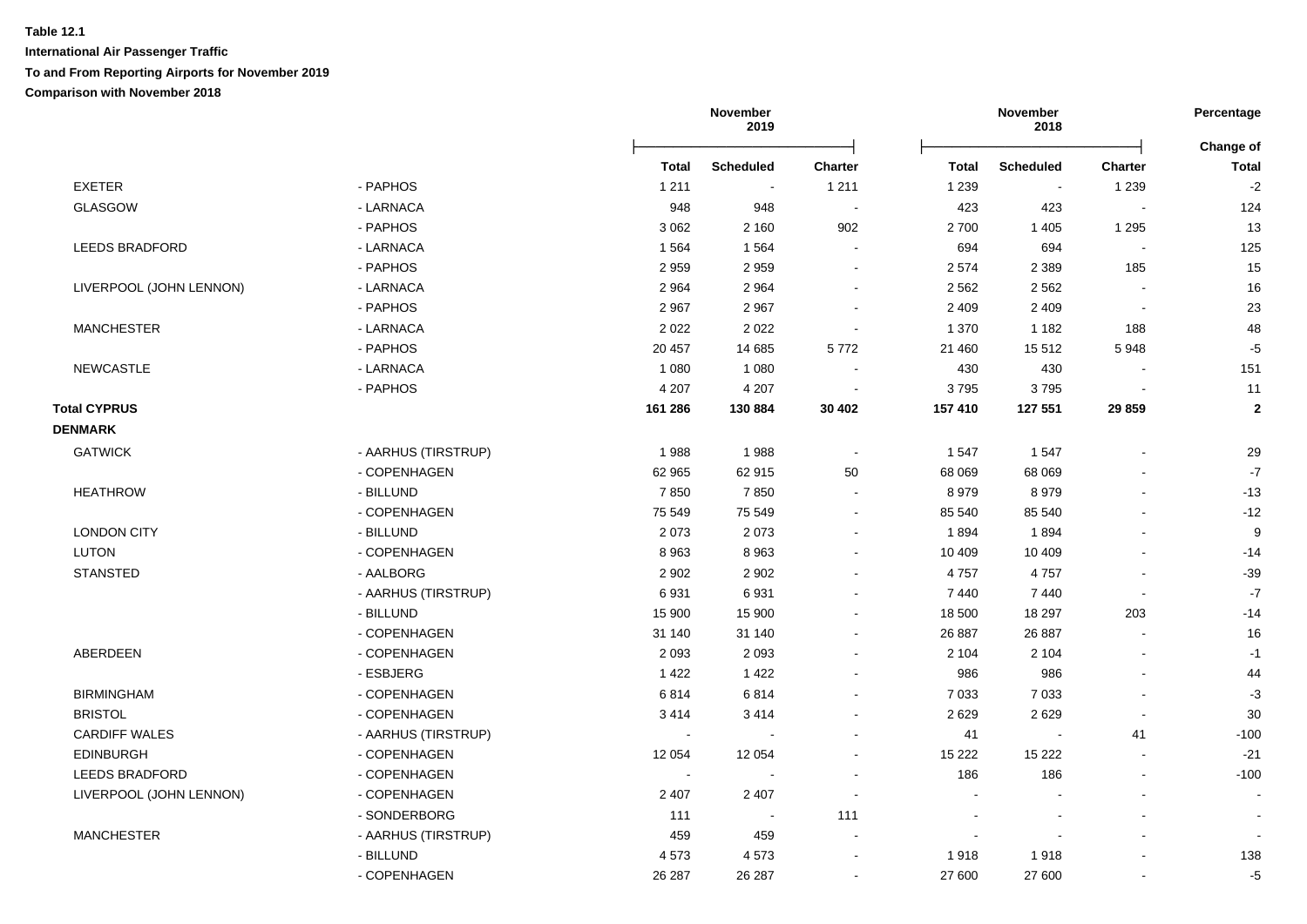**International Air Passenger Traffic**

#### **To and From Reporting Airports for November 2019**

|                              |               |                | November<br>2019         |                |              | November<br>2018         |                          | Percentage<br>Change of |
|------------------------------|---------------|----------------|--------------------------|----------------|--------------|--------------------------|--------------------------|-------------------------|
|                              |               | <b>Total</b>   | <b>Scheduled</b>         | <b>Charter</b> | <b>Total</b> | <b>Scheduled</b>         | <b>Charter</b>           | <b>Total</b>            |
| <b>NEWCASTLE</b>             | - COPENHAGEN  | 179            | 179                      |                | 187          | 187                      |                          | $-4$                    |
| <b>Total DENMARK</b>         |               | 276 074        | 275 913                  | 161            | 291 928      | 291 684                  | 244                      | $-5$                    |
| <b>FINLAND</b>               |               |                |                          |                |              |                          |                          |                         |
| <b>GATWICK</b>               | - HELSINKI    | 17959          | 17959                    | $\blacksquare$ | 18 229       | 18 2 29                  | $\overline{\phantom{a}}$ | $-1$                    |
|                              | - IVALO       | 563            | $\blacksquare$           | 563            | 638          | $\overline{\phantom{a}}$ | 638                      | $-12$                   |
|                              | - KITTILA     | 83             | $\blacksquare$           | 83             | 608          | 345                      | 263                      | $-86$                   |
|                              | - ROVANIEMI   | 5 1 8 8        | 4 2 9 5                  | 893            | 5 5 9 5      | 5 4 3 6                  | 159                      | $\mathbf{-7}$           |
| <b>HEATHROW</b>              | - HELSINKI    | 56 906         | 56 906                   | $\sim$         | 55 033       | 55 033                   | $\blacksquare$           | $\mathbf{3}$            |
| <b>STANSTED</b>              | - ENONTEKIO   | 310            | $\sim$                   | 310            | $\sim$       | $\blacksquare$           | $\sim$                   |                         |
| <b>BELFAST INTERNATIONAL</b> | - IVALO       | 202            | $\sim$                   | 202            | 180          | $\blacksquare$           | 180                      | 12                      |
| <b>BIRMINGHAM</b>            | - IVALO       |                | $\overline{\phantom{a}}$ | $\sim$         | 486          | $\sim$                   | 486                      | $-100$                  |
|                              | - ROVANIEMI   | 440            | $\sim$                   | 440            |              | $\blacksquare$           | $\sim$                   | $\blacksquare$          |
| <b>BRISTOL</b>               | - ENONTEKIO   | 255            | $\sim$                   | 255            | $\sim$       | $\sim$                   | $\sim$                   |                         |
|                              | - IVALO       |                | $\sim$                   | $\sim$         | 167          | $\blacksquare$           | 167                      | $-100$                  |
|                              | - KITTILA     | $\blacksquare$ | $\blacksquare$           | $\sim$         | 535          | $\blacksquare$           | 535                      | $-100$                  |
| EAST MIDLANDS INTERNATIONAL  | - KITTILA     | $\blacksquare$ | $\sim$                   | $\sim$         | 220          | 220                      | $\blacksquare$           | $-100$                  |
| <b>EDINBURGH</b>             | - HELSINKI    | 2975           | 2975                     | $\blacksquare$ | 1 6 1 4      | 1614                     | $\sim$                   | 84                      |
| <b>EXETER</b>                | - IVALO       | 179            | $\sim$                   | 179            | 180          | $\blacksquare$           | 180                      | $-1$                    |
|                              | - ROVANIEMI   | 366            | $\sim$                   | 366            | $\sim$       | $\blacksquare$           | $\sim$                   |                         |
| <b>HUMBERSIDE</b>            | - ENONTEKIO   | 539            | $\sim$                   | 539            | 162          | $\blacksquare$           | 162                      | 233                     |
| LIVERPOOL (JOHN LENNON)      | - IVALO       | $\sim$         | $\sim$                   | $\sim$         | 307          | $\sim$                   | 307                      | $-100$                  |
| <b>MANCHESTER</b>            | - ENONTEKIO   | 378            | $\sim$                   | 378            | $\sim$       | $\sim$                   | $\sim$                   |                         |
|                              | - HELSINKI    | 10814          | 10814                    | $\blacksquare$ | 10 991       | 10 991                   | $\overline{\phantom{a}}$ | $-2$                    |
|                              | - IVALO       | 188            | $\blacksquare$           | 188            | 177          | $\sim$                   | 177                      | $\,6\,$                 |
|                              | - KITTILA     | $\blacksquare$ | $\blacksquare$           | $\sim$         | 974          | 412                      | 562                      | $-100$                  |
|                              | - ROVANIEMI   | 1 2 5 6        | 886                      | 370            | $\sim$       | $\blacksquare$           | $\blacksquare$           |                         |
| <b>NEWCASTLE</b>             | - KITTILA     |                | $\blacksquare$           |                | 106          | 106                      | $\blacksquare$           | $-100$                  |
| <b>Total FINLAND</b>         |               | 98 601         | 93835                    | 4766           | 96 202       | 92 386                   | 3816                     | $\bf 2$                 |
| <b>FRANCE</b>                |               |                |                          |                |              |                          |                          |                         |
| <b>GATWICK</b>               | - BORDEAUX    | 14 877         | 14 877                   | $\sim$         | 16 890       | 16 890                   |                          | $-12$                   |
|                              | - LYON        | 16 210         | 16 210                   | $\sim$         | 16 214       | 16 214                   |                          |                         |
|                              | - MARSEILLE   | 7 3 2 2        | 7 3 2 2                  | $\sim$         | 5 5 5 9      | 5 5 5 9                  | $\overline{a}$           | 32                      |
|                              | - MONTPELLIER | 6 0 0 8        | 6 0 0 8                  |                | 5 9 6 4      | 5964                     |                          | $\mathbf{1}$            |
|                              | - NANTES      | 9 2 4 4        | 9 2 4 4                  |                | 10 033       | 10 033                   |                          | -8                      |
|                              |               |                |                          |                |              |                          |                          |                         |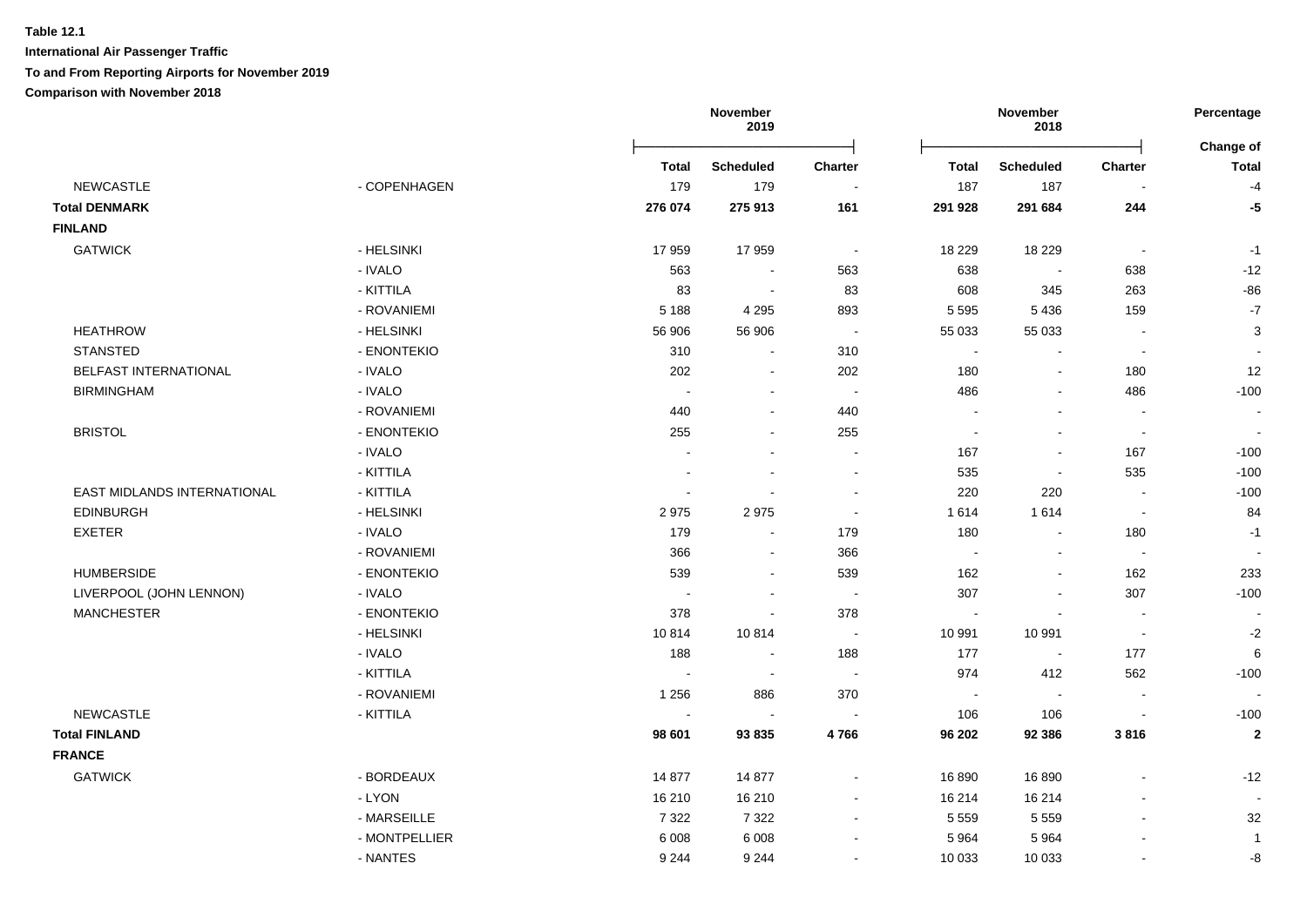|                    |                             | November<br>2019 |                  |                          | November<br>2018 |                          | Percentage<br>Change of  |                |
|--------------------|-----------------------------|------------------|------------------|--------------------------|------------------|--------------------------|--------------------------|----------------|
|                    |                             | <b>Total</b>     | <b>Scheduled</b> | <b>Charter</b>           | Total            | <b>Scheduled</b>         | <b>Charter</b>           | Total          |
|                    | $-$ NICE                    | 31 375           | 31 375           |                          | 33 31 2          | 33 31 2                  |                          | -6             |
|                    | - PARIS (CHARLES DE GAULLE) | 48 016           | 48 016           | $\overline{\phantom{a}}$ | 40 799           | 40799                    | $\blacksquare$           | 18             |
|                    | - TOULOUSE (BLAGNAC)        | 12 923           | 12 9 23          |                          | 14 139           | 14 139                   | $\blacksquare$           | -9             |
| <b>HEATHROW</b>    | - LYON                      | 21 289           | 21 289           | $\blacksquare$           | 19 950           | 19 950                   | $\blacksquare$           | $\overline{7}$ |
|                    | - MARSEILLE                 | 21 164           | 21 164           | $\ddot{\phantom{a}}$     | 19 547           | 19547                    | $\overline{a}$           | $\bf 8$        |
|                    | - NICE                      | 33 246           | 33 246           | $\ddot{\phantom{a}}$     | 31 046           | 31 046                   |                          | $\overline{7}$ |
|                    | - PARIS (CHARLES DE GAULLE) | 103 800          | 103 800          | $\blacksquare$           | 101 870          | 101 870                  |                          | $\mathbf 2$    |
|                    | - TOULOUSE (BLAGNAC)        | 19 408           | 19 408           | $\blacksquare$           | 18 399           | 18 399                   |                          | $\,$ 5 $\,$    |
| <b>LONDON CITY</b> | $-NICE$                     | 288              | 288              |                          | 480              | 480                      |                          | $-40$          |
|                    | - PARIS (ORLY)              | $\sim$           | ÷                | ÷                        | 7 3 5 9          | 7 3 5 9                  | $\overline{a}$           | $-100$         |
| <b>LUTON</b>       | - BEZIERS                   | 3 2 1 4          | 3 2 1 4          |                          | 2651             | 2651                     | $\blacksquare$           | 21             |
|                    | - BORDEAUX                  | 3 9 4 0          | 3940             |                          | 3632             | 3632                     | L.                       | 8              |
|                    | - LA ROCHELLE               | 168              | 168              | $\blacksquare$           | $\blacksquare$   | $\overline{\phantom{a}}$ | $\blacksquare$           |                |
|                    | - LYON                      | 5701             | 5701             | $\overline{\phantom{a}}$ | 5 9 6 0          | 5843                     | 117                      | -4             |
|                    | - MARSEILLE                 | 2 4 8 5          | 2 4 8 5          | $\sim$                   | 2 3 3 5          | 2 3 3 5                  | $\blacksquare$           | 6              |
|                    | - NANTES                    | 2686             | 2686             | $\overline{\phantom{a}}$ | 2 3 7 1          | 2 3 7 1                  |                          | 13             |
|                    | - NICE                      | 3 9 6 1          | 3 9 6 1          |                          | 4 3 9 9          | 4 3 9 9                  |                          | $-10$          |
|                    | - PARIS (CHARLES DE GAULLE) | 21 190           | 21 190           | $\overline{\phantom{a}}$ | 22 958           | 22 958                   | $\blacksquare$           | -8             |
|                    | - TOULOUSE (BLAGNAC)        | 798              | 798              | ÷                        | 2 1 0 9          | 2 1 0 9                  | L,                       | $-62$          |
| SOUTHEND           | - BREST                     | 2 3 3 1          | 2 3 3 1          | $\overline{\phantom{a}}$ | $\sim$           |                          | $\blacksquare$           | $\sim$         |
|                    | - CAEN                      | 1 1 5 5          | 1 1 5 5          | $\blacksquare$           | 1 2 9 1          | 1 2 9 1                  | $\blacksquare$           | $-11$          |
|                    | - LYON                      | $\sim$           | $\blacksquare$   | $\overline{a}$           | 2 3 6 5          | 2 3 6 5                  | $\blacksquare$           | $-100$         |
|                    | - PARIS (CHARLES DE GAULLE) | 2882             | 2882             | $\overline{\phantom{a}}$ | 3 2 5 7          | 3 2 5 7                  |                          | $-12$          |
|                    | - RENNES                    | 3 2 4 0          | 3 2 4 0          |                          | 3 3 4 9          | 3 3 4 9                  |                          | $-3$           |
| <b>STANSTED</b>    | - AJACCIO                   | 241              | 241              |                          | 533              | 533                      | L,                       | $-55$          |
|                    | - BASTIA                    | 244              | 244              |                          | 545              | 545                      | $\blacksquare$           | $-55$          |
|                    | - BERGERAC                  | 4 4 0 2          | 4 4 0 2          | $\sim$                   | 4 5 31           | 4531                     | $\blacksquare$           | $-3$           |
|                    | - BIARRITZ                  | 3 3 7 9          | 3 3 7 9          | $\overline{a}$           | 4 3 4 4          | 4 3 4 4                  | $\sim$                   | $-22$          |
|                    | - BORDEAUX                  | 6919             | 6919             | $\blacksquare$           | 7 2 7 1          | 7 2 7 1                  | $\blacksquare$           | $-5$           |
|                    | - BREST                     | $\sim$           | $\blacksquare$   | $\blacksquare$           | 193              | 193                      | $\blacksquare$           | $-100$         |
|                    | - CARCASSONNE               | 2728             | 2728             | $\overline{\phantom{a}}$ | 4 1 9 3          | 4 1 9 3                  | $\blacksquare$           | $-35$          |
|                    | - DINARD                    | 3 1 7 5          | 3 1 7 5          | $\blacksquare$           | 3 9 4 4          | 3 9 4 4                  | $\overline{a}$           | $-19$          |
|                    | - LA ROCHELLE               | 2 4 0 5          | 2 4 0 5          |                          | 2 8 8 1          | 2881                     | $\overline{a}$           | $-17$          |
|                    | - LIMOGES                   | 6424             | 6424             |                          | 5 8 0 1          | 5801                     | $\overline{\phantom{a}}$ | 11             |
|                    | - LYON                      | $\overline{a}$   | ÷,               | ÷                        | 393              | $\sim$                   | 393                      | $-100$         |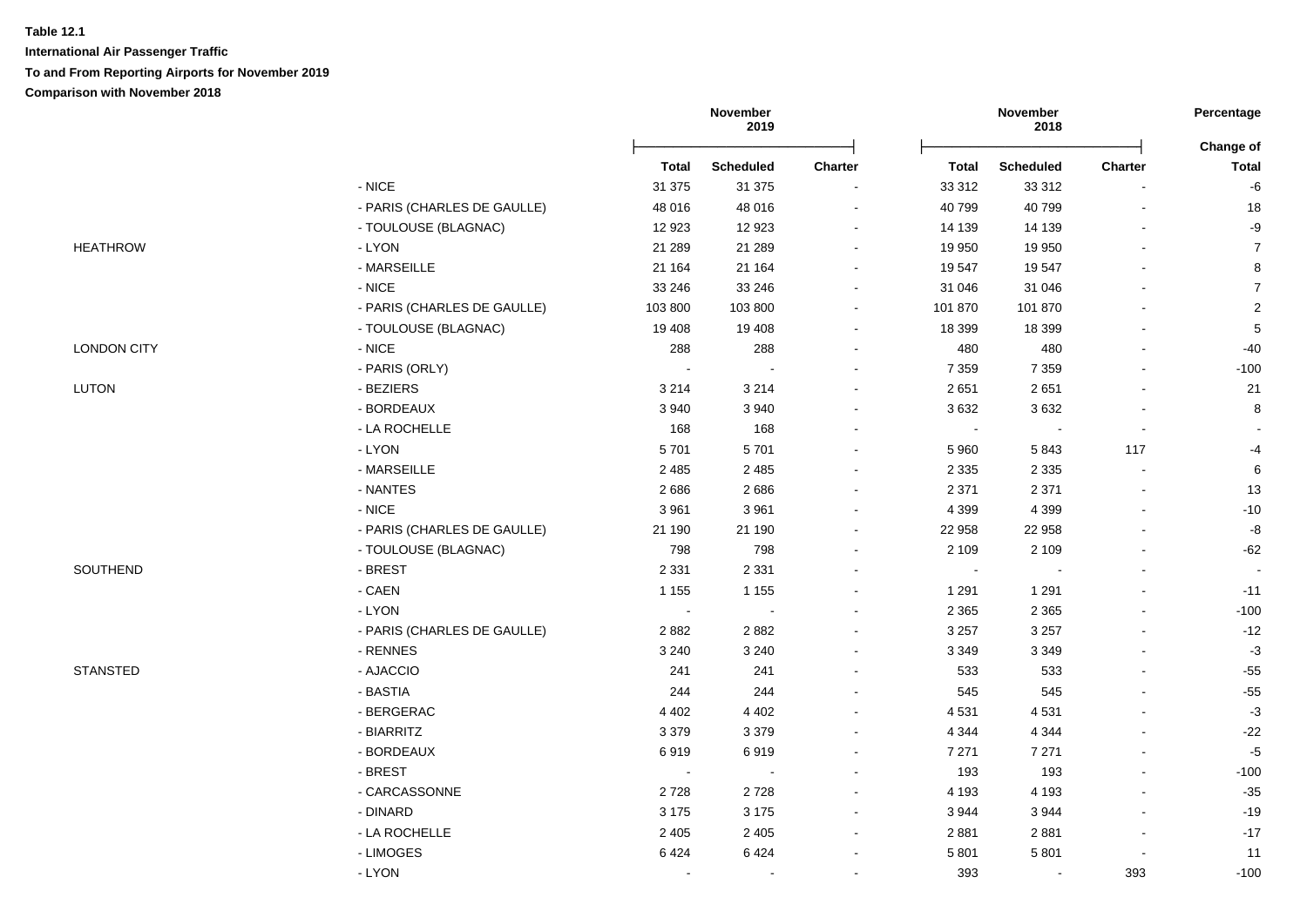**International Air Passenger Traffic To and From Reporting Airports for November 2019**

|                                   |                                |              | November<br>2019         |                | November<br>2018         |                  | Percentage     |                    |
|-----------------------------------|--------------------------------|--------------|--------------------------|----------------|--------------------------|------------------|----------------|--------------------|
|                                   |                                | <b>Total</b> | <b>Scheduled</b>         | <b>Charter</b> | Total                    | <b>Scheduled</b> | <b>Charter</b> | Change of<br>Total |
|                                   | - MARSEILLE                    | 9 4 4 1      | 9 4 4 1                  |                | 9742                     | 9742             |                | $-3$               |
|                                   | - NANTES                       | 8 3 4 5      | 8 3 4 5                  |                | 5 4 7 2                  | 5 4 7 2          |                | 53                 |
|                                   | - NICE                         | 6 3 4 1      | 6 3 4 1                  |                | 11 415                   | 11 4 15          |                | $-44$              |
|                                   | - NIMES                        | $\sim$       | $\sim$                   |                | 2912                     | 2912             |                | $-100$             |
|                                   | - PARIS (CHARLES DE GAULLE)    | 3 2 6 9      | 3 2 6 9                  |                | $\sim$                   |                  |                |                    |
|                                   | - POITIERS                     | 2913         | 2913                     |                | 3 1 2 5                  | 3 1 2 5          |                | $-7$               |
|                                   | - TARBES-LOURDES INTERNATIONAL | 2686         | 2686                     |                | 2417                     | 2417             |                | 11                 |
|                                   | - TOULOUSE (BLAGNAC)           | 15 3 20      | 15 3 20                  |                | 16 118                   | 16 118           |                | $-5$               |
|                                   | - TOURS                        | 3 0 8 8      | 3 0 8 8                  |                | 3 1 5 2                  | 3 1 5 2          |                | $-2$               |
| ABERDEEN                          | - PARIS (CHARLES DE GAULLE)    | 7 3 3 9      | 7 3 3 9                  |                | 7 3 1 6                  | 7316             |                | $\blacksquare$     |
| <b>BELFAST CITY (GEORGE BEST)</b> | - PARIS (CHARLES DE GAULLE)    | 62           | 62                       | $\sim$         | $\blacksquare$           |                  |                | $\blacksquare$     |
| BELFAST INTERNATIONAL             | - CLERMONT FERRAND             | 84           | $\sim$                   | 84             | $\sim$                   |                  |                | $\sim$             |
|                                   | - PARIS (CHARLES DE GAULLE)    | 5 1 3 4      | 5 1 3 4                  |                | 5 3 0 6                  | 5 3 0 6          |                | $-3$               |
| <b>BIGGIN HILL</b>                | - NICE                         |              |                          |                | $\overline{2}$           |                  | $\overline{2}$ | $-100$             |
|                                   | - PARIS (LE BOURGET)           | 2            |                          | 2              | $\overline{2}$           |                  | $\overline{2}$ | $\sim$             |
| <b>BIRMINGHAM</b>                 | - BORDEAUX                     | 294          | $\sim$                   | 294            | $\sim$                   |                  |                | $\sim$             |
|                                   | - LYON                         | <b>.</b>     | $\sim$                   | $\sim$         | 3 2 9 1                  | 2951             | 340            | $-100$             |
|                                   | - MONTPELLIER                  | 325          | $\overline{\phantom{a}}$ | 325            | $\blacksquare$           |                  |                |                    |
|                                   | - PARIS (CHARLES DE GAULLE)    | 32 518       | 32 518                   | $\sim$         | 35 253                   | 34 998           | 255            | $\textbf{-8}$      |
|                                   | - RENNES                       | $\sim$       | $\sim$                   |                | 67                       | 67               | $\sim$         | $-100$             |
| <b>BRISTOL</b>                    | - BORDEAUX                     | 2 5 9 3      | 2593                     | $\sim$         | 2 4 6 9                  | 2 4 6 9          |                | 5                  |
|                                   | - BRIVE-LA-GAILLARDE           | 53           | $\sim$                   | 53             | $\blacksquare$           |                  |                |                    |
|                                   | - LIMOGES                      |              |                          |                | 2 2 0 1                  | 2 2 0 1          |                | $-100$             |
|                                   | $-$ NICE                       | 2 5 5 2      | 2 5 5 2                  |                | 2 0 4 1                  | 2 0 4 1          |                | 25                 |
|                                   | - PARIS (CHARLES DE GAULLE)    | 17 539       | 17 539                   |                | 13 069                   | 13 069           |                | 34                 |
|                                   | - TOULOUSE (BLAGNAC)           | 6918         | 5 2 3 5                  | 1683           | 5943                     | 5943             |                | 16                 |
| <b>CARDIFF WALES</b>              | - PARIS (CHARLES DE GAULLE)    | 3994         | 3994                     |                | 4 6 20                   | 4 6 20           |                | $-14$              |
| DONCASTER SHEFFIELD               | - PARIS (CHARLES DE GAULLE)    | $\sim$       | $\sim$                   | $\sim$         | 1 3 1 6                  | 1 3 1 6          |                | $-100$             |
| EAST MIDLANDS INTERNATIONAL       | - LIMOGES                      | 2948         | 2948                     | $\sim$         | 3 1 1 9                  | 3 1 1 9          |                | $-5$               |
|                                   | - PAU                          | 45           | $\sim$                   | 45             | $\sim$                   |                  |                | $\sim$             |
| <b>EDINBURGH</b>                  | - BASTIA                       | 477          | $\sim$                   | 477            | $\sim$                   |                  |                | $\sim$             |
|                                   | - BORDEAUX                     | 98           | $\sim$                   | 98             | 173                      | 173              |                | $-43$              |
|                                   | - LYON                         | 267          | 267                      |                | $\overline{\phantom{a}}$ |                  |                |                    |
|                                   | - MARSEILLE                    | 2683         | 2683                     | $\sim$         | 3 0 1 2                  | 3012             |                | $-11$              |
|                                   | - NANTES                       | 3 3 0 3      | 3 3 0 3                  |                | 2922                     | 2922             |                | 13                 |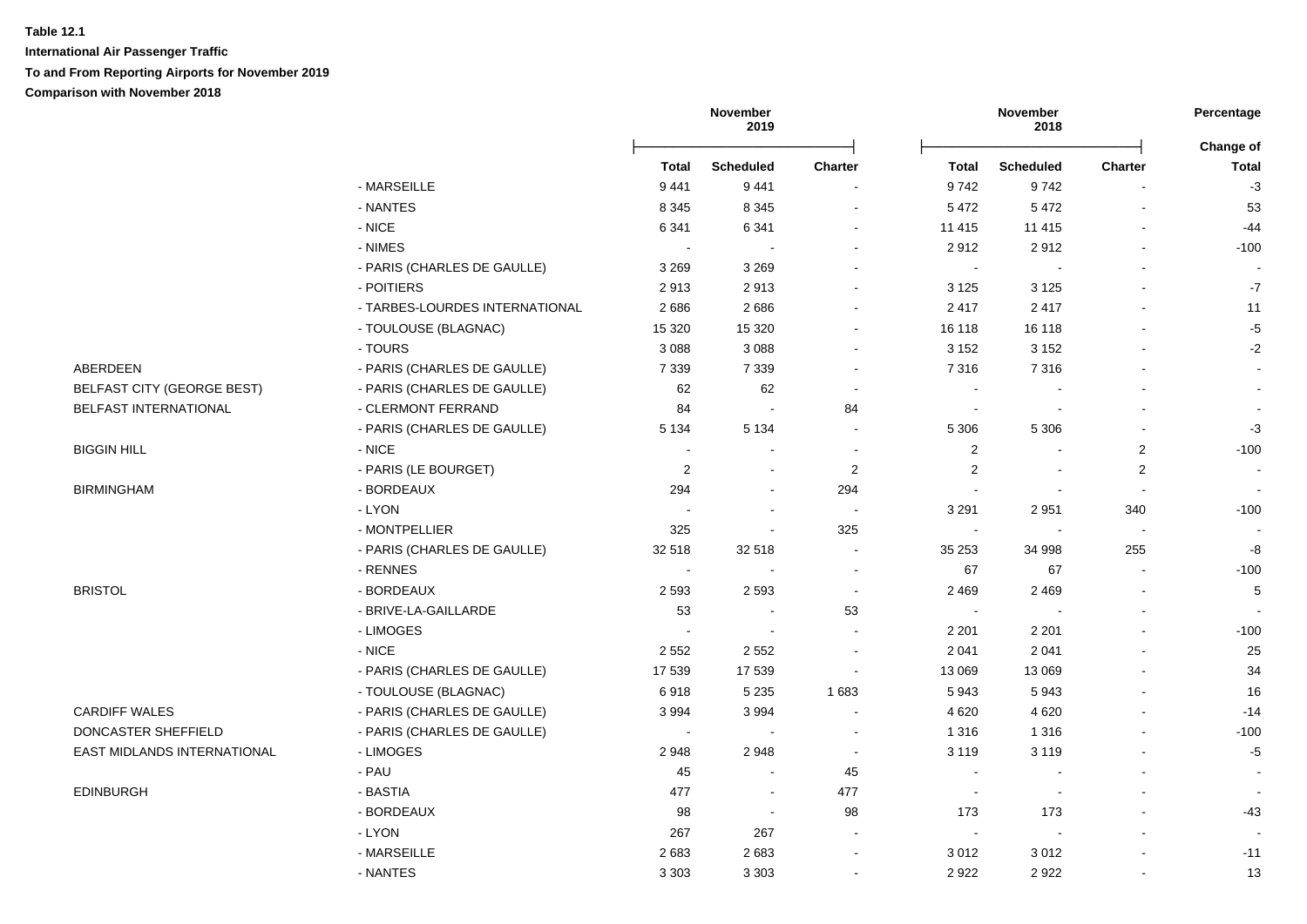|                             | 2019                                                                            |                                 |                                                 | 2018           |                          | Percentage                    |                           |
|-----------------------------|---------------------------------------------------------------------------------|---------------------------------|-------------------------------------------------|----------------|--------------------------|-------------------------------|---------------------------|
|                             | Total                                                                           | <b>Scheduled</b>                | <b>Charter</b>                                  | Total          | <b>Scheduled</b>         | <b>Charter</b>                | Change of<br><b>Total</b> |
| $-$ NICE                    | 245                                                                             | 245                             | $\sim$                                          |                |                          |                               |                           |
| - PARIS (CHARLES DE GAULLE) | 31 536                                                                          | 31 536                          | $\sim$                                          | 33 173         | 33 173                   | $\sim$                        | $-5$                      |
| - PARIS (ORLY)              | $\sim$                                                                          |                                 | $\sim$                                          | 639            | 639                      |                               | $-100$                    |
| - TOULOUSE (BLAGNAC)        | 2696                                                                            | 2622                            | 74                                              | 2 3 2 8        | 2 3 2 8                  | $\blacksquare$                | 16                        |
| - LA ROCHELLE               | 156                                                                             | $\sim$                          | 156                                             | $\sim$         |                          |                               |                           |
| - PARIS (CHARLES DE GAULLE) | 5586                                                                            | 5586                            | $\blacksquare$                                  | 5 2 0 1        | 5 2 0 1                  |                               | $\overline{7}$            |
| - PARIS (CHARLES DE GAULLE) | 7871                                                                            | 7871                            | $\sim$                                          | 9 0 4 9        | 9 0 4 9                  |                               | $-13$                     |
| - RENNES                    | 835                                                                             | $\blacksquare$                  | 835                                             | $\sim$         |                          |                               |                           |
| - DINARD                    | $\sim$                                                                          | $\sim$                          | $\sim$                                          | 148            | 148                      | $\sim$                        | $-100$                    |
| - NICE                      | 168                                                                             | 168                             | $\overline{a}$                                  | 199            | 199                      |                               | $-16$                     |
| - PARIS (CHARLES DE GAULLE) | 4 3 1 2                                                                         | 4 3 1 2                         | $\sim$                                          | 4578           | 4578                     |                               | -6                        |
| $-$ NICE                    | 3 3 2 1                                                                         | 3 3 2 1                         | $\blacksquare$                                  | 3 3 3 9        | 3 3 3 9                  | $\sim$                        | $-1$                      |
| - PARIS (CHARLES DE GAULLE) | 4 3 3 4                                                                         | 4 3 3 4                         | $\blacksquare$                                  | 5 2 2 6        | 4 9 4 9                  | 277                           | $-17$                     |
| - TOULOUSE (BLAGNAC)        | $\blacksquare$                                                                  | $\sim$                          | $\sim$                                          | 2 2 1 1        | 2 2 1 1                  | $\blacksquare$                | $-100$                    |
| - BORDEAUX                  | 4666                                                                            | 4666                            | $\blacksquare$                                  | 2 3 4 7        | 2 3 4 7                  |                               | 99                        |
| - CARCASSONNE               | 3 1 0 2                                                                         | 3 1 0 2                         | $\blacksquare$                                  | 3 0 6 6        | 3 0 6 6                  |                               | $\mathbf{1}$              |
| - LIMOGES                   | 3 0 0 8                                                                         | 3 0 0 8                         | $\blacksquare$                                  | 3 1 5 7        | 3 1 5 7                  | $\sim$                        | $-5$                      |
| - LYON                      | 1683                                                                            | 1683                            | $\blacksquare$                                  | 2702           | 1731                     | 971                           | $-38$                     |
| - MARSEILLE                 | 2 4 2 3                                                                         | 2 4 2 3                         | $\blacksquare$                                  | $\blacksquare$ |                          | $\blacksquare$                | $\sim$                    |
| - NANTES                    | 2 0 5 7                                                                         | 2 0 5 7                         | $\blacksquare$                                  |                |                          | $\blacksquare$                |                           |
| - NICE                      | 3 3 6 3                                                                         | 3 3 6 3                         |                                                 |                |                          | $\blacksquare$                |                           |
| - PARIS (CHARLES DE GAULLE) | 56 338                                                                          | 56 338                          | $\blacksquare$                                  | 54 666         | 54 416                   | 250                           | 3                         |
| - TOULOUSE (BLAGNAC)        | $\blacksquare$                                                                  |                                 |                                                 | 1 2 4 0        | 1 2 4 0                  |                               | $-100$                    |
| - PARIS (CHARLES DE GAULLE) | 13 609                                                                          | 13 609                          | $\sim$                                          | 12 8 89        | 12 8 8 9                 |                               | $\,6$                     |
| - BERGERAC                  | 855                                                                             | 855                             | $\blacksquare$                                  | 1864           | 1864                     |                               | $-54$                     |
| - PARIS (CHARLES DE GAULLE) | 6788                                                                            | 6788                            | $\sim$                                          | 5 9 6 7        | 5 9 6 7                  | $\sim$                        | 14                        |
|                             | 728 421                                                                         | 724 295                         | 4 1 2 6                                         | 733 331        | 730 724                  | 2607                          | $-1$                      |
|                             |                                                                                 |                                 |                                                 |                |                          |                               |                           |
|                             |                                                                                 |                                 | $\blacksquare$                                  | 14 273         |                          |                               | $\overline{2}$            |
|                             |                                                                                 |                                 | $\blacksquare$                                  |                |                          |                               | $\,$ 5 $\,$               |
|                             | 3710                                                                            | 3710                            | $\sim$                                          | 2 4 9 7        | 2 4 9 7                  | $\sim$                        | 49                        |
| - DUSSELDORF                |                                                                                 |                                 | $\blacksquare$                                  | $\blacksquare$ | $\overline{\phantom{a}}$ | $\blacksquare$                |                           |
|                             |                                                                                 | $\sim$                          |                                                 |                | $\tilde{\phantom{a}}$    |                               | $-96$                     |
| - HAMBURG                   | 12765                                                                           |                                 | $\blacksquare$                                  | 13889          | 13889                    |                               | -8                        |
|                             |                                                                                 |                                 |                                                 |                |                          |                               |                           |
|                             | - BERLIN (SCHONEFELD)<br>- BERLIN (TEGEL)<br>- COLOGNE BONN<br>- FRANKFURT MAIN | 14 611<br>23 2 28<br>14719<br>8 | November<br>14 611<br>23 2 28<br>14719<br>12765 | 8              | 22 1 24<br>189           | November<br>14 273<br>22 1 24 | 189<br>$\blacksquare$     |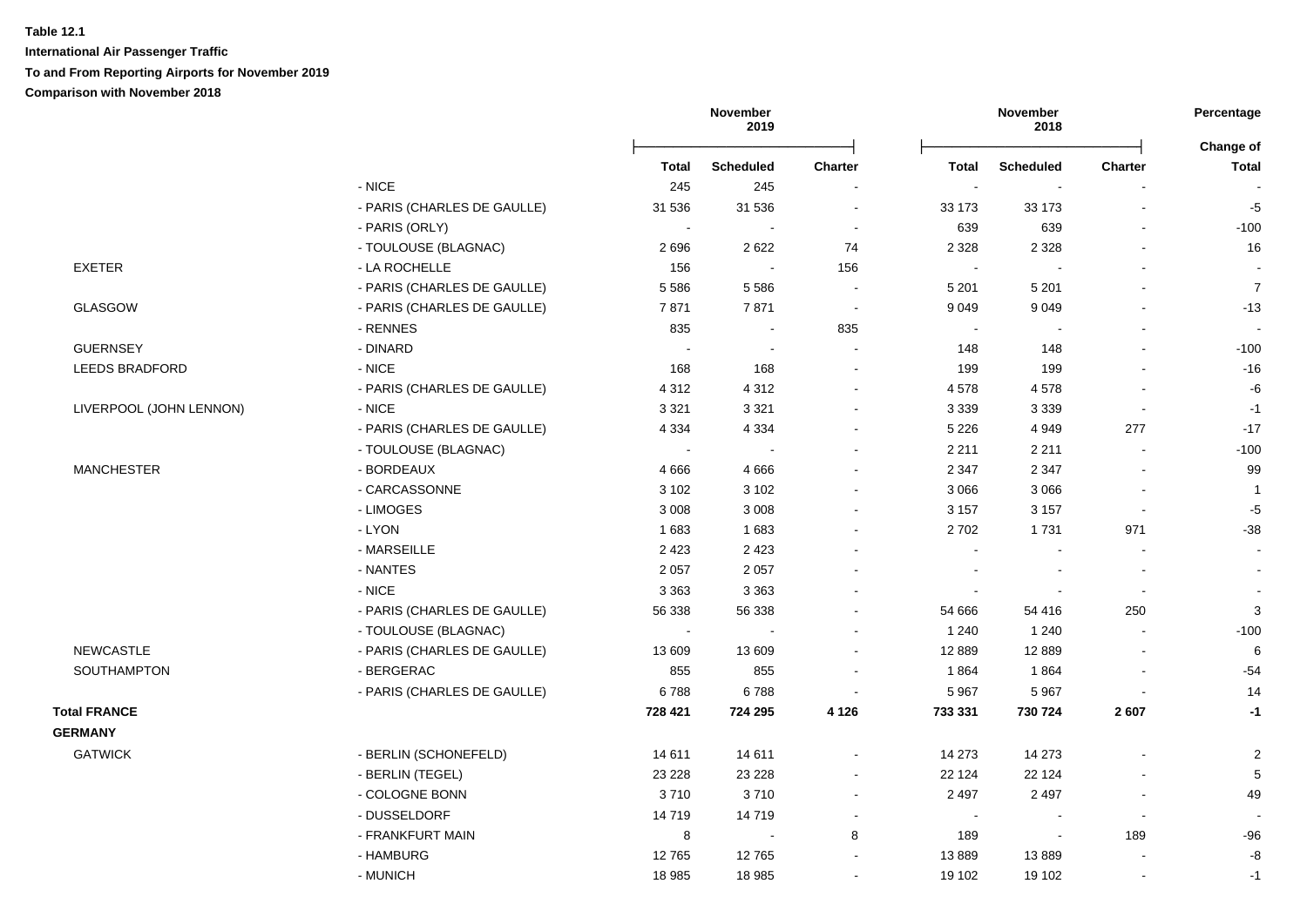|                    |                         |                | November<br>2019         |                          |                | November<br>2018         |                          | Percentage                |
|--------------------|-------------------------|----------------|--------------------------|--------------------------|----------------|--------------------------|--------------------------|---------------------------|
|                    |                         | <b>Total</b>   | <b>Scheduled</b>         | <b>Charter</b>           | Total          | <b>Scheduled</b>         | <b>Charter</b>           | Change of<br><b>Total</b> |
|                    | - NUREMBERG             | 501            | 501                      |                          | 2 2 7 2        | 2 2 7 2                  |                          | $-78$                     |
|                    | - STUTTGART             | 9 2 9 7        | 9 2 9 7                  | $\overline{\phantom{a}}$ | 10 847         | 10 847                   | $\overline{\phantom{a}}$ | $-14$                     |
| <b>HEATHROW</b>    | - BERLIN (TEGEL)        | 52 587         | 52 587                   |                          | 68 016         | 68 016                   |                          | $-23$                     |
|                    | - COLOGNE BONN          | 15 617         | 15 617                   | $\overline{\phantom{a}}$ | 14 004         | 14 004                   | $\overline{a}$           | 12                        |
|                    | - DUSSELDORF            | 63 191         | 63 191                   | $\ddot{\phantom{a}}$     | 64 324         | 64 324                   | $\overline{a}$           | $-2$                      |
|                    | - FRANKFURT MAIN        | 110 583        | 110 583                  | $\blacksquare$           | 115 693        | 115 693                  |                          | -4                        |
|                    | - HAMBURG               | 52 800         | 52 800                   |                          | 50 180         | 50 180                   |                          | $\,$ 5 $\,$               |
|                    | - HANOVER               | 12 8 87        | 12 8 87                  |                          | 17 525         | 17 525                   |                          | $-26$                     |
|                    | - MUNICH                | 96 749         | 96 749                   |                          | 95 723         | 95 723                   |                          | $\overline{1}$            |
|                    | - STUTTGART             | 25 7 37        | 25 7 37                  |                          | 26 643         | 26 643                   |                          | $-3$                      |
| <b>LONDON CITY</b> | - BERLIN (TEGEL)        | 15 2 8 9       | 15 289                   |                          | 10769          | 10769                    |                          | 42                        |
|                    | - DUSSELDORF            | 10 483         | 10 483                   |                          | 14 527         | 14 5 27                  | ÷.                       | $-28$                     |
|                    | - FRANKFURT MAIN        | 24 341         | 24 341                   |                          | 23 080         | 23 080                   |                          | $5\phantom{.0}$           |
|                    | - MUNICH                | 10773          | 10773                    |                          | $\blacksquare$ | $\overline{\phantom{a}}$ |                          |                           |
| <b>LUTON</b>       | - BERLIN (SCHONEFELD)   | 13 2 27        | 13 2 27                  | $\overline{a}$           | 12 995         | 12 995                   |                          | $\mathbf{2}$              |
|                    | - COLOGNE BONN          | $\blacksquare$ |                          |                          | 346            | 346                      |                          | $-100$                    |
|                    | - DORTMUND              | 9 3 5 1        | 9 3 5 1                  |                          | 9 2 0 3        | 9 2 0 3                  |                          | 2                         |
|                    | - MUNICH                | 4 0 1 5        | 4 0 1 5                  |                          | 3 4 2 0        | 3 4 2 0                  |                          | 17                        |
| SOUTHEND           | - COLOGNE BONN          | $\sim$         | $\sim$                   |                          | 2 0 5 5        | 2 0 5 5                  | $\blacksquare$           | $-100$                    |
|                    | - DUSSELDORF            | 35             | 35                       |                          | $\sim$         |                          | $\blacksquare$           |                           |
|                    | - MUNICH                | 38             | 38                       |                          | $\blacksquare$ | $\overline{\phantom{a}}$ | $\blacksquare$           | $\blacksquare$            |
|                    | - PADERBORN             | $\sim$         | $\overline{\phantom{a}}$ |                          | 175            | 175                      |                          | $-100$                    |
| <b>STANSTED</b>    | - BERLIN (SCHONEFELD)   | 35 487         | 35 487                   |                          | 39 072         | 39 072                   |                          | -9                        |
|                    | - BREMEN                | 14 176         | 14 176                   |                          | 13 063         | 13 063                   |                          | 9                         |
|                    | - COLOGNE BONN          | 22 539         | 22 539                   |                          | 33 948         | 33 409                   | 539                      | $-34$                     |
|                    | - DORTMUND              | 8 3 5 8        | 8 3 5 8                  |                          | 9630           | 9630                     | $\blacksquare$           | $-13$                     |
|                    | - DRESDEN               | 3570           | 3570                     |                          | $\sim$         | $\overline{\phantom{a}}$ | $\blacksquare$           | $\blacksquare$            |
|                    | - FRANKFURT MAIN        | 25 271         | 25 271                   |                          | 17815          | 17815                    | $\blacksquare$           | 42                        |
|                    | - HAHN                  | $\sim$         | $\blacksquare$           | $\blacksquare$           | 6 6 5 6        | 6656                     | $\overline{\phantom{a}}$ | $-100$                    |
|                    | - HAMBURG               | 10855          | 10855                    |                          | 12749          | 12749                    | $\overline{a}$           | $-15$                     |
|                    | - HANOVER               | $\blacksquare$ | $\overline{\phantom{a}}$ |                          | 5 8 0 7        | 5 8 0 7                  | $\overline{a}$           | $-100$                    |
|                    | - KARLSRUHE/BADEN BADEN | 8 1 0 5        | 8 1 0 5                  |                          | 9590           | 9590                     |                          | $-15$                     |
|                    | - LEIPZIG               |                |                          |                          | 3 8 0 5        | 3805                     |                          | $-100$                    |
|                    | - MEMMINGEN ALLGAU      | 5493           | 5 4 9 3                  |                          | 6 2 3 6        | 6 2 3 6                  |                          | $-12$                     |
|                    | - MUNICH                | 4 1 8 8        | 4 1 8 8                  | ÷                        | 12 647         | 12 647                   |                          | $-67$                     |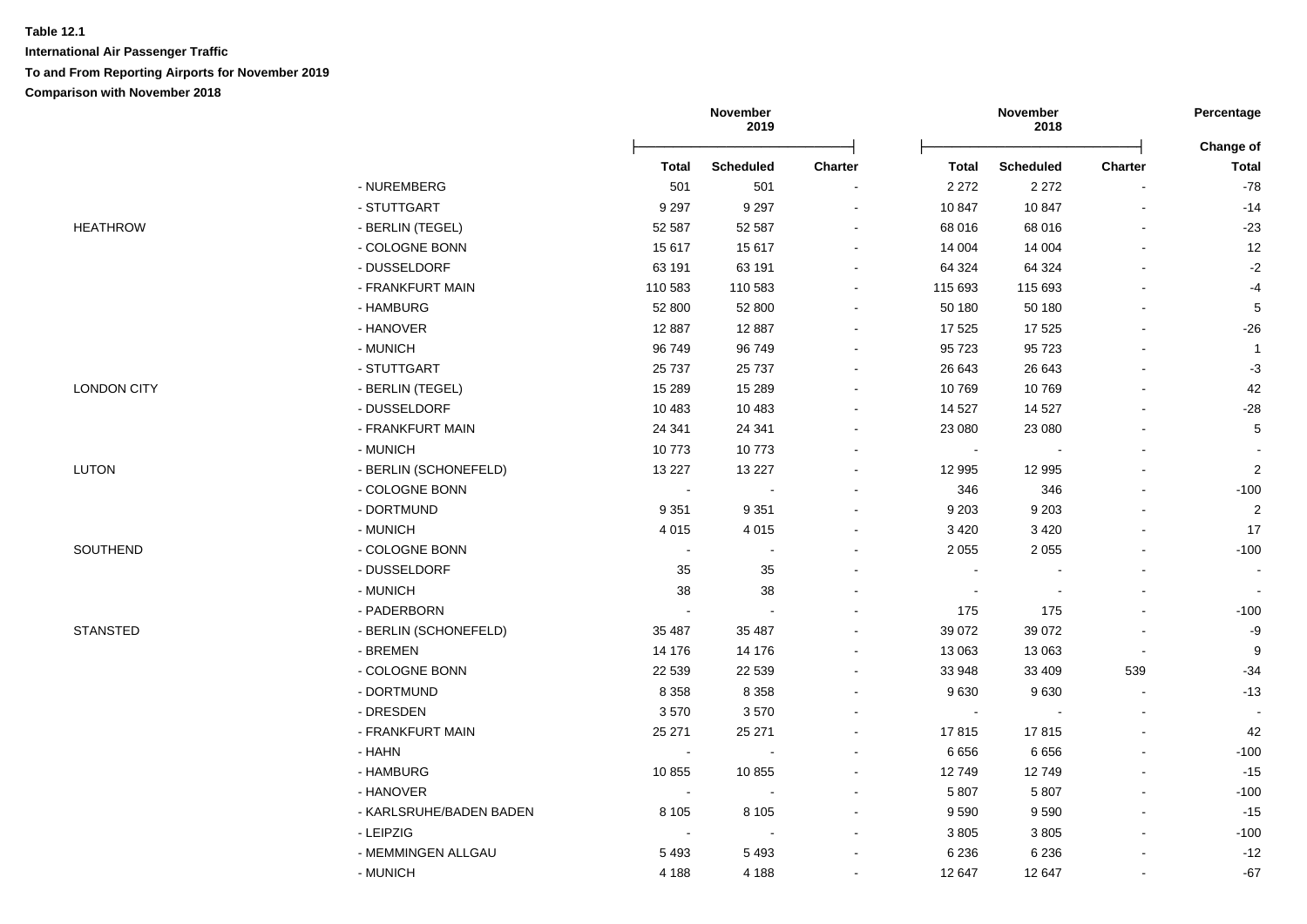|                                    |                         |                          | November<br>2019         |                          |                | November<br>2018 |                          | Percentage                |
|------------------------------------|-------------------------|--------------------------|--------------------------|--------------------------|----------------|------------------|--------------------------|---------------------------|
|                                    |                         | <b>Total</b>             | <b>Scheduled</b>         | <b>Charter</b>           | <b>Total</b>   | <b>Scheduled</b> | <b>Charter</b>           | Change of<br><b>Total</b> |
|                                    | - NIEDERRHEIN           |                          |                          |                          | 1 0 4 0        | 1 0 4 0          |                          | $-100$                    |
|                                    | - NUREMBERG             | 13808                    | 13808                    | $\overline{\phantom{a}}$ | 15 045         | 15 0 45          |                          | $-8$                      |
| <b>BELFAST INTERNATIONAL</b>       | - BERLIN (SCHONEFELD)   | 316                      | 316                      | $\sim$                   | 2 8 5 4        | 2854             |                          | $-89$                     |
|                                    | - FRANKFURT MAIN        | 71                       | $\sim$                   | 71                       |                |                  |                          |                           |
|                                    | - HAHN                  | 98                       | $\blacksquare$           | 98                       | ÷,             |                  |                          | $\blacksquare$            |
| <b>BIGGIN HILL</b>                 | - MUNICH                |                          | $\blacksquare$           | $\blacksquare$           | 5              |                  | 5                        | $-100$                    |
| <b>BIRMINGHAM</b>                  | - BERLIN (SCHONEFELD)   |                          |                          |                          | 176            | 176              |                          | $-100$                    |
|                                    | - BERLIN (TEGEL)        |                          |                          |                          | 4 2 8 1        | 4 2 8 1          | $\overline{\phantom{a}}$ | $-100$                    |
|                                    | - COLOGNE BONN          |                          |                          |                          | 421            | 164              | 257                      | $-100$                    |
|                                    | - DUSSELDORF            | 23 4 31                  | 23 4 31                  |                          | 25 212         | 25 212           |                          | $\cdot 7$                 |
|                                    | - FRANKFURT MAIN        | 26 0 20                  | 26 0 20                  | $\overline{\phantom{a}}$ | 26 397         | 26 397           |                          | $-1$                      |
|                                    | - HAMBURG               | $\sim$                   | $\sim$                   | $\sim$                   | 2949           | 2949             |                          | $-100$                    |
|                                    | - HANOVER               | 332                      | $\sim$                   | 332                      | 2 4 8 6        | 2 4 8 6          |                          | $-87$                     |
|                                    | - MUNICH                | 15778                    | 15778                    |                          | 16877          | 16877            |                          | $-7$                      |
|                                    | - STUTTGART             | 5486                     | 5486                     | $\sim$                   | 6 277          | 6 277            |                          | $-13$                     |
| <b>BRISTOL</b>                     | - BERLIN (SCHONEFELD)   | 7 2 7 8                  | 7 2 7 8                  |                          | 7 0 0 2        | 7 0 0 2          |                          | $\overline{4}$            |
|                                    | - COLOGNE BONN          | 4883                     | 4883                     |                          | 4 6 5 3        | 4 6 5 3          |                          | 5                         |
|                                    | - DUSSELDORF            | $\sim$                   |                          |                          | 1 0 9 8        | 1 0 9 8          |                          | $-100$                    |
|                                    | - FRANKFURT MAIN        |                          |                          |                          | 4 0 9 7        | 4 0 9 7          |                          | $-100$                    |
|                                    | - HAMBURG               |                          |                          |                          | 956            | 956              |                          | $-100$                    |
|                                    | - MUNICH                |                          |                          |                          | 3684           | 3684             |                          | $-100$                    |
| <b>CARDIFF WALES</b>               | - BERLIN (TEGEL)        |                          |                          |                          | 1 1 1 8        | 1 1 1 8          |                          | $-100$                    |
|                                    | - DUSSELDORF            |                          |                          |                          | 35             | 35               |                          | $-100$                    |
|                                    | - FRANKFURT MAIN        |                          |                          |                          | 26             | 26               |                          | $-100$                    |
|                                    | - HAMBURG               |                          | $\sim$                   | ÷                        | 12             | 12               |                          | $-100$                    |
|                                    | - MUNICH                | $\overline{\phantom{a}}$ | $\sim$                   | $\overline{\phantom{a}}$ | 1 2 2 5        | 1 2 2 5          |                          | $-100$                    |
| <b>EAST MIDLANDS INTERNATIONAL</b> | - BERLIN (SCHONEFELD)   | 3 1 1 3                  | 3 1 1 3                  | $\blacksquare$           | 3 1 5 9        | 3 1 5 9          |                          | $-1$                      |
| <b>EDINBURGH</b>                   | - BERLIN (SCHONEFELD)   | 6515                     | 6515                     | $\blacksquare$           | 8 5 4 1        | 8541             | $\sim$                   | $-24$                     |
|                                    | - BERLIN (TEGEL)        | 6575                     | 6575                     | $\sim$                   | 3849           | 3849             | $\sim$                   | $71$                      |
|                                    | - COLOGNE BONN          | 1683                     | 1683                     |                          | 1835           | 1835             | $\blacksquare$           | $\mbox{-}8$               |
|                                    | - DUSSELDORF            | 2 0 4 6                  | 2046                     |                          | 2 0 0 3        | 2 0 0 3          |                          | $\sqrt{2}$                |
|                                    | - FRANKFURT MAIN        | 12 016                   | 12 016                   | $\blacksquare$           | 13 049         | 13 049           |                          | -8                        |
|                                    | - HAMBURG               | 8 3 9 6                  | 8 3 9 6                  | $\blacksquare$           | 9650           | 9650             |                          | $-13$                     |
|                                    | - KARLSRUHE/BADEN BADEN | 486                      | 486                      |                          | $\blacksquare$ |                  |                          |                           |
|                                    | - MEMMINGEN ALLGAU      | $\overline{\phantom{a}}$ | $\overline{\phantom{a}}$ |                          | 1 960          | 1960             |                          | $-100$                    |
|                                    |                         |                          |                          |                          |                |                  |                          |                           |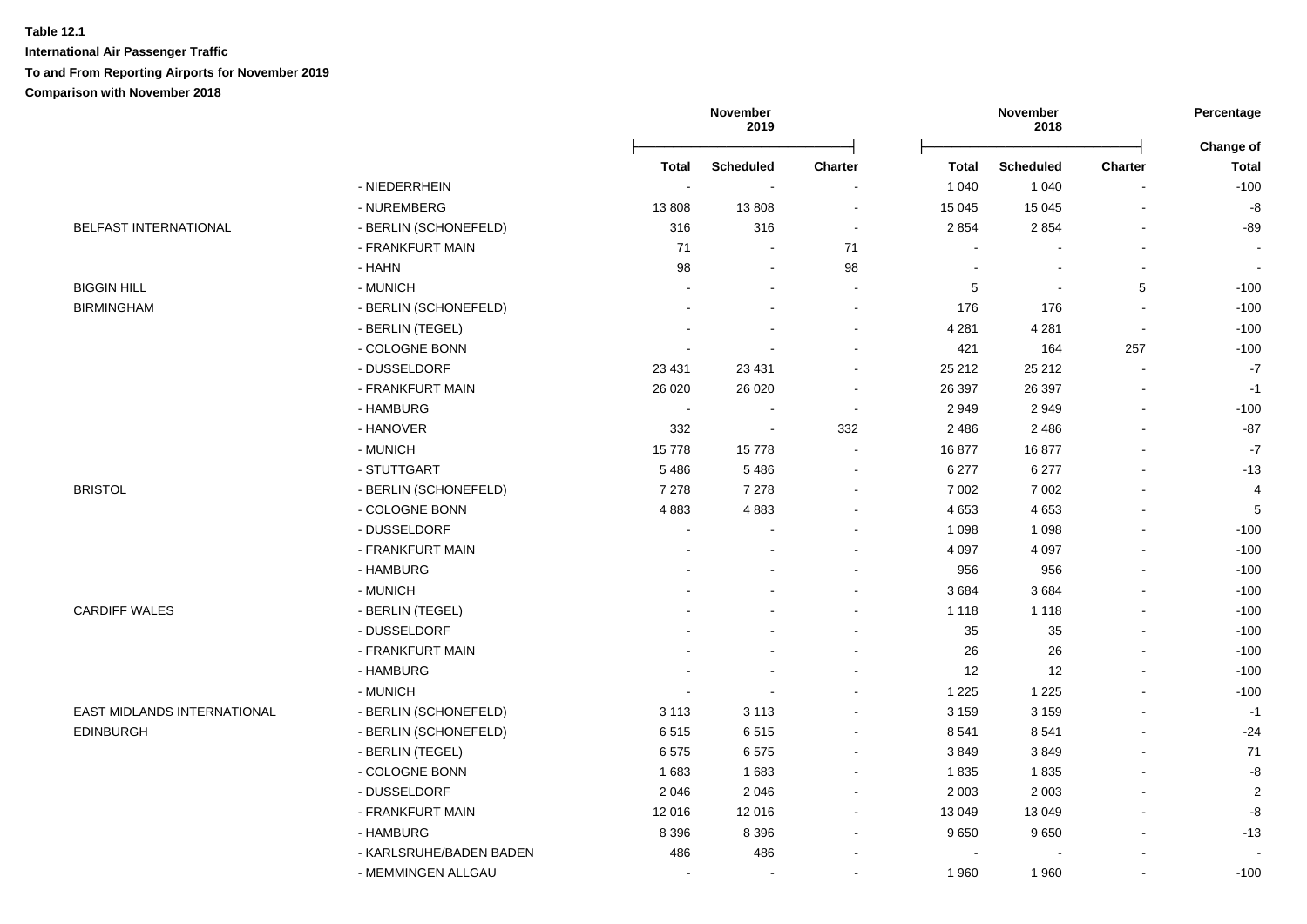|                         |                       | November<br>2019      |                          |                          | November<br>2018 |                          |                |                           |
|-------------------------|-----------------------|-----------------------|--------------------------|--------------------------|------------------|--------------------------|----------------|---------------------------|
|                         |                       | <b>Total</b>          | <b>Scheduled</b>         | <b>Charter</b>           | <b>Total</b>     | <b>Scheduled</b>         | <b>Charter</b> | Change of<br><b>Total</b> |
|                         | - MUNICH              | 11 293                | 11 293                   |                          | 10 864           | 10864                    |                | 4                         |
|                         | - NIEDERRHEIN         | 662                   | 662                      |                          | 605              | 605                      | $\mathbf{r}$   | 9                         |
|                         | - NUREMBERG           | 174                   | 174                      |                          | $\sim$           |                          |                |                           |
|                         | - STUTTGART           |                       |                          |                          | 2 5 6 7          | 2 5 6 7                  |                | $-100$                    |
| <b>GLASGOW</b>          | - BERLIN (SCHONEFELD) | 6 3 6 2               | 6 3 6 2                  |                          | 7 3 0 4          | 7 3 0 4                  |                | $-13$                     |
|                         | - DUSSELDORF          | 740                   | 740                      |                          | 5 0 7 7          | 5 0 7 7                  |                | $-85$                     |
|                         | - FRANKFURT MAIN      | 5 6 0 5               | 5 6 0 5                  | $\overline{\phantom{a}}$ | 7605             | 7605                     | $\sim$         | $-26$                     |
|                         | - LEIPZIG             |                       |                          |                          | 601              | $\overline{\phantom{a}}$ | 601            | $-100$                    |
|                         | - MUNICH              |                       |                          |                          | 2 5 3 1          | 2531                     | $\overline{a}$ | $-100$                    |
| <b>ISLE OF MAN</b>      | - COLOGNE BONN        |                       | $\overline{\phantom{a}}$ |                          | 105              | 105                      | $\mathbf{r}$   | $-100$                    |
| <b>LEEDS BRADFORD</b>   | - BERLIN (SCHONEFELD) | 169                   | 169                      |                          | 1 9 9 0          | 1990                     | $\sim$         | $-92$                     |
|                         | - COLOGNE BONN        | 187                   | 187                      |                          | $\sim$           |                          |                |                           |
|                         | - DUSSELDORF          | $\tilde{\phantom{a}}$ |                          |                          | 2588             | 2588                     |                | $-100$                    |
| LIVERPOOL (JOHN LENNON) | - BERLIN (SCHONEFELD) | 2 8 0 1               | 2 8 0 1                  |                          | 4 8 4 5          | 4 8 4 5                  |                | $-42$                     |
| <b>MANCHESTER</b>       | - BERLIN (SCHONEFELD) | 13 3 8 0              | 13 3 8 0                 |                          | 27 685           | 27 685                   |                | $-52$                     |
|                         | - BERLIN (TEGEL)      | 16 106                | 16 106                   |                          | $\sim$           |                          |                |                           |
|                         | - COLOGNE BONN        | 8 3 1 6               | 8 3 1 6                  |                          | 7922             | 7922                     |                | 5                         |
|                         | - DUSSELDORF          | 26 959                | 26 959                   |                          | 24 5 94          | 24 5 94                  |                | 10                        |
|                         | - FRANKFURT MAIN      | 33 279                | 33 279                   |                          | 42 973           | 42 973                   |                | $-23$                     |
|                         | - HAMBURG             | 11 219                | 11 219                   |                          | 17759            | 17759                    |                | $-37$                     |
|                         | - HANOVER             | 2 3 3 6               | 2 3 3 6                  |                          | 2818             | 2818                     |                | $-17$                     |
|                         | - MUNICH              | 27 288                | 27 288                   |                          | 27 120           | 27 120                   |                | $\mathbf{1}$              |
|                         | - NUREMBERG           |                       |                          |                          | 6438             | 6438                     |                | $-100$                    |
|                         | - STUTTGART           |                       |                          |                          | 5 4 4 0          | 5 4 4 0                  |                | $-100$                    |
| <b>NEWCASTLE</b>        | - BERLIN (SCHONEFELD) |                       |                          |                          | 2 0 5 1          | 2 0 5 1                  |                | $-100$                    |
|                         | - DUSSELDORF          | 3972                  | 3972                     |                          | 4 0 8 9          | 4 0 8 9                  |                | $-3$                      |
|                         | - MUNICH              |                       |                          |                          | 142              | 142                      |                | $-100$                    |
| SOUTHAMPTON             | - DUSSELDORF          |                       |                          |                          | 2 4 1 3          | 2 4 1 3                  |                | $-100$                    |
| <b>Total GERMANY</b>    |                       | 1 062 748             | 1 062 239                | 509                      | 1 174 987        | 1 173 396                | 1 5 9 1        | $-10$                     |
| <b>GIBRALTAR</b>        |                       |                       |                          |                          |                  |                          |                |                           |
| <b>GATWICK</b>          | - GIBRALTAR           | 8536                  | 8536                     | $\blacksquare$           | 9 0 9 3          | 9093                     |                | -6                        |
| <b>HEATHROW</b>         | - GIBRALTAR           | 10 253                | 10 253                   |                          | 13 207           | 13 207                   |                | $-22$                     |
| <b>LUTON</b>            | - GIBRALTAR           | 2 2 9 6               | 2 2 9 6                  |                          | $\sim$           |                          |                |                           |
| <b>BIRMINGHAM</b>       | - GIBRALTAR           |                       |                          |                          | 135              | 135                      |                | $-100$                    |
| <b>BRISTOL</b>          | - GIBRALTAR           | 2741                  | 2741                     |                          | 4512             | 4512                     |                | $-39$                     |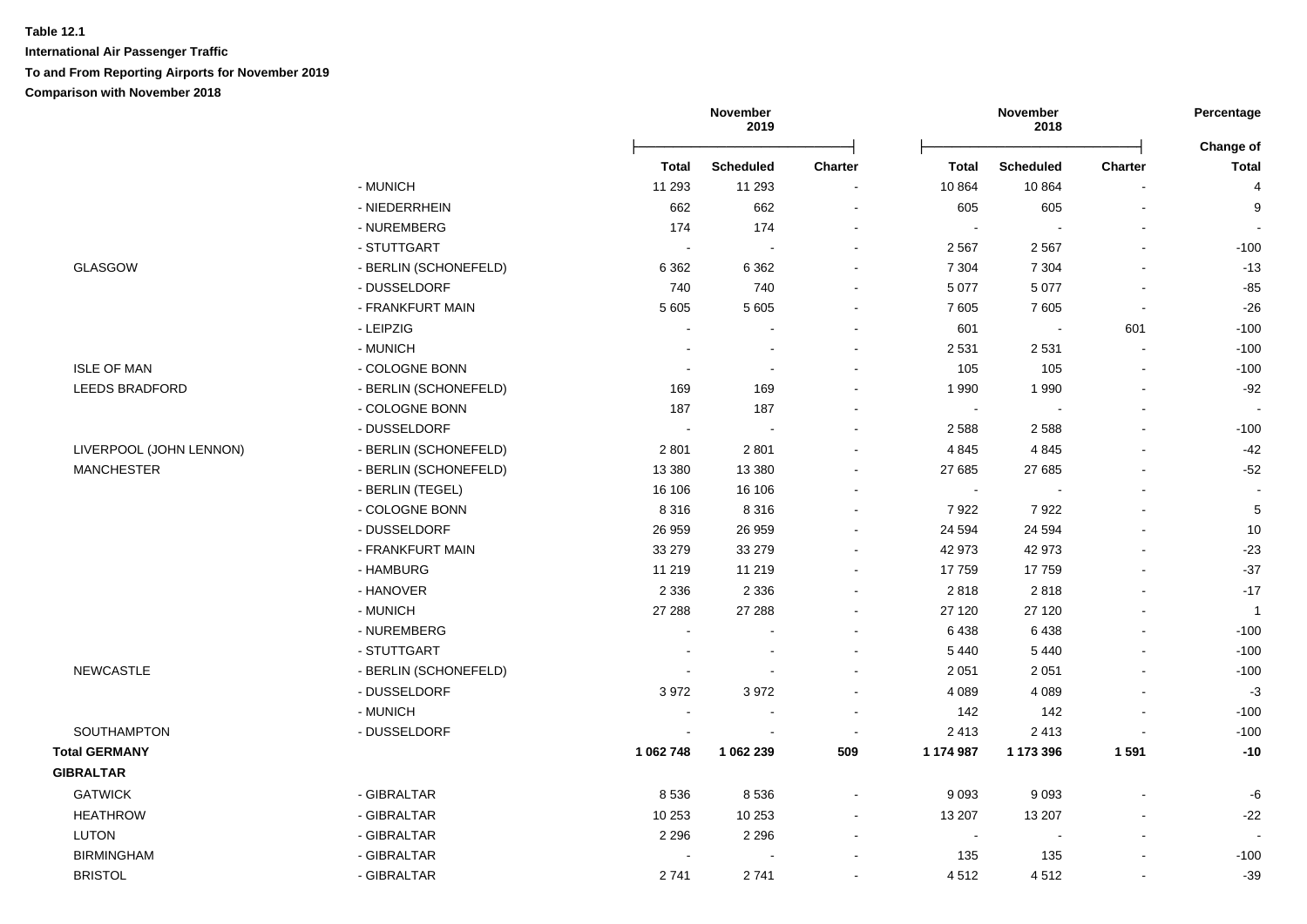**International Air Passenger Traffic To and From Reporting Airports for November 2019**

|                        |                     |            | November<br>2019 |                          |                          | November<br>2018         |                          | Percentage                |
|------------------------|---------------------|------------|------------------|--------------------------|--------------------------|--------------------------|--------------------------|---------------------------|
|                        |                     | Total      | <b>Scheduled</b> | Charter                  | <b>Total</b>             | Scheduled                | Charter                  | Change of<br><b>Total</b> |
| <b>MANCHESTER</b>      | - GIBRALTAR         | 4 1 1 7    | 4 1 1 7          | $\blacksquare$           | 2783                     | 2783                     | $\overline{\phantom{a}}$ | 48                        |
| <b>Total GIBRALTAR</b> |                     | 27 943     | 27 943           | $\overline{\phantom{a}}$ | 29 730                   | 29 730                   | $\overline{\phantom{a}}$ | -6                        |
| <b>GREECE</b>          |                     |            |                  |                          |                          |                          |                          |                           |
| <b>GATWICK</b>         | - ATHENS            | 16831      | 16831            |                          | 15 696                   | 15 6 96                  |                          | $\overline{7}$            |
|                        | - CHANIA            | 224        | 224              |                          | 535                      | 535                      | $\overline{a}$           | $-58$                     |
|                        | - CORFU             | 763        | 763              | $\sim$                   | 1 1 4 1                  | 1 1 4 1                  | $\blacksquare$           | $-33$                     |
|                        | - HERAKLION         | 2 0 6 8    | 709              | 1 3 5 9                  | 2 1 1 8                  | 797                      | 1 3 2 1                  | $-2$                      |
|                        | - KALAMATA          | 179        | 179              | $\overline{\phantom{a}}$ | $\overline{\phantom{a}}$ | $\blacksquare$           | $\overline{\phantom{a}}$ | $\overline{\phantom{a}}$  |
|                        | $-KOS$              | 386        | 165              | 221                      | 377                      | 377                      | $\overline{a}$           | $\overline{2}$            |
|                        | - RHODES            | 673        | 178              | 495                      | 401                      | 401                      | $\blacksquare$           | 68                        |
|                        | - SALONIKA          | 6835       | 6835             | $\overline{\phantom{a}}$ | 7 1 8 6                  | 7 0 20                   | 166                      | $-5$                      |
|                        | - THIRA (SANTORINI) | 178        | 178              | $\sim$                   | 505                      | 505                      | $\mathbf{r}$             | $-65$                     |
| <b>HEATHROW</b>        | - ATHENS            | 54 053     | 54 053           | $\overline{\phantom{a}}$ | 50 747                   | 50 747                   | $\overline{a}$           | $\overline{7}$            |
|                        | - CORFU             | 484        | 484              | $\overline{\phantom{a}}$ | $\blacksquare$           | $\overline{\phantom{a}}$ | $\blacksquare$           | $\sim$                    |
|                        | - PREVEZA           | 172        | $\sim$           | 172                      | 208                      | 208                      | $\blacksquare$           | $-17$                     |
|                        | - RHODES            | 182        | $\blacksquare$   | 182                      | $\sim$                   |                          | ÷.                       | $\overline{\phantom{a}}$  |
| <b>LUTON</b>           | - ATHENS            | 13 195     | 13 195           | $\blacksquare$           | 15 411                   | 15 411                   | $\blacksquare$           | $-14$                     |
|                        | - CORFU             | 159        | 159              | $\overline{\phantom{a}}$ | 210                      | 210                      | $\overline{a}$           | $-24$                     |
|                        | - HERAKLION         | 405        | 405              | $\overline{\phantom{a}}$ | 234                      | 234                      | $\blacksquare$           | 73                        |
|                        | - RHODES            | 184        | 184              |                          | $\sim$                   |                          | $\blacksquare$           | $\sim$                    |
|                        | - SALONIKA          | 2891       | 2891             |                          | $\sim$                   |                          |                          | $\sim$                    |
| SOUTHEND               | - CORFU             | 388        | 388              | $\overline{\phantom{a}}$ | $\sim$                   |                          | $\blacksquare$           | $\sim$                    |
| <b>STANSTED</b>        | - ATHENS            | 12 006     | 11 673           | 333                      | 16 560                   | 16 560                   | L,                       | $-28$                     |
|                        | - CHANIA            | 672        | 672              | $\overline{\phantom{a}}$ | $\overline{\phantom{a}}$ |                          | $\blacksquare$           | $\sim$                    |
|                        | - CORFU             | 213        | 213              | $\sim$                   | $\overline{\phantom{a}}$ | $\overline{\phantom{a}}$ | $\blacksquare$           | $\sim$                    |
|                        | - HERAKLION         | 967        | 815              | 152                      | $\sim$                   | $\sim$                   | $\sim$                   | $\overline{\phantom{a}}$  |
|                        | - PREVEZA           | $\sim$     | $\sim$           | $\sim$                   | 211                      | $\blacksquare$           | 211                      | $-100$                    |
|                        | - RHODES            | 814        | 814              | $\blacksquare$           | 170                      | $\sim$                   | 170                      | 379                       |
|                        | - SALONIKA          | 9316       | 9316             | $\sim$                   | 9 0 4 4                  | 9044                     | $\sim$                   | $\ensuremath{\mathsf{3}}$ |
|                        | - ZAKINTHOS         | 180        | 180              |                          | $\overline{\phantom{a}}$ |                          | $\blacksquare$           |                           |
| BELFAST INTERNATIONAL  | - HERAKLION         | 187        | 187              |                          |                          |                          | $\blacksquare$           |                           |
|                        | - RHODES            | 191        | 191              |                          |                          |                          |                          | $\sim$                    |
| <b>BIGGIN HILL</b>     | - ATHENS            | $\sqrt{2}$ | $\sim$           | $\sqrt{2}$               |                          |                          |                          | $\blacksquare$            |
| <b>BIRMINGHAM</b>      | - CHANIA            | 201        | 201              | $\sim$                   | $\sim$                   |                          | $\mathbf{r}$             | $\overline{\phantom{a}}$  |
|                        |                     |            |                  |                          |                          |                          |                          |                           |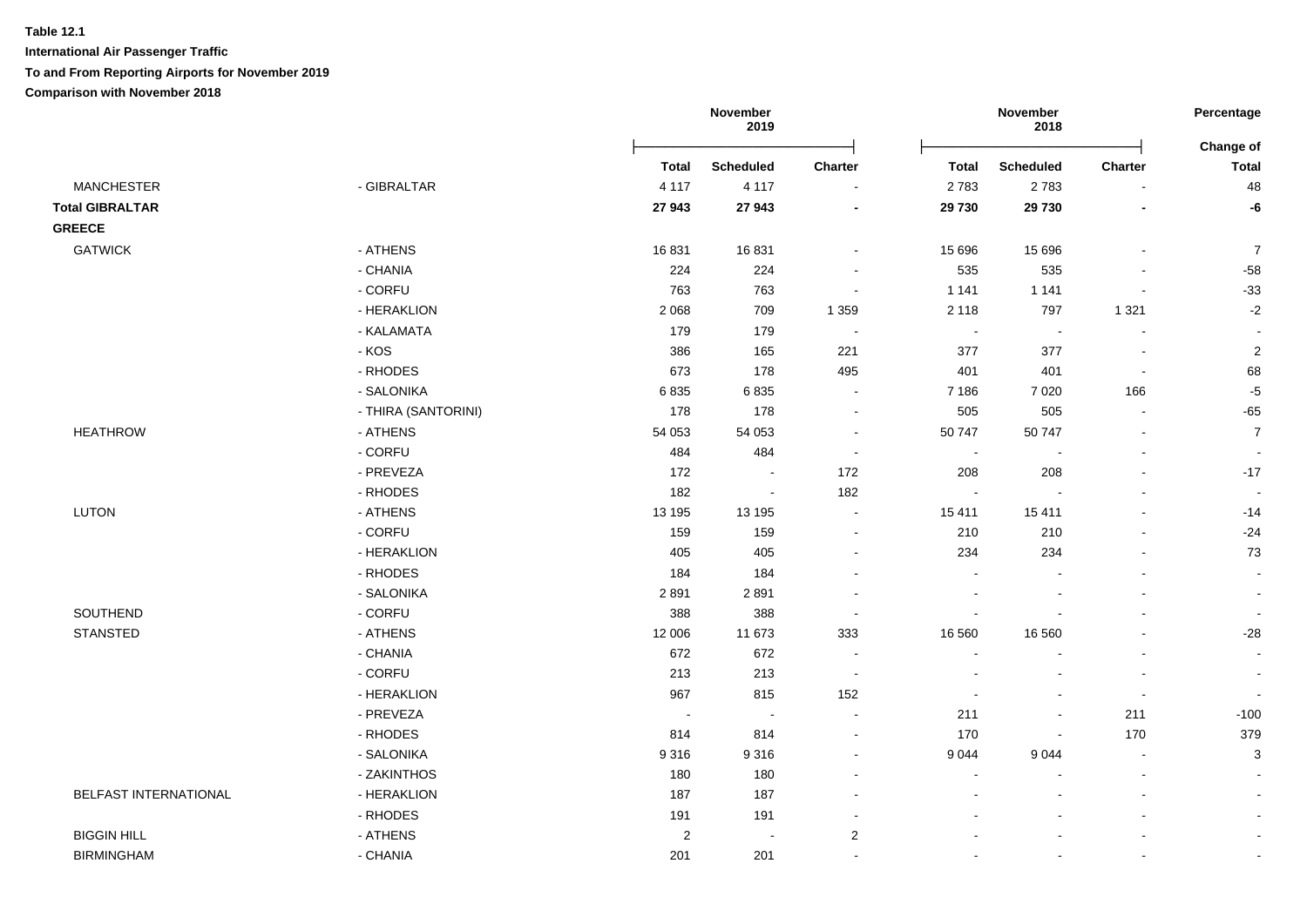|                             |             |              | November<br>2019            |                          |                | November<br>2018         |                          | Percentage                |
|-----------------------------|-------------|--------------|-----------------------------|--------------------------|----------------|--------------------------|--------------------------|---------------------------|
|                             |             | <b>Total</b> | <b>Scheduled</b>            | Charter                  | Total          | <b>Scheduled</b>         | Charter                  | Change of<br><b>Total</b> |
|                             | - CORFU     | 387          | 387                         | $\overline{\phantom{a}}$ | $\blacksquare$ | $\sim$                   | $\overline{\phantom{a}}$ |                           |
|                             | - HERAKLION | 766          | 766                         | $\blacksquare$           | 573            | 573                      | $\overline{\phantom{a}}$ | 34                        |
|                             | - KOS       | 186          | 186                         | $\sim$                   | 187            | $\sim$                   | 187                      | $-1$                      |
|                             | - RHODES    | 959          | 738                         | 221                      | 188            | 188                      | $\sim$                   | 410                       |
| <b>BOURNEMOUTH</b>          | - RHODES    | 189          | $\sim$                      | 189                      | $\sim$         | $\sim$                   | $\sim$                   | $\overline{\phantom{a}}$  |
| <b>BRISTOL</b>              | - ATHENS    | 4 0 3 0      | 4 0 3 0                     | $\sim$                   | 2763           | 2763                     | $\sim$                   | 46                        |
|                             | - CHANIA    | 417          | 417                         | $\sim$                   | $\sim$         | $\sim$                   | $\sim$                   | $\overline{a}$            |
|                             | - HERAKLION | 393          | 205                         | 188                      | 200            | 200                      | $\sim$                   | 96                        |
|                             | - RHODES    | 190          | $\sim$                      | 190                      | $\sim$         | $\sim$                   | $\blacksquare$           | $\overline{\phantom{a}}$  |
| <b>CARDIFF WALES</b>        | - ATHENS    | $\sim$       | $\blacksquare$              | $\blacksquare$           | 174            | 174                      | ä,                       | $-100$                    |
|                             | - KOS       | 192          | $\sim$                      | 192                      | $\sim$         | $\sim$                   | $\overline{a}$           | $\sim$                    |
|                             | - RHODES    | 186          | $\mathcal{L}_{\mathcal{A}}$ | 186                      | $\sim$         | $\sim$                   | $\sim$                   | $\sim$                    |
| EAST MIDLANDS INTERNATIONAL | - CHANIA    | 410          | 410                         | $\sim$                   | $\blacksquare$ | $\sim$                   | L.                       | $\sim$                    |
|                             | - CORFU     | 400          | 400                         | $\blacksquare$           | $\sim$         | $\overline{\phantom{a}}$ | $\blacksquare$           | $\sim$                    |
|                             | - HERAKLION | 531          | 189                         | 342                      | 194            | 194                      | $\blacksquare$           | 174                       |
|                             | - KOS       | 189          | 189                         | $\sim$                   | $\sim$         | $\sim$                   | $\blacksquare$           | $\sim$                    |
|                             | - RHODES    | 550          | 363                         | 187                      | 193            | 193                      | $\sim$                   | 185                       |
| <b>EDINBURGH</b>            | - ATHENS    | 5710         | 5710                        | $\sim$                   | 4 8 4 2        | 4 8 4 2                  | $\sim$                   | 18                        |
| GLASGOW                     | - HERAKLION | $\sim$       | $\sim$                      | $\sim$                   | 323            | $\sim$                   | 323                      | $-100$                    |
| <b>LEEDS BRADFORD</b>       | - HERAKLION | 374          | 374                         | $\blacksquare$           | 385            | 385                      | $\blacksquare$           | $-3$                      |
|                             | - KOS       | 188          | 188                         | $\blacksquare$           | $\sim$         | $\sim$                   | $\blacksquare$           |                           |
|                             | - RHODES    | 379          | 379                         | $\blacksquare$           | 382            | 382                      | ä,                       | $-1$                      |
| LIVERPOOL (JOHN LENNON)     | - RHODES    | 175          | 175                         | $\overline{\phantom{a}}$ | $\sim$         | $\sim$                   | $\blacksquare$           | $\sim$                    |
| <b>MANCHESTER</b>           | - ATHENS    | 7 2 3 4      | 7 2 3 4                     | $\blacksquare$           | 6 900          | 6 900                    |                          | $\,$ 5 $\,$               |
|                             | - CHANIA    | 617          | 617                         | $\blacksquare$           | $\sim$         |                          | $\blacksquare$           |                           |
|                             | - CORFU     | 242          | 242                         | $\sim$                   | $\sim$         | $\overline{\phantom{a}}$ | $\blacksquare$           |                           |
|                             | - HERAKLION | 2 2 0 8      | 1 1 0 1                     | 1 1 0 7                  | 2 1 0 8        | 1 1 3 4                  | 974                      | $\,$ 5 $\,$               |
|                             | - KOS       | 515          | 189                         | 326                      | $\sim$         | $\overline{\phantom{a}}$ | $\overline{\phantom{a}}$ |                           |
|                             | - RHODES    | 1 1 1 9      | 633                         | 486                      | 388            | 388                      | $\blacksquare$           | 188                       |
|                             | - SALONIKA  | 5 3 8 1      | 5 3 8 1                     | $\blacksquare$           | 2768           | 2768                     | $\blacksquare$           | 94                        |
| <b>NEWCASTLE</b>            | - HERAKLION | 195          | 195                         | $\blacksquare$           | 193            | 193                      | $\blacksquare$           | $\overline{1}$            |
|                             | - KOS       | $\sim$       | $\blacksquare$              | $\sim$                   | 176            | 176                      | $\blacksquare$           | $-100$                    |
|                             | - RHODES    | 187          | 187                         | $\overline{\phantom{a}}$ | 194            | 194                      | $\blacksquare$           | $-4$                      |
| <b>Total GREECE</b>         |             | 159 498      | 152 968                     | 6 5 3 0                  | 143 885        | 140 533                  | 3 3 5 2                  | 11                        |
|                             |             |              |                             |                          |                |                          |                          |                           |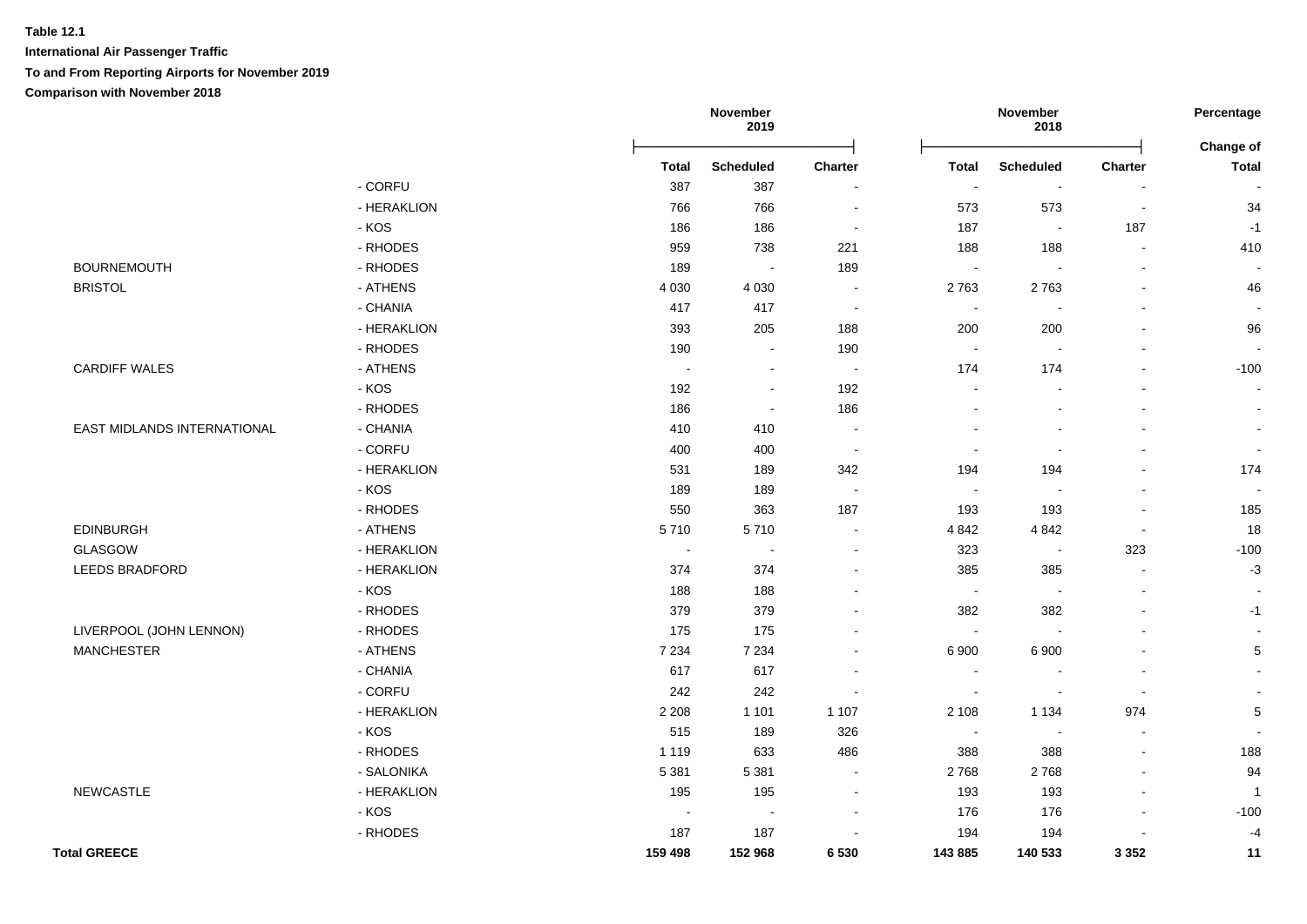|                                   |                       | November<br>2019 |                  |                          |              | November<br>2018 |                          |                           |
|-----------------------------------|-----------------------|------------------|------------------|--------------------------|--------------|------------------|--------------------------|---------------------------|
|                                   |                       | <b>Total</b>     | <b>Scheduled</b> | <b>Charter</b>           | <b>Total</b> | <b>Scheduled</b> | Charter                  | Change of<br><b>Total</b> |
| <b>IRISH REPUBLIC</b>             |                       |                  |                  |                          |              |                  |                          |                           |
| <b>GATWICK</b>                    | - CORK                | 10 335           | 10 335           |                          | 10 016       | 10 016           |                          | 3                         |
|                                   | - DUBLIN              | 110 523          | 110 523          | $\blacksquare$           | 122 579      | 122 579          |                          | $-10$                     |
|                                   | - IRELAND WEST(KNOCK) | 6804             | 6804             | $\sim$                   | 6680         | 6680             |                          | $\overline{2}$            |
|                                   | - SHANNON             | 8 9 0 7          | 8 9 0 7          |                          | 8910         | 8910             |                          | $\blacksquare$            |
| <b>HEATHROW</b>                   | - CORK                | 30 815           | 30 815           | $\blacksquare$           | 30 476       | 30 476           |                          | $\mathbf{1}$              |
|                                   | - DUBLIN              | 150 761          | 150 761          | $\blacksquare$           | 146 472      | 146 472          |                          | $\sqrt{3}$                |
|                                   | - SHANNON             | 20 163           | 20 163           | $\blacksquare$           | 21 580       | 21 580           | $\blacksquare$           | $\text{-}7$               |
| <b>LONDON CITY</b>                | - DUBLIN              | 42 680           | 42 680           |                          | 43 4 34      | 43 4 34          |                          | $-2$                      |
| <b>LUTON</b>                      | - CORK                | 6 0 6 9          | 6069             | $\blacksquare$           | 6 1 3 8      | 6 1 3 8          |                          | $-1$                      |
|                                   | - DUBLIN              | 28 670           | 28 670           |                          | 28 748       | 28748            |                          |                           |
|                                   | - IRELAND WEST(KNOCK) | 8834             | 8834             |                          | 8888         | 8888             |                          | $-1$                      |
|                                   | - KERRY COUNTY        | 8570             | 8570             |                          | 8642         | 8642             |                          | $-1$                      |
| SOUTHEND                          | - DUBLIN              | 8522             | 8522             |                          | 8 1 8 8      | 8 1 8 8          |                          | $\overline{4}$            |
| <b>STANSTED</b>                   | $-CORK$               | 27 976           | 27 976           | $\blacksquare$           | 26 986       | 26 986           |                          | $\overline{4}$            |
|                                   | - DUBLIN              | 73 173           | 73 173           | $\blacksquare$           | 75 634       | 75 634           |                          | $-3$                      |
|                                   | - IRELAND WEST(KNOCK) | 13 950           | 13 950           | $\blacksquare$           | 13 3 12      | 13312            |                          | $\,$ 5 $\,$               |
|                                   | - KERRY COUNTY        | 6988             | 6988             | $\blacksquare$           | 6868         | 6868             |                          | $\sqrt{2}$                |
|                                   | - SHANNON             | 17 074           | 17 074           | $\blacksquare$           | 16 921       | 16 9 21          |                          | $\overline{1}$            |
| <b>ABERDEEN</b>                   | - DUBLIN              | 2996             | 2996             |                          | 3890         | 3890             |                          | $-23$                     |
| <b>BELFAST CITY (GEORGE BEST)</b> | - IRELAND WEST(KNOCK) | $\sim$           |                  | $\sim$                   | 60           | 60               | $\overline{\phantom{a}}$ | $-100$                    |
| BELFAST INTERNATIONAL             | - DUBLIN              | 123              | $\sim$           | 123                      | 167          | $\sim$           | 167                      | $-26$                     |
| <b>BIRMINGHAM</b>                 | $-CORK$               | 6 3 5 8          | 6 3 5 8          | $\sim$                   | 6 1 9 9      | 6 1 9 9          |                          | $\sqrt{3}$                |
|                                   | - DUBLIN              | 82 372           | 82 372           | $\blacksquare$           | 84 712       | 84712            |                          | $-3$                      |
|                                   | - IRELAND WEST(KNOCK) | 1783             | 1783             | $\overline{\phantom{a}}$ | 2 140        | 2 1 4 0          |                          | $-17$                     |
|                                   | - SHANNON             | 2 4 4 7          | 2 4 4 7          |                          | 2891         | 2891             |                          | $-15$                     |
| <b>BOURNEMOUTH</b>                | - DUBLIN              | 4 1 2 0          | 4 1 2 0          |                          | $\sim$       |                  |                          |                           |
| <b>BRISTOL</b>                    | $-CORK$               | 2868             | 2868             | $\sim$                   | 3 0 8 5      | 3 0 8 5          | $\overline{a}$           | $-7$                      |
|                                   | - DUBLIN              | 33 250           | 33 205           | 45                       | 33 780       | 33780            |                          | $-2$                      |
|                                   | - IRELAND WEST(KNOCK) | 3687             | 3687             | $\sim$                   | 3686         | 3686             |                          | $\sim$                    |
|                                   | - SHANNON             | 107              | 107              | $\blacksquare$           | $\sim$       | $\blacksquare$   |                          | $\blacksquare$            |
| <b>CARDIFF WALES</b>              | - CORK                | 765              | 765              | $\sim$                   | 1 2 4 4      | 1 2 4 4          | $\overline{\phantom{a}}$ | $-39$                     |
|                                   | - DUBLIN              | 7935             | 7935             | $\sim$                   | 8 1 3 9      | 8 1 2 8          | 11                       | $-3$                      |
|                                   | - SHANNON             | 253              |                  | 253                      | $\sim$       |                  |                          |                           |
| DONCASTER SHEFFIELD               | - DUBLIN              |                  | $\sim$           | $\sim$                   | 1914         | 1914             | $\overline{\phantom{a}}$ | $-100$                    |
|                                   |                       |                  |                  |                          |              |                  |                          |                           |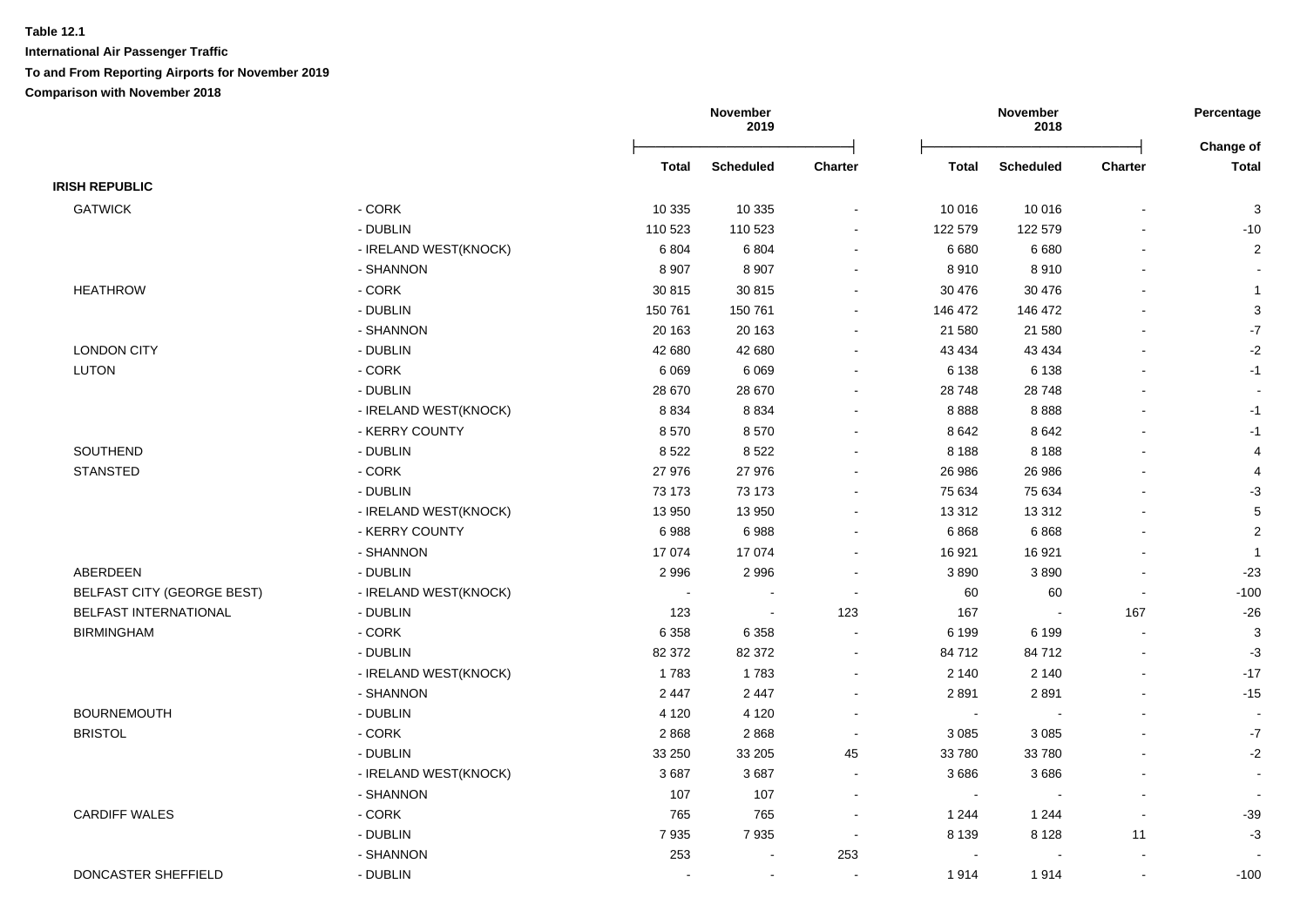|                             |                          | November<br>2019 |                  |                          | November<br>2018 |                  |                          |                           |
|-----------------------------|--------------------------|------------------|------------------|--------------------------|------------------|------------------|--------------------------|---------------------------|
|                             |                          | <b>Total</b>     | <b>Scheduled</b> | <b>Charter</b>           | <b>Total</b>     | <b>Scheduled</b> | <b>Charter</b>           | Change of<br><b>Total</b> |
| EAST MIDLANDS INTERNATIONAL | - DUBLIN                 | 15 092           | 15 0 9 2         |                          | 15 836           | 15836            |                          | $-5$                      |
|                             | - IRELAND WEST(KNOCK)    | 5 2 9 8          | 5 2 9 8          | $\blacksquare$           | 5 0 0 3          | 5 0 0 3          | $\overline{\phantom{a}}$ | 6                         |
|                             | - SHANNON                | 446              | 446              | $\sim$                   | $\sim$           |                  |                          |                           |
| <b>EDINBURGH</b>            | - CORK                   | 4 2 7 8          | 4 1 9 4          | 84                       | 4 4 5 4          | 4 4 5 4          |                          | $-4$                      |
|                             | - DUBLIN                 | 49 984           | 49 984           | $\blacksquare$           | 50 059           | 50 059           |                          |                           |
|                             | - IRELAND WEST(KNOCK)    | 1 2 9 9          | 1 2 9 9          | $\blacksquare$           | 1 4 3 4          | 1 4 3 4          |                          | -9                        |
|                             | - SHANNON                | 1643             | 1643             |                          | 1757             | 1757             |                          | -6                        |
| EXETER                      | - DUBLIN                 | 1796             | 1796             | $\sim$                   | 2 2 4 1          | 2 2 4 1          |                          | $-20$                     |
| <b>GLASGOW</b>              | - CORK                   | 1778             | 1778             | $\blacksquare$           | 1953             | 1953             |                          | $\textnormal{-}9$         |
|                             | - DONEGAL                | 512              | 512              | $\blacksquare$           | 471              | 471              | $\overline{\phantom{a}}$ | 9                         |
|                             | - DUBLIN                 | 40 015           | 39 965           | 50                       | 40 935           | 40810            | 125                      | $-2$                      |
| <b>INVERNESS</b>            | - DUBLIN                 | 553              | 553              | $\blacksquare$           | 484              | 484              | L,                       | 14                        |
| <b>ISLE OF MAN</b>          | - DUBLIN                 | 3 1 5 2          | 3 1 5 2          | $\sim$                   | 3 1 6 3          | 3 1 6 3          |                          |                           |
| LEEDS BRADFORD              | - DUBLIN                 | 25 4 58          | 25 4 58          | $\blacksquare$           | 23716            | 23716            |                          | $\overline{7}$            |
| LIVERPOOL (JOHN LENNON)     | - CORK                   | 6703             | 6703             |                          | 6784             | 6784             |                          | $-1$                      |
|                             | - DUBLIN                 | 29 574           | 29 574           |                          | 30 089           | 30 089           |                          | $-2$                      |
|                             | - IRELAND WEST(KNOCK)    | 7719             | 7719             | $\overline{\phantom{a}}$ | 7827             | 7827             |                          | $-1$                      |
| <b>MANCHESTER</b>           | $-CORK$                  | 8944             | 8944             |                          | 8822             | 8822             |                          | $\mathbf{1}$              |
|                             | - DUBLIN                 | 89 4 66          | 89 466           |                          | 88 494           | 88 494           |                          | $\mathbf{1}$              |
|                             | - IRELAND WEST(KNOCK)    | 2 1 9 8          | 2 1 9 8          |                          | 2 3 9 4          | 2 3 9 4          |                          | $\mbox{-}8$               |
|                             | - SHANNON                | 7 1 9 0          | 7 1 9 0          | $\sim$                   | 6732             | 6732             |                          | $\overline{7}$            |
| <b>NEWCASTLE</b>            | - DUBLIN                 | 17 087           | 16 951           | 136                      | 17 509           | 17 509           |                          | $-2$                      |
| NEWQUAY                     | - DUBLIN                 | 1862             | 1862             | $\overline{\phantom{a}}$ | 1895             | 1895             | $\overline{a}$           | $-2$                      |
| SOUTHAMPTON                 | - CORK                   | $\sim$           | $\sim$           | $\sim$                   | 1582             | 1582             | $\overline{\phantom{a}}$ | $-100$                    |
|                             | - DUBLIN                 | 9 9 6 6          | 9966             | $\sim$                   | 12 307           | 12 307           | $\blacksquare$           | $-19$                     |
| <b>Total IRISH REPUBLIC</b> |                          | 1 061 891        | 1 061 200        | 691                      | 1 078 320        | 1 078 017        | 303                      | $-2$                      |
| <b>ITALY</b>                |                          |                  |                  |                          |                  |                  |                          |                           |
| <b>GATWICK</b>              | - ANCONA                 | 2 0 8 6          | 2 0 8 6          | $\overline{\phantom{a}}$ | $\blacksquare$   |                  |                          |                           |
|                             | - BARI (PALESE)          | 2 5 5 5          | 2 5 5 5          | $\blacksquare$           | 2 0 3 3          | 2 0 3 3          |                          | 26                        |
|                             | - BERGAMO                | 6 0 7 7          | 6 0 7 7          | $\overline{\phantom{a}}$ | $\sim$           |                  |                          |                           |
|                             | - BOLOGNA                | 5 2 8 2          | 5 2 8 2          | $\overline{\phantom{a}}$ | 5 5 9 9          | 5 5 9 9          |                          | -6                        |
|                             | - CATANIA (FONTANAROSSA) | 3760             | 3760             | $\overline{\phantom{a}}$ | 4 0 4 4          | 4 0 4 4          |                          | $-7$                      |
|                             | - FLORENCE               | 9 2 6 5          | 9 2 6 5          |                          | 8 1 8 6          | 8 1 8 6          |                          | 13                        |
|                             | - GENOA                  | 3551             | 3551             |                          | 4 6 5 1          | 4651             |                          | $-24$                     |
|                             | - MILAN (LINATE)         | 22 447           | 22 447           | $\blacksquare$           | 23 040           | 23 040           |                          | $-3$                      |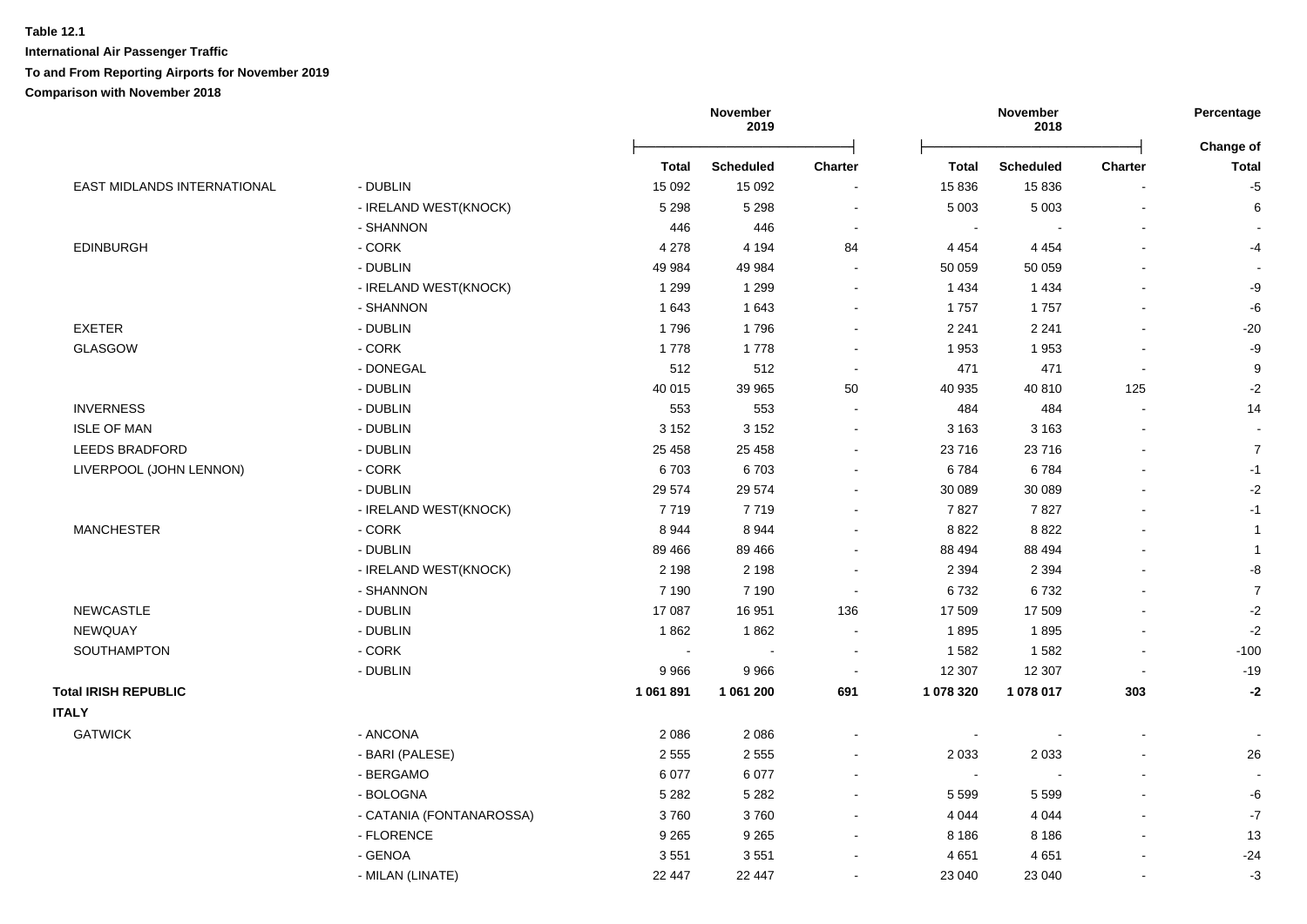|                    |                          | November<br>2019 |                  |                          | November<br>2018 |                          | Percentage     |                           |
|--------------------|--------------------------|------------------|------------------|--------------------------|------------------|--------------------------|----------------|---------------------------|
|                    |                          | <b>Total</b>     | <b>Scheduled</b> | Charter                  | <b>Total</b>     | <b>Scheduled</b>         | <b>Charter</b> | Change of<br><b>Total</b> |
|                    | - MILAN (MALPENSA)       | 41 40 5          | 41 405           | $\sim$                   | 44 915           | 44 915                   |                | $\mbox{-}8$               |
|                    | - NAPLES                 | 17886            | 16910            | 976                      | 15 832           | 15 265                   | 567            | 13                        |
|                    | - OLBIA                  | 2 3 5 0          | 2 3 5 0          | $\blacksquare$           | 1756             | 1756                     |                | 34                        |
|                    | - PALERMO                | 2622             | 2622             | $\blacksquare$           | 2 4 6 9          | 2 4 6 9                  |                | $\,6$                     |
|                    | - PISA                   | 11 867           | 11867            |                          | 12 191           | 12 191                   |                | $-3$                      |
|                    | - ROME (FIUMICINO)       | 52 355           | 52 355           |                          | 52 988           | 52 988                   |                | $-1$                      |
|                    | - TURIN                  | 12 967           | 12 967           |                          | 11 589           | 11 589                   |                | $12$                      |
|                    | - VENICE                 | 46 120           | 46 120           |                          | 48 288           | 48 288                   |                | $-4$                      |
|                    | - VERONA VILLAFRANCA     | 11777            | 11777            | $\sim$                   | 12 281           | 12 281                   |                | $-4$                      |
| <b>HEATHROW</b>    | - BOLOGNA                | 21 8 29          | 21 8 29          | $\overline{\phantom{a}}$ | 21 991           | 21 991                   |                | $-1$                      |
|                    | - MILAN (LINATE)         | 57 640           | 57 640           |                          | 54 576           | 54 576                   |                | 6                         |
|                    | - MILAN (MALPENSA)       | 11 0 36          | 11 0 36          | $\sim$                   | 12720            | 12720                    |                | $-13$                     |
|                    | $-$ OLBIA                | 215              |                  | 215                      | $\sim$           |                          |                |                           |
|                    | - PISA                   | 7 3 4 3          | 7 3 4 3          |                          | 6418             | 6418                     |                | 14                        |
|                    | - ROME (FIUMICINO)       | 69 611           | 69 611           |                          | 77 384           | 77 384                   |                | $-10$                     |
|                    | - VENICE                 | 9734             | 9734             | ÷                        | 14 738           | 14738                    |                | $-34$                     |
| <b>LONDON CITY</b> | - FLORENCE               | 7 1 9 3          | 7 1 9 3          | $\sim$                   | 5 3 5 1          | 5 3 5 1                  |                | 34                        |
|                    | - MILAN (LINATE)         | 33 687           | 33 687           | $\overline{\phantom{a}}$ | 33 876           | 33 876                   |                | $-1$                      |
|                    | - ROME (FIUMICINO)       | 3517             | 3517             | $\sim$                   | 2 4 8 0          | 2 4 8 0                  |                | 42                        |
|                    | - VENICE                 | 1 0 5 0          | 1 0 5 0          |                          | 1 1 4 0          | 1 1 4 0                  |                | $\textnormal{-}8$         |
| LUTON              | - ALGHERO (FERTILIA)     | 2 2 7 9          | 2 2 7 9          |                          | 2 0 5 9          | 2 0 5 9                  |                | 11                        |
|                    | - BARI (PALESE)          | $\sim$           |                  |                          | 2 0 4 7          | 2 0 4 7                  |                | $-100$                    |
|                    | - BOLOGNA                | 10 094           | 10 094           |                          | 10 307           | 10 307                   |                | $-2$                      |
|                    | - CATANIA (FONTANAROSSA) | 2512             | 2512             |                          | 2873             | 2873                     |                | $-13$                     |
|                    | - FLORENCE               | 1 2 0 6          | 1 2 0 6          |                          | $\sim$           |                          |                | $\overline{\phantom{a}}$  |
|                    | - MILAN (MALPENSA)       | 7 2 4 6          | 7 2 4 6          |                          | 5 9 9 1          | 5 9 9 1                  |                | 21                        |
|                    | - NAPLES                 | 5 3 6 2          | 5 3 6 2          |                          | 5518             | 5518                     |                | $-3$                      |
|                    | $-$ OLBIA                | 112              | 112              |                          | $\blacksquare$   |                          |                |                           |
|                    | - PISA                   | 139              | 139              |                          | 2 0 4 3          | 2 0 4 3                  |                | $-93$                     |
|                    | - ROME (FIUMICINO)       | 4 2 1 4          | 4 2 1 4          |                          | 4 9 27           | 4 9 27                   |                | $-14$                     |
|                    | - TURIN                  | $\sim$           | $\sim$           | $\overline{\phantom{a}}$ | 1784             | 1784                     |                | $-100$                    |
|                    | - VENICE                 | 4 0 27           | 4 0 2 7          | $\sim$                   | 3 9 9 2          | 3 9 9 2                  |                | $\overline{1}$            |
| SOUTHEND           | - BERGAMO                | 3655             | 3655             | $\blacksquare$           | $\blacksquare$   | $\overline{\phantom{a}}$ |                |                           |
|                    | - CAGLIARI (ELMAS)       |                  |                  |                          | 619              | 619                      |                | $-100$                    |
|                    | - CATANIA (FONTANAROSSA) | $\blacksquare$   | $\blacksquare$   |                          | 2 2 7 2          | 2 2 7 2                  |                | $-100$                    |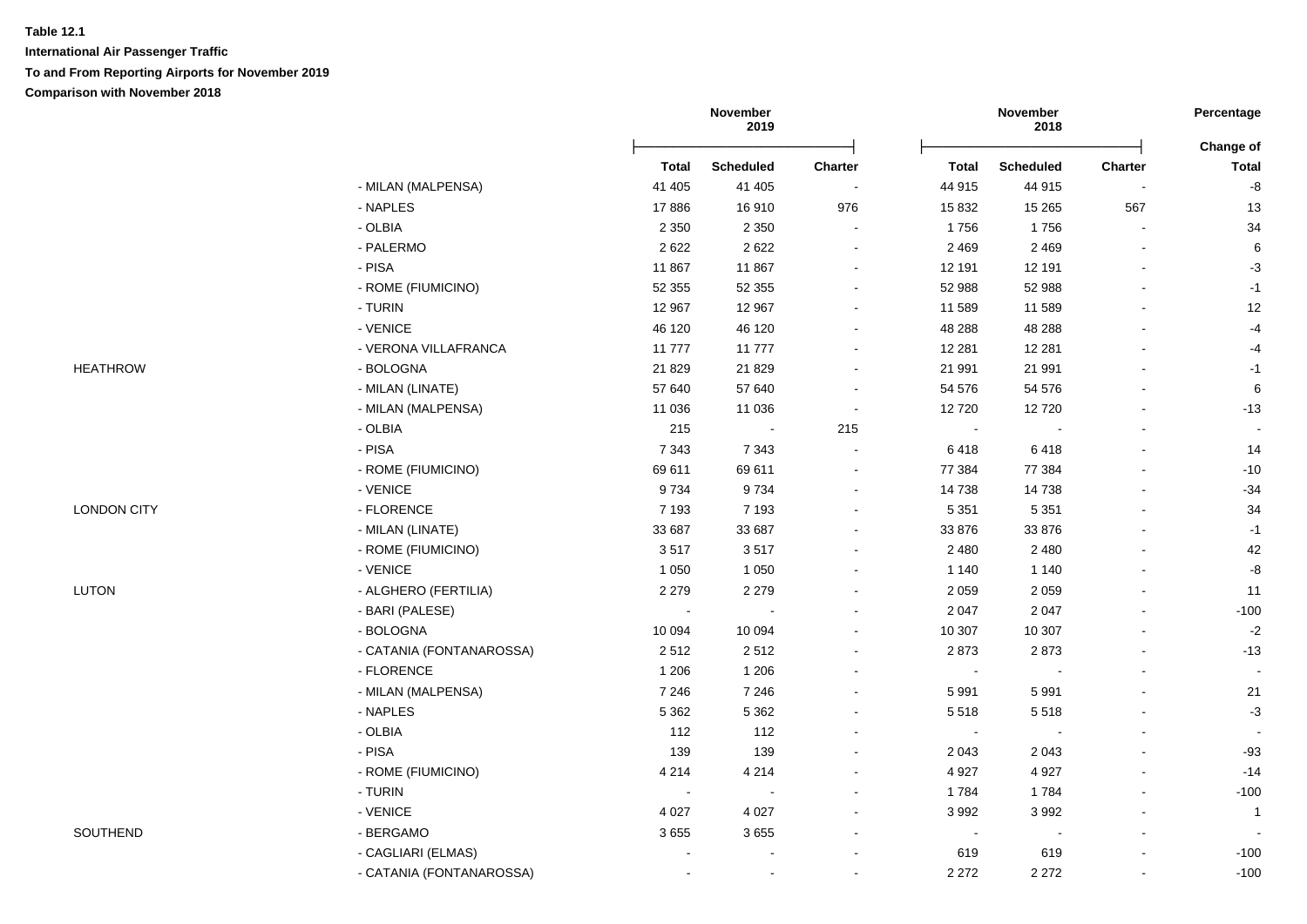|                       |                                  | November<br>2019 |                          |                              | November<br>2018 |                  | Percentage     |                          |
|-----------------------|----------------------------------|------------------|--------------------------|------------------------------|------------------|------------------|----------------|--------------------------|
|                       |                                  | <b>Total</b>     | <b>Scheduled</b>         | <b>Charter</b>               | Total            | <b>Scheduled</b> | <b>Charter</b> | Change of<br>Total       |
|                       | - TREVISO                        | 3 2 4 3          | 3 2 4 3                  |                              |                  |                  |                |                          |
| <b>STANSTED</b>       | - ALGHERO (FERTILIA)             | 252              | 252                      |                              |                  |                  |                |                          |
|                       | - ANCONA                         | 5991             | 5991                     |                              | 6 171            | 6 1 7 1          |                | $-3$                     |
|                       | - BARI (PALESE)                  | 8 3 7 3          | 8 3 7 3                  | ۰                            | 10 498           | 10 4 98          |                | $-20$                    |
|                       | - BERGAMO                        | 44 957           | 44 957                   | $\qquad \qquad \blacksquare$ | 41 275           | 41 275           |                | 9                        |
|                       | - BOLOGNA                        | 19 930           | 19 9 30                  | $\blacksquare$               | 19 4 91          | 19 4 91          |                | $\overline{2}$           |
|                       | - BRINDISI                       | 4 3 8 4          | 4 3 8 4                  |                              | 4 2 7 5          | 4 2 7 5          |                | 3                        |
|                       | - CAGLIARI (ELMAS)               | 6615             | 6615                     |                              | 7 3 9 8          | 7 3 9 8          |                | $-11$                    |
|                       | - FLORENCE                       | $\sim$           |                          |                              | 148              | 148              |                | $-100$                   |
|                       | - GENOA                          | 4 3 4 9          | 4 3 4 9                  |                              | 4 3 0 3          | 4 3 0 3          |                | $\overline{1}$           |
|                       | - LAMETIA-TERME                  | 3 0 3 7          | 3 0 3 7                  |                              | 3 0 4 5          | 3 0 4 5          |                |                          |
|                       | - MILAN (MALPENSA)               | 25 308           | 25 308                   |                              | 20 414           | 20 414           |                | 24                       |
|                       | - NAPLES                         | 21 25 6          | 21 25 6                  |                              | 18 5 85          | 18 5 85          |                | 14                       |
|                       | - PALERMO                        | 6 3 9 7          | 6 3 9 7                  |                              | 6 3 3 1          | 6 3 3 1          |                | $\overline{1}$           |
|                       | - PERUGIA                        | 5 2 5 8          | 5 2 5 8                  | $\overline{a}$               | 5 5 8 5          | 5 5 8 5          |                | -6                       |
|                       | - PESCARA                        | 7729             | 7729                     |                              | 7421             | 7421             |                | $\overline{4}$           |
|                       | - PISA                           | 22 30 5          | 22 30 5                  | ä,                           | 21 349           | 21 349           |                | 4                        |
|                       | - ROME (CIAMPINO)                | 50 549           | 50 549                   | ۰                            | 50 470           | 50 470           |                |                          |
|                       | - TREVISO                        | $\sim$           | $\overline{\phantom{a}}$ |                              | 27 709           | 27 709           |                | $-100$                   |
|                       | - TRIESTE (RONCHI DEI LEGIONARI) | 3 1 7 1          | 3 1 7 1                  |                              | 4583             | 4583             |                | $-31$                    |
|                       | - TURIN                          | 11 650           | 11 650                   |                              | 10 166           | 10 166           |                | 15                       |
|                       | - VENICE                         | 27 132           | 27 132                   |                              | $\blacksquare$   |                  |                | $\sim$                   |
|                       | - VERONA VILLAFRANCA             | 4 2 1 8          | 4 2 1 8                  | ۰                            | 4 2 2 5          | 4 2 2 5          |                | $\overline{\phantom{a}}$ |
| BELFAST INTERNATIONAL | - BERGAMO                        | $\sim$           | $\sim$                   |                              | 2 1 3 5          | 2 1 3 5          |                | $-100$                   |
|                       | - NAPLES                         | 136              | 136                      |                              | $\sim$           |                  | $\blacksquare$ |                          |
|                       | - TREVISO                        | $\sim$           | $\sim$                   | $\blacksquare$               | 43               |                  | 43             | $-100$                   |
|                       | - VENICE                         | 1 1 3 9          | 1 1 3 9                  | $\overline{\phantom{a}}$     | 1989             | 1989             |                | $-43$                    |
| <b>BIGGIN HILL</b>    | - VERONA VILLAFRANCA             | 3                | $\sim$                   | 3                            | $\sim$           |                  | L,             |                          |
| <b>BIRMINGHAM</b>     | - FLORENCE                       |                  | $\overline{\phantom{a}}$ | $\overline{a}$               | 93               | 93               | $\overline{a}$ | $-100$                   |
|                       | - MILAN (MALPENSA)               |                  | $\overline{\phantom{a}}$ | $\overline{\phantom{a}}$     | 3556             | 3556             | $\blacksquare$ | $-100$                   |
|                       | - NAPLES                         | 1 1 8 3          | 194                      | 989                          | 733              | 180              | 553            | 61                       |
|                       | - ROME (CIAMPINO)                | $\sim$           | $\sim$                   |                              | 321              | 321              |                | $-100$                   |
|                       | - ROME (FIUMICINO)               | 4 6 6 7          | 4 6 6 7                  | $\overline{\phantom{a}}$     | 3 6 0 1          | 3 4 5 3          | 148            | $30\,$                   |
|                       | - VENICE                         | 1729             | 1574                     | 155                          | 479              | 479              |                | 261                      |
|                       | - VERONA VILLAFRANCA             | 1623             | 1623                     | $\overline{\phantom{a}}$     | 2754             | 2754             | $\blacksquare$ | $-41$                    |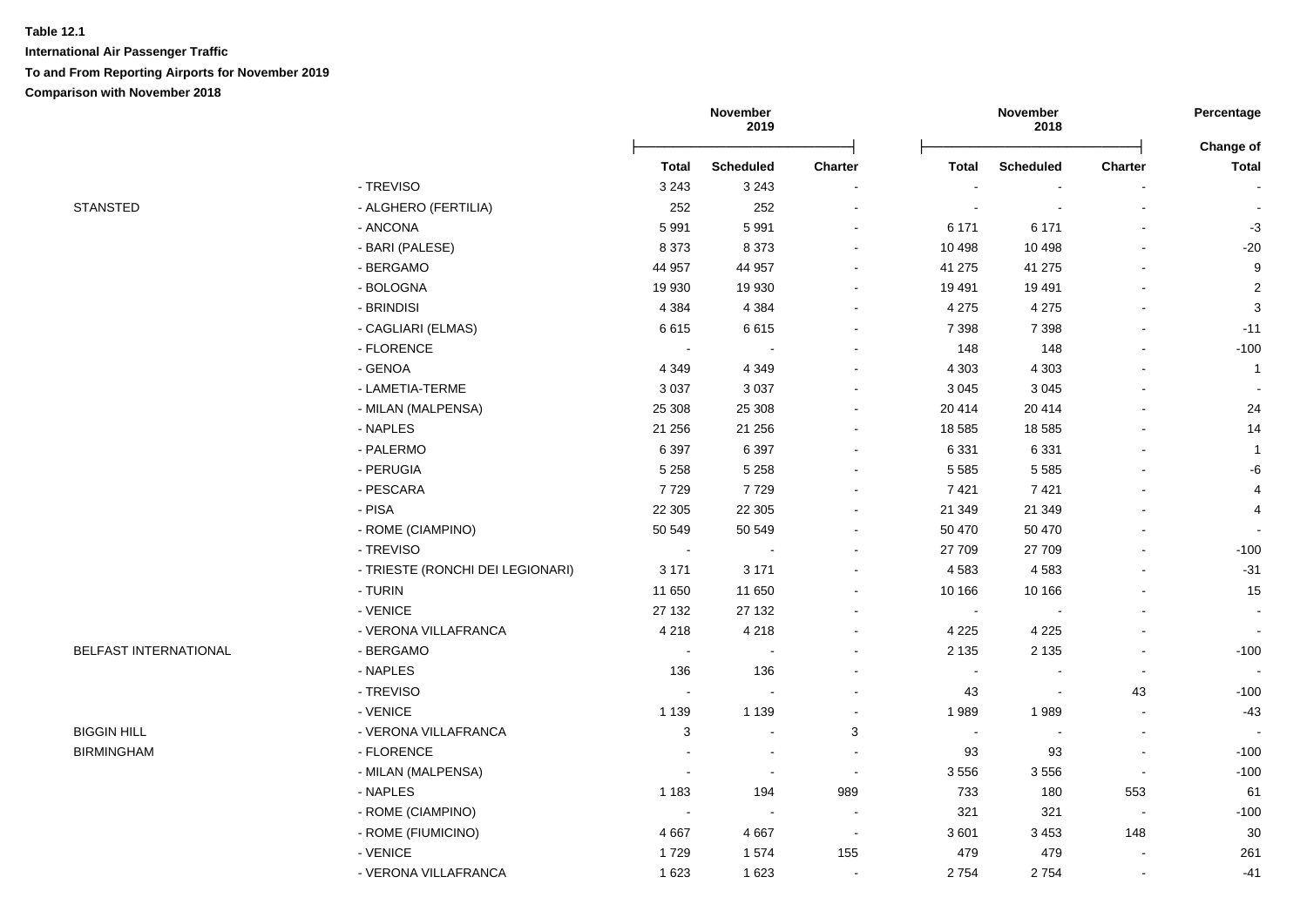|                             |                          | November<br>2019 |                      |                          | November<br>2018         |                  |                |                           |
|-----------------------------|--------------------------|------------------|----------------------|--------------------------|--------------------------|------------------|----------------|---------------------------|
|                             |                          | <b>Total</b>     | <b>Scheduled</b>     | <b>Charter</b>           | <b>Total</b>             | <b>Scheduled</b> | <b>Charter</b> | Change of<br><b>Total</b> |
| <b>BRISTOL</b>              | - BERGAMO                | 3 9 6 8          | 3968                 |                          | 3 9 4 2                  | 3942             |                | $\overline{1}$            |
|                             | - CATANIA (FONTANAROSSA) | 273              | 273                  | $\blacksquare$           | 1801                     | 1801             | $\sim$         | $-85$                     |
|                             | - FLORENCE               |                  | $\ddot{\phantom{a}}$ |                          | 55                       | $\blacksquare$   | 55             | $-100$                    |
|                             | - MILAN (MALPENSA)       | 5736             | 5736                 |                          | $\overline{\phantom{a}}$ | $\sim$           | $\sim$         |                           |
|                             | - NAPLES                 | 477              | 477                  |                          | 2 3 2 1                  | 2 3 2 1          | $\sim$         | $-79$                     |
|                             | - OLBIA                  | 152              | 152                  |                          | 321                      | 321              |                | $-53$                     |
|                             | - PISA                   | 2 5 5 6          | 2 5 5 6              |                          | 3 0 2 4                  | 3 0 2 4          |                | $-15$                     |
|                             | - ROME (FIUMICINO)       | 8 3 8 0          | 8 3 8 0              |                          | 7568                     | 7568             |                | 11                        |
|                             | - VENICE                 | 10 188           | 10 188               |                          | 11 0 35                  | 11 0 35          |                | $\mbox{-}8$               |
| <b>CARDIFF WALES</b>        | - MILAN (MALPENSA)       | $\sim$           |                      |                          | 1 2 7 9                  | 1 2 7 9          |                | $-100$                    |
|                             | - ROME (FIUMICINO)       | $\sim$           |                      |                          | 1 0 6 4                  | 1 0 6 4          |                | $-100$                    |
| EAST MIDLANDS INTERNATIONAL | - BERGAMO                | 4 3 0 1          | 4 3 0 1              |                          | 4 1 9 4                  | 4 1 9 4          | $\sim$         | $\mathbf{3}$              |
|                             | - BRINDISI               | $\sim$           |                      |                          | 181                      | $\sim$           | 181            | $-100$                    |
|                             | - TREVISO                | $\sim$           |                      |                          | 2 4 9 1                  | 2 4 9 1          | $\sim$         | $-100$                    |
| <b>EDINBURGH</b>            | - BERGAMO                | 11 111           | 11 111               |                          | 6830                     | 6830             |                | 63                        |
|                             | - BOLOGNA                | 3 1 3 6          | 3 1 3 6              | $\sim$                   | 3 1 3 4                  | 3 1 3 4          |                |                           |
|                             | - MILAN (MALPENSA)       | 10 391           | 10 391               |                          | 11 564                   | 11 5 64          |                | $-10$                     |
|                             | - NAPLES                 | 2 2 4 8          | 2 2 4 8              |                          | 2 4 1 3                  | 2 4 1 3          |                | $\mathbf{-7}$             |
|                             | - ROME (CIAMPINO)        | 7 5 3 3          | 7 5 3 3              |                          | 7459                     | 7 4 5 9          |                | $\overline{1}$            |
|                             | - TREVISO                | 2793             | 2793                 |                          | 3870                     | 3870             |                | $-28$                     |
|                             | - VENICE                 | 5769             | 5769                 |                          | 3859                     | 3859             |                | 49                        |
| GLASGOW                     | - ROME (FIUMICINO)       | 4689             | 3 0 3 0              | 1659                     | 2517                     | 2517             |                | 86                        |
|                             | - VENICE                 | 2 5 3 5          | 2 5 3 5              |                          | 2 1 2 0                  | 2 1 2 0          |                | 20                        |
| LEEDS BRADFORD              | - NAPLES                 | 156              | 156                  | $\blacksquare$           | 139                      | 139              |                | 12                        |
|                             | - ROME (FIUMICINO)       | 2 0 8 7          | 2 0 8 7              |                          | 2 2 9 0                  | 2 2 9 0          |                | $-9$                      |
|                             | - VENICE                 | 157              | 157                  |                          | 153                      | 153              |                | 3                         |
| LIVERPOOL (JOHN LENNON)     | - BARI (PALESE)          | 199              | 199                  |                          | $\sim$                   |                  |                |                           |
|                             | - MILAN (MALPENSA)       | $\sim$           | $\sim$               | ÷                        | 3 4 4 1                  | 3 4 4 1          |                | $-100$                    |
|                             | - NAPLES                 | 581              | 389                  | 192                      | 360                      | 360              |                | 61                        |
|                             | - PALERMO                | 146              | 146                  | $\blacksquare$           | $\sim$                   | $\blacksquare$   |                |                           |
|                             | - ROME (FIUMICINO)       | $\sim$           | $\blacksquare$       | $\sim$                   | 3 1 5 0                  | 3 1 5 0          |                | $-100$                    |
|                             | - VENICE                 | 1 0 7 2          | 1 0 7 2              | $\bullet$                | 1939                     | 1939             |                | $-45$                     |
| <b>MANCHESTER</b>           | - BERGAMO                | 14 3 54          | 13 982               | 372                      | 10 189                   | 10 189           |                | 41                        |
|                             | - BOLOGNA                | 3 1 6 0          | 3 1 6 0              |                          | 3 1 5 7                  | 3 1 5 7          |                |                           |
|                             | - CAGLIARI (ELMAS)       | 264              | 264                  | $\overline{\phantom{a}}$ | $\blacksquare$           |                  |                |                           |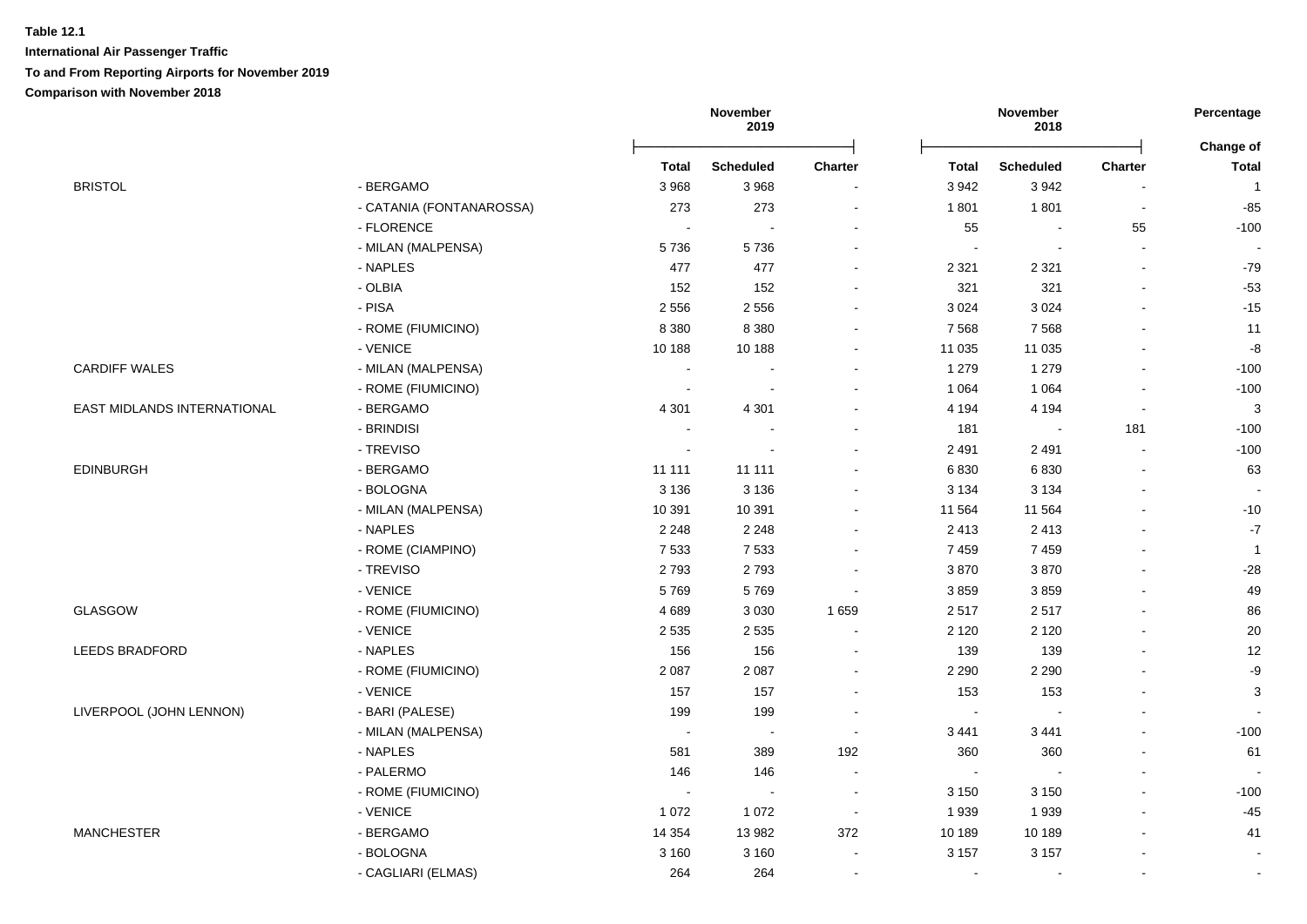|                             |                          | November<br>2019 |                  |                          | November<br>2018 |                  | Percentage     |                           |
|-----------------------------|--------------------------|------------------|------------------|--------------------------|------------------|------------------|----------------|---------------------------|
|                             |                          | Total            | <b>Scheduled</b> | <b>Charter</b>           | Total            | <b>Scheduled</b> | <b>Charter</b> | <b>Change of</b><br>Total |
|                             | - CATANIA (FONTANAROSSA) | 2 2 9 0          | 2 2 9 0          | $\sim$                   | 2797             | 2797             |                | $-18$                     |
|                             | - MILAN (LINATE)         | 271              | $\sim$           | 271                      |                  |                  |                |                           |
|                             | - MILAN (MALPENSA)       | 14713            | 14 379           | 334                      | 10 946           | 10 946           | $\blacksquare$ | 34                        |
|                             | - NAPLES                 | 4570             | 3498             | 1 0 7 2                  | 3622             | 3 0 3 7          | 585            | 26                        |
|                             | - PISA                   | 2983             | 2983             | $\sim$                   | 2 4 7 0          | 2 4 7 0          |                | 21                        |
|                             | - ROME (CIAMPINO)        | 9 1 2 5          | 9 1 2 5          | $\sim$                   | 10 552           | 10 552           |                | $-14$                     |
|                             | - ROME (FIUMICINO)       | 7448             | 7448             | $\sim$                   | 6641             | 6641             |                | 12                        |
|                             | - TREVISO                | 3932             | 3932             |                          | 4 2 3 6          | 4 2 3 6          |                | $-7$                      |
|                             | - TURIN                  |                  |                  |                          | 1850             |                  | 1850           | $-100$                    |
|                             | - VENICE                 | 7623             | 7623             | $\blacksquare$           | 6013             | 6013             |                | 27                        |
|                             | - VERONA VILLAFRANCA     | 2 0 3 3          | 2 0 3 3          |                          | $\sim$           |                  |                |                           |
| <b>NEWCASTLE</b>            | - ROME (FIUMICINO)       | 1829             | 1829             | $\overline{\phantom{a}}$ | 216              | 216              | $\sim$         | 747                       |
| <b>Total ITALY</b>          |                          | 979 886          | 973 648          | 6 2 3 8                  | 971 317          | 967 335          | 3982           | $\mathbf{1}$              |
| <b>LUXEMBOURG</b>           |                          |                  |                  |                          |                  |                  |                |                           |
| <b>GATWICK</b>              | - LUXEMBOURG             | 5 3 9 3          | 5 3 9 3          | $\blacksquare$           | 5464             | 5 4 6 4          |                | $-1$                      |
| <b>HEATHROW</b>             | - LUXEMBOURG             | 19 506           | 19 506           | $\blacksquare$           | 14 702           | 14 702           |                | 33                        |
| <b>LONDON CITY</b>          | - LUXEMBOURG             | 12 966           | 12 966           | $\sim$                   | 15816            | 15816            |                | $-18$                     |
| SOUTHEND                    | - LUXEMBOURG             | 73               | 73               | $\blacksquare$           | $\sim$           |                  |                |                           |
| <b>STANSTED</b>             | - LUXEMBOURG             | 8 9 0 4          | 8 9 0 4          | $\blacksquare$           | 8913             | 8913             |                |                           |
| <b>EDINBURGH</b>            | - LUXEMBOURG             | 3 2 0 4          | 3 2 0 4          |                          | $\sim$           |                  | $\sim$         |                           |
| <b>JERSEY</b>               | - LUXEMBOURG             |                  |                  |                          | 68               |                  | 68             | $-100$                    |
| <b>MANCHESTER</b>           | - LUXEMBOURG             | 2 0 9 7          | 2 0 9 7          |                          | 2 1 8 5          | 2 1 8 5          | $\blacksquare$ | $-4$                      |
| <b>Total LUXEMBOURG</b>     |                          | 52 143           | 52 143           |                          | 47 148           | 47 080           | 68             | 11                        |
| <b>MALTA</b>                |                          |                  |                  |                          |                  |                  |                |                           |
| <b>GATWICK</b>              | - MALTA                  | 28 837           | 28 837           |                          | 26 550           | 25 105           | 1445           | 9                         |
| <b>HEATHROW</b>             | - MALTA                  | 15 505           | 15 505           |                          | 17 154           | 17 154           | ä,             | $-10$                     |
| <b>LUTON</b>                | - MALTA                  | 6 1 6 0          | 6 1 6 0          | $\blacksquare$           | 5845             | 5845             | $\blacksquare$ | 5                         |
| SOUTHEND                    | - MALTA                  | 2619             | 2619             |                          | 4899             | 4899             |                | $-47$                     |
| <b>STANSTED</b>             | - MALTA                  | 6891             | 6891             | $\blacksquare$           | 5 9 6 9          | 5969             |                | 15                        |
| BELFAST INTERNATIONAL       | - MALTA                  | $\sim$           |                  | $\blacksquare$           | 2847             | 2847             |                | $-100$                    |
| <b>BIRMINGHAM</b>           | - MALTA                  | 4 9 7 0          | 4 9 7 0          |                          | 5 4 2 7          | 5 4 2 7          |                | $-8$                      |
| <b>BOURNEMOUTH</b>          | - MALTA                  | 2 5 21           | 2521             |                          | 2743             | 2743             |                | -8                        |
| <b>BRISTOL</b>              | - MALTA                  | 4 2 9 9          | 4 2 9 9          |                          | 4 0 36           | 4 0 3 6          |                | $\overline{7}$            |
| <b>CARDIFF WALES</b>        | - MALTA                  | 2 5 6 3          | 2 5 6 3          |                          |                  |                  |                |                           |
| EAST MIDLANDS INTERNATIONAL | - MALTA                  | 4879             | 4879             |                          | 5 0 7 7          | 5 0 7 7          |                | -4                        |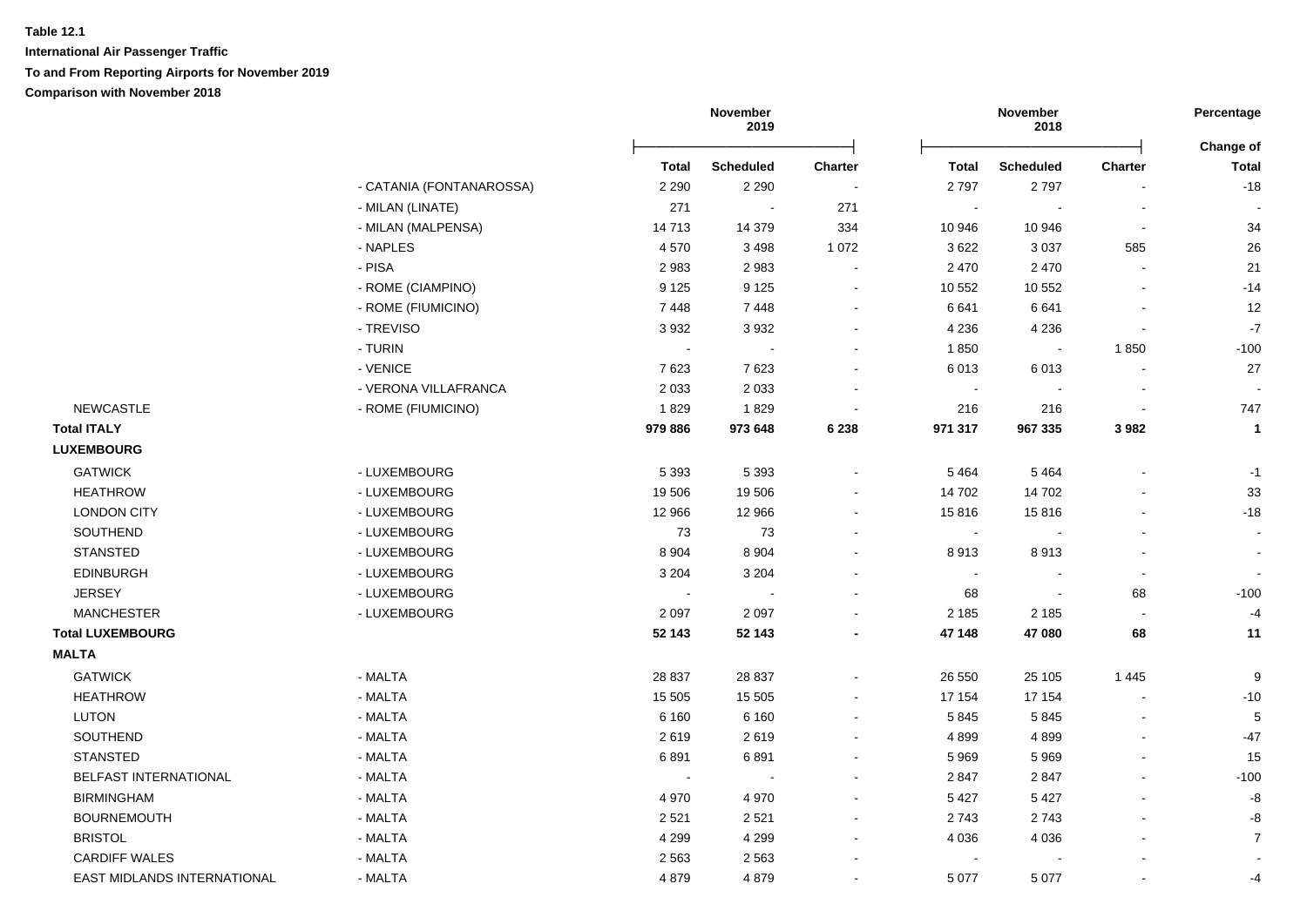|                                   |             | November<br>2019 |                  |                | November<br>2018 |                  |                |                           |
|-----------------------------------|-------------|------------------|------------------|----------------|------------------|------------------|----------------|---------------------------|
|                                   |             | Total            | <b>Scheduled</b> | <b>Charter</b> | <b>Total</b>     | <b>Scheduled</b> | Charter        | Change of<br><b>Total</b> |
| <b>EDINBURGH</b>                  | - MALTA     | 3 4 7 6          | 3476             |                | 2849             | 2849             |                | $22\,$                    |
| <b>EXETER</b>                     | - MALTA     | 2477             | 2 4 7 7          |                | $\sim$           |                  |                |                           |
| <b>GLASGOW</b>                    | - MALTA     | 584              | 584              | $\sim$         | 902              | 902              |                | $-35$                     |
| <b>LEEDS BRADFORD</b>             | - MALTA     | 3911             | 3911             | $\blacksquare$ | 3641             | 3641             |                | $\overline{7}$            |
| LIVERPOOL (JOHN LENNON)           | - MALTA     | 2655             | 2655             | $\blacksquare$ | 3 0 5 7          | 3 0 5 7          |                | $-13$                     |
| <b>MANCHESTER</b>                 | - MALTA     | 13792            | 13792            |                | 14 010           | 12 6 20          | 1 3 9 0        | $-2$                      |
| <b>NEWCASTLE</b>                  | - MALTA     | 2816             | 2816             |                | 2 5 2 7          | 2 5 2 7          |                | 11                        |
| <b>PRESTWICK</b>                  | - MALTA     |                  |                  |                | 1 3 5 8          | 1 3 5 8          |                | $-100$                    |
| <b>Total MALTA</b>                |             | 108 955          | 108 955          |                | 108 891          | 106 056          | 2835           |                           |
| <b>NETHERLANDS</b>                |             |                  |                  |                |                  |                  |                |                           |
| <b>GATWICK</b>                    | - AMSTERDAM | 92 543           | 92 543           | $\blacksquare$ | 94 355           | 94 354           | $\overline{1}$ | $-2$                      |
| <b>HEATHROW</b>                   | - AMSTERDAM | 150 582          | 150 582          |                | 149 126          | 149 126          |                | $\overline{1}$            |
| <b>LONDON CITY</b>                | - AMSTERDAM | 58 955           | 58 955           |                | 58 374           | 58 374           |                | $\overline{1}$            |
|                                   | - ROTTERDAM | 15 147           | 15 147           |                | 17 157           | 17 157           |                | $-12$                     |
| <b>LUTON</b>                      | - AMSTERDAM | 73 803           | 73 803           |                | 63 550           | 63 550           |                | 16                        |
|                                   | - EINDHOVEN | $\sim$           |                  |                | 544              | $\blacksquare$   | 544            | $-100$                    |
| SOUTHEND                          | - AMSTERDAM | 17647            | 17647            |                | 18 083           | 18 083           | $\sim$         | $-2$                      |
|                                   | - GRONINGEN | 3 3 6 8          | 3 3 6 8          |                | 4866             | 4866             |                | $-31$                     |
| <b>STANSTED</b>                   | - AMSTERDAM | 28 5 85          | 28 5 85          | $\blacksquare$ | 32 221           | 32 221           |                | $-11$                     |
|                                   | - EINDHOVEN | 21 543           | 21 543           | $\blacksquare$ | 23 7 37          | 23737            | $\blacksquare$ | -9                        |
|                                   | - GRONINGEN |                  |                  |                | 171              |                  | 171            | $-100$                    |
|                                   | - ROTTERDAM |                  |                  |                | 93               | $\blacksquare$   | 93             | $-100$                    |
| ABERDEEN                          | - AMSTERDAM | 24 8 85          | 24 8 85          | $\blacksquare$ | 23 811           | 23 811           | $\sim$         | $\overline{5}$            |
| <b>BELFAST CITY (GEORGE BEST)</b> | - AMSTERDAM | 4759             | 4 2 7 0          | 489            | 3568             | 3525             | 43             | 33                        |
| <b>BELFAST INTERNATIONAL</b>      | - AMSTERDAM | 6 3 9 8          | 6 2 7 5          | 123            | 8546             | 8489             | 57             | $-25$                     |
| <b>BIRMINGHAM</b>                 | - AMSTERDAM | 59 003           | 59 003           | $\blacksquare$ | 59 091           | 59 091           |                |                           |
| <b>BRISTOL</b>                    | - AMSTERDAM | 36 253           | 36 253           | $\blacksquare$ | 35 621           | 35 621           |                | $\overline{2}$            |
| <b>CARDIFF WALES</b>              | - AMSTERDAM | 13 667           | 13 667           |                | 13 472           | 13 472           |                | $\overline{1}$            |
| DONCASTER SHEFFIELD               | - AMSTERDAM |                  |                  |                | 4712             | 4712             |                | $-100$                    |
| <b>DUNDEE</b>                     | - AMSTERDAM | 18               | $\sim$           | 18             | $\sim$           |                  |                |                           |
| DURHAM TEES VALLEY                | - AMSTERDAM | 9695             | 9695             |                | 9894             | 9894             |                | $-2$                      |
| EAST MIDLANDS INTERNATIONAL       | - AMSTERDAM | 3 3 2 6          | 3 3 2 6          | $\blacksquare$ | 3756             | 3756             | $\sim$         | $-11$                     |
| <b>EDINBURGH</b>                  | - AMSTERDAM | 49 731           | 49 731           | $\blacksquare$ | 50 121           | 50 024           | 97             | $-1$                      |
|                                   | - EINDHOVEN | 3 1 3 9          | 3 1 3 9          | $\blacksquare$ | 4 0 8 2          | 4 0 8 2          |                | $-23$                     |
| <b>EXETER</b>                     | - AMSTERDAM | 5 2 5 0          | 5 2 5 0          | $\blacksquare$ | 5757             | 5757             |                | -9                        |
|                                   |             |                  |                  |                |                  |                  |                |                           |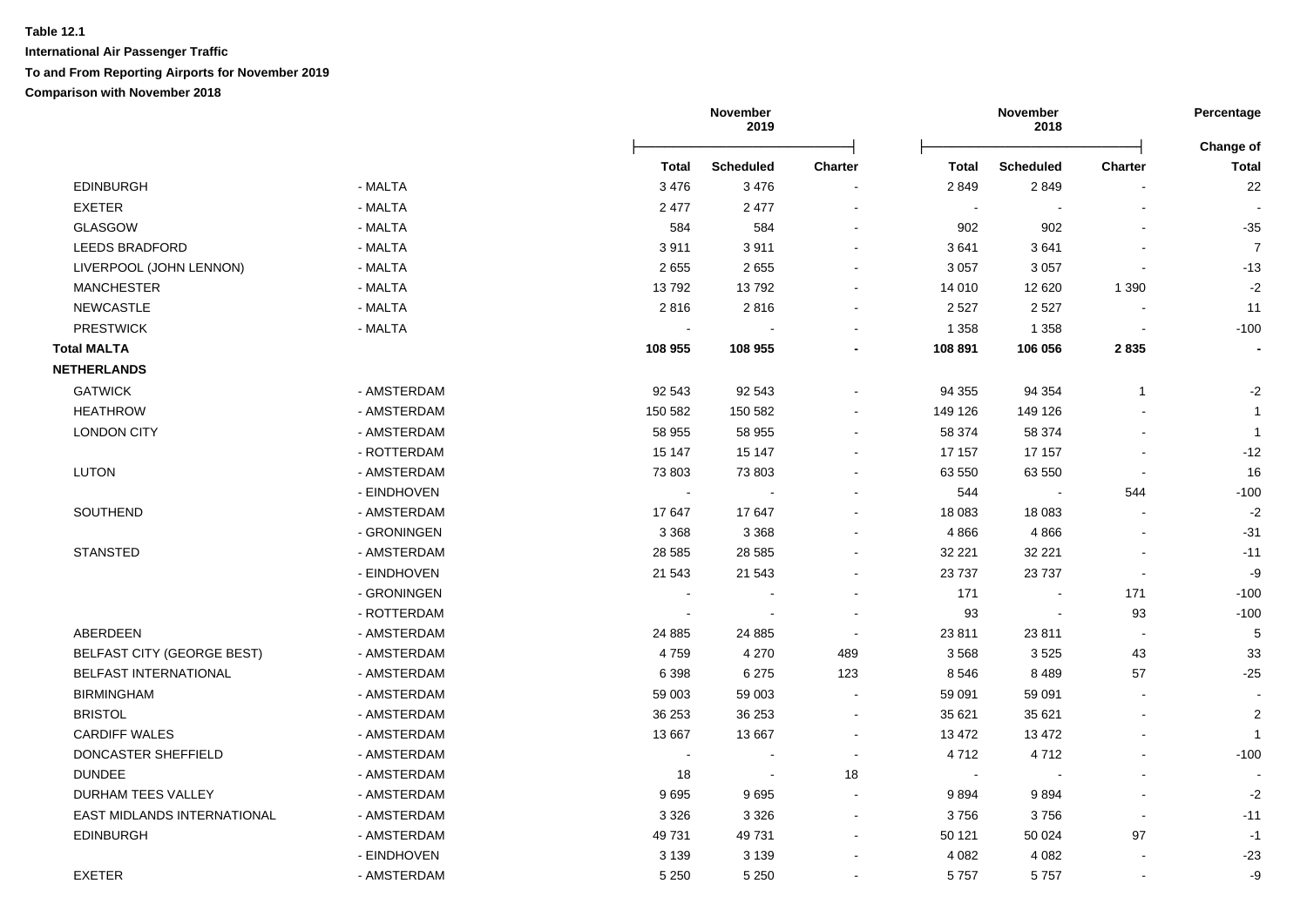|                             |                        |         | November<br>2019 |                          |                             | November<br>2018 |                          |                           |
|-----------------------------|------------------------|---------|------------------|--------------------------|-----------------------------|------------------|--------------------------|---------------------------|
|                             |                        | Total   | <b>Scheduled</b> | <b>Charter</b>           | <b>Total</b>                | <b>Scheduled</b> | <b>Charter</b>           | Change of<br><b>Total</b> |
| <b>GLASGOW</b>              | - AMSTERDAM            | 33 930  | 33 930           |                          | 33 29 2                     | 33 29 2          |                          | $\sqrt{2}$                |
|                             | - EINDHOVEN            | 88      | $\blacksquare$   | 88                       | 177                         | $\blacksquare$   | 177                      | $-50$                     |
|                             | - ROTTERDAM            | 1 0 2 0 | $\sim$           | 1 0 2 0                  | $\mathcal{L}_{\mathbf{r}}$  | $\sim$           |                          |                           |
| <b>HUMBERSIDE</b>           | - AMSTERDAM            | 10 911  | 10 911           |                          | 11 655                      | 11 655           |                          | $-6$                      |
| <b>INVERNESS</b>            | - AMSTERDAM            | 4 3 7 5 | 4 3 7 5          | $\overline{\phantom{a}}$ | 4 2 3 4                     | 4 2 3 4          |                          | $\mathbf{3}$              |
|                             | - ROTTERDAM            |         |                  |                          | 34                          |                  | 34                       | $-100$                    |
| <b>LEEDS BRADFORD</b>       | - AMSTERDAM            | 23 255  | 23 255           |                          | 22 470                      | 22 470           |                          | 3                         |
| LIVERPOOL (JOHN LENNON)     | - AMSTERDAM            | 19 009  | 19 009           |                          | 19 660                      | 19313            | 347                      | $-3$                      |
|                             | - MAASTRICHT           | 447     | $\overline{a}$   | 447                      | $\mathcal{L}_{\mathcal{A}}$ | $\overline{a}$   |                          |                           |
| <b>MANCHESTER</b>           | - AMSTERDAM            | 88718   | 88718            |                          | 87 889                      | 87889            |                          | $\overline{1}$            |
|                             | - EINDHOVEN            | 4786    | 4786             | $\sim$                   | 5 602                       | 5 6 0 2          |                          | $-15$                     |
| <b>NEWCASTLE</b>            | - AMSTERDAM            | 30 214  | 30 214           |                          | 29 756                      | 29 7 56          |                          | $\overline{c}$            |
|                             | - EINDHOVEN            | 155     | $\sim$           | 155                      | $\sim$                      |                  |                          |                           |
| <b>NORWICH</b>              | - AMSTERDAM            | 12 124  | 12 124           | $\sim$                   | 11 815                      | 11815            |                          | 3                         |
| <b>PRESTWICK</b>            | - AMSTERDAM            | $\sim$  |                  |                          | 96                          | $\sim$           | 96                       | $-100$                    |
| SOUTHAMPTON                 | - AMSTERDAM            | 14 440  | 14 440           |                          | 19 26 2                     | 19 26 2          |                          | $-25$                     |
| <b>Total NETHERLANDS</b>    |                        | 921 769 | 919 429          | 2 3 4 0                  | 930 650                     | 928 990          | 1660                     | $-1$                      |
| PORTUGAL(EXCLUDING MADEIRA) |                        |         |                  |                          |                             |                  |                          |                           |
| <b>GATWICK</b>              | - FARO                 | 29 091  | 29 091           |                          | 28 130                      | 28 130           |                          | 3                         |
|                             | - LISBON               | 26 930  | 26 930           |                          | 25 4 67                     | 25 467           |                          | $\,6\,$                   |
|                             | - OPORTO (PORTUGAL)    | 26 180  | 26 180           |                          | 21 949                      | 21 949           |                          | 19                        |
| <b>HEATHROW</b>             | - FARO                 | 290     | 290              |                          | $\sim$                      |                  |                          | $\blacksquare$            |
|                             | - LISBON               | 79 456  | 79 456           |                          | 66 521                      | 66 521           |                          | 19                        |
| <b>LONDON CITY</b>          | - LISBON               |         |                  |                          | 5913                        | 5913             |                          | $-100$                    |
|                             | - OPORTO (PORTUGAL)    |         |                  |                          | 2 4 4 7                     | 2 4 4 7          |                          | $-100$                    |
| LUTON                       | - FARO                 | 7910    | 7910             |                          | 5 4 9 2                     | 5492             |                          | 44                        |
|                             | - LISBON               | 26 499  | 26 4 9 9         |                          | 30 330                      | 30 159           | 171                      | $-13$                     |
|                             | - OPORTO (PORTUGAL)    | 6 0 9 0 | 6090             |                          | 3 4 4 0                     | 3 4 4 0          |                          | 77                        |
| SOUTHEND                    | - FARO                 | 6 0 21  | 6 0 21           |                          | 2718                        | 2718             |                          | 122                       |
| <b>STANSTED</b>             | - AZORES PONTA DELGADA | 1 504   | 1 504            |                          | 1 2 5 9                     | 1 2 5 9          |                          | 19                        |
|                             | - FARO                 | 14 136  | 14 136           |                          | 15 852                      | 15 852           | $\overline{\phantom{a}}$ | $-11$                     |
|                             | - LISBON               | 39 130  | 39 130           | $\blacksquare$           | 31 927                      | 31 775           | 152                      | 23                        |
|                             | - OPORTO (PORTUGAL)    | 28 544  | 28 544           | $\sim$                   | 27 612                      | 27 612           |                          | 3                         |
| BELFAST INTERNATIONAL       | - FARO                 | 4756    | 4756             |                          | 3877                        | 3877             |                          | 23                        |
| <b>BIRMINGHAM</b>           | - FARO                 | 10 2 25 | 10 2 25          |                          | 8 6 6 8                     | 8 6 6 8          |                          | 18                        |
|                             |                        |         |                  |                          |                             |                  |                          |                           |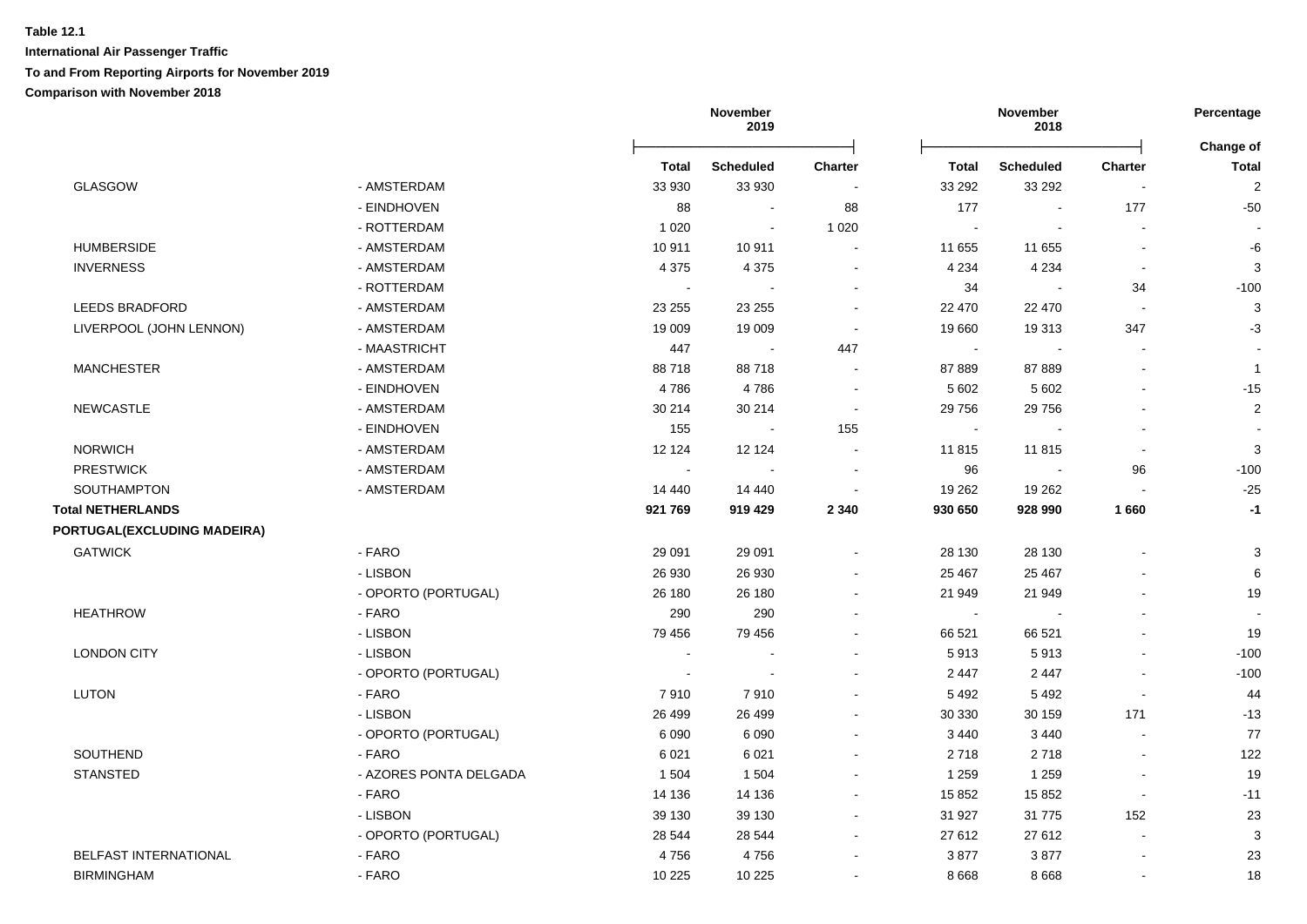|                                          |                     | November<br>2019 |                          |                | November<br>2018 |                          | Percentage               |                           |
|------------------------------------------|---------------------|------------------|--------------------------|----------------|------------------|--------------------------|--------------------------|---------------------------|
|                                          |                     | <b>Total</b>     | <b>Scheduled</b>         | <b>Charter</b> | Total            | <b>Scheduled</b>         | Charter                  | Change of<br><b>Total</b> |
|                                          | - OPORTO (PORTUGAL) | 2647             | 2647                     |                | 65               | 65                       |                          | 3972                      |
| <b>BOURNEMOUTH</b>                       | - FARO              | 3 1 1 7          | 3 1 1 7                  | $\sim$         | 2 4 6 0          | 2 4 6 0                  | $\overline{\phantom{a}}$ | 27                        |
| <b>BRISTOL</b>                           | - FARO              | 14718            | 14718                    | $\sim$         | 12 243           | 12 243                   |                          | 20                        |
|                                          | - LISBON            | 6048             | 6048                     |                | 6 20 2           | 6 2 0 2                  |                          | $-2$                      |
|                                          | - OPORTO (PORTUGAL) | 2998             | 2998                     |                | 2642             | 2642                     |                          | 13                        |
| <b>CARDIFF WALES</b>                     | - FARO              | 449              | 449                      |                | 1 200            | 1 200                    |                          | $-63$                     |
| EAST MIDLANDS INTERNATIONAL              | - FARO              | 5 1 5 3          | 5 1 5 3                  |                | 5956             | 5956                     |                          | $-13$                     |
|                                          | - OPORTO (PORTUGAL) | 376              |                          | 376            |                  |                          |                          |                           |
| <b>EDINBURGH</b>                         | - FARO              | 4531             | 4531                     |                | 3 9 6 6          | 3 9 6 6                  |                          | 14                        |
|                                          | - LISBON            | 6710             | 6710                     |                | 6863             | 6863                     |                          | $-2$                      |
|                                          | - OPORTO (PORTUGAL) | 668              | 668                      |                | 2623             | 2623                     |                          | $-75$                     |
| <b>EXETER</b>                            | - FARO              |                  |                          |                | 965              | 965                      |                          | $-100$                    |
| <b>GLASGOW</b>                           | - FARO              | 6931             | 6931                     |                | 7 107            | 7 107                    | $\overline{a}$           | $-2$                      |
|                                          | - LISBON            | $\sim$           |                          |                | 45               | $\overline{\phantom{a}}$ | 45                       | $-100$                    |
|                                          | - OPORTO (PORTUGAL) | 390              | $\overline{\phantom{a}}$ | 390            | $\sim$           | $\overline{a}$           | $\sim$                   |                           |
| <b>JERSEY</b>                            | - FARO              |                  | $\sim$                   |                | 145              | $\sim$                   | 145                      | $-100$                    |
| <b>LEEDS BRADFORD</b>                    | - FARO              | 4759             | 4759                     |                | 7 0 4 6          | 7 0 4 6                  |                          | $-32$                     |
| LIVERPOOL (JOHN LENNON)                  | - FARO              | 7 0 8 9          | 7 0 8 9                  |                | 7 2 7 9          | 7 2 7 9                  | $\overline{a}$           | $-3$                      |
|                                          | - OPORTO (PORTUGAL) | 2620             | 2620                     |                | 2971             | 2971                     |                          | $-12$                     |
| <b>MANCHESTER</b>                        | - FARO              | 18 457           | 18 457                   |                | 20 697           | 20 697                   |                          | $-11$                     |
|                                          | - LISBON            | 20 393           | 20 39 3                  |                | 23 506           | 23 506                   |                          | $-13$                     |
|                                          | - OPORTO (PORTUGAL) | 6971             | 6971                     |                | 7 1 6 2          | 7 1 6 2                  |                          | $-3$                      |
| <b>NEWCASTLE</b>                         | - FARO              | 5 2 8 9          | 5 2 8 9                  |                | 4 3 2 2          | 4 3 2 2                  |                          | 22                        |
| <b>NEWQUAY</b>                           | - FARO              | 467              | 467                      |                |                  |                          |                          |                           |
| <b>PRESTWICK</b>                         | - FARO              | 2418             | 2418                     |                | 1 3 9 5          | 1 3 9 5                  |                          | 73                        |
| SOUTHAMPTON                              | - FARO              |                  |                          |                | 133              | 133                      | $\overline{\phantom{a}}$ | $-100$                    |
| <b>Total PORTUGAL(EXCLUDING MADEIRA)</b> |                     | 429 961          | 429 195                  | 766            | 408 595          | 408 082                  | 513                      | 5                         |
| PORTUGAL(MADEIRA)                        |                     |                  |                          |                |                  |                          |                          |                           |
| <b>GATWICK</b>                           | - FUNCHAL           | 19 4 44          | 17968                    | 1 4 7 6        | 19 452           | 18 0 20                  | 1 4 3 2                  |                           |
|                                          | - PORTO SANTO       |                  |                          |                | 76               | 76                       |                          | $-100$                    |
| <b>STANSTED</b>                          | - FUNCHAL           | 3 4 3 7          | 3 4 3 7                  |                | 4 1 5 4          | 4 1 5 4                  |                          | $-17$                     |
| <b>BELFAST INTERNATIONAL</b>             | - FUNCHAL           | 165              | 165                      |                | 1 0 1 1          | 1011                     | $\overline{a}$           | $-84$                     |
| <b>BIRMINGHAM</b>                        | - FUNCHAL           | 2674             | 2674                     |                | 3642             | 2 2 4 9                  | 1 3 9 3                  | $-27$                     |
| <b>BRISTOL</b>                           | - FUNCHAL           | 5 4 6 0          | 5460                     |                | 3581             | 3581                     |                          | 52                        |
| EAST MIDLANDS INTERNATIONAL              | - FUNCHAL           | 2821             | 1 3 6 7                  | 1 4 5 4        | 1947             | 1459                     | 488                      | 45                        |
|                                          |                     |                  |                          |                |                  |                          |                          |                           |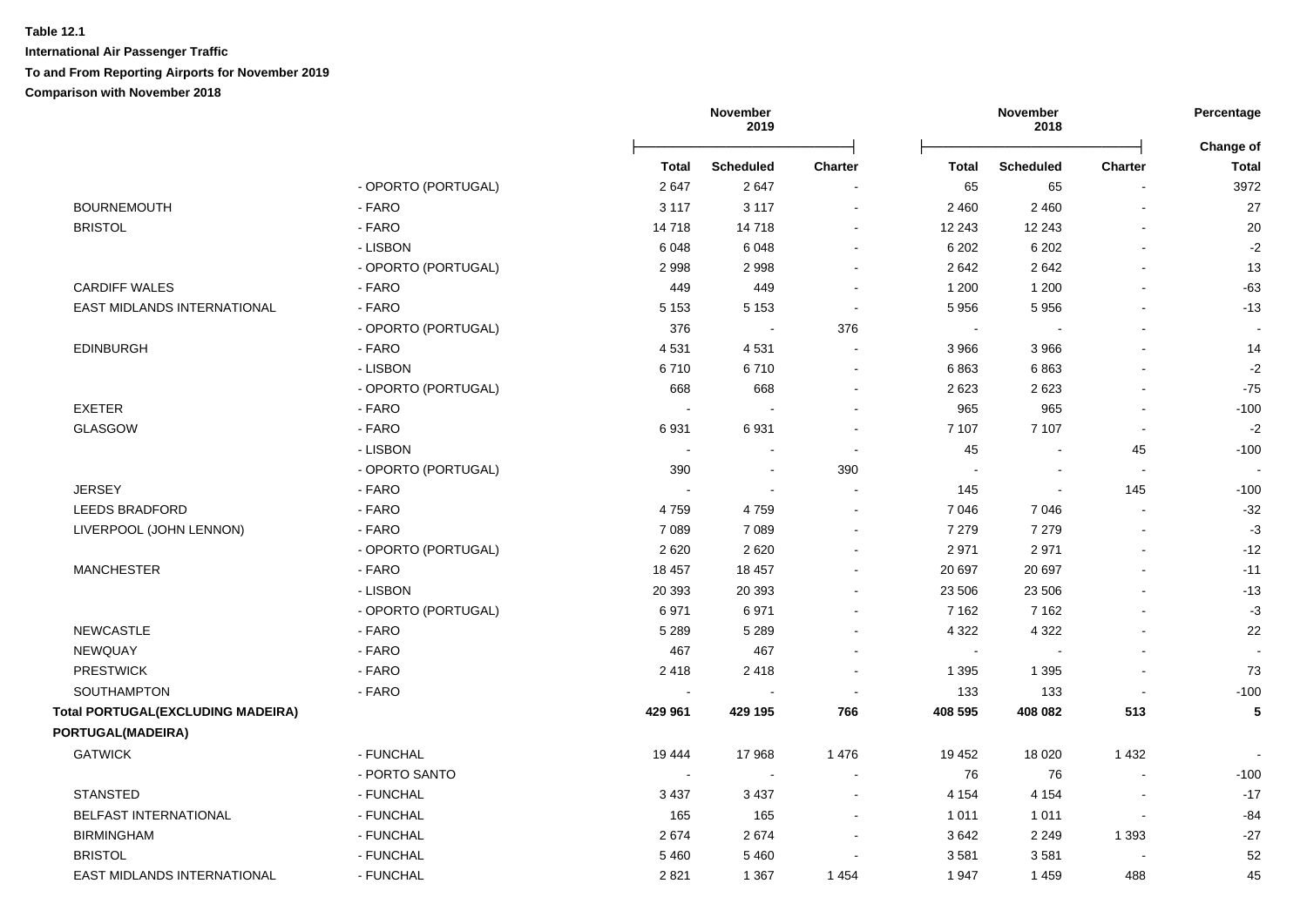|                                |                        |                | November<br>2019         |                          |              | November<br>2018         |                          | Percentage               |
|--------------------------------|------------------------|----------------|--------------------------|--------------------------|--------------|--------------------------|--------------------------|--------------------------|
|                                |                        | <b>Total</b>   | <b>Scheduled</b>         | <b>Charter</b>           | <b>Total</b> | <b>Scheduled</b>         | <b>Charter</b>           | Change of<br>Total       |
| <b>EDINBURGH</b>               | - FUNCHAL              | 1 4 5 4        | 1454                     |                          | 1 4 3 1      | 1431                     | $\overline{\phantom{a}}$ | $\overline{2}$           |
| <b>EXETER</b>                  | - FUNCHAL              | $\sim$         | $\overline{\phantom{a}}$ | ÷                        | 140          | $\sim$                   | 140                      | $-100$                   |
| <b>GLASGOW</b>                 | - FUNCHAL              | 1689           | 1689                     | $\overline{\phantom{a}}$ | 1 4 0 3      | 1 4 0 3                  | $\sim$                   | 20                       |
| <b>ISLE OF MAN</b>             | - FUNCHAL              | $\sim$         |                          | $\blacksquare$           | 221          | $\overline{\phantom{a}}$ | 221                      | $-100$                   |
| <b>JERSEY</b>                  | - FUNCHAL              | 558            | $\sim$                   | 558                      | 263          | $\overline{\phantom{a}}$ | 263                      | 112                      |
| <b>LEEDS BRADFORD</b>          | - FUNCHAL              | 1 3 1 3        | 1 3 1 3                  | $\overline{a}$           | 1 3 6 3      | 1 3 6 3                  | $\overline{\phantom{a}}$ | $-4$                     |
| <b>MANCHESTER</b>              | - FUNCHAL              | 7887           | 6400                     | 1 4 8 7                  | 8 6 4 2      | 7 2 1 3                  | 1429                     | -9                       |
| <b>NEWCASTLE</b>               | - FUNCHAL              | 1654           | 1654                     | $\blacksquare$           | 1 0 9 3      | 1 0 9 3                  | $\overline{\phantom{a}}$ | 51                       |
| <b>NORWICH</b>                 | - FUNCHAL              | $\sim$         | $\sim$                   | $\sim$                   | 127          | $\sim$                   | 127                      | $-100$                   |
| <b>Total PORTUGAL(MADEIRA)</b> |                        | 48 556         | 43 581                   | 4 9 7 5                  | 48 546       | 43 053                   | 5 4 9 3                  | $\blacksquare$           |
| <b>SLOVENIA</b>                |                        |                |                          |                          |              |                          |                          |                          |
| <b>GATWICK</b>                 | - LJUBLJANA            | 3747           | 3747                     | $\overline{\phantom{a}}$ | 5 2 1 9      | 5 2 1 9                  | $\blacksquare$           | $-28$                    |
| <b>LUTON</b>                   | - LJUBLJANA            | $\sim$         | $\sim$                   | $\overline{\phantom{a}}$ | 5 1 5 3      | 5 1 5 3                  | $\blacksquare$           | $-100$                   |
| <b>STANSTED</b>                | - LJUBLJANA            | 5 2 5 2        | 5 2 5 2                  | $\overline{\phantom{a}}$ | 5 1 9 2      | 5 1 9 2                  | $\blacksquare$           | $\overline{1}$           |
| <b>Total SLOVENIA</b>          |                        | 8999           | 8999                     | $\blacksquare$           | 15 5 64      | 15 5 64                  | $\overline{\phantom{a}}$ | $-42$                    |
| <b>SPAIN</b>                   |                        |                |                          |                          |              |                          |                          |                          |
| <b>GATWICK</b>                 | - ALICANTE             | 49725          | 47 445                   | 2 2 8 0                  | 45 082       | 42 665                   | 2417                     | 10                       |
|                                | - ALMERIA              | 4 5 0 4        | 4 5 0 4                  | $\overline{a}$           | 4 3 5 6      | 4 3 5 6                  | $\sim$                   | 3                        |
|                                | - ASTURIAS             | 3542           | 3542                     | $\ddot{\phantom{a}}$     | $\sim$       | $\sim$                   | $\sim$                   |                          |
|                                | - BARCELONA            | 102 890        | 102 890                  | $\blacksquare$           | 101 264      | 101 264                  | $\overline{\phantom{a}}$ | $\overline{2}$           |
|                                | - BILBAO               | 16 3 68        | 16 3 68                  | $\blacksquare$           | 9921         | 9785                     | 136                      | 65                       |
|                                | - GRANADA              | 2783           | 2783                     | $\blacksquare$           | 2 5 5 1      | 2 5 5 1                  | $\sim$                   | 9                        |
|                                | - IBIZA                | 135            | 135                      | $\blacksquare$           | 497          | 497                      | $\blacksquare$           | $-73$                    |
|                                | - MADRID               | 76 175         | 76 175                   | $\overline{\phantom{a}}$ | 81 882       | 81 882                   | L,                       | $\mathbf{-7}$            |
|                                | - MAHON                | 2 3 7 0        | 2 3 7 0                  | $\blacksquare$           | 2 2 3 4      | 2 2 3 4                  | $\sim$                   | 6                        |
|                                | - MALAGA               | 60 664         | 58 667                   | 1997                     | 61 089       | 58769                    | 2 3 2 0                  | $-1$                     |
|                                | - MURCIA INTERNATIONAL | 10 0 28        | 10 0 28                  | $\sim$                   | $\sim$       | $\overline{\phantom{a}}$ | $\blacksquare$           | $\sim$                   |
|                                | - MURCIA SAN JAVIER    | $\sim$         | $\sim$                   | $\sim$                   | 10 557       | 10 557                   | $\overline{a}$           | $-100$                   |
|                                | - PALMA DE MALLORCA    | 21 470         | 20 873                   | 597                      | 24 570       | 24 570                   | $\overline{a}$           | $-13$                    |
|                                | - REUS                 | 193            | $\sim$                   | 193                      | $\sim$       | $\overline{\phantom{a}}$ | $\mathbf{r}$             | $\overline{\phantom{a}}$ |
|                                | - SEVILLE              | 19 380         | 19 240                   | 140                      | 19 080       | 19 080                   | $\overline{\phantom{a}}$ | $\overline{2}$           |
|                                | - VALENCIA             | 21 865         | 21 686                   | 179                      | 25 316       | 25 316                   | $\blacksquare$           | $-14$                    |
| <b>HEATHROW</b>                | - A CORUNA             | 9 1 0 2        | 9 1 0 2                  | $\blacksquare$           | 9 4 2 9      | 9429                     | $\blacksquare$           | $-3$                     |
|                                | - BARCELONA            | 64 718         | 64 718                   | $\blacksquare$           | 65 321       | 65 321                   |                          | $-1$                     |
|                                | - BILBAO               | $\blacksquare$ | $\blacksquare$           | $\blacksquare$           | 8 5 5 5      | 8555                     | $\blacksquare$           | $-100$                   |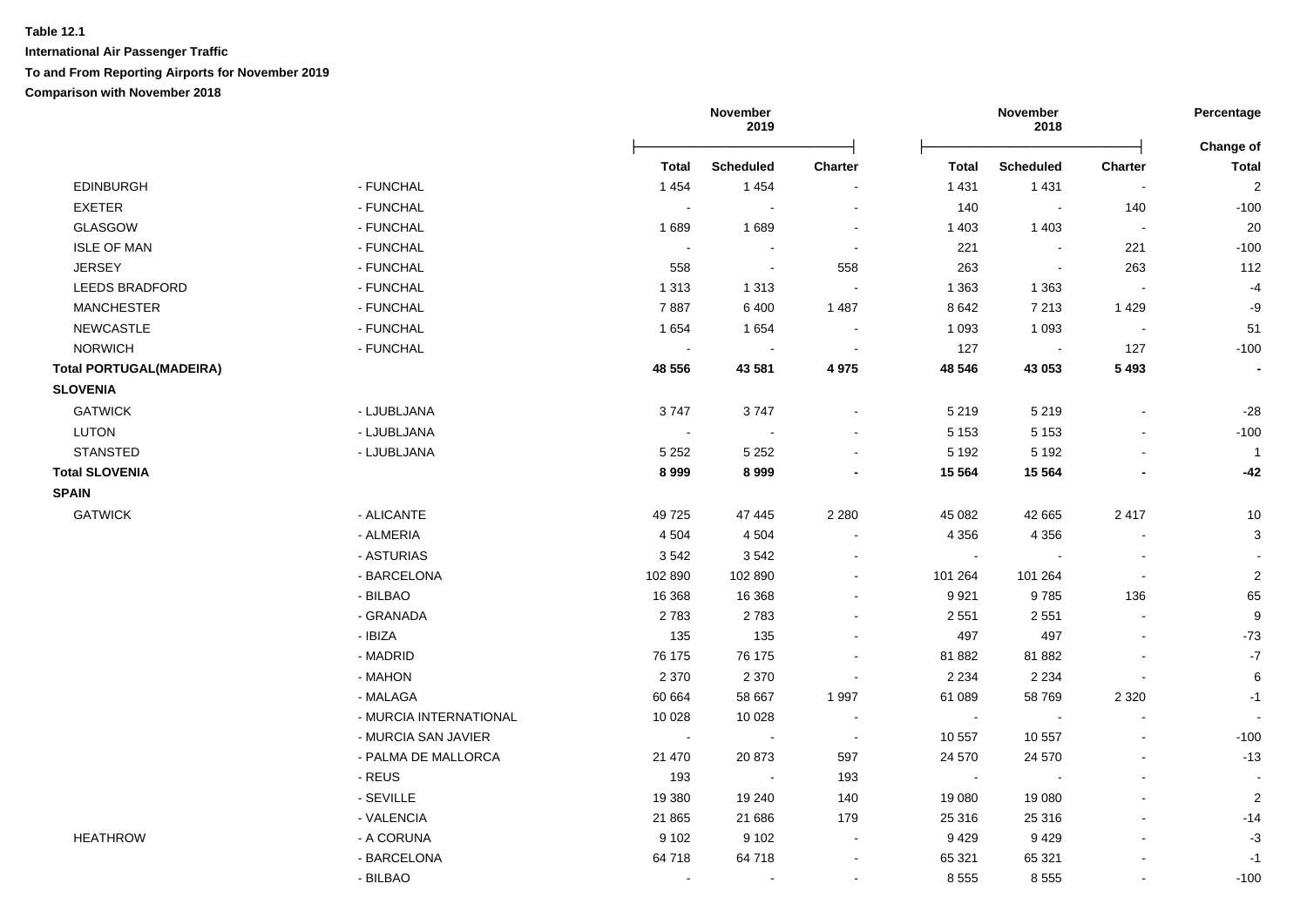**International Air Passenger Traffic To and From Reporting Airports for November 2019 Comparison with November 2018**

|                    |                                 | November<br>2019         |                  |                |              | November<br>2018         |                          | Percentage                |
|--------------------|---------------------------------|--------------------------|------------------|----------------|--------------|--------------------------|--------------------------|---------------------------|
|                    |                                 | <b>Total</b>             | <b>Scheduled</b> | Charter        | <b>Total</b> | <b>Scheduled</b>         | Charter                  | Change of<br><b>Total</b> |
|                    | - MADRID                        | 124 066                  | 124 066          |                | 115 797      | 115 797                  | $\blacksquare$           | $\overline{7}$            |
|                    | - MALAGA                        | 5 6 3 1                  | 5 6 3 1          |                | 6 2 5 3      | 6 2 5 3                  | ä,                       | $-10$                     |
|                    | - PALMA DE MALLORCA             | 257                      | 257              |                |              |                          |                          | $\overline{\phantom{a}}$  |
|                    | - VALENCIA                      | 8746                     | 8746             |                |              |                          |                          | $\overline{\phantom{a}}$  |
| <b>LONDON CITY</b> | - IBIZA                         | 4 1 3 7                  | 4 1 3 7          |                | 3 8 0 6      | 3806                     |                          | 9                         |
|                    | - MALAGA                        | 2 3 5 9                  | 2 3 5 9          |                | 3851         | 3851                     | $\overline{a}$           | $-39$                     |
|                    | - PALMA DE MALLORCA             | 1863                     | 1863             |                | 1823         | 1823                     |                          | $\sqrt{2}$                |
| <b>LUTON</b>       | - ALICANTE                      | 18 501                   | 18 501           |                | 16 663       | 16 663                   |                          | 11                        |
|                    | - BARCELONA                     | 33 101                   | 33 101           |                | 26 35 2      | 26 35 2                  |                          | 26                        |
|                    | - IBIZA                         | 182                      | 182              |                |              |                          |                          | $\sim$                    |
|                    | - MADRID                        | 6914                     | 6914             |                | 7 1 5 6      | 7 1 5 6                  |                          | $-3$                      |
|                    | - MAHON                         | 169                      | 169              |                |              |                          |                          | $\blacksquare$            |
|                    | - MALAGA                        | 21 517                   | 20 331           | 1 1 8 6        | 19 197       | 19 197                   |                          | 12                        |
|                    | - MURCIA INTERNATIONAL          | 518                      | 518              |                | $\sim$       |                          |                          |                           |
|                    | - MURCIA SAN JAVIER             | $\overline{\phantom{a}}$ | $\sim$           | $\sim$         | 4 3 1 0      | 4 3 1 0                  | $\overline{a}$           | $-100$                    |
|                    | - PALMA DE MALLORCA             | 3885                     | 3599             | 286            | 2765         | 2765                     | $\overline{a}$           | 41                        |
|                    | - SEVILLE                       | 5931                     | 5931             |                | 3648         | 3648                     |                          | 63                        |
|                    | - VALENCIA                      | 2 5 3 6                  | 2536             |                | 3 3 3 4      | 3 3 3 4                  |                          | $-24$                     |
| SOUTHEND           | - ALICANTE                      | 13 180                   | 13 180           |                | 6727         | 6727                     |                          | 96                        |
|                    | - BARCELONA                     | 2 1 3 3                  | 2 1 3 3          |                | 2 2 1 8      | 2 2 1 8                  |                          | $-4$                      |
|                    | - BILBAO                        | 3 1 5 7                  | 3 1 5 7          |                |              |                          |                          | $\blacksquare$            |
|                    | - IBIZA                         | 180                      | 180              |                |              |                          |                          | $\blacksquare$            |
|                    | - MALAGA                        | 10 988                   | 10 988           |                | 7 3 7 3      | 7 3 7 3                  | $\blacksquare$           | 49                        |
|                    | - MURCIA INTERNATIONAL          | 2716                     | 2716             |                |              | $\blacksquare$           | $\overline{a}$           |                           |
|                    | - MURCIA SAN JAVIER             | $\sim$                   |                  |                | 1916         | 1916                     | $\overline{a}$           | $-100$                    |
|                    | - PALMA DE MALLORCA             | 1 1 9 0                  | 1 1 9 0          |                |              |                          | $\overline{\phantom{a}}$ | $\sim$                    |
|                    | - REUS                          | 533                      | 533              |                |              | $\overline{\phantom{a}}$ | $\blacksquare$           | $\overline{\phantom{a}}$  |
| STANSTED           | - ALICANTE                      | 22729                    | 22729            |                | 22 30 6      | 22 306                   | $\blacksquare$           | $\sqrt{2}$                |
|                    | - ALMERIA                       | 760                      | 760              |                | $\sim$       | $\sim$                   | $\sim$                   | $\blacksquare$            |
|                    | - BARCELONA                     | 46 40 5                  | 46 405           |                | 43 238       | 43 238                   | $\blacksquare$           | $\overline{7}$            |
|                    | - BILBAO                        | 2718                     | 2718             | $\blacksquare$ | 3999         | 3579                     | 420                      | $-32$                     |
|                    | - CASTELLON COSTA AZAHAR        | 896                      | 896              | $\blacksquare$ | 2917         | 2917                     | $\blacksquare$           | $-69$                     |
|                    | - CASTELLON DE LA PLANA AIRPORT | 770                      | 770              |                | 546          | 546                      | $\blacksquare$           | 41                        |
|                    | - GIRONA                        | 434                      | 434              | $\overline{a}$ |              | $\blacksquare$           | $\blacksquare$           | $\overline{\phantom{a}}$  |

. IBIZA 1995 - 1996 - 1997 - 1998 - 1998 - 1998 - 1998 - 1998 - 1998 - 1998 - 1998 - 1998 - 1998 - 1998 - 1998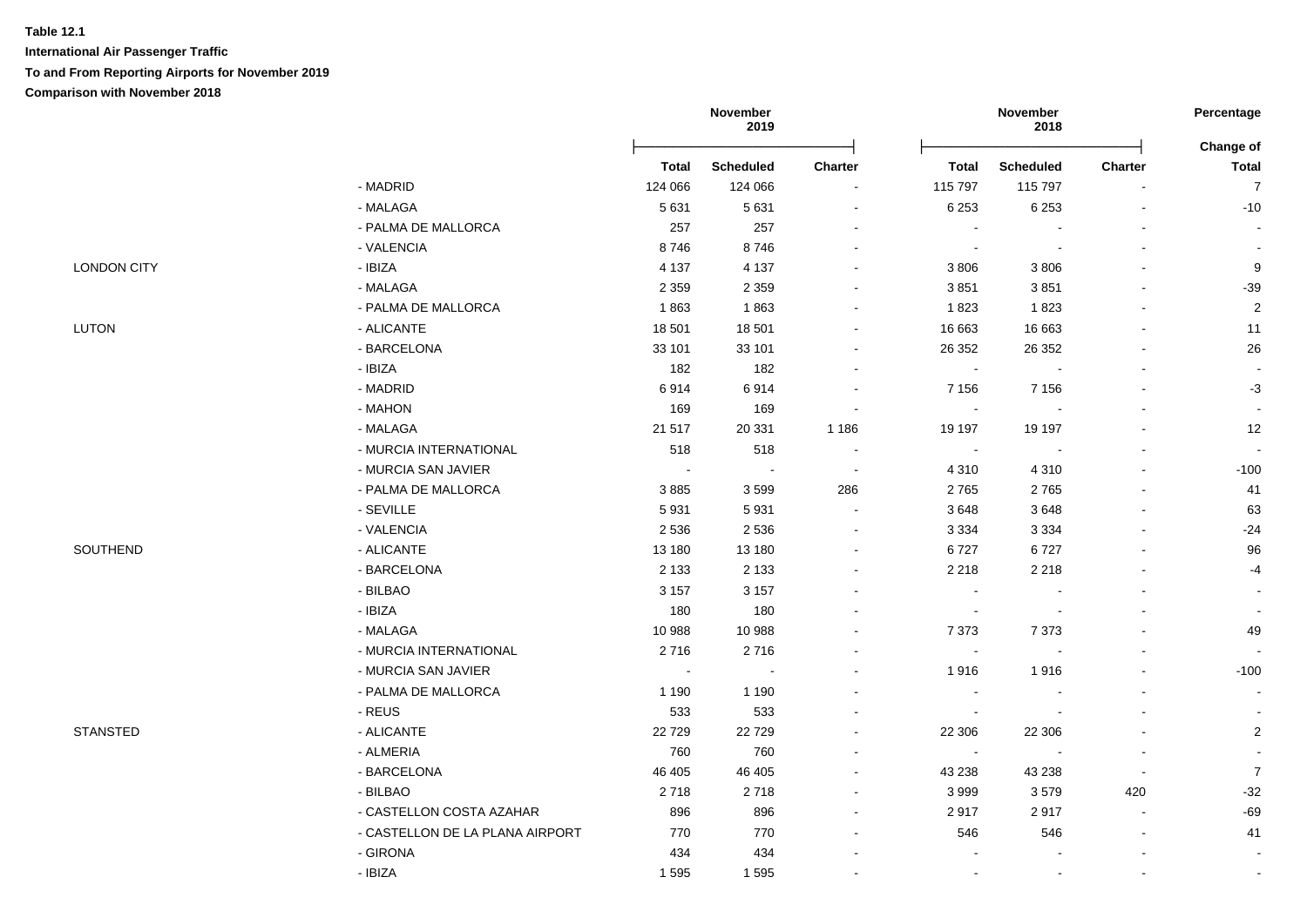**International Air Passenger Traffic To and From Reporting Airports for November 2019**

**Comparison with November 2018**

|                       |                                  | November<br>2019 |                          |                | November<br>2018 |                          | Percentage     |                           |
|-----------------------|----------------------------------|------------------|--------------------------|----------------|------------------|--------------------------|----------------|---------------------------|
|                       |                                  | <b>Total</b>     | <b>Scheduled</b>         | Charter        | <b>Total</b>     | <b>Scheduled</b>         | <b>Charter</b> | Change of<br><b>Total</b> |
|                       | - JEREZ                          | 3 0 28           | 3028                     | $\sim$         | 3 0 8 9          | 3 0 8 9                  |                | $-2$                      |
|                       | - MADRID                         | 43 676           | 43 676                   | $\blacksquare$ | 41 414           | 41 414                   |                | $\,$ 5                    |
|                       | - MAHON                          | 558              | 558                      | $\blacksquare$ | 181              | 181                      |                | 208                       |
|                       | - MALAGA                         | 27 890           | 27 890                   | $\blacksquare$ | 29 3 24          | 29 3 24                  |                | $-5$                      |
|                       | - MURCIA INTERNATIONAL           | 5 0 9 9          | 5 0 9 9                  | $\sim$         | $\sim$           |                          |                |                           |
|                       | - MURCIA SAN JAVIER              | $\sim$           |                          | $\sim$         | 7 0 9 1          | 7 0 9 1                  |                | $-100$                    |
|                       | - PALMA DE MALLORCA              | 10 481           | 10 293                   | 188            | 11 157           | 11 157                   |                | $-6$                      |
|                       | - REUS                           | 1774             | 1774                     | $\sim$         | 2 4 1 4          | 2414                     |                | $-27$                     |
|                       | - SANTANDER                      | 6640             | 6640                     | $\sim$         | 7 3 9 3          | 7 3 9 3                  |                | $-10$                     |
|                       | - SANTIAGO DE COMPOSTELA (SPAIN) | 5573             | 5573                     | $\blacksquare$ | 4 5 0 1          | 4 5 0 1                  |                | 24                        |
|                       | - SEVILLE                        | 11 785           | 11 689                   | 96             | 13 642           | 13 642                   |                | $-14$                     |
|                       | - VALENCIA                       | 11 163           | 11 163                   | $\sim$         | 13 111           | 13 111                   |                | $-15$                     |
|                       | - ZARAGOZA                       | 6877             | 6877                     | $\sim$         | 7 0 0 0          | 7 0 0 0                  |                | $-2$                      |
| ABERDEEN              | - ALICANTE                       | 2724             | 2724                     | $\sim$         | 3 0 8 3          | 3 0 8 3                  |                | $-12$                     |
| BELFAST INTERNATIONAL | - ALICANTE                       | 11 071           | 11 071                   |                | 11 910           | 11 910                   |                | $-7$                      |
|                       | - GIRONA                         | 429              | 429                      |                | $\sim$           |                          |                |                           |
|                       | - MALAGA                         | 9 1 3 7          | 9 1 3 7                  | $\overline{a}$ | 10 707           | 10707                    |                | $-15$                     |
|                       | - PALMA DE MALLORCA              | 549              | 549                      | $\blacksquare$ | 540              | 540                      |                | $\overline{2}$            |
|                       | - REUS                           | 149              | 149                      | $\sim$         |                  |                          |                |                           |
| <b>BIGGIN HILL</b>    | - BARCELONA                      | 8                | $\sim$                   | 8              | $\blacksquare$   |                          |                |                           |
|                       | - MALAGA                         | $\sim$           | $\overline{\phantom{a}}$ | $\sim$         | $\overline{c}$   | $\blacksquare$           | $\overline{c}$ | $-100$                    |
| <b>BIRMINGHAM</b>     | - ALICANTE                       | 26 375           | 23 5 64                  | 2811           | 24 551           | 22 275                   | 2 2 7 6        | $\overline{7}$            |
|                       | - BARCELONA                      | 16 483           | 16 483                   | $\blacksquare$ | 14 603           | 14 603                   | $\blacksquare$ | 13                        |
|                       | - GIRONA                         | 167              | 167                      | $\blacksquare$ | 434              | 434                      |                | $-62$                     |
|                       | - IBIZA                          | 805              | 805                      |                | 582              | 582                      |                | 38                        |
|                       | - MADRID                         | 7499             | 7499                     | $\blacksquare$ | 9670             | 9670                     |                | $-22$                     |
|                       | - MAHON                          | 759              | 759                      | $\sim$         | 371              | 371                      | $\sim$         | 105                       |
|                       | - MALAGA                         | 20709            | 18 4 9 9                 | 2 2 1 0        | 19 358           | 16 086                   | 3 2 7 2        | $\overline{7}$            |
|                       | - MURCIA INTERNATIONAL           | 3 2 6 2          | 3 2 6 2                  | $\sim$         | $\blacksquare$   | $\overline{\phantom{a}}$ | $\sim$         |                           |
|                       | - MURCIA SAN JAVIER              | $\sim$           | $\overline{\phantom{a}}$ | $\sim$         | 2673             | 2673                     |                | $-100$                    |
|                       | - PALMA DE MALLORCA              | 5 3 9 0          | 4637                     | 753            | 2 3 3 7          | 2 3 3 7                  |                | 131                       |
|                       | - REUS                           | 143              | 143                      |                | 197              | 197                      |                | $-27$                     |
|                       | - SEVILLE                        | $\sim$           | $\overline{\phantom{a}}$ |                | 112              | 112                      |                | $-100$                    |
| <b>BOURNEMOUTH</b>    | - ALICANTE                       | 4 1 0 4          | 4 1 0 4                  |                | 3 4 1 8          | 3418                     |                | 20                        |
|                       | - GIRONA                         | 665              | 665                      | $\sim$         | $\sim$           | $\sim$                   | $\sim$         | $\sim$                    |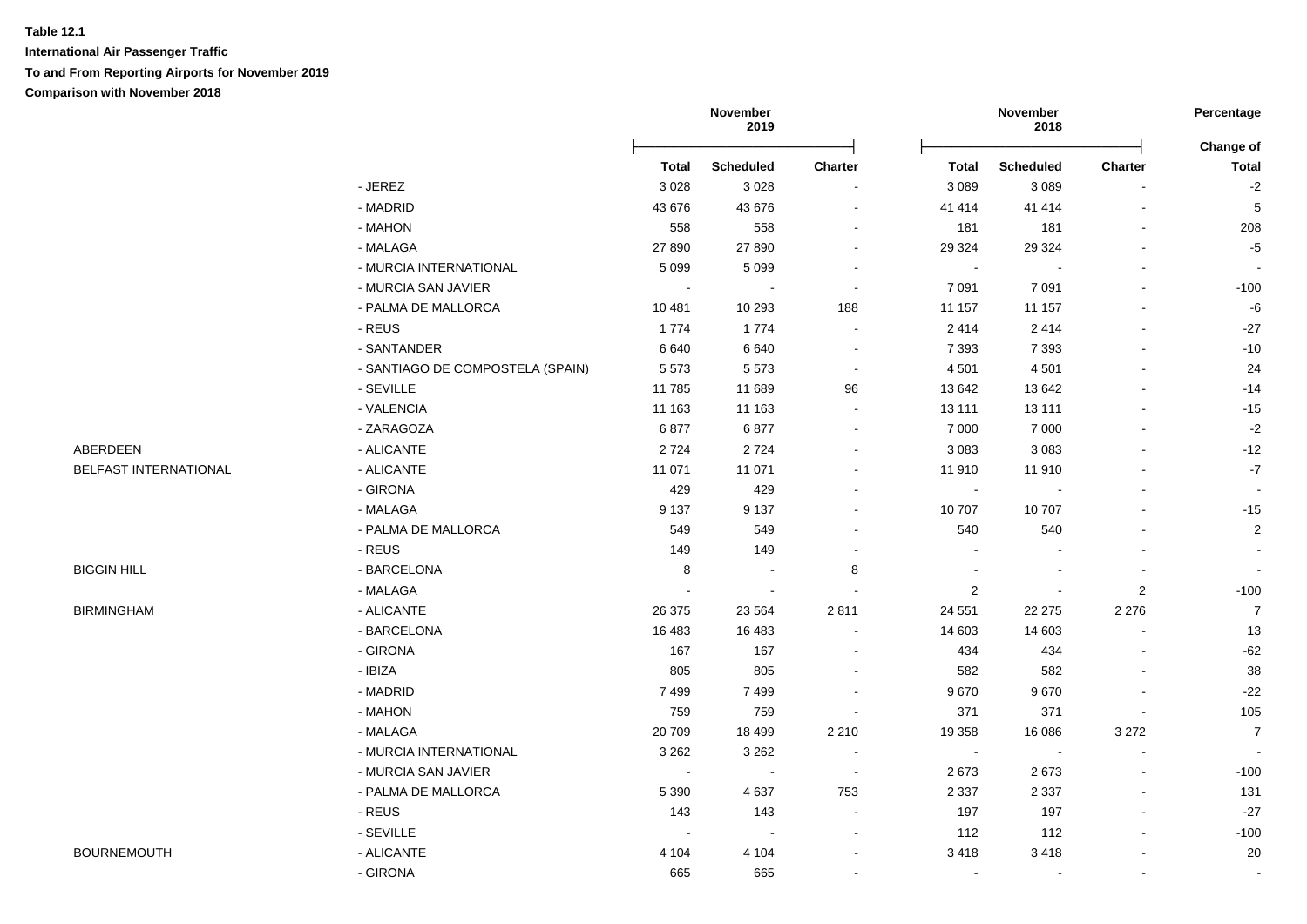# **Table 12.1 International Air Passenger Traffic To and From Reporting Airports for November 2019**

|                             |                        |              | November<br>2019 |                          |              | November<br>2018 |                | Percentage                |
|-----------------------------|------------------------|--------------|------------------|--------------------------|--------------|------------------|----------------|---------------------------|
|                             |                        | <b>Total</b> | <b>Scheduled</b> | <b>Charter</b>           | <b>Total</b> | <b>Scheduled</b> | <b>Charter</b> | Change of<br><b>Total</b> |
|                             | - MALAGA               | 3 4 4 3      | 3 4 4 3          | $\sim$                   | 2786         | 2786             | $\blacksquare$ | 24                        |
|                             | - PALMA DE MALLORCA    | 1 2 5 1      | 1 0 6 9          | 182                      | $\sim$       | $\sim$           | $\sim$         |                           |
| <b>BRISTOL</b>              | - ALICANTE             | 23 909       | 23 006           | 903                      | 21 872       | 20 821           | 1 0 5 1        | $\boldsymbol{9}$          |
|                             | - BARCELONA            | 13 4 4 7     | 13 447           | $\sim$                   | 12 305       | 12 3 05          |                | 9                         |
|                             | - BILBAO               | 2 2 8 4      | 2 2 8 4          | $\blacksquare$           | 2 4 7 1      | 2471             |                | -8                        |
|                             | - GIRONA               | 902          | 902              | $\blacksquare$           | $\sim$       |                  |                |                           |
|                             | - IBIZA                | 430          | 430              | $\sim$                   | $\sim$       |                  |                |                           |
|                             | - MADRID               | 7 0 0 3      | 7 0 0 3          | $\sim$                   | 8 2 8 0      | 8 2 8 0          | $\blacksquare$ | $-15$                     |
|                             | - MALAGA               | 19 338       | 18 580           | 758                      | 18 212       | 17 399           | 813            | 6                         |
|                             | - MURCIA INTERNATIONAL | 4563         | 4563             | $\sim$                   | $\sim$       | $\sim$           | $\mathbf{r}$   |                           |
|                             | - MURCIA SAN JAVIER    | $\sim$       | $\sim$           | $\sim$                   | 3705         | 3705             | $\mathbf{r}$   | $-100$                    |
|                             | - PALMA DE MALLORCA    | 4 3 8 5      | 4 0 0 7          | 378                      | 3 9 8 4      | 3888             | 96             | $10$                      |
|                             | - REUS                 | 188          | $\sim$           | 188                      | $\sim$       | $\sim$           | $\sim$         | $\overline{\phantom{a}}$  |
|                             | - SEVILLE              | 6639         | 6639             | $\sim$                   | 6 2 3 5      | 6 2 3 5          | $\blacksquare$ | 6                         |
|                             | - VALENCIA             | 2999         | 2999             | $\sim$                   | 2 9 5 0      | 2950             | $\sim$         | $\sqrt{2}$                |
| <b>CARDIFF WALES</b>        | - ALICANTE             | 7527         | 4 1 8 6          | 3 3 4 1                  | 6 5 4 3      | 3644             | 2899           | 15                        |
|                             | - MADRID               | $\sim$       | $\sim$           | $\sim$                   | 25           | $\sim$           | 25             | $-100$                    |
|                             | - MALAGA               | 3620         | 1991             | 1 6 2 9                  | 3671         | 2 2 1 5          | 1456           | $-1$                      |
|                             | - PALMA DE MALLORCA    | 338          | $\sim$           | 338                      | $\sim$       | $\sim$           | $\sim$         |                           |
| DONCASTER SHEFFIELD         | - ALICANTE             | 3 4 8 7      | $\sim$           | 3 4 8 7                  | 4 4 2 1      | 1 3 3 5          | 3 0 8 6        | $-21$                     |
|                             | - MALAGA               | 2 2 8 8      | $\sim$           | 2 2 8 8                  | 2709         | $\sim$           | 2709           | $-16$                     |
|                             | - PALMA DE MALLORCA    | 161          | $\sim$           | 161                      | $\sim$       | $\blacksquare$   | $\sim$         | $\blacksquare$            |
| EAST MIDLANDS INTERNATIONAL | - ALICANTE             | 21 599       | 19 225           | 2 3 7 4                  | 20 756       | 18 397           | 2 3 5 9        | 4                         |
|                             | - ALMERIA              | 166          | 166              | $\blacksquare$           | $\sim$       | $\blacksquare$   |                | $\overline{\phantom{a}}$  |
|                             | - GIRONA               | 148          | 148              | $\blacksquare$           | 153          | 153              |                | $-3$                      |
|                             | - IBIZA                | 474          | 474              |                          | $\sim$       | $\sim$           |                |                           |
|                             | - MAHON                | 290          | 290              | $\blacksquare$           | 273          | 273              |                | 6                         |
|                             | - MALAGA               | 14754        | 13 107           | 1 647                    | 11 444       | 9994             | 1 4 5 0        | 29                        |
|                             | - MURCIA INTERNATIONAL | 677          | 677              | $\overline{\phantom{a}}$ | $\sim$       | $\sim$           | $\sim$         | $\overline{\phantom{a}}$  |
|                             | - MURCIA SAN JAVIER    | $\sim$       | $\sim$           | $\sim$                   | 4 3 5 3      | 4 3 5 3          | $\blacksquare$ | $-100$                    |
|                             | - PALMA DE MALLORCA    | 2 0 9 5      | 1734             | 361                      | 1 500        | 1500             | $\blacksquare$ | 40                        |
|                             | - REUS                 | 136          | 136              | $\blacksquare$           | $\sim$       | $\sim$           | $\overline{a}$ |                           |
|                             | - SEVILLE              | $\sim$       | $\sim$           | $\sim$                   | 2912         | 2912             |                | $-100$                    |
|                             | - VALENCIA             | 230          | 230              | $\blacksquare$           | $\sim$       | $\sim$           |                | $\overline{\phantom{a}}$  |
| <b>EDINBURGH</b>            | - ALICANTE             | 15781        | 15781            | $\blacksquare$           | 14 951       | 14 951           | $\blacksquare$ | 6                         |
|                             |                        |              |                  |                          |              |                  |                |                           |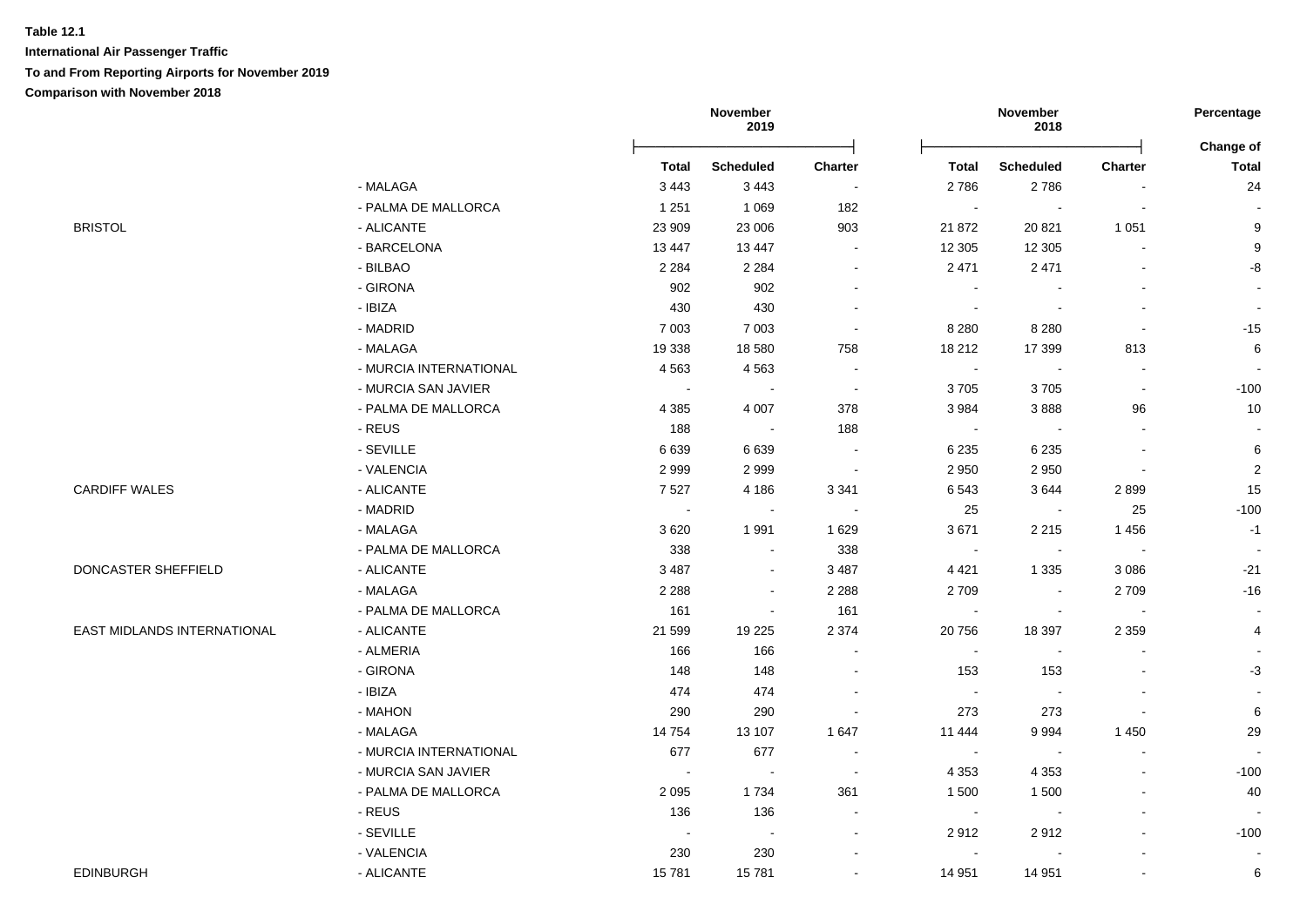**International Air Passenger Traffic**

**To and From Reporting Airports for November 2019**

|                         |                          | November<br>2019            |                  |                          | November<br>2018 |                  |                          |                                  |
|-------------------------|--------------------------|-----------------------------|------------------|--------------------------|------------------|------------------|--------------------------|----------------------------------|
|                         |                          | Total                       | <b>Scheduled</b> | <b>Charter</b>           | Total            | <b>Scheduled</b> | Charter                  | <b>Change of</b><br><b>Total</b> |
|                         | - BARCELONA              | 11 948                      | 11 948           | $\blacksquare$           | 10 570           | 10 570           |                          | 13                               |
|                         | - BILBAO                 | $\sim$                      | $\sim$           | $\blacksquare$           | 2 2 9 8          | 2 2 9 8          |                          | $-100$                           |
|                         | - MADRID                 | 11 292                      | 11 292           | $\overline{\phantom{a}}$ | 11 103           | 11 103           |                          | $\overline{2}$                   |
|                         | - MALAGA                 | 8 3 8 0                     | 8 3 8 0          | $\blacksquare$           | 7 5 6 2          | 7 5 6 2          |                          | 11                               |
|                         | - PALMA DE MALLORCA      | 1438                        | 1 2 5 0          | 188                      | $\blacksquare$   |                  |                          | $\sim$                           |
|                         | - SANTANDER              | 2735                        | 2735             |                          | 2674             | 2674             |                          | $\overline{2}$                   |
|                         | - SEVILLE                | 5883                        | 5883             | $\overline{\phantom{a}}$ | 5412             | 5412             |                          | $\boldsymbol{9}$                 |
|                         | - VALENCIA               | 308                         | 308              | $\blacksquare$           | 4 0 0 4          | 4 0 0 4          |                          | $-92$                            |
| EXETER                  | - ALICANTE               | 2742                        | 2742             | $\overline{\phantom{a}}$ | 2 1 0 2          | 2 1 0 2          |                          | 30                               |
|                         | - MALAGA                 | 2 3 6 6                     | 2 3 6 6          | $\sim$                   | 1921             | 1921             |                          | 23                               |
|                         | - PALMA DE MALLORCA      | 189                         |                  | 189                      | $\sim$           |                  |                          |                                  |
| GLASGOW                 | - ALICANTE               | 18 4 95                     | 16 131           | 2 3 6 4                  | 18 449           | 15 9 21          | 2528                     |                                  |
|                         | - BARCELONA              | 2701                        | 2701             |                          | 2 0 8 9          | 2 0 8 9          | $\overline{\phantom{a}}$ | 29                               |
|                         | - CASTELLON COSTA AZAHAR | $\sim$                      | $\sim$           | $\overline{\phantom{a}}$ | 252              | $\sim$           | 252                      | $-100$                           |
|                         | - GIRONA                 | $\mathcal{L}_{\mathcal{A}}$ | $\sim$           | $\blacksquare$           | 663              | 663              | $\mathbf{r}$             | $-100$                           |
|                         | - MALAGA                 | 11886                       | 10 430           | 1 4 5 6                  | 8 9 9 0          | 7 2 0 3          | 1787                     | 32                               |
|                         | - PALMA DE MALLORCA      | 2 1 4 3                     | 1766             | 377                      | 237              | 237              | $\sim$                   | 804                              |
| <b>GUERNSEY</b>         | - MALAGA                 | $\sim$                      | $\blacksquare$   | $\blacksquare$           | 102              | 102              | $\blacksquare$           | $-100$                           |
| <b>ISLE OF MAN</b>      | - PALMA DE MALLORCA      | $\sim$                      |                  | $\sim$                   | 73               |                  | 73                       | $-100$                           |
| <b>JERSEY</b>           | - MALAGA                 | 235                         | $\sim$           | 235                      | 271              | $\blacksquare$   | 271                      | $-13$                            |
| LEEDS BRADFORD          | - ALICANTE               | 21 899                      | 21 899           | $\overline{\phantom{a}}$ | 20 211           | 20 211           | $\overline{\phantom{a}}$ | $\bf8$                           |
|                         | - ALMERIA                | 188                         | 188              | $\blacksquare$           | $\blacksquare$   |                  |                          |                                  |
|                         | - BARCELONA              | 4 0 5 4                     | 4 0 5 4          |                          | 4 3 6 5          | 4 3 6 5          |                          | $-7$                             |
|                         | - GIRONA                 | 659                         | 659              |                          | 292              | 292              |                          | 126                              |
|                         | $-$ IBIZA                | 563                         | 563              |                          | 376              | 376              |                          | 50                               |
|                         | - MAHON                  | 541                         | 541              |                          | 295              | 295              |                          | 83                               |
|                         | - MALAGA                 | 12 3 66                     | 12 3 66          |                          | 11 609           | 11 497           | 112                      | $\overline{7}$                   |
|                         | - MURCIA INTERNATIONAL   | 719                         | 719              | $\sim$                   | $\sim$           | $\sim$           |                          | $\overline{a}$                   |
|                         | - MURCIA SAN JAVIER      | $\sim$                      | $\sim$           | $\sim$                   | 2699             | 2699             |                          | $-100$                           |
|                         | - PALMA DE MALLORCA      | 2 2 7 4                     | 2 0 8 5          | 189                      | 2 4 3 8          | 2 4 3 8          |                          | $\mathbf{-7}$                    |
|                         | - REUS                   | 124                         | 124              | $\blacksquare$           | 131              | 131              |                          | $-5$                             |
| LIVERPOOL (JOHN LENNON) | - ALICANTE               | 18 125                      | 18 125           | $\overline{\phantom{a}}$ | 18 3 84          | 18 3 84          |                          | $-1$                             |
|                         | - BARCELONA              | 9563                        | 9563             | $\overline{\phantom{a}}$ | 11 840           | 11 840           |                          | $-19$                            |
|                         | - GIRONA                 | 392                         | 392              |                          | $\blacksquare$   |                  |                          |                                  |
|                         | - MADRID                 | 3 3 3 4                     | 3 3 3 4          |                          | 4 3 3 0          | 4 3 3 0          |                          | $-23$                            |
|                         |                          |                             |                  |                          |                  |                  |                          |                                  |

LIVERPOOL (JOHN LENNON)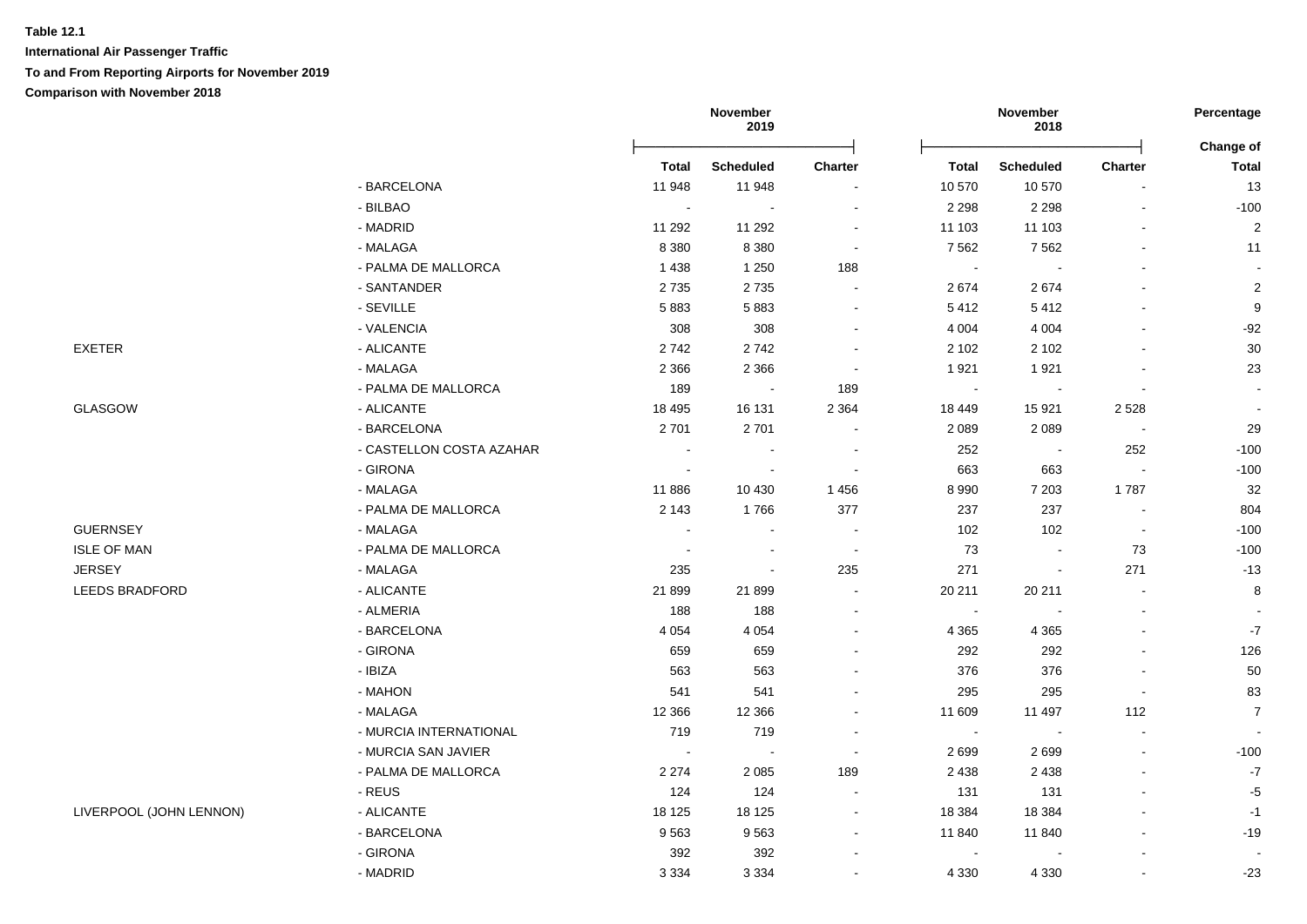|                   |                        |                | November<br>2019 |                          |              | November<br>2018 |                          | Percentage                |
|-------------------|------------------------|----------------|------------------|--------------------------|--------------|------------------|--------------------------|---------------------------|
|                   |                        | <b>Total</b>   | <b>Scheduled</b> | Charter                  | <b>Total</b> | <b>Scheduled</b> | Charter                  | Change of<br><b>Total</b> |
|                   | - MALAGA               | 14 073         | 14 0 73          |                          | 14 155       | 14 155           |                          | $-1$                      |
|                   | - PALMA DE MALLORCA    | 3093           | 3093             | $\sim$                   | 2730         | 2730             | $\sim$                   | 13                        |
| <b>MANCHESTER</b> | - ALICANTE             | 47 441         | 43 186           | 4 2 5 5                  | 49 607       | 43 105           | 6 5 0 2                  | $-4$                      |
|                   | - ALMERIA              | 428            | 428              | $\blacksquare$           | $\sim$       | $\blacksquare$   | $\sim$                   | $\sim$                    |
|                   | - BARCELONA            | 31 857         | 31 857           | $\overline{\phantom{a}}$ | 24 25 2      | 24 196           | 56                       | 31                        |
|                   | - BILBAO               | 4 0 8 7        | 4 0 8 7          | $\blacksquare$           | 2869         | 2869             | $\sim$                   | 42                        |
|                   | - GIRONA               | 576            | 576              | $\blacksquare$           | $\sim$       |                  |                          | $\overline{\phantom{a}}$  |
|                   | - GRANADA              | 2828           | 2828             | $\blacksquare$           | 2 5 4 1      | 2541             |                          | 11                        |
|                   | - IBIZA                | 651            | 651              |                          | 199          | 199              |                          | 227                       |
|                   | - JEREZ                | 222            | 222              |                          | $\sim$       |                  |                          |                           |
|                   | - MADRID               | 14 5 96        | 14 5 96          |                          | 13 290       | 13 290           |                          | 10                        |
|                   | - MAHON                | 380            | 380              |                          | 348          | 348              |                          | $\boldsymbol{9}$          |
|                   | - MALAGA               | 33 647         | 29 8 34          | 3813                     | 35 080       | 30 333           | 4747                     | $-4$                      |
|                   | - MURCIA INTERNATIONAL | 3739           | 3739             | $\overline{\phantom{a}}$ | $\sim$       |                  |                          |                           |
|                   | - MURCIA SAN JAVIER    | $\sim$         |                  | $\sim$                   | 4 2 2 6      | 4 2 2 6          |                          | $-100$                    |
|                   | - PALMA DE MALLORCA    | 14 117         | 13 3 34          | 783                      | 11 739       | 11739            | $\blacksquare$           | 20                        |
|                   | - REUS                 | 787            | 600              | 187                      | 185          | 185              | $\mathbf{r}$             | 325                       |
|                   | - SEVILLE              | 5951           | 5951             | $\sim$                   | 3 1 3 9      | 3 1 3 9          |                          | 90                        |
|                   | - VALENCIA             | 3 1 4 8        | 3 1 4 8          | $\sim$                   | 3 1 6 8      | 3 1 6 8          |                          | $-1$                      |
| NEWCASTLE         | - ALICANTE             | 26 999         | 26 999           | $\blacksquare$           | 23 344       | 23 344           |                          | 16                        |
|                   | - BARCELONA            | 4 9 6 6        | 4 9 6 6          | $\blacksquare$           | 4 9 5 0      | 4 9 5 0          |                          |                           |
|                   | - GIRONA               | 578            | 578              | $\blacksquare$           | 132          | 132              |                          | 338                       |
|                   | - IBIZA                | 540            | 540              |                          | 278          | 278              |                          | 94                        |
|                   | - MAHON                | 345            | 345              |                          | 139          | 139              |                          | 148                       |
|                   | - MALAGA               | 15 190         | 15 190           |                          | 14 5 64      | 14 5 64          |                          | $\overline{4}$            |
|                   | - PALMA DE MALLORCA    | 3 0 0 9        | 3 0 0 9          | $\blacksquare$           | 1 4 7 3      | 1 4 7 3          | $\sim$                   | 104                       |
|                   | - REUS                 | 173            | 173              | $\blacksquare$           | 172          | 172              | $\blacksquare$           | $\overline{1}$            |
| NEWQUAY           | - ALICANTE             | 2486           | 2 4 8 6          | $\blacksquare$           | 2 9 6 0      | 2 9 6 0          | $\overline{\phantom{a}}$ | $-16$                     |
| <b>NORWICH</b>    | - ALICANTE             | $\blacksquare$ |                  | $\blacksquare$           | 1 3 9 4      | 1 3 9 4          |                          | $-100$                    |
|                   | - MALAGA               | $\blacksquare$ |                  |                          | 1 2 4 7      | 1 2 4 7          |                          | $-100$                    |
| <b>PRESTWICK</b>  | - ALICANTE             | 5 5 5 0        | 5 5 5 0          |                          | 4 2 0 3      | 4 2 0 3          |                          | 32                        |
|                   | - MALAGA               | 3534           | 3534             |                          | 3 0 7 4      | 3074             |                          | 15                        |
|                   | - MURCIA INTERNATIONAL | 211            | 211              |                          |              |                  |                          |                           |
|                   | - PALMA DE MALLORCA    | 739            | 739              |                          |              |                  |                          |                           |
| SOUTHAMPTON       | - ALICANTE             |                |                  |                          | 1 0 6 6      | 1 0 6 6          |                          | $-100$                    |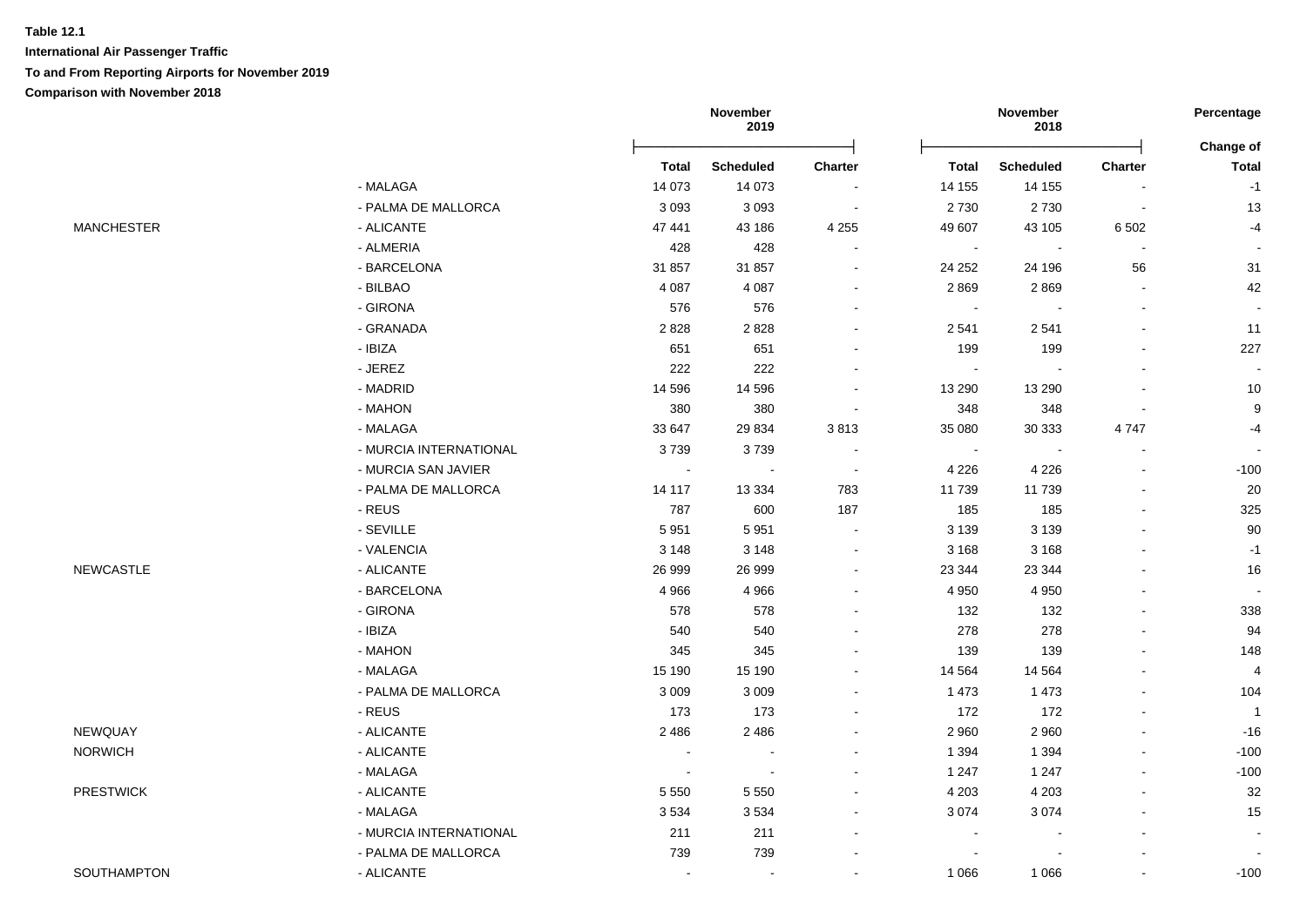| <b>Charter</b><br>43 115 | Change of<br>Total |
|--------------------------|--------------------|
|                          |                    |
|                          | 4                  |
|                          |                    |
| 6 2 6 6                  | $-29$              |
| 4 1 7 3                  | $-25$              |
| 6 1 3 4                  | 18                 |
| 1761                     | $\mathbf 5$        |
| 10 843                   | $-14$              |
|                          | $-76$              |
|                          | 53                 |
| 1481                     |                    |
| 1 2 8 3                  | $-92$              |
| 528                      | 117                |
| 3 0 4 1                  | 11                 |
|                          | 8                  |
|                          | 13                 |
| 1684                     | $\sqrt{2}$         |
| 1 3 6 0                  | $10$               |
| 1 3 9 0                  | 4                  |
| 3 0 5 9                  | 9                  |
| 2 9 0 5                  | 3                  |
| 3 4 4 5                  | $-47$              |
|                          | 34                 |
|                          | $\overline{7}$     |
| 5 1 8 9                  | $-31$              |
| 4897                     | $-4$               |
| 3016                     | $-2$               |
| 4 9 3 6                  | 5                  |
| 6472                     | $\overline{7}$     |
| 2852                     | 5                  |
| 1 0 2 0                  | 120                |
| 3 1 8 4                  | 12                 |
| 5751                     | $-16$              |
|                          | $-33$              |
|                          |                    |
| 2 4 6 8                  | 10                 |
|                          | 4812               |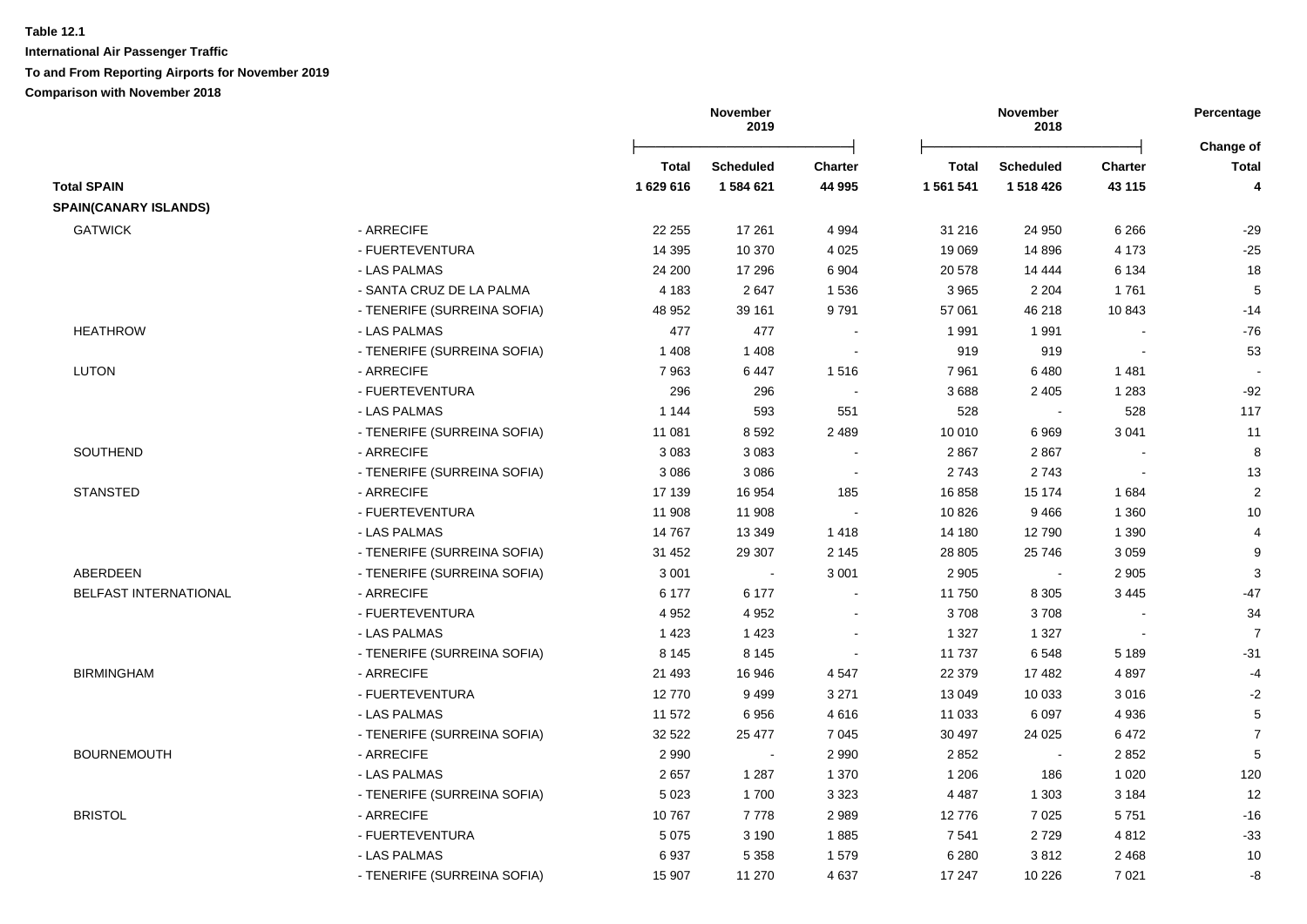|                                    |                             |         | November<br>2019 |                | November<br>2018 |                  | Percentage<br>Change of  |                |
|------------------------------------|-----------------------------|---------|------------------|----------------|------------------|------------------|--------------------------|----------------|
|                                    |                             | Total   | <b>Scheduled</b> | <b>Charter</b> | Total            | <b>Scheduled</b> | <b>Charter</b>           | <b>Total</b>   |
| <b>CARDIFF WALES</b>               | - ARRECIFE                  | 2984    |                  | 2 9 8 4        | 3 3 8 6          |                  | 3 3 8 6                  | $-12$          |
|                                    | - LAS PALMAS                | 1820    | $\sim$           | 1820           | 1 4 3 8          | $\blacksquare$   | 1 4 3 8                  | 27             |
|                                    | - TENERIFE (SURREINA SOFIA) | 8 1 8 9 | 3 3 7 3          | 4816           | 7823             | 2870             | 4 9 5 3                  | 5              |
| DONCASTER SHEFFIELD                | - ARRECIFE                  | 3 1 1 5 | $\sim$           | 3 1 1 5        | 3 2 9 8          | $\blacksquare$   | 3 2 9 8                  | -6             |
|                                    | - LAS PALMAS                | 1 7 1 4 | $\sim$           | 1714           | 1 4 7 3          | $\sim$           | 1 4 7 3                  | 16             |
|                                    | - TENERIFE (SURREINA SOFIA) | 4 9 7 2 | $\sim$           | 4 9 7 2        | 4 8 4 2          | $\sim$           | 4 8 4 2                  | 3              |
| <b>EAST MIDLANDS INTERNATIONAL</b> | - ARRECIFE                  | 15 260  | 13576            | 1684           | 16 137           | 14 372           | 1765                     | $-5$           |
|                                    | - FUERTEVENTURA             | 7799    | 6 3 0 9          | 1 4 9 0        | 9936             | 8 3 5 8          | 1578                     | $-22$          |
|                                    | - LAS PALMAS                | 5 9 5 0 | 5950             |                | 6810             | 5 5 2 6          | 1 2 8 4                  | $-13$          |
|                                    | - TENERIFE (SURREINA SOFIA) | 23749   | 18 8 9 2         | 4 8 5 7        | 28 262           | 23 680           | 4582                     | $-16$          |
| <b>EDINBURGH</b>                   | - ARRECIFE                  | 10 4 26 | 8917             | 1 509          | 9622             | 7762             | 1860                     | 8              |
|                                    | - FUERTEVENTURA             | 5 3 0 5 | 5 3 0 5          |                | 5 5 8 0          | 5 5 8 0          |                          | $-5$           |
|                                    | - LAS PALMAS                | 5 0 9 8 | 5 0 9 8          |                | 5709             | 5709             |                          | $-11$          |
|                                    | - TENERIFE (SURREINA SOFIA) | 21 437  | 18 0 82          | 3 3 5 5        | 19 501           | 16 25 2          | 3 2 4 9                  | 10             |
| <b>EXETER</b>                      | - ARRECIFE                  | 2979    |                  | 2979           | 3 2 2 5          |                  | 3 2 2 5                  | -8             |
|                                    | - LAS PALMAS                | 1 3 8 4 | $\sim$           | 1 3 8 4        | 1 3 8 2          |                  | 1 3 8 2                  |                |
|                                    | - TENERIFE (SURREINA SOFIA) | 4718    | $\sim$           | 4718           | 4 5 0 8          | $\sim$           | 4 5 0 8                  | 5              |
| GLASGOW                            | - ARRECIFE                  | 9 1 6 0 | 7447             | 1713           | 11 493           | 9310             | 2 1 8 3                  | $-20$          |
|                                    | - FUERTEVENTURA             | 4 3 1 8 | 4 3 1 8          |                | 6 207            | 6 207            |                          | $-30$          |
|                                    | - LAS PALMAS                | 7 2 7 6 | 5791             | 1 4 8 5        | 7635             | 5919             | 1716                     | $-5$           |
|                                    | - TENERIFE (SURREINA SOFIA) | 16 4 66 | 13 088           | 3 3 7 8        | 22 407           | 18 6 64          | 3743                     | $-27$          |
| <b>LEEDS BRADFORD</b>              | - ARRECIFE                  | 11 041  | 11 041           |                | 10 609           | 10 609           |                          | $\overline{4}$ |
|                                    | - FUERTEVENTURA             | 4 0 0 6 | 4 0 0 6          |                | 5 5 6 5          | 5 5 6 5          |                          | $-28$          |
|                                    | - LAS PALMAS                | 4704    | 4704             |                | 6 2 2 7          | 6 2 2 7          | $\overline{\phantom{a}}$ | $-24$          |
|                                    | - TENERIFE (SURREINA SOFIA) | 20 337  | 20 337           |                | 16722            | 16 544           | 178                      | 22             |
| LIVERPOOL (JOHN LENNON)            | - ARRECIFE                  | 6315    | 6315             |                | 5797             | 5797             |                          | 9              |
|                                    | - FUERTEVENTURA             | 4691    | 4691             |                | 3834             | 3834             |                          | 22             |
|                                    | - LAS PALMAS                |         |                  |                | 85               | 85               |                          | $-100$         |
|                                    | - TENERIFE (SURREINA SOFIA) | 4695    | 4695             |                | 1517             | 1517             |                          | 209            |
| <b>MANCHESTER</b>                  | - ARRECIFE                  | 36 034  | 29 192           | 6842           | 39 706           | 33 581           | 6 1 2 5                  | -9             |
|                                    | - FUERTEVENTURA             | 17 475  | 12 637           | 4838           | 22 958           | 18 687           | 4 2 7 1                  | $-24$          |
|                                    | - LAS PALMAS                | 21 808  | 14 8 87          | 6921           | 22 317           | 16 206           | 6 1 1 1                  | $-2$           |
|                                    | - SANTA CRUZ DE LA PALMA    | 1 5 6 3 | $\sim$           | 1563           | 1770             |                  | 1770                     | $-12$          |
|                                    | - TENERIFE (SURREINA SOFIA) | 67888   | 56 027           | 11 861         | 70 054           | 56 169           | 13885                    | $-3$           |
| <b>NEWCASTLE</b>                   | - ARRECIFE                  | 10776   | 10776            |                | 12 628           | 12 6 28          |                          | $-15$          |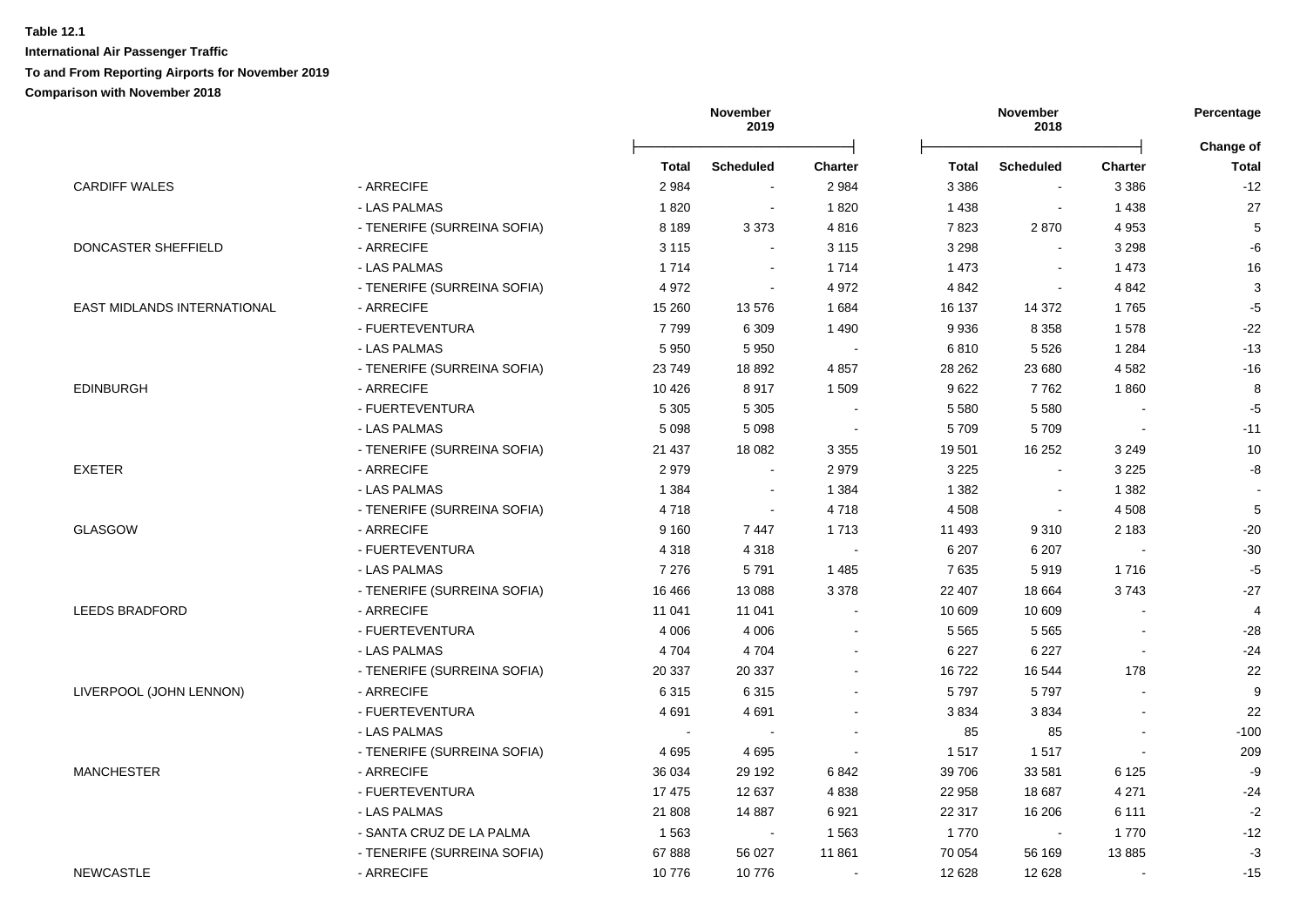|                                    |                             |                          | November<br>2019 |                          |              | November<br>2018 |                          | Percentage                |
|------------------------------------|-----------------------------|--------------------------|------------------|--------------------------|--------------|------------------|--------------------------|---------------------------|
|                                    |                             | <b>Total</b>             | <b>Scheduled</b> | <b>Charter</b>           | <b>Total</b> | <b>Scheduled</b> | <b>Charter</b>           | Change of<br><b>Total</b> |
|                                    | - FUERTEVENTURA             | 3 2 3 9                  | 3 2 3 9          |                          | 4 3 2 8      | 4 3 2 8          |                          | $-25$                     |
|                                    | - LAS PALMAS                | 4 4 8 0                  | 4 4 8 0          | $\overline{\phantom{a}}$ | 4 4 2 4      | 4 4 2 4          |                          | -1                        |
|                                    | - TENERIFE (SURREINA SOFIA) | 21 178                   | 21 178           | $\blacksquare$           | 21 992       | 21 992           |                          | $-4$                      |
| <b>NORWICH</b>                     | - TENERIFE (SURREINA SOFIA) | 1 3 5 2                  | $\blacksquare$   | 1 3 5 2                  | 1832         |                  | 1832                     | $-26$                     |
| <b>PRESTWICK</b>                   | - ARRECIFE                  | 3 1 8 5                  | 3 1 8 5          |                          | 3 0 6 9      | 3 0 6 9          |                          | $\overline{4}$            |
|                                    | - FUERTEVENTURA             |                          |                  |                          | 1 3 0 5      | 1 3 0 5          |                          | $-100$                    |
|                                    | - TENERIFE (SURREINA SOFIA) | 6 0 0 1                  | 6 0 0 1          |                          | 5835         | 5835             |                          | 3                         |
| <b>Total SPAIN(CANARY ISLANDS)</b> |                             | 784 087                  | 625 930          | 158 157                  | 837 287      | 651 679          | 185 608                  | -6                        |
| <b>SWEDEN</b>                      |                             |                          |                  |                          |              |                  |                          |                           |
| <b>GATWICK</b>                     | - GOTEBORG (LANDVETTER)     | 12 8 55                  | 12 855           |                          | 16 320       | 16 3 20          |                          | $-21$                     |
|                                    | - STOCKHOLM (ARLANDA)       | 32 476                   | 32 476           |                          | 40 698       | 40 698           |                          | $-20$                     |
| <b>HEATHROW</b>                    | - GOTEBORG (LANDVETTER)     | 21 25 6                  | 21 256           |                          | 21 275       | 21 275           |                          |                           |
|                                    | - STOCKHOLM (ARLANDA)       | 79 304                   | 79 304           |                          | 80 401       | 80 401           |                          | $-1$                      |
| <b>LUTON</b>                       | - STOCKHOLM (ARLANDA)       | $\sim$                   |                  |                          | 2 4 4 5      | 2 4 4 5          |                          | $-100$                    |
| <b>STANSTED</b>                    | - GOTEBORG (LANDVETTER)     | 12 945                   | 12 945           |                          | 12737        | 12737            | $\sim$                   | $\boldsymbol{2}$          |
|                                    | - HALMSTAD                  | $\sim$                   |                  |                          | 312          |                  | 312                      | $-100$                    |
|                                    | - NORRKOPING                |                          |                  |                          | 174          | 174              |                          | $-100$                    |
|                                    | - STOCKHOLM (SKAVSTA)       | 15 260                   | 15 260           |                          | 20 071       | 20 071           |                          | $-24$                     |
|                                    | - VASTERAS                  | 4688                     | 4688             |                          | 5 5 5 8      | 5 5 5 8          | $\blacksquare$           | $-16$                     |
| <b>BIRMINGHAM</b>                  | - VAXJO                     | $\overline{a}$           |                  |                          | 338          |                  | 338                      | $-100$                    |
| <b>BRISTOL</b>                     | - GOTEBORG (LANDVETTER)     |                          |                  |                          | 156          | 156              |                          | $-100$                    |
|                                    | - STOCKHOLM (ARLANDA)       |                          |                  |                          | 2 3 4 9      | 2 3 4 9          | $\overline{\phantom{a}}$ | $-100$                    |
|                                    | - VAXJO                     |                          |                  |                          | 310          |                  | 310                      | $-100$                    |
| <b>EDINBURGH</b>                   | - GOTEBORG (LANDVETTER)     | 2829                     | 2829             |                          | 2885         | 2885             |                          | $-2$                      |
|                                    | - STOCKHOLM (ARLANDA)       | 6 0 9 1                  | 6 0 9 1          |                          | 6595         | 6595             | $\blacksquare$           | -8                        |
|                                    | - STOCKHOLM (SKAVSTA)       | $\overline{\phantom{a}}$ |                  |                          | 2 9 5 2      | 2952             | $\blacksquare$           | $-100$                    |
| <b>LEEDS BRADFORD</b>              | - STOCKHOLM (ARLANDA)       |                          |                  |                          | 37           |                  | 37                       | $-100$                    |
| <b>MANCHESTER</b>                  | - GOTEBORG (LANDVETTER)     | 2832                     | 2832             |                          | 460          | 460              | $\overline{\phantom{a}}$ | 516                       |
|                                    | - STOCKHOLM (ARLANDA)       | 13 993                   | 13 993           | $\sim$                   | 13 558       | 13 558           | $\sim$                   | 3                         |
| <b>Total SWEDEN</b>                |                             | 204 529                  | 204 529          |                          | 229 631      | 228 634          | 997                      | $-11$                     |
| Total WESTERN EUROPE-EU            |                             | 9 0 5 0 4 2 2            | 8785758          | 264 664                  | 9 173 895    | 8 887 586        | 286 309                  | $-1$                      |
| <b>WESTERN EUROPE-OTHER</b>        |                             |                          |                  |                          |              |                  |                          |                           |
| <b>FAROE ISLANDS</b>               |                             |                          |                  |                          |              |                  |                          |                           |
| <b>ABERDEEN</b>                    | - VAGAR                     | 174                      |                  | 174                      | 289          |                  | 289                      | $-40$                     |
| <b>EDINBURGH</b>                   | - VAGAR                     | 1511                     | 1511             |                          | 1 5 6 7      | 1567             |                          | $-4$                      |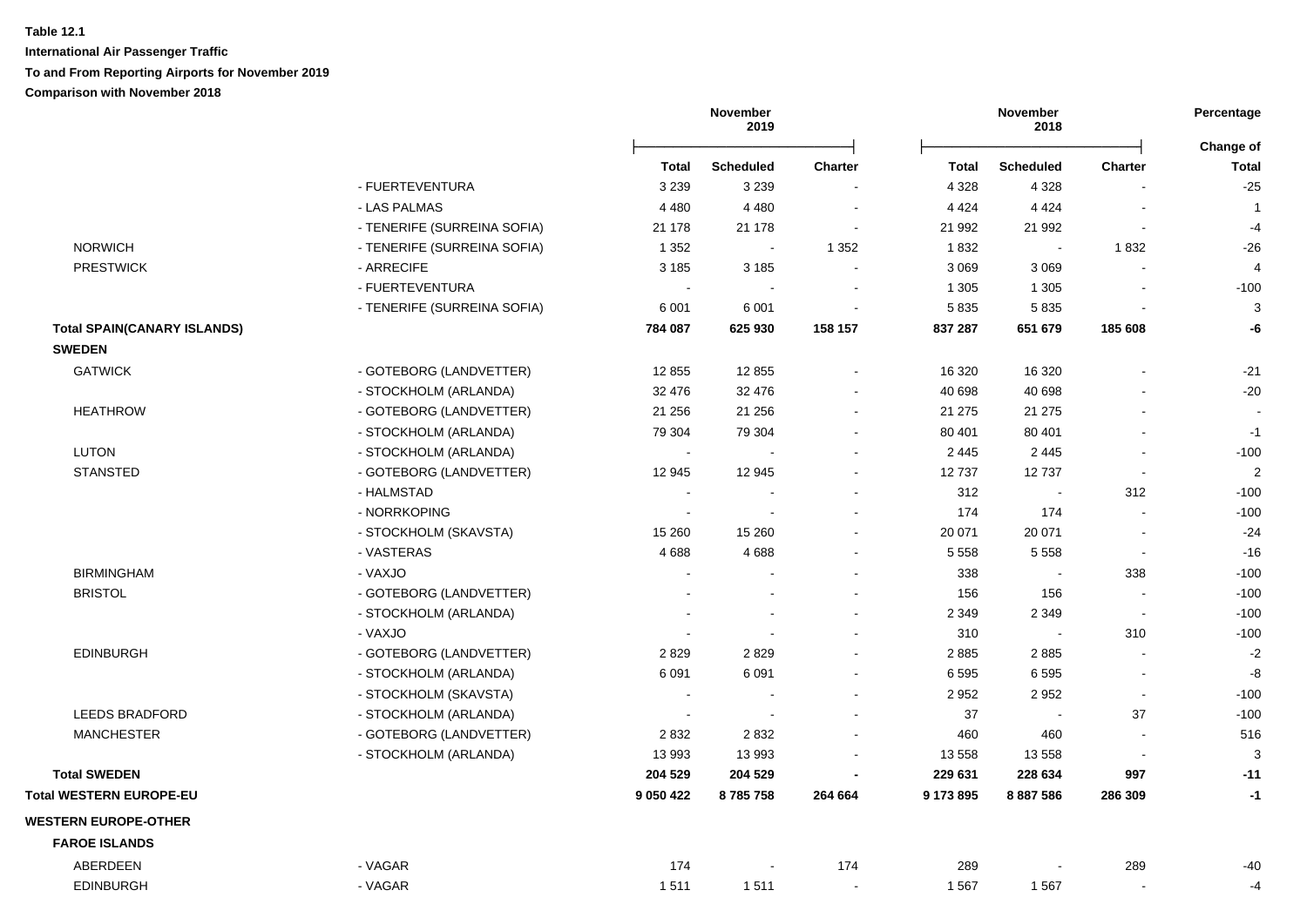**November 2019 November 2018 Percentage** Ōņņņņņņņņņņņņņņņņņņņņņņņņō Ōņņņņņņņņņņņņņņņņņņņņņņņņō **Change of Total Scheduled Charter Total Scheduled Charter Total Total FAROE ISLANDS 1 685 1 511 174 1 856 1 567 289 -9 ICELAND** GATWICK - KEFLAVIK 20 633 17 933 2 700 38 974 36 216 2 758 -47 HEATHROW - KEFLAVIK 27 450 27 450 - 30 086 30 086 - -9 LONDON CITY - KEFLAVIK - - - 1 211 1 211 - -100 - المستشر التي تحت التي تحت التي تحت التي تحت التي تحت التي تحت التي تحت التي تحت التي تحت التي تحت التي تحت ا STANSTED - KEFLAVIK - - - 3 417 3 417 - -100 BELFAST INTERNATIONAL - KEFLAVIK 2 671 2 671 - 2 413 2 413 - 11 BIRMINGHAM - KEFLAVIK 922 922 - - - - - BRISTOL - KEFLAVIK 2 759 2 759 - 3 120 3 120 - -12 EAST MIDI ANDS INTERNATIONAL THE SEFLAVIK THE CONTROL OF THE LATER THAT IS A RESERVED ON THE CONTROL OF THE CONTROL OF THE CONTROL OF THE CONTROL OF THE CONTROL OF THE CONTROL OF THE CONTROL OF THE CONTROL OF THE CONTROL O EDINBURGH - KEFLAVIK 5 450 5 091 359 7 465 7 465 - -27 GLASGOW - EGILSSTADIR - - - 150 - 150 -100 GLASGOW - KEFLAVIK 9 240 9 240 - 9 727 9 727 - -5 LEEDS BRADFORD - KEFLAVIK 544 544 - - - - - MANCHESTER - EGILSSTADIR - - - 249 - 249 -100 MANCHESTER - KEFLAVIK 22 616 19 826 2 790 23 407 20 711 2 696 -3 NEWCASTLE - KEFLAVIK 372 372 - - - - -  **Total ICELAND 118 139 112 290 5 849 144 687 138 834 5 853 -18 KOSOVO** GATWICK - PRISTINA 64 - 64 - - - - LUTON - PRISTINA 5 015 5 015 - 6 520 6 520 - -23 STANSTED - PRISTINA 294 - 294 - - - -  **Total KOSOVO 5 373 5 015 358 6 520 6 520 - -18 MACEDONIA** LUTON - OHRID 2 093 2 093 - - - - - LUTON - SKOPJE 2 966 2 966 - 3 968 3 968 - -25  **Total MACEDONIA 5 059 5 059 - 3 968 3 968 - 27 NORWAY** GATWICK - ANDENES - - - 1 - 1 -100 GATWICK - BERGEN 16 269 16 032 237 16 771 16 771 - -3 GATWICK - OSLO (GARDERMOEN) 35 929 35 758 171 35 870 35 870 - - GATWICK - STAVANGER 7 514 7 514 - 7 386 7 386 - 2 GATWICK - TROMSOE 5 498 5 498 - 4 900 4 900 - 12

- TRONDHEIM (VAERNES) 3 361 3 361 6 172 6 172 - - -46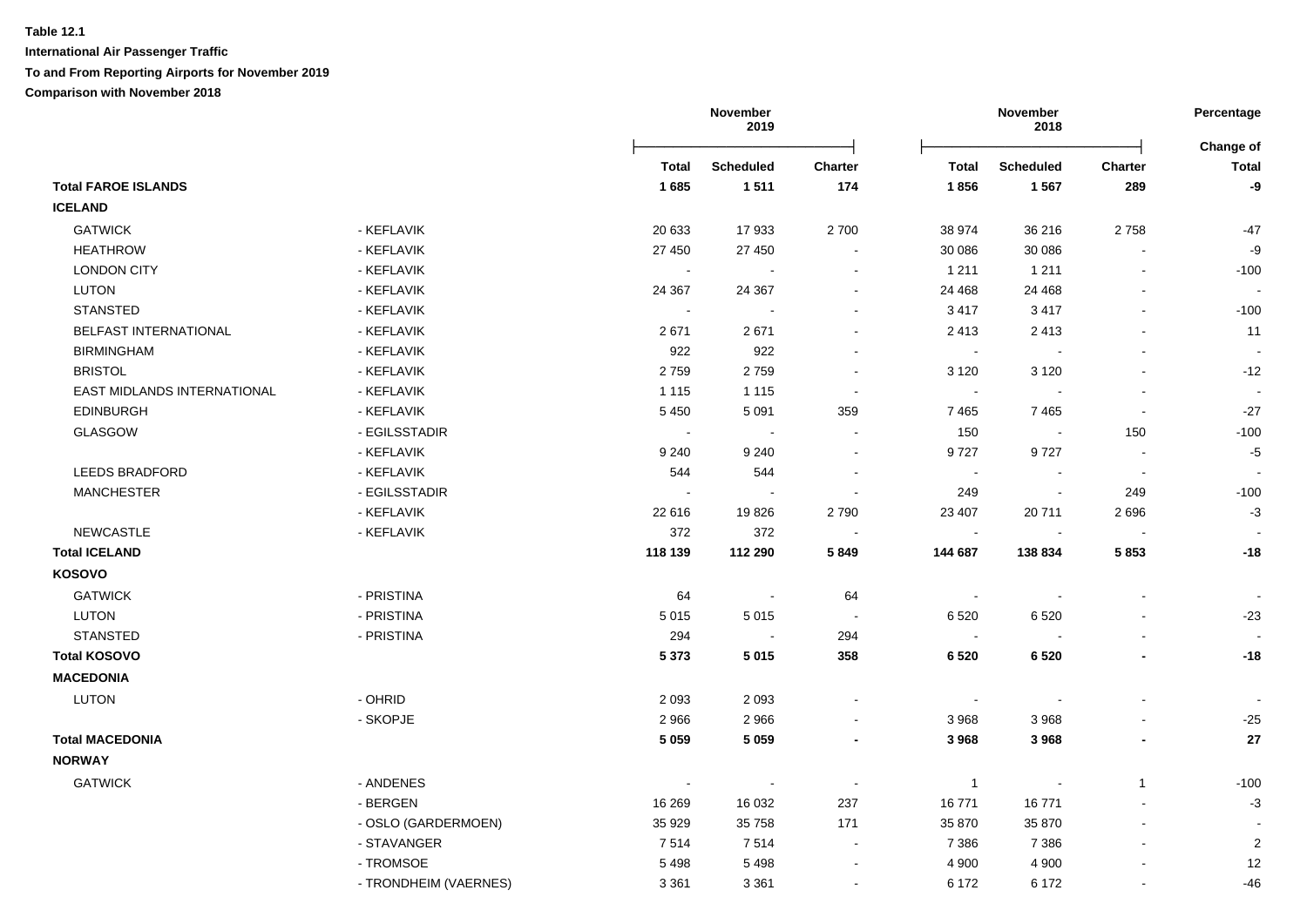|                         |                         |                | November<br>2019         |         |                          | November<br>2018 |                          | Percentage                |
|-------------------------|-------------------------|----------------|--------------------------|---------|--------------------------|------------------|--------------------------|---------------------------|
|                         |                         | <b>Total</b>   | <b>Scheduled</b>         | Charter | <b>Total</b>             | <b>Scheduled</b> | Charter                  | Change of<br><b>Total</b> |
| <b>HEATHROW</b>         | - OSLO (GARDERMOEN)     | 52 696         | 52 696                   |         | 56 763                   | 56763            |                          | $-7$                      |
|                         | - STAVANGER             | 5 0 0 7        | 5 0 0 7                  |         | 9 3 2 5                  | 9 3 2 5          |                          | $-46$                     |
| <b>LUTON</b>            | - BERGEN                | 3918           | 3918                     |         |                          |                  |                          |                           |
|                         | - OSLO (GARDERMOEN)     | 4741           | 4741                     |         |                          |                  |                          |                           |
|                         | - STAVANGER             | 1448           | 1448                     |         |                          |                  |                          |                           |
| <b>STANSTED</b>         | - KRISTIANSAND (KJEVIK) | 1630           | 1630                     |         | 1 7 1 3                  | 1713             |                          | $-5$                      |
|                         | - OSLO (GARDERMOEN)     | 23 581         | 23 5 81                  |         | 25 298                   | 25 298           | $\blacksquare$           | $-7$                      |
|                         | - SANDEFJORD(TORP)      | 2 4 0 2        | 2 4 0 2                  |         | 3 1 8 6                  | 3 1 8 6          |                          | $-25$                     |
| ABERDEEN                | - ALESUND               | $\sim$         | $\blacksquare$           |         | 21                       | 21               | $\blacksquare$           | $-100$                    |
|                         | - BERGEN                | 3 1 2 6        | 3 1 2 6                  | $\sim$  | 3 3 1 6                  | 3316             | $\sim$                   | $-6$                      |
|                         | - HAUGESUND             | 44             | $\overline{\phantom{a}}$ | 44      | $\sim$                   |                  |                          |                           |
|                         | - OSLO (GARDERMOEN)     | 2 1 2 5        | 2 1 2 5                  | $\sim$  | 2 5 8 2                  | 2582             |                          | $-18$                     |
|                         | - STAVANGER             | 9 1 2 3        | 9 1 2 3                  | $\sim$  | 9 0 9 3                  | 9093             |                          | $\overline{\phantom{a}}$  |
| <b>BIRMINGHAM</b>       | - BERGEN                | 157            | $\overline{\phantom{a}}$ | 157     | $\overline{\phantom{a}}$ |                  | $\sim$                   | $\sim$                    |
| <b>BOURNEMOUTH</b>      | - BERGEN                | 116            | $\sim$                   | 116     | $\blacksquare$           |                  | $\overline{\phantom{a}}$ |                           |
| <b>BRISTOL</b>          | - BERGEN                | 298            | $\sim$                   | 298     | 336                      |                  | 336                      | $-11$                     |
| <b>DUNDEE</b>           | - OSLO (GARDERMOEN)     | 35             | $\sim$                   | 35      | 25                       |                  | 25                       | 40                        |
| <b>EDINBURGH</b>        | - BERGEN                | 329            | 329                      |         | $\sim$                   |                  | $\sim$                   |                           |
|                         | - KRISTIANSAND (KJEVIK) |                | $\blacksquare$           |         | 194                      |                  | 194                      | $-100$                    |
|                         | - OSLO (GARDERMOEN)     | 8576           | 8576                     |         | 8940                     | 8940             | $\blacksquare$           | $-4$                      |
|                         | - SANDEFJORD(TORP)      | $\overline{2}$ | 2                        |         | $\sim$                   |                  | $\sim$                   |                           |
|                         | - STAVANGER             | 762            | 762                      |         | $\sim$                   |                  | $\sim$                   |                           |
|                         | - TRONDHEIM (VAERNES)   |                | $\sim$                   |         | 202                      |                  | 202                      | $-100$                    |
| GLASGOW                 | - TRONDHEIM (VAERNES)   |                | $\overline{\phantom{a}}$ |         | 574                      | $\sim$           | 574                      | $-100$                    |
| <b>INVERNESS</b>        | - BERGEN                |                | $\sim$                   |         | 216                      | 216              | $\blacksquare$           | $-100$                    |
| LIVERPOOL (JOHN LENNON) | - BERGEN                | 563            | 563                      |         | 576                      | 576              | $\overline{\phantom{a}}$ | $-2$                      |
|                         | - OSLO (GARDERMOEN)     | 903            | 156                      | 747     | 163                      |                  | 163                      | 454                       |
|                         | - STAVANGER             | 114            | $\sim$                   | 114     | 78                       | $\sim$           | 78                       | 46                        |
| <b>MANCHESTER</b>       | - BERGEN                | 3 4 8 9        | 3 3 2 8                  | 161     | 1983                     | 1826             | 157                      | 76                        |
|                         | - OSLO (GARDERMOEN)     | 11 569         | 11 569                   |         | 9615                     | 9615             | $\blacksquare$           | 20                        |
|                         | - SANDEFJORD(TORP)      | 5 2 0 9        | 5 2 0 9                  |         | 5 4 9 6                  | 5 4 9 6          | $\blacksquare$           | $-5$                      |
|                         | - STAVANGER             | 2669           | 2669                     |         | 2 2 5 2                  | 2 2 5 2          |                          | 19                        |
| <b>NEWCASTLE</b>        | - STAVANGER             | 1 0 3 1        | 1 0 3 1                  |         | 919                      | 919              | $\sim$                   | 12                        |
| <b>Total NORWAY</b>     |                         | 214 234        | 212 154                  | 2 0 8 0 | 213 966                  | 212 236          | 1730                     |                           |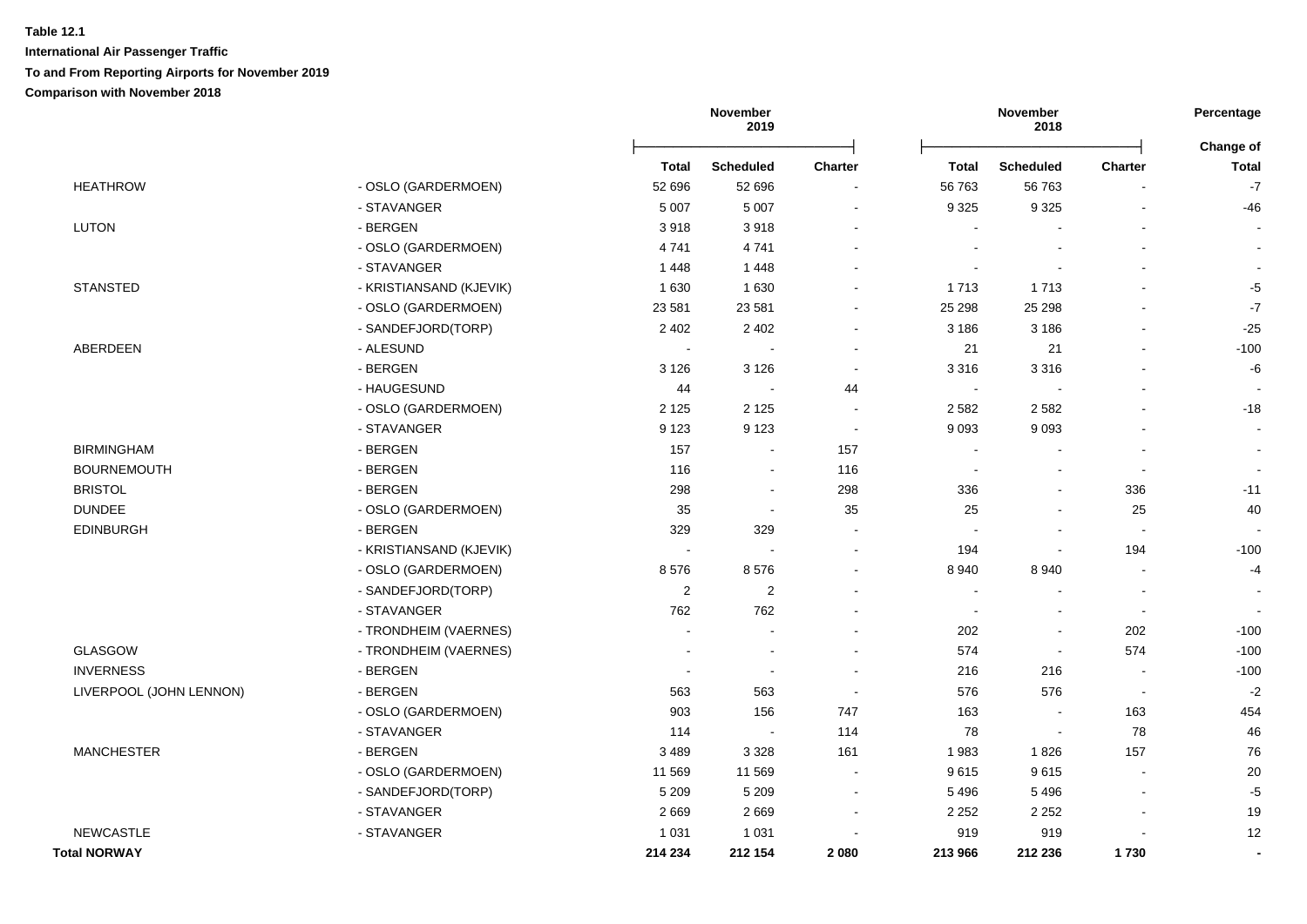|                                     |                 |              | November<br>2019 |                          | November<br>2018         |                  | Percentage     |                           |
|-------------------------------------|-----------------|--------------|------------------|--------------------------|--------------------------|------------------|----------------|---------------------------|
|                                     |                 | <b>Total</b> | <b>Scheduled</b> | <b>Charter</b>           | <b>Total</b>             | <b>Scheduled</b> | <b>Charter</b> | Change of<br><b>Total</b> |
| <b>REPUBLIC OF MONTENEGRO</b>       |                 |              |                  |                          |                          |                  |                |                           |
| <b>STANSTED</b>                     | - PODGORICA     | 3 1 1 5      | 2946             | 169                      | 3 0 2 3                  | 3 0 2 3          |                | 3                         |
| <b>Total REPUBLIC OF MONTENEGRO</b> |                 | 3 1 1 5      | 2946             | 169                      | 3 0 2 3                  | 3 0 2 3          |                | 3                         |
| <b>REPUBLIC OF SERBIA</b>           |                 |              |                  |                          |                          |                  |                |                           |
| <b>HEATHROW</b>                     | - BELGRADE      | 6974         | 6974             | $\overline{\phantom{a}}$ | 6 5 24                   | 6524             |                | $\overline{7}$            |
| <b>LUTON</b>                        | - BELGRADE      | 5 3 4 3      | 5 3 4 3          | $\overline{\phantom{a}}$ | 4 2 4 7                  | 4 2 4 7          |                | 26                        |
| <b>STANSTED</b>                     | - BELGRADE      | 288          | $\blacksquare$   | 288                      | $\sim$                   |                  |                |                           |
| LIVERPOOL (JOHN LENNON)             | - BELGRADE      |              | $\blacksquare$   |                          | 259                      |                  | 259            | $-100$                    |
| <b>MANCHESTER</b>                   | - BELGRADE      | 351          |                  | 351                      | 604                      |                  | 604            | $-42$                     |
| <b>Total REPUBLIC OF SERBIA</b>     |                 | 12 956       | 12 3 17          | 639                      | 11 634                   | 10771            | 863            | 11                        |
| <b>SWITZERLAND</b>                  |                 |              |                  |                          |                          |                  |                |                           |
| <b>GATWICK</b>                      | - BALE MULHOUSE | 20 688       | 20 688           |                          | 20 542                   | 20 542           |                | $\mathbf{1}$              |
|                                     | - GENEVA        | 48 264       | 48 264           |                          | 48 101                   | 48 101           |                | $\sim$                    |
|                                     | - ZURICH        | 11752        | 11752            |                          | 12 628                   | 12 6 28          |                | $-7$                      |
| <b>HEATHROW</b>                     | - BALE MULHOUSE | 25 645       | 25 645           |                          | 25 779                   | 25 7 7 9         |                | $-1$                      |
|                                     | - GENEVA        | 76 436       | 76 436           |                          | 76 482                   | 76 482           |                |                           |
|                                     | - ZURICH        | 90 134       | 90 134           | $\sim$                   | 87 865                   | 87 865           |                | 3                         |
| <b>LONDON CITY</b>                  | - GENEVA        | 10 974       | 10 974           |                          | 15 610                   | 15 610           |                | $-30$                     |
|                                     | - ZURICH        | 34 927       | 34 927           |                          | 33 902                   | 33 902           |                | 3                         |
| <b>LUTON</b>                        | - BALE MULHOUSE | 4 0 24       | 4 0 2 4          |                          | 5 0 5 5                  | 5 0 5 5          |                | $-20$                     |
|                                     | - GENEVA        | 11 4 15      | 11 4 15          |                          | 11 571                   | 11 571           |                | $-1$                      |
|                                     | - ZURICH        | 9 0 4 7      | 9 0 4 7          |                          | 9 1 0 2                  | 9 1 0 2          |                | $-1$                      |
| SOUTHEND                            | - ZURICH        | 54           | 54               |                          | $\overline{\phantom{a}}$ |                  |                |                           |
| <b>STANSTED</b>                     | - ZURICH        |              |                  |                          | 61                       | 61               |                | $-100$                    |
| <b>BIGGIN HILL</b>                  | - GENEVA        | $\sim$       |                  |                          | 48                       | $\sim$           | 48             | $-100$                    |
| <b>BIRMINGHAM</b>                   | - GENEVA        | 2 4 5 3      | 2 4 5 3          |                          | 3 1 5 0                  | 3 1 5 0          | $\sim$         | $-22$                     |
|                                     | - ZURICH        | 7 1 7 4      | 7 1 7 4          |                          | 8 3 7 7                  | 8 3 7 7          | $\sim$         | $-14$                     |
| <b>BRISTOL</b>                      | - BALE MULHOUSE | 3624         | 3624             | $\sim$                   | 2662                     | 2 6 6 2          | $\sim$         | 36                        |
|                                     | - GENEVA        | 8 3 0 4      | 8 3 0 4          | $\sim$                   | 9779                     | 9779             | $\sim$         | $-15$                     |
| <b>DUNDEE</b>                       | - ZURICH        | $\sim$       | $\sim$           |                          | 4                        | $\blacksquare$   | 4              | $-100$                    |
| <b>EDINBURGH</b>                    | - BALE MULHOUSE | 5949         | 5949             |                          | 5462                     | 5 4 6 2          | $\sim$         | 9                         |
|                                     | - GENEVA        | 6 2 2 1      | 6 2 2 1          | $\sim$                   | 6491                     | 6491             |                | $-4$                      |
|                                     | - ZURICH        | 1772         | 1772             |                          | 1790                     | 1790             |                | $-1$                      |
| LIVERPOOL (JOHN LENNON)             | - GENEVA        | 2 3 2 4      | 2 3 2 4          | $\sim$                   | 2 4 8 7                  | 2 4 8 7          |                | $-7$                      |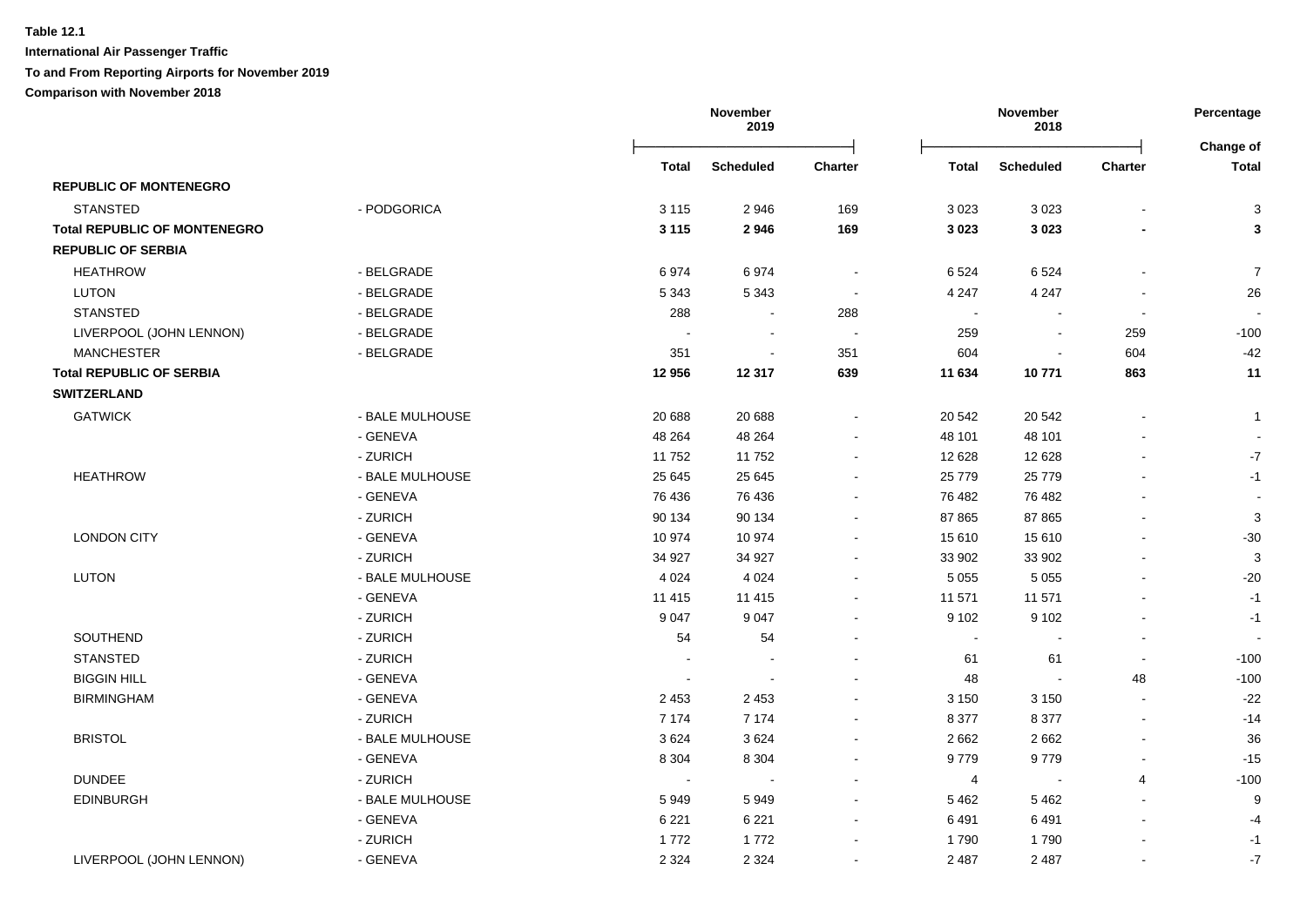# **Table 12.1 International Air Passenger Traffic**

# **To and From Reporting Airports for November 2019**

|                              |                            |              | November<br>2019      |                |              | November<br>2018         |                          | Percentage<br>Change of |
|------------------------------|----------------------------|--------------|-----------------------|----------------|--------------|--------------------------|--------------------------|-------------------------|
|                              |                            | <b>Total</b> | <b>Scheduled</b>      | <b>Charter</b> | <b>Total</b> | <b>Scheduled</b>         | <b>Charter</b>           | <b>Total</b>            |
| <b>MANCHESTER</b>            | - BALE MULHOUSE            | 6 1 2 0      | 6 1 2 0               |                | 5707         | 5707                     | $\sim$                   | $\overline{7}$          |
|                              | - BERNE                    |              | $\sim$                | $\sim$         | 637          | $\sim$                   | 637                      | $-100$                  |
|                              | - GENEVA                   | 10 388       | 10 388                | $\sim$         | 13 544       | 13544                    | ÷,                       | $-23$                   |
|                              | - ZURICH                   | 10816        | 10816                 |                | 11 142       | 10 998                   | 144                      | $-3$                    |
| <b>NEWCASTLE</b>             | - GENEVA                   | 568          | 568                   |                | 2 3 4 1      | 2 3 4 1                  | $\sim$                   | $-76$                   |
| <b>Total SWITZERLAND</b>     |                            | 409 073      | 409 073               |                | 420 319      | 419 486                  | 833                      | $-3$                    |
| <b>TURKEY</b>                |                            |              |                       |                |              |                          |                          |                         |
| <b>GATWICK</b>               | - ANKARA (ESENBOGA)        | 1922         | 1922                  | $\sim$         | $\sim$       | $\sim$                   | $\sim$                   | $\blacksquare$          |
|                              | - ANTALYA                  | 4512         | 3 1 0 1               | 1411           | 10 586       | 8844                     | 1742                     | $-57$                   |
|                              | - BODRUM (MILAS)           | 166          | 166                   |                | 216          | 216                      | $\sim$                   | $-23$                   |
|                              | - DALAMAN                  | 2741         | 2 2 9 9               | 442            | 7 1 9 8      | 7 0 0 5                  | 193                      | $-62$                   |
|                              | - ISTANBUL                 | 17953        | 17953                 |                |              |                          |                          |                         |
|                              | - ISTANBUL (SABIHA GOKCEN) | 5899         | 5899                  |                | 5757         | 5757                     |                          | $\overline{2}$          |
|                              | - ISTANBUL ATATURK         | $\sim$       | $\blacksquare$        | $\sim$         | 17 566       | 17 566                   | L,                       | $-100$                  |
|                              | - IZMIR (ADNAN MENDERES)   | 179          | 179                   |                | 302          | 302                      | $\overline{\phantom{a}}$ | $-41$                   |
| <b>HEATHROW</b>              | - ISTANBUL                 | 86 223       | 86 223                | $\sim$         | 83 705       | 83705                    |                          | 3                       |
|                              | - IZMIR (ADNAN MENDERES)   | 170          | $\blacksquare$        | 170            | $\sim$       | $\overline{\phantom{a}}$ |                          |                         |
| <b>LUTON</b>                 | - ANTALYA                  | 691          | 691                   |                | 256          | 256                      |                          | 170                     |
|                              | - BODRUM (MILAS)           | 179          | 179                   |                | 225          | 225                      | $\overline{\phantom{a}}$ | $-20$                   |
|                              | - DALAMAN                  | 365          | 365                   |                | 201          | 201                      | $\overline{a}$           | 82                      |
|                              | - ISTANBUL ATATURK         | 140          | 140                   | $\sim$         | $\sim$       | $\sim$                   | $\sim$                   |                         |
| <b>STANSTED</b>              | - ANTALYA                  | 7 3 4 1      | 6869                  | 472            | 3656         | 3656                     |                          | 101                     |
|                              | - BODRUM (MILAS)           | 603          | 603                   | $\sim$         | 198          | 198                      |                          | 205                     |
|                              | - DALAMAN                  | 1988         | 1796                  | 192            | 533          | 533                      |                          | 273                     |
|                              | - ISTANBUL                 | 8 1 9 0      | 8 1 9 0               |                | $\sim$       |                          |                          |                         |
|                              | - ISTANBUL (SABIHA GOKCEN) | 40 817       | 40 817                | $\sim$         | 29 8 69      | 29 869                   |                          | 37                      |
|                              | - ISTANBUL ATATURK         | $\sim$       | $\tilde{\phantom{a}}$ | $\blacksquare$ | 8 3 6 3      | 8 3 6 3                  | $\overline{a}$           | $-100$                  |
|                              | - IZMIR (ADNAN MENDERES)   | 3 3 5 8      | 3 3 5 8               |                | 3740         | 3740                     | $\sim$                   | $-10$                   |
| <b>BELFAST INTERNATIONAL</b> | - ANTALYA                  | 883          | 883                   |                | 925          | $\sim$                   | 925                      | $-5$                    |
|                              | - DALAMAN                  | 194          | 194                   |                | $\sim$       | $\sim$                   | ÷.                       |                         |
| <b>BIRMINGHAM</b>            | - ANTALYA                  | 6615         | 6433                  | 182            | 5784         | 5 1 1 0                  | 674                      | 14                      |
|                              | - DALAMAN                  | 1 3 6 6      | 1 1 8 3               | 183            | 1 4 0 2      | 1 2 1 5                  | 187                      | $-3$                    |
|                              | - ISTANBUL                 | 10 975       | 10 975                |                | $\sim$       | $\sim$                   |                          |                         |
|                              | - ISTANBUL ATATURK         |              |                       |                | 10 164       | 10 164                   |                          | $-100$                  |
| <b>BRISTOL</b>               | - ANTALYA                  | $\sim$       | $\sim$                |                | 1 3 1 3      | $\sim$                   | 1 3 1 3                  | $-100$                  |
|                              |                            |              |                       |                |              |                          |                          |                         |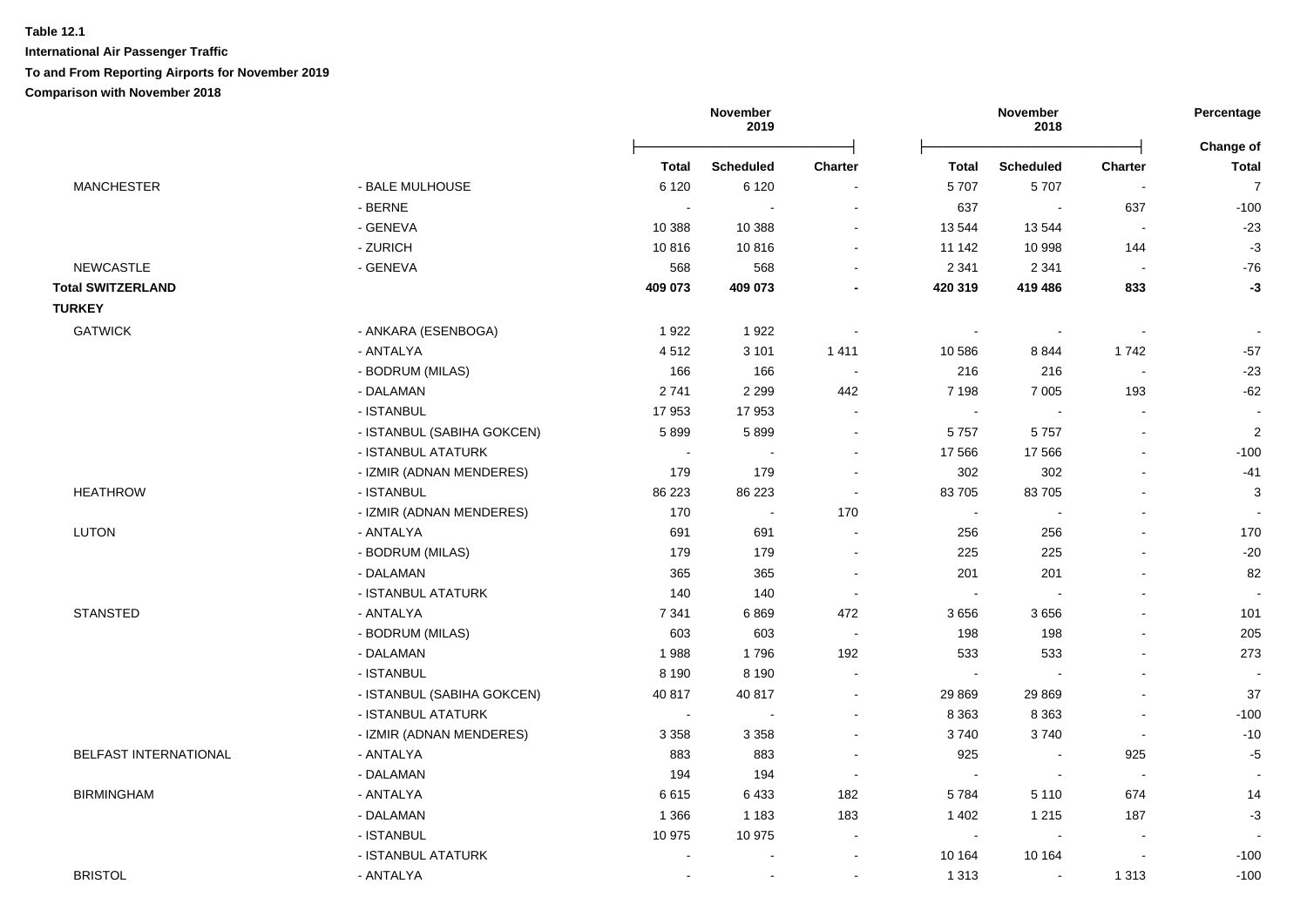|                                   |                            |           | November<br>2019 |                          |                             | November<br>2018         |                          |                           |
|-----------------------------------|----------------------------|-----------|------------------|--------------------------|-----------------------------|--------------------------|--------------------------|---------------------------|
|                                   |                            | Total     | <b>Scheduled</b> | <b>Charter</b>           | <b>Total</b>                | <b>Scheduled</b>         | <b>Charter</b>           | Change of<br><b>Total</b> |
|                                   | - BODRUM (MILAS)           | 166       | 166              |                          | $\mathcal{L}_{\mathcal{A}}$ | $\blacksquare$           |                          |                           |
|                                   | - DALAMAN                  | 177       | 177              | $\sim$                   | 1 0 5 1                     | 210                      | 841                      | $-83$                     |
| <b>CARDIFF WALES</b>              | - ANTALYA                  | 188       | $\sim$           | 188                      | 416                         | $\sim$                   | 416                      | $-55$                     |
|                                   | - DALAMAN                  | 189       | $\sim$           | 189                      | 358                         | $\blacksquare$           | 358                      | $-47$                     |
| DONCASTER SHEFFIELD               | - ANTALYA                  | 13        | $\sim$           | 13                       | $\sim$                      | $\blacksquare$           | $\sim$                   |                           |
| EAST MIDLANDS INTERNATIONAL       | - ANTALYA                  | 1 3 5 9   | 1 3 5 9          | $\sim$                   | 3 4 2 2                     | 3 2 1 2                  | 210                      | $-60$                     |
|                                   | - DALAMAN                  | 758       | 758              | $\overline{\phantom{a}}$ | 777                         | 777                      |                          | $-2$                      |
| <b>EDINBURGH</b>                  | - ANTALYA                  | 1 4 8 9   | 1489             | $\sim$                   | 576                         | 576                      |                          | 159                       |
|                                   | - DALAMAN                  | 366       | 181              | 185                      | 207                         | 207                      |                          | 77                        |
|                                   | - ISTANBUL                 | 6610      | 6610             | $\blacksquare$           | $\mathcal{L}_{\mathbf{r}}$  | $\sim$                   | $\sim$                   |                           |
|                                   | - ISTANBUL ATATURK         | $\sim$    | $\sim$           | $\blacksquare$           | 5617                        | 5617                     | $\overline{a}$           | $-100$                    |
| <b>GLASGOW</b>                    | - ANTALYA                  | 3 1 3 3   | 3 1 3 3          | $\blacksquare$           | 3 4 9 8                     | 3498                     |                          | $-10$                     |
|                                   | - DALAMAN                  | 558       | 558              | $\sim$                   | $\mathcal{L}_{\mathcal{A}}$ | $\sim$                   | $\overline{a}$           |                           |
| <b>LEEDS BRADFORD</b>             | - ANTALYA                  | 2 2 0 2   | 2 2 0 2          | $\sim$                   | 2 5 3 4                     | 2 5 3 4                  | $\overline{\phantom{a}}$ | $-13$                     |
|                                   | - BODRUM (MILAS)           | 189       | 189              | ÷,                       | 231                         | 231                      |                          | $-18$                     |
|                                   | - DALAMAN                  | 710       | 710              | $\sim$                   | 643                         | 643                      | $\sim$                   | 10                        |
| <b>MANCHESTER</b>                 | - ANTALYA                  | 9824      | 9 2 5 1          | 573                      | 11 115                      | 9990                     | 1 1 2 5                  | $-12$                     |
|                                   | - BODRUM (MILAS)           | 194       | 194              | $\blacksquare$           | 407                         | 407                      | $\sim$                   | $-52$                     |
|                                   | - DALAMAN                  | 1795      | 1418             | 377                      | 3855                        | 3713                     | 142                      | $-53$                     |
|                                   | - ISTANBUL                 | 19 066    | 19 066           |                          | 18 962                      | 18 962                   |                          | $\mathbf{1}$              |
|                                   | - ISTANBUL (SABIHA GOKCEN) | 9481      | 9481             | $\blacksquare$           | $\sim$                      | $\overline{\phantom{a}}$ | $\blacksquare$           |                           |
|                                   | - IZMIR (ADNAN MENDERES)   | 245       | 245              | $\sim$                   | 214                         | 214                      | L.                       | 14                        |
| <b>NEWCASTLE</b>                  | - ANTALYA                  | 2 9 0 0   | 2 9 0 0          | $\sim$                   | 1 940                       | 1940                     | $\overline{a}$           | 49                        |
|                                   | - BODRUM (MILAS)           | 187       | 187              | $\blacksquare$           | 196                         | 196                      | $\blacksquare$           | $-5$                      |
|                                   | - DALAMAN                  | 1 1 3 7   | 1 1 3 7          | $\sim$                   | 385                         | 385                      | $\blacksquare$           | 195                       |
|                                   | - IZMIR (ADNAN MENDERES)   | 203       | 203              |                          | $\mathcal{L}_{\mathbf{r}}$  | $\overline{\phantom{a}}$ | $\blacksquare$           | $\blacksquare$            |
| <b>Total TURKEY</b>               |                            | 266 609   | 262 032          | 4577                     | 248 363                     | 240 237                  | 8 1 2 6                  | $\overline{7}$            |
| <b>Total WESTERN EUROPE-OTHER</b> |                            | 1 036 243 | 1 022 397        | 13846                    | 1 054 336                   | 1 036 642                | 17 694                   | $-2$                      |
| <b>EASTERN EUROPE-EU</b>          |                            |           |                  |                          |                             |                          |                          |                           |
| <b>BULGARIA</b>                   |                            |           |                  |                          |                             |                          |                          |                           |
| <b>GATWICK</b>                    | - SOFIA                    | 5 6 8 9   | 5689             | $\sim$                   | 5 9 3 0                     | 5930                     |                          | -4                        |
| <b>HEATHROW</b>                   | - SOFIA                    | 11 290    | 11 290           | $\sim$                   | 10 632                      | 10 632                   |                          | 6                         |
| LUTON                             | - BURGAS                   | 3 9 2 4   | 3924             | $\sim$                   | 4 4 9 1                     | 4 4 9 1                  |                          | $-13$                     |
|                                   | - SOFIA                    | 26 635    | 26 635           | $\sim$                   | 25 481                      | 25 481                   |                          | 5                         |
|                                   | - VARNA                    | 7316      | 7316             | $\sim$                   | 7616                        | 7616                     | $\overline{a}$           | $-4$                      |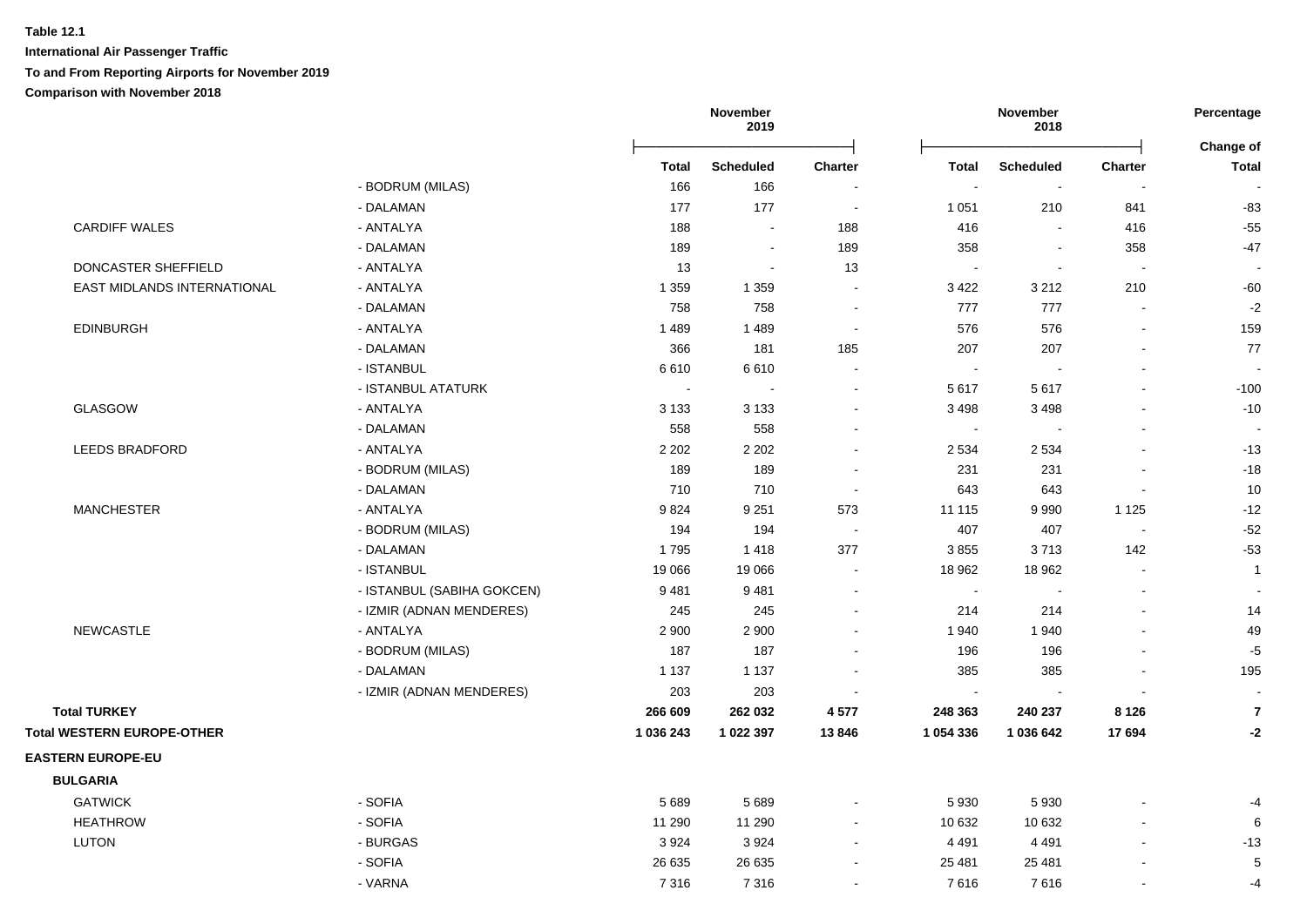|                             |                 |              | November<br>2019 |                          |         | November<br>2018 |                          | Percentage                |
|-----------------------------|-----------------|--------------|------------------|--------------------------|---------|------------------|--------------------------|---------------------------|
|                             |                 | <b>Total</b> | <b>Scheduled</b> | <b>Charter</b>           | Total   | <b>Scheduled</b> | <b>Charter</b>           | Change of<br><b>Total</b> |
| <b>STANSTED</b>             | - PLOVDIV       | 4683         | 4683             |                          | 4 5 6 0 | 4 5 6 0          | $\overline{\phantom{a}}$ | 3                         |
|                             | - SOFIA         | 27 386       | 27 386           | $\blacksquare$           | 21 959  | 21 959           | $\blacksquare$           | 25                        |
| <b>BIRMINGHAM</b>           | - SOFIA         | 4898         | 4898             | $\sim$                   | 4 5 8 2 | 4582             |                          | $\overline{7}$            |
| <b>EDINBURGH</b>            | - SOFIA         | 2862         | 2862             | $\blacksquare$           | 2877    | 2877             |                          | $-1$                      |
| LIVERPOOL (JOHN LENNON)     | - SOFIA         | 2923         | 2923             | $\overline{\phantom{a}}$ | 3 1 3 8 | 3 1 3 8          | $\blacksquare$           | $-7$                      |
|                             | - VARNA         | 2 4 2 9      | 2 4 2 9          |                          | $\sim$  |                  | $\overline{a}$           | $\sim$                    |
| <b>MANCHESTER</b>           | - SOFIA         | 5 3 6 5      | 5 3 6 5          | $\sim$                   | 3 9 2 0 | 3920             | $\sim$                   | 37                        |
| <b>Total BULGARIA</b>       |                 | 105 400      | 105 400          |                          | 95 186  | 95 186           |                          | 11                        |
| <b>CZECH REPUBLIC</b>       |                 |              |                  |                          |         |                  |                          |                           |
| <b>GATWICK</b>              | - PRAGUE        | 19525        | 19525            | $\sim$                   | 23 823  | 23 8 23          |                          | $-18$                     |
| <b>HEATHROW</b>             | - PRAGUE        | 36 356       | 36 356           | $\blacksquare$           | 36 534  | 36 534           |                          |                           |
| <b>LONDON CITY</b>          | - PRAGUE        | 4 0 3 9      | 3939             | 100                      | 3 4 8 6 | 3 4 8 6          | $\blacksquare$           | 16                        |
| <b>LUTON</b>                | - PRAGUE        | 16 867       | 16867            |                          | 9 4 0 5 | 9 4 0 5          | $\blacksquare$           | 79                        |
| SOUTHEND                    | - PRAGUE        | 2856         | 2856             |                          | 6 0 8 1 | 6 0 8 1          |                          | $-53$                     |
| <b>STANSTED</b>             | - BRNO (TURANY) | 7853         | 7853             |                          | 7 5 3 3 | 7 5 3 3          |                          | 4                         |
|                             | - OSTRAVA       | 3 0 8 4      | 3 0 8 4          |                          | 5921    | 5921             | $\blacksquare$           | $-48$                     |
|                             | - PRAGUE        | 32 685       | 32 685           |                          | 34 330  | 34 330           |                          | $-5$                      |
| BELFAST INTERNATIONAL       | - PRAGUE        | 2655         | 2655             |                          | 2 3 1 3 | 2 3 1 3          |                          | 15                        |
| <b>BIRMINGHAM</b>           | - PRAGUE        | 3629         | 3629             |                          | 6871    | 6871             | $\overline{a}$           | $-47$                     |
| <b>BOURNEMOUTH</b>          | - PRAGUE        | 3 0 21       | 3 0 2 1          |                          | $\sim$  |                  | $\blacksquare$           |                           |
| <b>BRISTOL</b>              | - PRAGUE        | 9 4 5 7      | 9 4 5 7          |                          | 8 9 8 4 | 8 9 8 4          | $\overline{\phantom{a}}$ | 5                         |
| <b>CARDIFF WALES</b>        | - PRAGUE        |              |                  |                          | 141     |                  | 141                      | $-100$                    |
| EAST MIDLANDS INTERNATIONAL | - PRAGUE        | 2 5 0 7      | 2 5 0 7          | $\sim$                   | 2 0 8 6 | 2086             | L,                       | 20                        |
| <b>EDINBURGH</b>            | - PRAGUE        | 10 129       | 10 129           |                          | 10 478  | 10 478           | $\overline{\phantom{a}}$ | $-3$                      |
| <b>GLASGOW</b>              | - PRAGUE        | 3013         | 3013             | $\overline{\phantom{a}}$ | 2899    | 2899             | $\blacksquare$           | 4                         |
| <b>GUERNSEY</b>             | - PRAGUE        | 34           | $\blacksquare$   | 34                       | 67      |                  | 67                       | $-49$                     |
| <b>LEEDS BRADFORD</b>       | - PRAGUE        | 2 2 2 7      | 2 2 2 7          |                          | 2 4 7 1 | 2 4 7 1          | L.                       | $-10$                     |
| LIVERPOOL (JOHN LENNON)     | - PRAGUE        | 2689         | 2689             | $\sim$                   | 7 3 3 6 | 7 3 3 6          |                          | $-63$                     |
| <b>MANCHESTER</b>           | - PRAGUE        | 31 256       | 31 256           | $\sim$                   | 18873   | 18873            |                          | 66                        |
| NEWCASTLE                   | - PRAGUE        | 3 1 6 3      | 3 1 6 3          | $\sim$                   | 2 5 3 9 | 2 5 3 9          |                          | 25                        |
| <b>Total CZECH REPUBLIC</b> |                 | 197 045      | 196 911          | 134                      | 192 171 | 191 963          | 208                      | 3                         |
| <b>ESTONIA</b>              |                 |              |                  |                          |         |                  |                          |                           |
| <b>GATWICK</b>              | - TALLIN        | 5757         | 5757             |                          | 4 172   | 4 1 7 2          |                          | 38                        |
| <b>HEATHROW</b>             | - TALLIN        |              |                  |                          | 2819    | 2819             |                          | $-100$                    |
| <b>LUTON</b>                | - TALLIN        |              |                  |                          | 2859    | 2859             | ÷.                       | $-100$                    |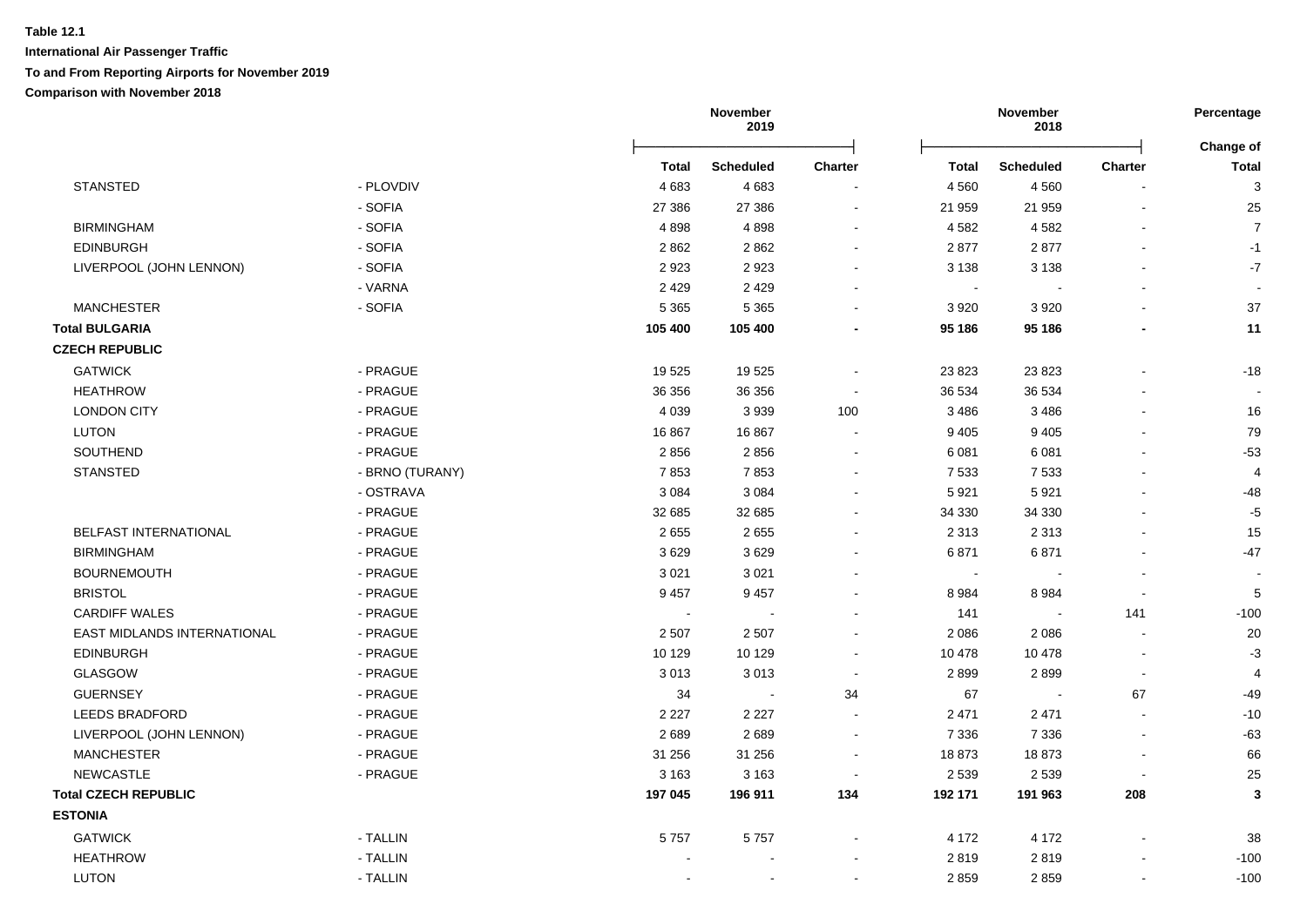|                             |            |          | November<br>2019 |                          |              | November<br>2018 |                |                           |
|-----------------------------|------------|----------|------------------|--------------------------|--------------|------------------|----------------|---------------------------|
|                             |            | Total    | <b>Scheduled</b> | Charter                  | <b>Total</b> | <b>Scheduled</b> | <b>Charter</b> | Change of<br><b>Total</b> |
| <b>STANSTED</b>             | - TALLIN   | 4988     | 4988             |                          | 5 9 9 5      | 5995             |                | $-17$                     |
| <b>EDINBURGH</b>            | - TALLIN   | 3 1 3 8  | 3 1 3 8          |                          | 3 1 6 9      | 3 1 6 9          |                | $-1$                      |
| <b>Total ESTONIA</b>        |            | 13883    | 13883            |                          | 19 014       | 19 014           |                | $-27$                     |
| <b>HUNGARY</b>              |            |          |                  |                          |              |                  |                |                           |
| <b>GATWICK</b>              | - BUDAPEST | 28 048   | 28 048           |                          | 17 066       | 17066            |                | 64                        |
| <b>HEATHROW</b>             | - BUDAPEST | 23 870   | 23 870           |                          | 27 031       | 27 031           |                | $-12$                     |
| <b>LONDON CITY</b>          | - BUDAPEST | 5 6 5 4  | 5 6 5 4          |                          | $\sim$       |                  |                |                           |
| <b>LUTON</b>                | - BUDAPEST | 44 284   | 44 284           |                          | 44 065       | 44 065           |                |                           |
|                             | - DEBRECEN | 10 441   | 10 441           |                          | 9620         | 9620             |                | 9                         |
| SOUTHEND                    | - BUDAPEST | 2 1 5 9  | 2 1 5 9          |                          | 3799         | 3799             |                | $-43$                     |
| <b>STANSTED</b>             | - BUDAPEST | 35 7 7 6 | 35 776           |                          | 36 684       | 36 684           |                | $-2$                      |
| <b>BIRMINGHAM</b>           | - BUDAPEST | 5 0 27   | 5 0 27           |                          | 2 5 9 1      | 2591             |                | 94                        |
| <b>BRISTOL</b>              | - BUDAPEST | 5770     | 5770             |                          | 4 6 38       | 4638             |                | 24                        |
| <b>CARDIFF WALES</b>        | - BUDAPEST | 986      |                  | 986                      |              |                  |                |                           |
|                             | - DEBRECEN | 326      | $\sim$           | 326                      | $\sim$       |                  |                |                           |
| DONCASTER SHEFFIELD         | - BUDAPEST | 3753     | 3753             |                          | 2 603        | 2 6 0 3          |                | 44                        |
|                             | - DEBRECEN | 2 4 1 5  | 2 4 1 5          |                          | $\sim$       |                  | $\blacksquare$ |                           |
| EAST MIDLANDS INTERNATIONAL | - BUDAPEST | 5 9 9 5  | 5 9 9 5          |                          | 5 4 2 9      | 5429             |                | $10$                      |
| <b>EDINBURGH</b>            | - BUDAPEST | 13 1 25  | 13 1 25          |                          | 6 2 8 8      | 6 2 8 8          | $\overline{a}$ | 109                       |
| GLASGOW                     | - BUDAPEST | 3018     | 3018             |                          | 2 9 9 3      | 2993             |                | $\overline{1}$            |
| <b>LEEDS BRADFORD</b>       | - BUDAPEST | 2787     | 2787             |                          | 3 0 8 8      | 3 0 8 8          | $\overline{a}$ | $-10$                     |
| LIVERPOOL (JOHN LENNON)     | - BUDAPEST | 2851     | 2851             | $\overline{\phantom{a}}$ | 4 5 9 3      | 4 5 9 3          | $\blacksquare$ | $-38$                     |
| <b>MANCHESTER</b>           | - BUDAPEST | 17877    | 17877            |                          | 16 185       | 16 185           |                | $10$                      |
| <b>Total HUNGARY</b>        |            | 214 162  | 212 850          | 1 3 1 2                  | 186 673      | 186 673          |                | 15                        |
| <b>LATVIA</b>               |            |          |                  |                          |              |                  |                |                           |
| <b>GATWICK</b>              | - RIGA     | 8476     | 8 4 7 6          |                          | 9860         | 9860             |                | $-14$                     |
| LUTON                       | - RIGA     | 10 164   | 10 164           |                          | 14 136       | 14 136           |                | $-28$                     |
| <b>STANSTED</b>             | - RIGA     | 22 513   | 22 513           | $\sim$                   | 21 39 6      | 21 39 6          |                | 5                         |
| DONCASTER SHEFFIELD         | - RIGA     | 3 1 5 9  | 3 1 5 9          |                          | 2 8 3 0      | 2830             |                | 12                        |
| EAST MIDLANDS INTERNATIONAL | - RIGA     | 4610     | 4610             |                          | 4 5 4 3      | 4543             |                | $\overline{1}$            |
| <b>EDINBURGH</b>            | - RIGA     | 2845     | 2845             |                          | 1793         | 1793             |                | 59                        |
| <b>LEEDS BRADFORD</b>       | - RIGA     | 2 8 3 4  | 2 8 3 4          |                          | 3 1 7 8      | 3 1 7 8          |                | $-11$                     |
| <b>MANCHESTER</b>           | - RIGA     | 3 1 9 6  | 3 1 9 6          |                          | 3 1 5 7      | 3 1 5 7          |                | $\overline{\phantom{a}}$  |
| <b>Total LATVIA</b>         |            | 57 797   | 57 797           |                          | 60893        | 60893            |                | -5                        |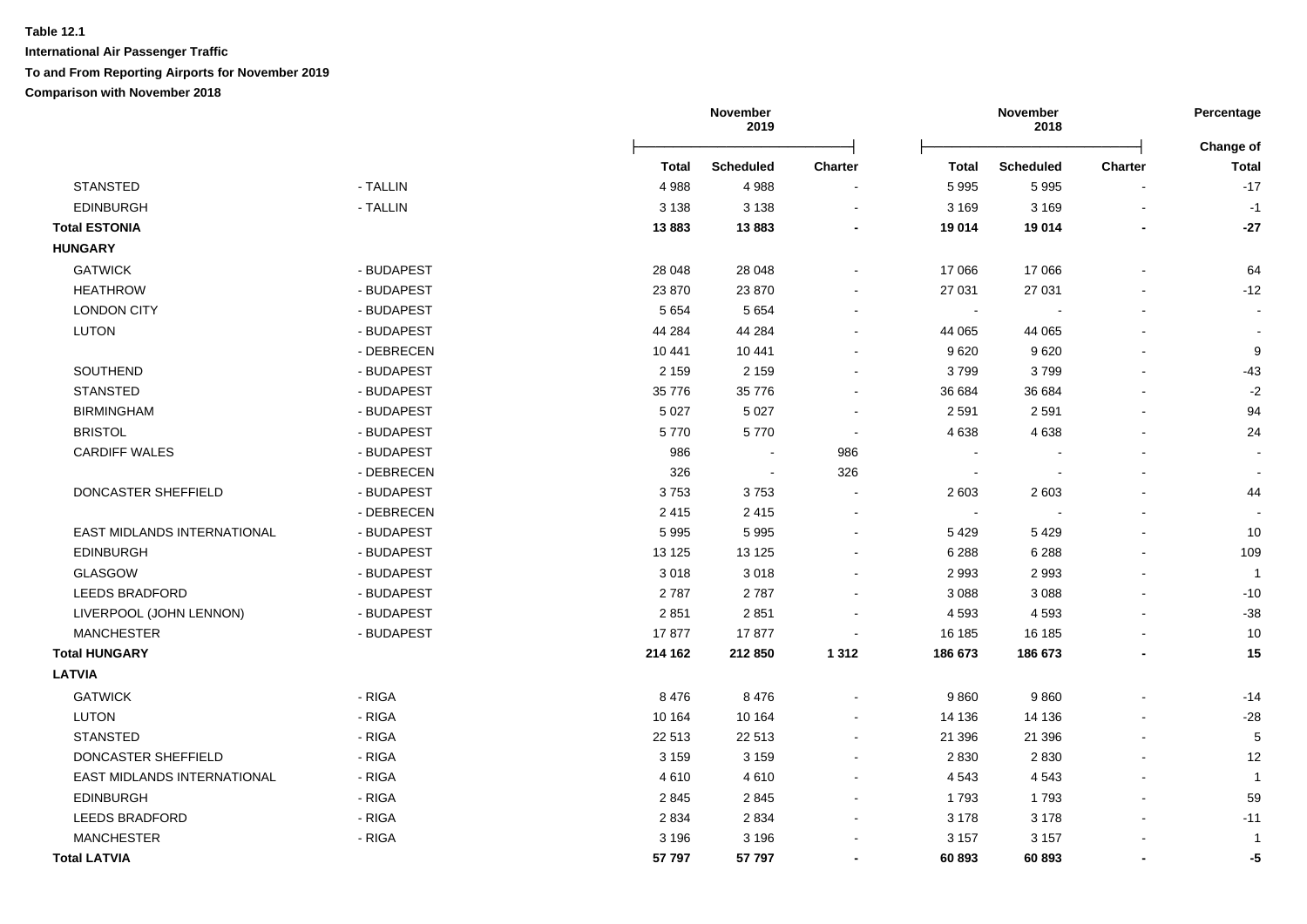|                              |                          |                | November<br>2019 |                          |         | November<br>2018 |                |                           |
|------------------------------|--------------------------|----------------|------------------|--------------------------|---------|------------------|----------------|---------------------------|
|                              |                          | <b>Total</b>   | <b>Scheduled</b> | <b>Charter</b>           | Total   | <b>Scheduled</b> | Charter        | Change of<br><b>Total</b> |
| <b>LITHUANIA</b>             |                          |                |                  |                          |         |                  |                |                           |
| <b>LONDON CITY</b>           | - VILNIUS                | 5939           | 5939             |                          |         |                  |                |                           |
| <b>LUTON</b>                 | - KAUNAS                 | 20 322         | 20 322           | $\blacksquare$           | 18829   | 18829            |                | 8                         |
|                              | - PALANGA                | 3676           | 3676             | $\overline{\phantom{a}}$ | 3514    | 3514             |                | $\,$ 5 $\,$               |
|                              | - VILNIUS                | 18 373         | 18 373           | $\blacksquare$           | 25 679  | 25 679           |                | -28                       |
| SOUTHEND                     | - VILNIUS                | 5 3 9 5        | 5 3 9 5          | $\blacksquare$           | $\sim$  |                  |                | $\overline{\phantom{a}}$  |
| <b>STANSTED</b>              | - KAUNAS                 | 6 2 2 2        | 6 2 2 2          | $\overline{\phantom{a}}$ | 7444    | 7444             |                | $-16$                     |
|                              | - PALANGA                | 3 0 6 4        | 3 0 6 4          | $\blacksquare$           | 2890    | 2890             |                | 6                         |
|                              | - VILNIUS                | 9 1 2 8        | 9 1 2 8          | $\blacksquare$           | 10 573  | 10573            |                | $-14$                     |
| <b>BELFAST INTERNATIONAL</b> | - VILNIUS                | 2 5 9 2        | 2592             |                          | 3 2 2 3 | 3 2 2 3          |                | $-20$                     |
| <b>BIRMINGHAM</b>            | - VILNIUS                | $\blacksquare$ |                  | $\blacksquare$           | 3 1 9 4 | 3 1 9 4          |                | $-100$                    |
| <b>BRISTOL</b>               | - KAUNAS                 | 3 2 5 0        | 3 2 5 0          | $\blacksquare$           | 3 1 7 9 | 3 1 7 9          |                | $\overline{2}$            |
| DONCASTER SHEFFIELD          | - VILNIUS                | 3866           | 3866             | ÷                        | 3723    | 3723             |                | $\overline{4}$            |
| <b>EDINBURGH</b>             | - KAUNAS                 | 3 2 1 7        | 3 2 1 7          | $\blacksquare$           | $\sim$  |                  |                |                           |
| <b>LEEDS BRADFORD</b>        | - VILNIUS                | 700            | 700              | $\blacksquare$           | 2 9 6 9 | 2969             |                | $-76$                     |
| LIVERPOOL (JOHN LENNON)      | - VILNIUS                | 2841           | 2841             | $\blacksquare$           | 3 2 3 6 | 3 2 3 6          |                | $-12$                     |
| <b>Total LITHUANIA</b>       |                          | 88 585         | 88 585           | $\blacksquare$           | 88 453  | 88 453           |                | $\blacksquare$            |
| <b>POLAND</b>                |                          |                |                  |                          |         |                  |                |                           |
| <b>GATWICK</b>               | - GDANSK                 | 10 506         | 10 506           | $\overline{\phantom{a}}$ |         | $\blacksquare$   |                |                           |
|                              | - KATOWICE               | $\sim$         | $\blacksquare$   | $\blacksquare$           | 180     | 180              | $\blacksquare$ | $-100$                    |
|                              | - KRAKOW                 | 13 968         | 13 5 58          | 410                      | 12766   | 11 913           | 853            | 9                         |
|                              | - WARSAW (CHOPIN)        | $\sim$         |                  | $\sim$                   | 5 1 8 4 | 5 1 8 4          | $\blacksquare$ | $-100$                    |
| <b>HEATHROW</b>              | - KRAKOW                 | 7951           | 7951             | $\sim$                   | 8 1 9 5 | 8 1 9 5          | $\sim$         | $-3$                      |
|                              | - WARSAW (CHOPIN)        | 40 433         | 40 433           | $\blacksquare$           | 35 696  | 35 696           |                | 13                        |
| <b>LONDON CITY</b>           | - WARSAW (CHOPIN)        | 6423           | 6423             | $\blacksquare$           | $\sim$  |                  |                |                           |
| <b>LUTON</b>                 | - BYDGOSZCZ              | 4 2 5 2        | 4 2 5 2          | $\blacksquare$           | 4 207   | 4 2 0 7          |                | $\mathbf{1}$              |
|                              | - GDANSK                 | 18 5 28        | 18 5 28          | $\blacksquare$           | 25 401  | 25 4 01          |                | $-27$                     |
|                              | - KATOWICE               | 20 876         | 20 876           | $\blacksquare$           | 27 300  | 27 300           |                | $-24$                     |
|                              | - KRAKOW                 | 26 081         | 26 081           | $\blacksquare$           | 4668    | 4668             |                | 459                       |
|                              | - LUBLIN (PORT LOTNICZY) | 9025           | 9025             | $\sim$                   | 8708    | 8708             |                | 4                         |
|                              | - POZNAN                 | 11 642         | 11 642           | $\sim$                   | 10 980  | 10 980           |                | 6                         |
|                              | - RZESZOW                | 4748           | 4748             | $\blacksquare$           | 4678    | 4678             |                | $\mathbf{1}$              |
|                              | - SZYMANY (MAZURY)       | 3078           | 3078             | $\blacksquare$           | 3 0 7 2 | 3072             |                |                           |
|                              | - WARSAW (CHOPIN)        | 38 867         | 38 867           | $\blacksquare$           | 39 478  | 39 4 78          |                | $-2$                      |
|                              |                          |                |                  |                          |         |                  |                |                           |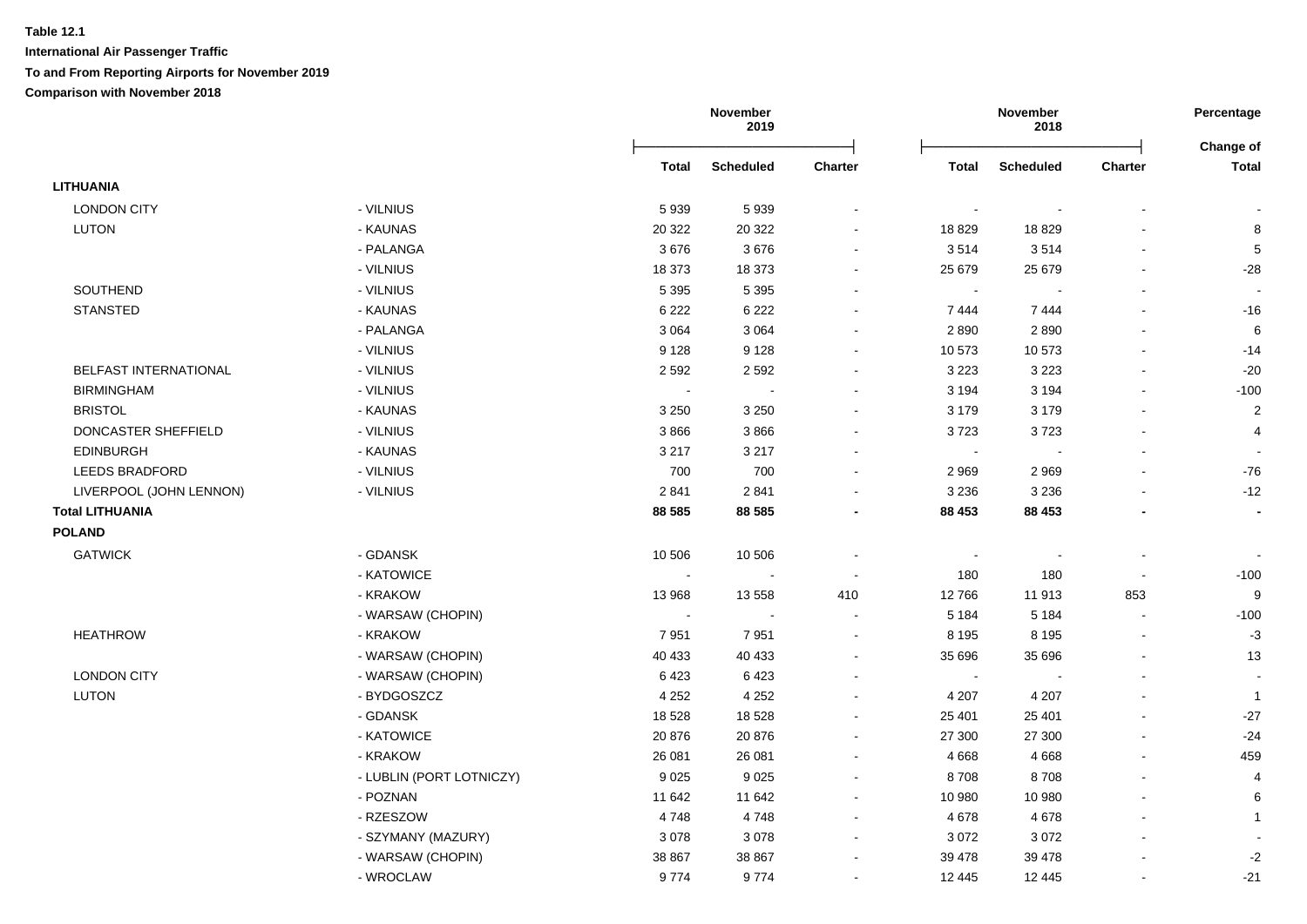|                       |                           |                          | November<br>2019         |                |              | November<br>2018 |                          |                           |
|-----------------------|---------------------------|--------------------------|--------------------------|----------------|--------------|------------------|--------------------------|---------------------------|
|                       |                           | <b>Total</b>             | <b>Scheduled</b>         | <b>Charter</b> | <b>Total</b> | <b>Scheduled</b> | Charter                  | Change of<br><b>Total</b> |
| SOUTHEND              | - RZESZOW                 | $\overline{\phantom{a}}$ |                          |                | 31           | 31               |                          | $-100$                    |
| <b>STANSTED</b>       | - BYDGOSZCZ               | 5952                     | 5952                     | $\blacksquare$ | 8764         | 8764             |                          | $-32$                     |
|                       | - GDANSK                  | 15 2 32                  | 15 2 32                  | $\blacksquare$ | 17 173       | 17 173           | $\overline{\phantom{a}}$ | $-11$                     |
|                       | - KATOWICE                | 13747                    | 13747                    |                | 10 527       | 10 527           | $\blacksquare$           | 31                        |
|                       | - KRAKOW                  | 28 440                   | 28 440                   |                | 29 101       | 28 780           | 321                      | $-2$                      |
|                       | - LODZ LUBLINEK           | 7664                     | 7664                     |                | 9 0 6 2      | 9 0 6 2          |                          | $-15$                     |
|                       | - LUBLIN (PORT LOTNICZY)  | $\sim$                   |                          |                | 5895         | 5895             |                          | $-100$                    |
|                       | - POZNAN                  | 13 300                   | 13 300                   |                | 12 938       | 12 938           |                          | $\mathbf{3}$              |
|                       | - RZESZOW                 | 7738                     | 7738                     | $\blacksquare$ | 7 5 3 0      | 7 5 3 0          |                          | 3                         |
|                       | - SZCZECIN (GOLENOW)      | 6972                     | 6972                     | $\sim$         | 6966         | 6966             |                          |                           |
|                       | - SZYMANY (MAZURY)        | 2776                     | 2776                     | $\blacksquare$ | 3582         | 3582             |                          | $-23$                     |
|                       | - WARSAW (MODLIN MASOVIA) | 30 188                   | 30 188                   | $\blacksquare$ | 33 014       | 33 014           |                          | -9                        |
|                       | - WROCLAW                 | 18 267                   | 18 267                   |                | 16777        | 16777            |                          | $\boldsymbol{9}$          |
| ABERDEEN              | - GDANSK                  | 2956                     | 2956                     |                | 3 0 8 5      | 3 0 8 5          |                          | $-4$                      |
| BELFAST INTERNATIONAL | - GDANSK                  | $\overline{\phantom{a}}$ |                          |                | 2725         | 2725             |                          | $-100$                    |
|                       | - KRAKOW                  | 6476                     | 6476                     |                | 8 2 9 7      | 8 2 9 7          |                          | $-22$                     |
|                       | - WARSAW (MODLIN MASOVIA) | $\sim$                   | $\overline{\phantom{a}}$ | $\blacksquare$ | 2683         | 2683             |                          | $-100$                    |
|                       | - WROCLAW                 | 630                      | 630                      | $\blacksquare$ | 3 1 1 1      | 3 1 1 1          |                          | $-80$                     |
| <b>BIRMINGHAM</b>     | - BYDGOSZCZ               | 4555                     | 4 5 5 5                  | $\sim$         | 4 6 0 5      | 4 6 0 5          |                          | $-1$                      |
|                       | - GDANSK                  | 2803                     | 2803                     |                | 2796         | 2796             |                          |                           |
|                       | - KATOWICE                | 3 3 1 8                  | 3318                     |                | 3 1 1 5      | 3 1 1 5          |                          | $\overline{7}$            |
|                       | - KRAKOW                  | 12 270                   | 12 270                   |                | 5716         | 5716             |                          | 115                       |
|                       | - POZNAN                  | 2736                     | 2736                     |                | 2 3 9 5      | 2 3 9 5          |                          | 14                        |
|                       | - WARSAW (CHOPIN)         | 3 3 7 3                  | 3 3 7 3                  | $\blacksquare$ | 3 1 1 0      | 3 1 1 0          |                          | 8                         |
|                       | - WARSAW (MODLIN MASOVIA) | 4 3 3 9                  | 4 3 3 9                  | $\sim$         | 4 4 2 3      | 4 4 2 3          |                          | $-2$                      |
|                       | - WROCLAW                 | 2 4 0 0                  | 2 4 0 0                  | $\blacksquare$ | 2414         | 2414             |                          | $-1$                      |
| <b>BOURNEMOUTH</b>    | - KRAKOW                  | 3 1 5 8                  | 3 1 5 8                  | $\blacksquare$ | 2 8 4 0      | 2 8 4 0          |                          | 11                        |
| <b>BRISTOL</b>        | - GDANSK                  | 3 1 8 4                  | 3 1 8 4                  | $\blacksquare$ | 3 1 2 0      | 3 1 2 0          |                          | $\overline{2}$            |
|                       | - KATOWICE                | 3788                     | 3788                     | $\sim$         | 2486         | 2 4 8 6          |                          | $52\,$                    |
|                       | - KRAKOW                  | 11767                    | 11767                    |                | 12 408       | 12 408           |                          | $-5$                      |
|                       | - POZNAN                  | 4 3 2 0                  | 4 3 2 0                  |                | 3973         | 3973             |                          | 9                         |
|                       | - RZESZOW                 | 3 1 7 7                  | 3 1 7 7                  | $\sim$         | 3 0 3 7      | 3 0 3 7          |                          | $\mathbf 5$               |
|                       | - WARSAW (MODLIN MASOVIA) | 5955                     | 5955                     | $\blacksquare$ | 5845         | 5845             |                          | $\overline{2}$            |
|                       | - WROCLAW                 | 2847                     | 2847                     |                | 2 7 5 4      | 2754             |                          | 3                         |
| DONCASTER SHEFFIELD   | - GDANSK                  | 5783                     | 5783                     | $\blacksquare$ | 5 6 8 3      | 5683             |                          | $\sqrt{2}$                |
|                       |                           |                          |                          |                |              |                  |                          |                           |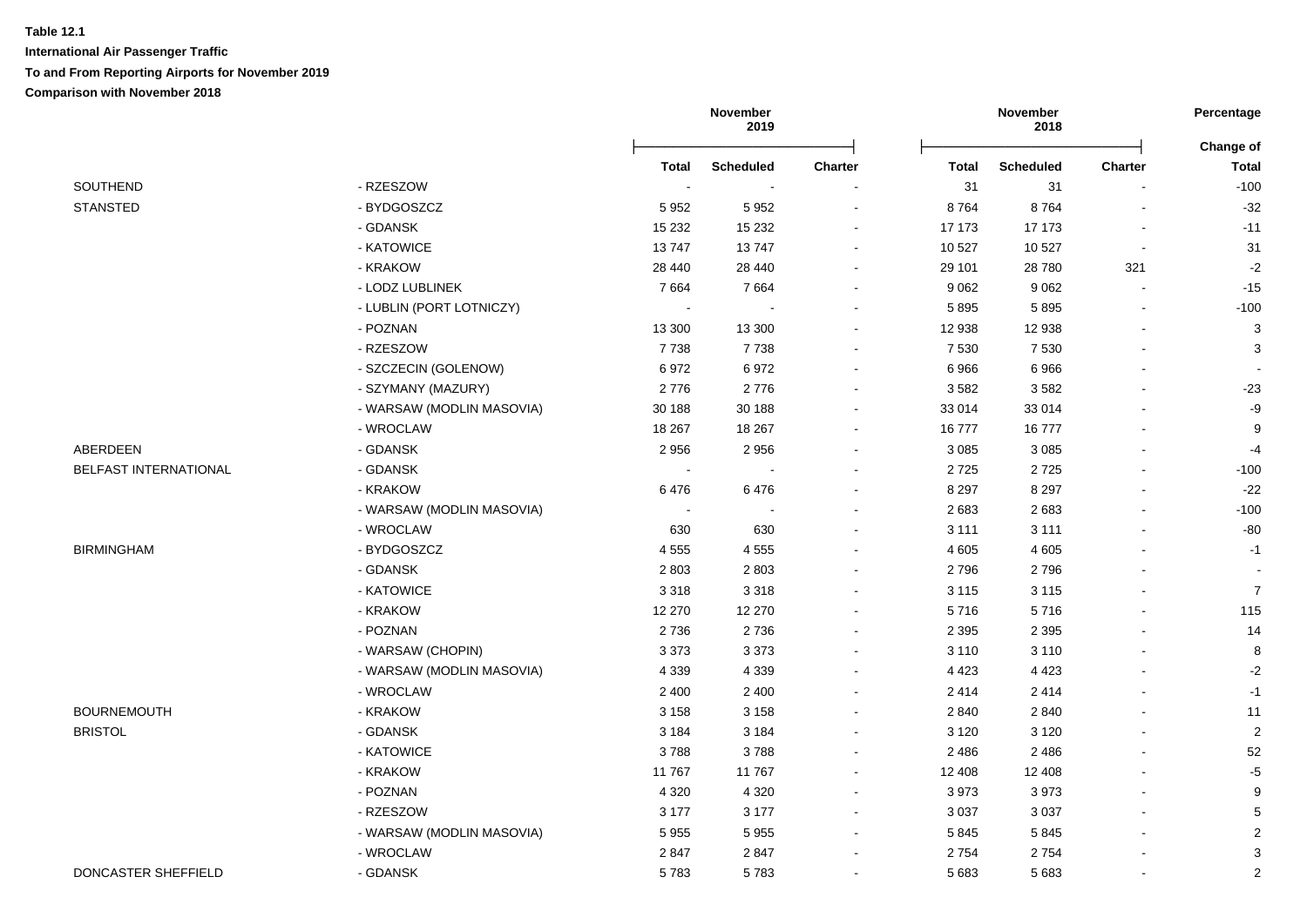**International Air Passenger Traffic To and From Reporting Airports for November 2019**

|                             |                           | November<br>2019 |                          | November<br>2018 |                |                  | Percentage     |                           |
|-----------------------------|---------------------------|------------------|--------------------------|------------------|----------------|------------------|----------------|---------------------------|
|                             |                           | <b>Total</b>     | Scheduled                | Charter          | Total          | <b>Scheduled</b> | <b>Charter</b> | Change of<br><b>Total</b> |
|                             | - KATOWICE                | 5588             | 5588                     |                  | 5785           | 5785             |                | $-3$                      |
|                             | - KRAKOW                  | 3318             | 3 3 1 8                  |                  | $\sim$         | $\sim$           | $\blacksquare$ |                           |
|                             | - POZNAN                  | 4 3 4 5          | 4 3 4 5                  |                  | 4 4 1 0        | 4410             |                | $-1$                      |
|                             | - WARSAW (CHOPIN)         | 4 0 34           | 4 0 3 4                  |                  | 4614           | 4614             | $\blacksquare$ | $-13$                     |
|                             | - WROCLAW                 | 2641             | 2641                     |                  | 2873           | 2873             | ä,             | -8                        |
| EAST MIDLANDS INTERNATIONAL | - KATOWICE                |                  | $\overline{\phantom{a}}$ |                  | 172            | 172              | $\blacksquare$ | $-100$                    |
|                             | - KRAKOW                  | 4583             | 4583                     |                  | 4 6 22         | 4 6 22           | $\overline{a}$ | $-1$                      |
|                             | - LODZ LUBLINEK           | 3 1 3 1          | 3 1 3 1                  |                  | 3 1 5 3        | 3 1 5 3          | $\overline{a}$ | $-1$                      |
|                             | - RZESZOW                 | 4 1 9 8          | 4 1 9 8                  |                  | 4583           | 4583             | $\blacksquare$ | -8                        |
|                             | - WARSAW (MODLIN MASOVIA) | 3 0 8 2          | 3 0 8 2                  |                  | 4 3 7 9        | 4 3 7 9          |                | $-30$                     |
|                             | - WROCLAW                 | 5934             | 5934                     |                  | 6 0 20         | 6 0 20           |                | $-1$                      |
| <b>EDINBURGH</b>            | - GDANSK                  | 7833             | 7833                     |                  | 4755           | 4755             | $\blacksquare$ | 65                        |
|                             | - KATOWICE                | 2865             | 2865                     |                  | 3 2 7 6        | 3 2 7 6          | $\blacksquare$ | $-13$                     |
|                             | - KRAKOW                  | 10 938           | 10 938                   |                  | 10 535         | 10 535           | $\blacksquare$ | $\overline{4}$            |
|                             | - POZNAN                  | 3 2 3 3          | 3 2 3 3                  |                  | 3 2 3 3        | 3 2 3 3          |                |                           |
|                             | - WARSAW (MODLIN MASOVIA) | 10 190           | 10 190                   |                  | 5 9 6 2        | 5962             | $\blacksquare$ | 71                        |
|                             | - WROCLAW                 | 3 2 2 4          | 3 2 2 4                  | $\sim$           | 3 2 1 6        | 3 2 1 6          |                | $\sim$                    |
| <b>GLASGOW</b>              | - KRAKOW                  | 3502             | 3 0 3 7                  | 465              | 2870           | 2870             |                | 22                        |
|                             | - WARSAW (MODLIN MASOVIA) | 3 1 5 5          | 3 1 5 5                  | $\sim$           | $\blacksquare$ |                  | $\blacksquare$ |                           |
|                             | - WROCLAW                 | 3 1 6 2          | 3 1 6 2                  |                  | 3 1 9 9        | 3 1 9 9          |                | $-1$                      |
| <b>LEEDS BRADFORD</b>       | - GDANSK                  | 4688             | 4688                     |                  | 4 4 3 1        | 4 4 3 1          |                | 6                         |
|                             | - KRAKOW                  | 9 1 1 4          | 9 1 1 4                  |                  | 8 3 9 2        | 8 3 9 2          |                | 9                         |
|                             | - WARSAW (MODLIN MASOVIA) | 2 5 2 7          | 2527                     |                  | 2 7 3 4        | 2734             |                | -8                        |
|                             | - WROCLAW                 | 3 0 4 7          | 3 0 4 7                  |                  | 2 9 9 9        | 2999             | $\blacksquare$ | $\overline{2}$            |
| LIVERPOOL (JOHN LENNON)     | - GDANSK                  | 3894             | 3894                     |                  | 4 2 2 3        | 4 2 2 3          | $\blacksquare$ | -8                        |
|                             | - KATOWICE                | 2 7 3 4          | 2734                     |                  | 2516           | 2516             | $\blacksquare$ | 9                         |
|                             | - KRAKOW                  | 9 3 7 4          | 9 3 7 4                  | $\sim$           | 8 5 0 9        | 8 5 0 9          | $\blacksquare$ | 10                        |
|                             | - POZNAN                  | 3010             | 3010                     | $\sim$           | 2742           | 2742             | $\blacksquare$ | 10                        |
|                             | - SZCZECIN (GOLENOW)      | 2719             | 2719                     |                  | 2897           | 2897             |                | $\textnormal{-}6$         |
|                             | - WARSAW (CHOPIN)         | 3557             | 3557                     |                  | 2 9 3 3        | 2933             | $\overline{a}$ | 21                        |
|                             | - WARSAW (MODLIN MASOVIA) | 3973             | 3973                     | $\sim$           | 5791           | 5791             | $\blacksquare$ | $-31$                     |
|                             | - WROCLAW                 | 3 1 2 5          | 3 1 2 5                  |                  | 2813           | 2813             | $\blacksquare$ | 11                        |
| <b>MANCHESTER</b>           | - GDANSK                  | 3019             | 3019                     |                  | 2785           | 2785             | $\blacksquare$ | 8                         |
|                             | - KATOWICE                | 4 2 3 8          | 4 2 3 8                  |                  | $\sim$         |                  |                |                           |
|                             | - KRAKOW                  | 18 809           | 18 378                   | 431              | 16 550         | 16 118           | 432            | 14                        |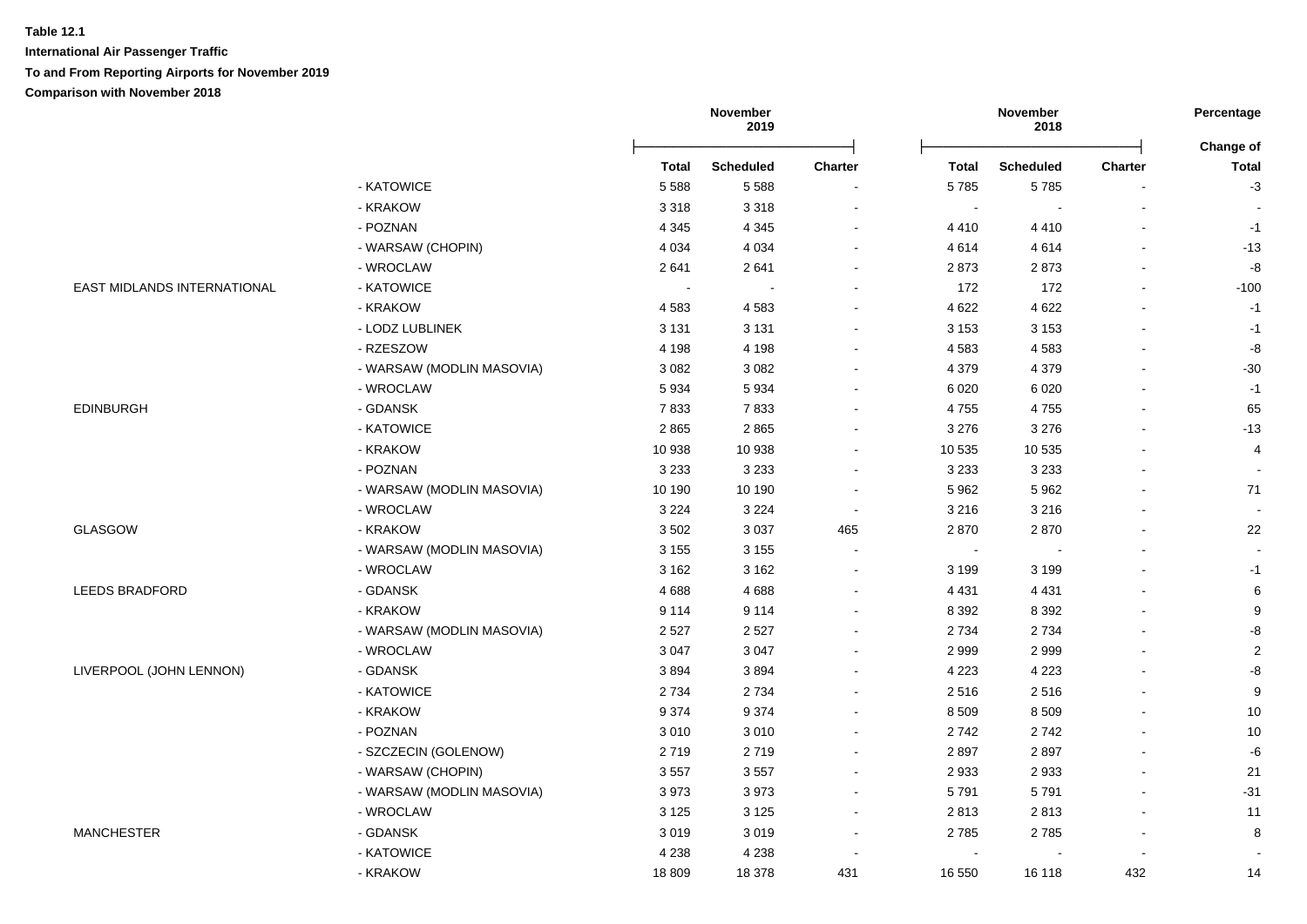|                     |                           |                | November<br>2019 |                | November<br>2018 |                  |                | Percentage                |
|---------------------|---------------------------|----------------|------------------|----------------|------------------|------------------|----------------|---------------------------|
|                     |                           | <b>Total</b>   | <b>Scheduled</b> | <b>Charter</b> | Total            | <b>Scheduled</b> | <b>Charter</b> | Change of<br><b>Total</b> |
|                     | - RZESZOW                 | 2736           | 2736             |                | 2 8 2 7          | 2827             |                | $-3$                      |
|                     | - WARSAW (MODLIN MASOVIA) | 3 0 6 9        | 3 0 6 9          |                | 4 5 5 9          | 4559             | $\blacksquare$ | $-33$                     |
|                     | - WROCLAW                 | 3 1 2 3        | 3 1 2 3          |                | 3 2 0 0          | 3 2 0 0          |                | $-2$                      |
| <b>NEWCASTLE</b>    | - KRAKOW                  | 3 1 8 3        | 3 1 8 3          |                | 2918             | 2918             |                | $\boldsymbol{9}$          |
|                     | - WARSAW (MODLIN MASOVIA) |                |                  |                | 2 9 3 0          | 2 9 3 0          |                | $-100$                    |
|                     | - WROCLAW                 | 3019           | 3019             |                | 2917             | 2917             |                | 3                         |
| <b>PRESTWICK</b>    | - RZESZOW                 | $\blacksquare$ |                  |                | 2613             | 2613             | $\blacksquare$ | $-100$                    |
|                     | - WROCLAW                 |                |                  |                | 184              | $\sim$           | 184            | $-100$                    |
| <b>Total POLAND</b> |                           | 648 177        | 646 871          | 1 3 0 6        | 625 059          | 623 269          | 1790           | 4                         |
| <b>ROMANIA</b>      |                           |                |                  |                |                  |                  |                |                           |
| <b>GATWICK</b>      | - BUCHAREST (OTOPENI)     | 10 533         | 10 533           |                | 12 4 3 7         | 12 437           | ä,             | $-15$                     |
|                     | - CLUJ NAPOCA             | 6979           | 6979             |                | $\sim$           |                  |                |                           |
| <b>HEATHROW</b>     | - BUCHAREST (OTOPENI)     | 21 142         | 21 142           |                | 18723            | 18723            |                | 13                        |
| LUTON               | - BACAU                   | 7 1 5 1        | 7 1 5 1          |                | 6870             | 6870             |                | 4                         |
|                     | - BUCHAREST (OTOPENI)     | 45 437         | 45 437           |                | 46 393           | 46 393           |                | $-2$                      |
|                     | - CLUJ NAPOCA             | 15758          | 15758            |                | 20 30 8          | 20 30 8          |                | $-22$                     |
|                     | - CONSTANTA               | 3854           | 3854             |                | 4 3 1 2          | 4 3 1 2          |                | $-11$                     |
|                     | - CRAIOVA                 | 10 129         | 10 129           |                | 8637             | 8637             |                | 17                        |
|                     | - IASI                    | 15 111         | 15 111           |                | 14 958           | 14 958           |                | $\mathbf{1}$              |
|                     | - SATU MARE               | 3 0 6 1        | 3 0 6 1          |                | 4 2 7 9          | 4 2 7 9          |                | $-28$                     |
|                     | - SIBIU                   | 169            | 169              |                | 8 4 8 0          | 8 4 8 0          |                | $-98$                     |
|                     | - SUCEAVA                 | 11 275         | 11 275           |                | 10 431           | 10 431           |                | 8                         |
|                     | - TIMISOARA               | 9878           | 9878             |                | 9791             | 9791             | $\blacksquare$ | $\overline{1}$            |
|                     | - TIRGU MURES             | 4 1 1 8        | 4 1 1 8          |                | 4 9 4 6          | 4 9 4 6          |                | $-17$                     |
| SOUTHEND            | - BUCHAREST (OTOPENI)     | 8 2 4 3        | 8 2 4 3          |                | $\sim$           |                  |                | $\blacksquare$            |
|                     | - SIBIU                   | 8730           | 8730             |                | $\sim$           |                  |                |                           |
| <b>STANSTED</b>     | - BUCHAREST (OTOPENI)     | 25 4 38        | 25 4 38          |                | 20 985           | 20 985           |                | 21                        |
| <b>BIGGIN HILL</b>  | - BUCHAREST (BANEASA)     | 3              |                  | 3              | $\sim$           |                  |                |                           |
| <b>BIRMINGHAM</b>   | - BUCHAREST (OTOPENI)     | 9716           | 9716             |                | 8 9 9 9          | 8999             |                | 8                         |
|                     | - CLUJ NAPOCA             | 2 5 2 7        | 2 5 2 7          |                | $\sim$           |                  |                |                           |
| <b>BRISTOL</b>      | - BUCHAREST (OTOPENI)     | 2778           | 2778             |                | 2767             | 2767             |                |                           |
| DONCASTER SHEFFIELD | - BUCHAREST (OTOPENI)     | 7635           | 7635             |                | 4 60 6           | 4 6 0 6          |                | 66                        |
|                     | - CLUJ NAPOCA             | 2767           | 2767             |                | 2 5 9 6          | 2596             |                | $\overline{7}$            |
|                     | - TIMISOARA               | 2 6 0 5        | 2 6 0 5          |                |                  |                  |                |                           |
| <b>EDINBURGH</b>    | - BUCHAREST (OTOPENI)     | 3764           | 3764             |                |                  | $\sim$           | $\blacksquare$ |                           |
|                     |                           |                |                  |                |                  |                  |                |                           |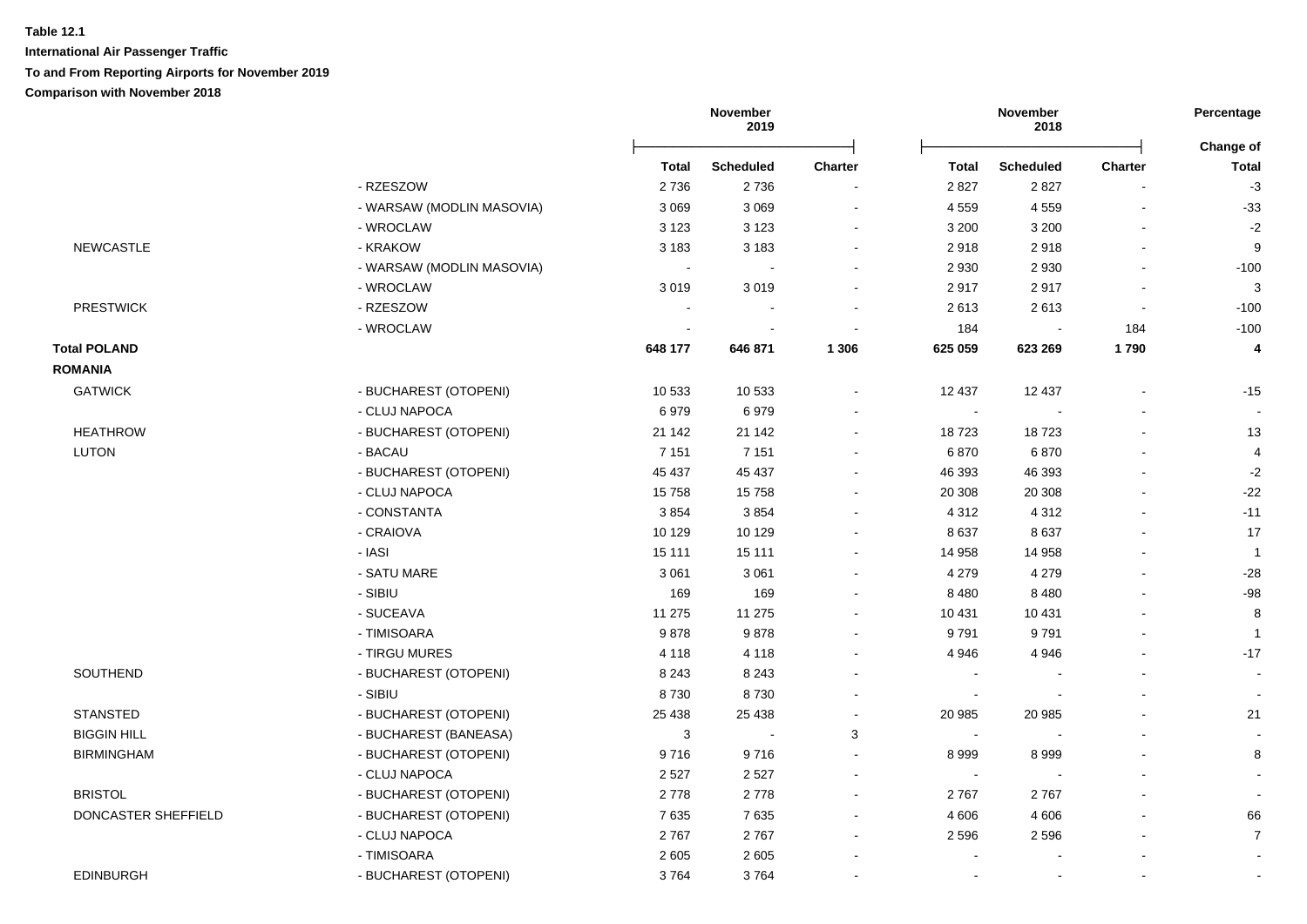|                                |                              | November<br>2019 |                  | November<br>2018         |                          |                          | Percentage<br>Change of |              |
|--------------------------------|------------------------------|------------------|------------------|--------------------------|--------------------------|--------------------------|-------------------------|--------------|
|                                |                              | Total            | <b>Scheduled</b> | <b>Charter</b>           | Total                    | Scheduled                | <b>Charter</b>          | <b>Total</b> |
| <b>GLASGOW</b>                 | - BUCHAREST (OTOPENI)        | 2 3 0 2          | 2 3 0 2          |                          | 2710                     | 2710                     | $\overline{a}$          | $-15$        |
| LIVERPOOL (JOHN LENNON)        | - BACAU                      | 2 4 3 6          | 2 4 3 6          | $\sim$                   | 1 649                    | 1649                     | $\mathbf{r}$            | 48           |
|                                | - BUCHAREST (OTOPENI)        | 7984             | 7984             | $\sim$                   | 8 4 6 1                  | 8 4 6 1                  |                         | -6           |
|                                | - CLUJ NAPOCA                | 2637             | 2637             | $\sim$                   | 2 5 2 3                  | 2 5 2 3                  |                         | 5            |
|                                | - IASI                       | 2572             | 2572             | $\overline{\phantom{a}}$ | 2 4 6 4                  | 2 4 6 4                  |                         | 4            |
| <b>Total ROMANIA</b>           |                              | 256 732          | 256 729          | 3                        | 228 325                  | 228 325                  |                         | 12           |
| <b>SLOVAK REPUBLIC</b>         |                              |                  |                  |                          |                          |                          |                         |              |
| <b>LUTON</b>                   | - BRATISLAVA                 | 6531             | 6531             |                          | 6726                     | 6726                     |                         | $-3$         |
|                                | - KOSICE                     | 9 2 9 0          | 9 2 9 0          | $\sim$                   | 10 976                   | 10 976                   |                         | $-15$        |
|                                | - TATRY-POPRAD               | 3 2 1 6          | 3 2 1 6          | $\overline{\phantom{a}}$ | 5 4 0 4                  | 5 4 0 4                  | $\blacksquare$          | $-40$        |
| <b>STANSTED</b>                | - BRATISLAVA                 | 16788            | 16788            | $\overline{\phantom{a}}$ | 18 352                   | 18 3 52                  |                         | $-9$         |
| <b>BIRMINGHAM</b>              | - BRATISLAVA                 | 5 1 2 1          | 4 5 0 0          | 621                      | 4573                     | 4573                     | $\blacksquare$          | 12           |
| EAST MIDLANDS INTERNATIONAL    | - BRATISLAVA                 | 160              |                  | 160                      | $\sim$                   |                          |                         |              |
| <b>EDINBURGH</b>               | - BRATISLAVA                 | 2838             | 2838             |                          | 3 1 2 6                  | 3 1 2 6                  |                         | -9           |
| <b>LEEDS BRADFORD</b>          | - BRATISLAVA                 | 3 1 3 5          | 3 1 3 5          | $\blacksquare$           | 3 1 5 3                  | 3 1 5 3                  |                         | $-1$         |
| <b>MANCHESTER</b>              | - BRATISLAVA                 | 2920             | 2920             |                          | 4 5 3 2                  | 4 5 3 2                  |                         | $-36$        |
| <b>Total SLOVAK REPUBLIC</b>   |                              | 49 999           | 49 218           | 781                      | 56 842                   | 56 842                   |                         | $-12$        |
| <b>Total EASTERN EUROPE-EU</b> |                              | 1631780          | 1628244          | 3536                     | 1 552 616                | 1 550 618                | 1998                    | 5            |
| <b>EASTERN EUROPE - OTHER</b>  |                              |                  |                  |                          |                          |                          |                         |              |
| <b>ALBANIA</b>                 |                              |                  |                  |                          |                          |                          |                         |              |
| <b>GATWICK</b>                 | - TIRANA                     | 9 4 9 7          | 9497             |                          | 9673                     | 9493                     | 180                     | $-2$         |
| <b>LUTON</b>                   | - TIRANA                     | 9 1 2 5          | 9 1 2 5          |                          | 5765                     | 5765                     | $\sim$                  | 58           |
| <b>CARDIFF WALES</b>           | - TIRANA                     | $\overline{a}$   |                  | $\sim$                   | 176                      | $\sim$                   | 176                     | $-100$       |
| <b>EDINBURGH</b>               | - TIRANA                     | $\overline{a}$   |                  |                          | 77                       | $\sim$                   | 77                      | $-100$       |
| GLASGOW                        | - TIRANA                     |                  |                  |                          | 79                       | $\blacksquare$           | 79                      | $-100$       |
| <b>Total ALBANIA</b>           |                              | 18 6 22          | 18 6 22          |                          | 15770                    | 15 258                   | 512                     | 18           |
| <b>AZERBAIJAN</b>              |                              |                  |                  |                          |                          |                          |                         |              |
| <b>GATWICK</b>                 | - BAKU (HEYDER ALIYEV INT'L) |                  |                  |                          | 91                       | $\overline{\phantom{a}}$ | 91                      | $-100$       |
| <b>HEATHROW</b>                | - BAKU (HEYDER ALIYEV INT'L) | 2 5 4 4          | 2544             | $\sim$                   | 2 1 3 4                  | 2 1 3 4                  | $\blacksquare$          | 19           |
| <b>CARDIFF WALES</b>           | - BAKU (HEYDER ALIYEV INT'L) | 565              | $\sim$           | 565                      | $\overline{\phantom{a}}$ |                          |                         |              |
| <b>Total AZERBAIJAN</b>        |                              | 3 1 0 9          | 2544             | 565                      | 2 2 2 5                  | 2 1 3 4                  | 91                      | 40           |
| <b>BELARUS</b>                 |                              |                  |                  |                          |                          |                          |                         |              |
| <b>GATWICK</b>                 | - MINSK INT'L                | 2549             | 2549             |                          | 2418                     | 2 2 0 0                  | 218                     | 5            |
| <b>BIGGIN HILL</b>             | - MINSK INT'L                | 28               | $\blacksquare$   | 28                       | $\sim$                   |                          | $\blacksquare$          |              |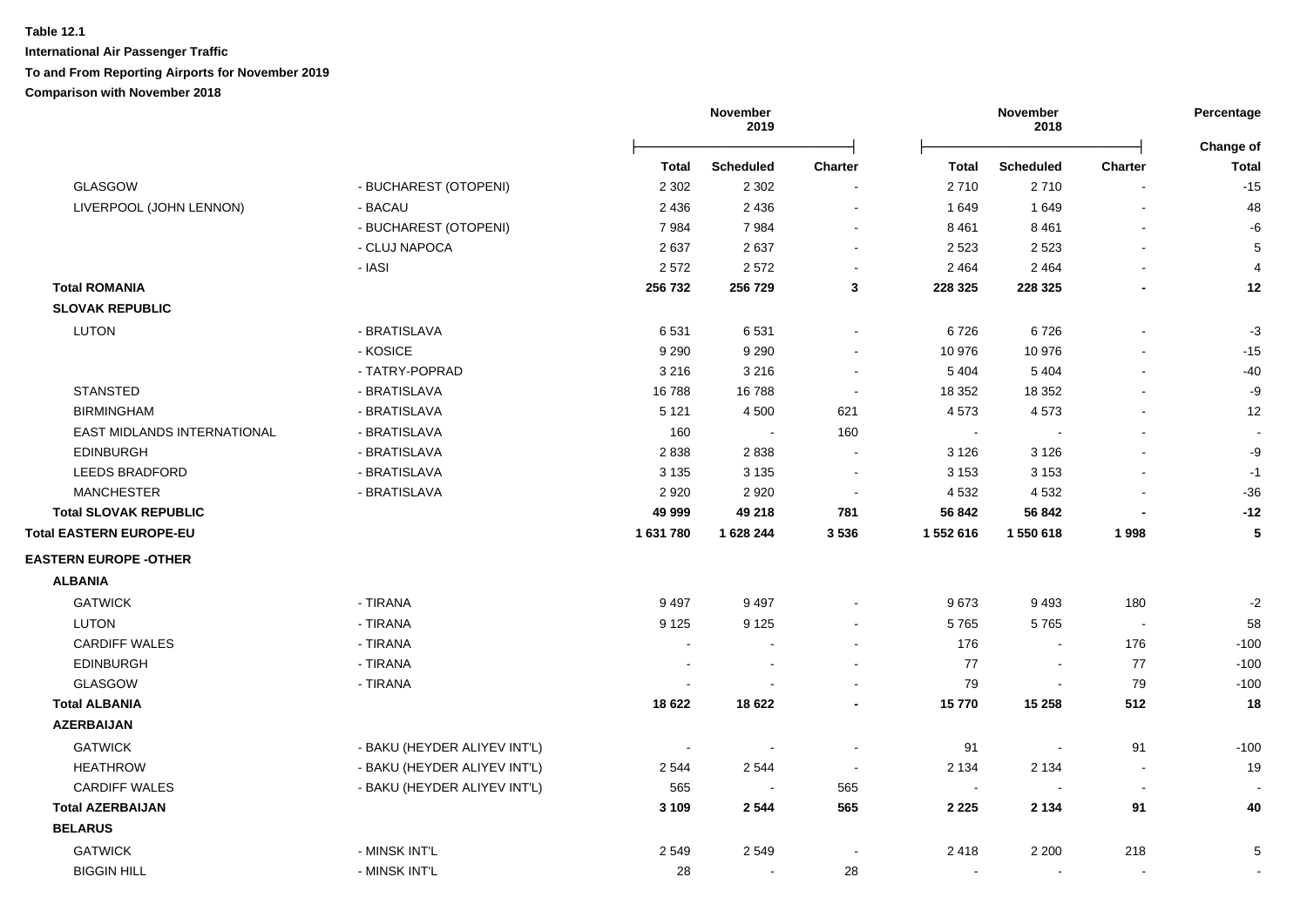**International Air Passenger Traffic**

**To and From Reporting Airports for November 2019**

|                                  |                         |                | November<br>2019         |                | November<br>2018         |                          |                          | Percentage                |
|----------------------------------|-------------------------|----------------|--------------------------|----------------|--------------------------|--------------------------|--------------------------|---------------------------|
|                                  |                         | <b>Total</b>   | <b>Scheduled</b>         | Charter        | <b>Total</b>             | <b>Scheduled</b>         | Charter                  | Change of<br><b>Total</b> |
| <b>Total BELARUS</b>             |                         | 2577           | 2 5 4 9                  | 28             | 2 4 1 8                  | 2 2 0 0                  | 218                      | $\overline{7}$            |
| <b>GEORGIA</b>                   |                         |                |                          |                |                          |                          |                          |                           |
| <b>GATWICK</b>                   | - TBILISI               | 685            | 685                      | $\blacksquare$ | 520                      | 520                      |                          | 32                        |
| <b>LUTON</b>                     | - KUTAISI               | 1 0 5 7        | 1 0 5 7                  | $\blacksquare$ | 2 0 8 8                  | 2088                     |                          | -49                       |
| <b>Total GEORGIA</b>             |                         | 1742           | 1742                     | $\blacksquare$ | 2 6 0 8                  | 2608                     | $\blacksquare$           | $-33$                     |
| <b>KAZAKHSTAN</b>                |                         |                |                          |                |                          |                          |                          |                           |
| <b>HEATHROW</b>                  | - ASTANA                | 2 2 9 7        | 2 2 9 7                  | $\blacksquare$ | 2 0 7 4                  | 2 0 7 4                  | $\sim$                   | 11                        |
| <b>MANCHESTER</b>                | - ASTANA                | 179            | $\overline{\phantom{a}}$ | 179            | $\sim$                   |                          |                          |                           |
| <b>Total KAZAKHSTAN</b>          |                         | 2476           | 2 2 9 7                  | 179            | 2 0 7 4                  | 2074                     |                          | 19                        |
| <b>REPUBLIC OF MOLDOVA</b>       |                         |                |                          |                |                          |                          |                          |                           |
| <b>LUTON</b>                     | - CHISINAU (KISHINEV)   | 11 158         | 11 158                   | $\blacksquare$ | 10 030                   | 10 030                   | $\sim$                   | 11                        |
| <b>STANSTED</b>                  | - CHISINAU (KISHINEV)   | 4579           | 4579                     |                | 4856                     | 4 8 5 6                  |                          | -6                        |
| <b>Total REPUBLIC OF MOLDOVA</b> |                         | 15737          | 15737                    |                | 14 8 86                  | 14 8 86                  |                          | 6                         |
| <b>RUSSIA</b>                    |                         |                |                          |                |                          |                          |                          |                           |
| <b>GATWICK</b>                   | - ST PETERSBURG         | 5 603          | 5 603                    |                | 3642                     | 3642                     |                          | 54                        |
| <b>HEATHROW</b>                  | - MOSCOW (DOMODEDOVO)   | 11 078         | 11 078                   |                | 11 067                   | 11 067                   |                          |                           |
|                                  | - MOSCOW (SHEREMETYEVO) | 36819          | 36819                    |                | 37 470                   | 37 470                   |                          | $-2$                      |
|                                  | - ST PETERSBURG         | $\blacksquare$ | $\blacksquare$           |                | 4 9 7 6                  | 4976                     |                          | $-100$                    |
| <b>LUTON</b>                     | - MOSCOW (VNUKOVO)      | 11 4 23        | 11 4 23                  |                | $\overline{\phantom{a}}$ |                          |                          | $\overline{\phantom{a}}$  |
|                                  | - ST PETERSBURG         | 9585           | 9585                     |                | $\overline{\phantom{a}}$ |                          |                          |                           |
| <b>STANSTED</b>                  | - ST PETERSBURG         |                |                          |                | 4676                     | 4676                     |                          | $-100$                    |
| <b>BIGGIN HILL</b>               | - MOSCOW (VNUKOVO)      |                | $\blacksquare$           | $\sim$         | $\mathbf{1}$             | $\overline{\phantom{a}}$ | $\mathbf{1}$             | $-100$                    |
|                                  | - MURMANSK              | $\sqrt{2}$     | $\blacksquare$           | $\sqrt{2}$     |                          |                          |                          | $\overline{\phantom{a}}$  |
|                                  | - ST PETERSBURG         | 2              | $\blacksquare$           | 2              | $\blacksquare$           |                          | $\overline{\phantom{a}}$ |                           |
| <b>GLASGOW</b>                   | - MOSCOW (SHEREMETYEVO) |                |                          | $\blacksquare$ | 190                      |                          | 190                      | $-100$                    |
| <b>Total RUSSIA</b>              |                         | 74 512         | 74 508                   | 4              | 62 022                   | 61831                    | 191                      | 20                        |
| <b>TURKMENISTAN</b>              |                         |                |                          |                |                          |                          |                          |                           |
| <b>HEATHROW</b>                  | - ASHKHABAD             |                |                          |                | 521                      | 521                      |                          | $-100$                    |
| <b>BIRMINGHAM</b>                | - ASHKHABAD             |                |                          | $\overline{a}$ | 4790                     | 4790                     |                          | $-100$                    |
| <b>Total TURKMENISTAN</b>        |                         |                |                          | $\blacksquare$ | 5 3 1 1                  | 5 3 1 1                  | $\blacksquare$           | $-100$                    |
| <b>UKRAINE</b>                   |                         |                |                          |                |                          |                          |                          |                           |
| <b>GATWICK</b>                   | - KIEV (BORISPOL)       | 15 980         | 15 980                   |                | 14 4 88                  | 14 4 88                  |                          | 10                        |
| <b>HEATHROW</b>                  | - KIEV (BORISPOL)       | $\blacksquare$ | $\blacksquare$           |                | 4849                     | 4 8 4 9                  | $\sim$                   | $-100$                    |
| <b>LUTON</b>                     | - KHARKOV OSNOVA INTL   |                |                          |                | 958                      | 958                      |                          | $-100$                    |
|                                  | - KIEV (ZHULYANY)       | 4 2 2 3        | 4 2 2 3                  | $\blacksquare$ | 3772                     | 3772                     |                          | 12                        |
|                                  |                         |                |                          |                |                          |                          |                          |                           |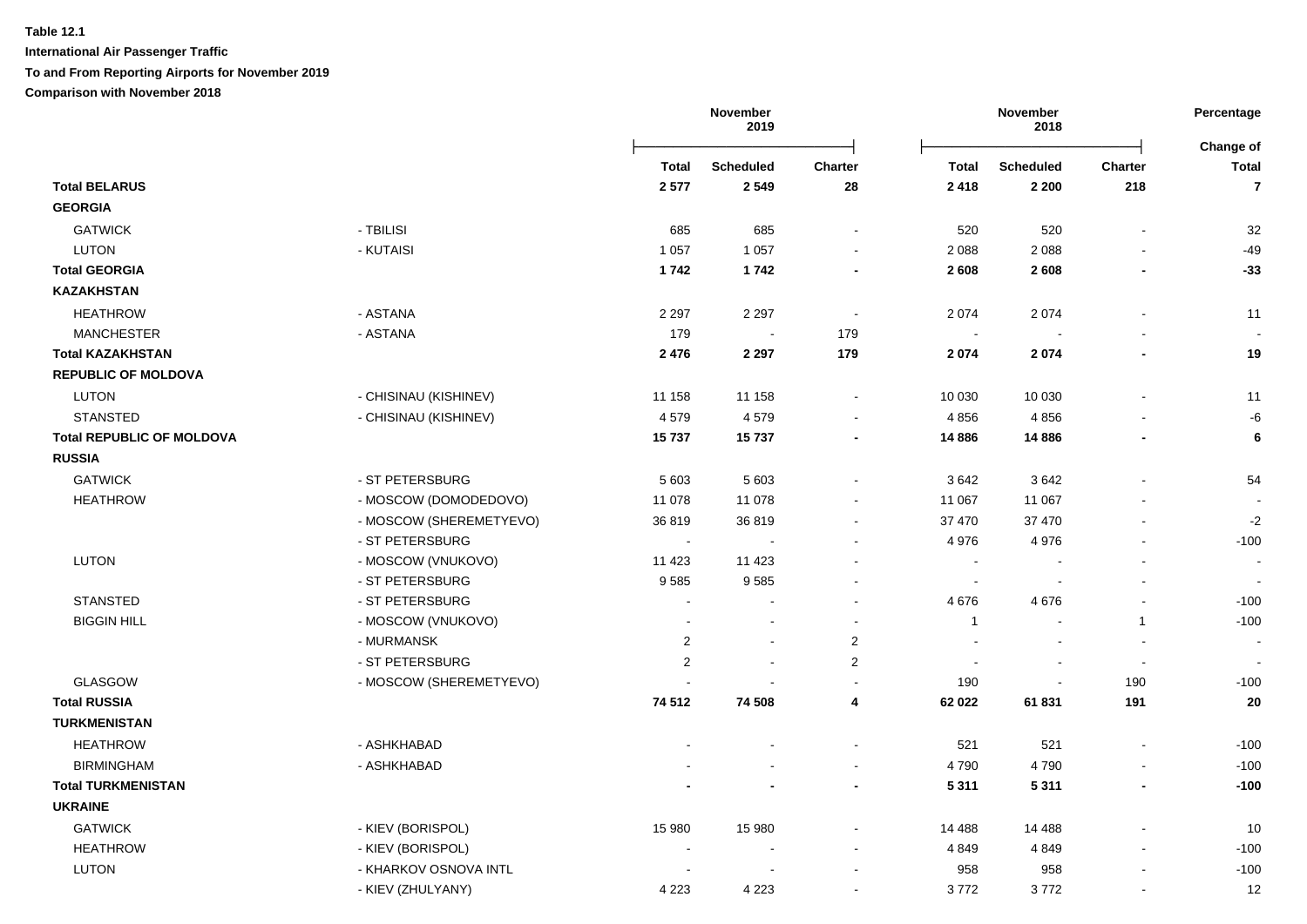|                                     |                   | November<br>2019         |                          |                          | November<br>2018            |                  |                          | Percentage<br>Change of   |
|-------------------------------------|-------------------|--------------------------|--------------------------|--------------------------|-----------------------------|------------------|--------------------------|---------------------------|
|                                     |                   | Total                    | <b>Scheduled</b>         | <b>Charter</b>           | <b>Total</b>                | <b>Scheduled</b> | <b>Charter</b>           | <b>Total</b>              |
|                                     | - LVOV            | 3 3 1 5                  | 3 3 1 5                  |                          | 3 2 3 1                     | 3 2 3 1          | $\overline{\phantom{a}}$ | $\ensuremath{\mathsf{3}}$ |
| <b>STANSTED</b>                     | - KIEV (BORISPOL) | 6 2 0 1                  | 6 2 0 1                  | $\blacksquare$           | 6 0 1 3                     | 6013             | $\blacksquare$           | $\ensuremath{\mathsf{3}}$ |
|                                     | - LVOV            | 2956                     | 2956                     | $\sim$                   | 3832                        | 3832             | $\blacksquare$           | $-23$                     |
| <b>MANCHESTER</b>                   | - KIEV (BORISPOL) | 2883                     | 2883                     |                          | $\mathcal{L}_{\mathcal{A}}$ |                  |                          |                           |
| <b>Total UKRAINE</b>                |                   | 35 558                   | 35 558                   |                          | 37 143                      | 37 143           | $\overline{\phantom{a}}$ | -4                        |
| <b>UZBEKISTAN</b>                   |                   |                          |                          |                          |                             |                  |                          |                           |
| <b>HEATHROW</b>                     | - TASHKENT        | 2 3 8 3                  | 2 3 8 3                  | $\sim$                   | 1 646                       | 1646             |                          | 45                        |
| <b>Total UZBEKISTAN</b>             |                   | 2 3 8 3                  | 2 3 8 3                  |                          | 1646                        | 1646             |                          | 45                        |
| <b>Total EASTERN EUROPE - OTHER</b> |                   | 156 716                  | 155 940                  | 776                      | 146 103                     | 145 091          | 1 0 1 2                  | $\overline{7}$            |
| <b>NEAR EAST</b>                    |                   |                          |                          |                          |                             |                  |                          |                           |
| <b>ISRAEL</b>                       |                   |                          |                          |                          |                             |                  |                          |                           |
| <b>GATWICK</b>                      | - TEL AVIV        | 4 2 3 1                  | 4 2 3 1                  |                          | 4 3 7 2                     | 4 3 7 2          |                          | $-3$                      |
| <b>HEATHROW</b>                     | - TEL AVIV        | 61 210                   | 61 210                   |                          | 47 615                      | 47 615           | $\blacksquare$           | 29                        |
| <b>LUTON</b>                        | - OVDA            | $\sim$                   |                          |                          | 2 0 7 1                     | 2 0 7 1          | $\blacksquare$           | $-100$                    |
|                                     | - TEL AVIV        | 32 651                   | 32 651                   |                          | 33 373                      | 33 37 3          | $\blacksquare$           | $-2$                      |
| <b>STANSTED</b>                     | - TEL AVIV        | 2 2 6 7                  | 2 2 6 7                  | $\sim$                   | 5 6 7 4                     | 5674             | $\blacksquare$           | $-60$                     |
| GLASGOW                             | - TEL AVIV        | $\overline{\phantom{a}}$ |                          | $\overline{\phantom{a}}$ | 180                         |                  | 180                      | $-100$                    |
| <b>MANCHESTER</b>                   | - TEL AVIV        | 6 1 2 3                  | 6 1 2 3                  |                          | 3 2 4 8                     | 3 2 4 8          | $\overline{\phantom{a}}$ | 89                        |
| <b>Total ISRAEL</b>                 |                   | 106 482                  | 106 482                  |                          | 96 533                      | 96 353           | 180                      | 10                        |
| <b>JORDAN</b>                       |                   |                          |                          |                          |                             |                  |                          |                           |
| <b>GATWICK</b>                      | - AQABA           | 3 1 8 4                  | 2744                     | 440                      | 1 3 6 3                     | 783              | 580                      | 134                       |
| <b>HEATHROW</b>                     | - AMMAN           | 18 4 43                  | 18 4 43                  | $\sim$ $-$               | 17 033                      | 17 033           | $\sim$                   | $\bf 8$                   |
| <b>BIRMINGHAM</b>                   | - AQABA           | 459                      |                          | 459                      | 596                         |                  | 596                      | $-23$                     |
| <b>MANCHESTER</b>                   | - AQABA           | 469                      | $\overline{\phantom{a}}$ | 469                      | 570                         |                  | 570                      | $-18$                     |
| <b>Total JORDAN</b>                 |                   | 22 555                   | 21 187                   | 1 3 6 8                  | 19 5 62                     | 17816            | 1746                     | 15                        |
| <b>LEBANON</b>                      |                   |                          |                          |                          |                             |                  |                          |                           |
| <b>HEATHROW</b>                     | - BEIRUT          | 18 3 22                  | 18 3 22                  |                          | 21 146                      | 21 146           |                          | $-13$                     |
| <b>Total LEBANON</b>                |                   | 18 3 22                  | 18 3 22                  |                          | 21 146                      | 21 146           |                          | $-13$                     |
| <b>Total NEAR EAST</b>              |                   | 147 359                  | 145 991                  | 1 3 6 8                  | 137 241                     | 135 315          | 1926                     | $\overline{7}$            |
| <b>NORTH AFRICA</b>                 |                   |                          |                          |                          |                             |                  |                          |                           |
| <b>ALGERIA</b>                      |                   |                          |                          |                          |                             |                  |                          |                           |
| <b>GATWICK</b>                      | - ALGIERS         | 4 4 8 7                  | 4 4 8 7                  |                          | 3 5 0 5                     | 3505             |                          | 28                        |
| <b>HEATHROW</b>                     | - ALGIERS         | 4683                     | 4683                     |                          | 4737                        | 4737             |                          | $-1$                      |
| <b>Total ALGERIA</b>                |                   | 9 1 7 0                  | 9 1 7 0                  |                          | 8 2 4 2                     | 8 2 4 2          | $\blacksquare$           | 11                        |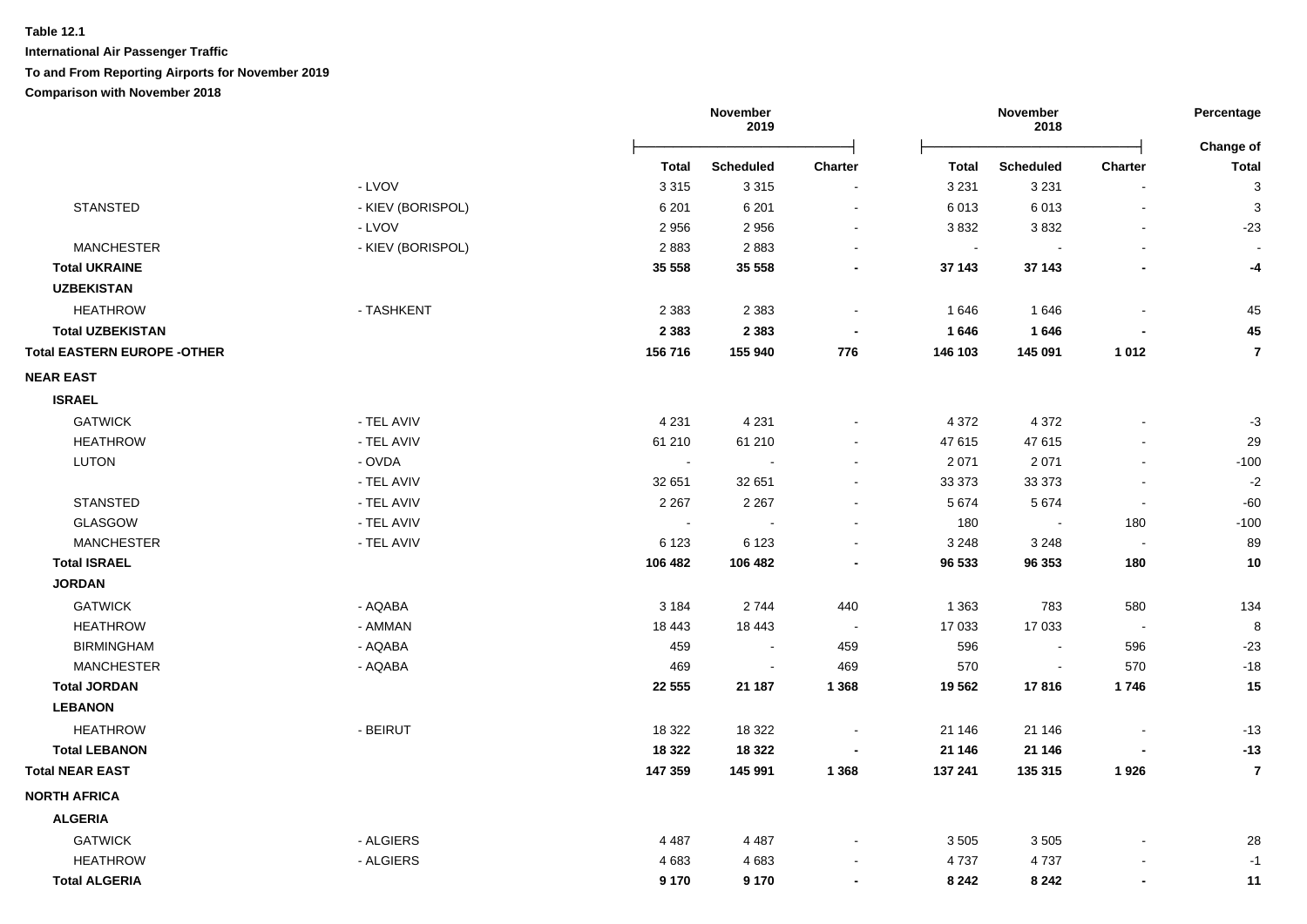|                             |                         | November<br>2019 |                          |                | November<br>2018 |                  |                | Percentage<br>Change of |
|-----------------------------|-------------------------|------------------|--------------------------|----------------|------------------|------------------|----------------|-------------------------|
|                             |                         | <b>Total</b>     | <b>Scheduled</b>         | <b>Charter</b> | <b>Total</b>     | <b>Scheduled</b> | Charter        | <b>Total</b>            |
| <b>EGYPT</b>                |                         |                  |                          |                |                  |                  |                |                         |
| <b>GATWICK</b>              | - HURGHADA              | 10 663           | 10 663                   |                | 21 062           | 21 062           |                | $-49$                   |
|                             | - MARSA ALAM            | 1473             | 1 4 7 3                  |                | 3 3 5 5          | 3 3 5 5          |                | $-56$                   |
| <b>HEATHROW</b>             | - CAIRO                 | 32 630           | 32 630                   | $\blacksquare$ | 32 030           | 32 030           |                | $\overline{\mathbf{c}}$ |
|                             | - LUXOR                 | 880              | 880                      | $\blacksquare$ | 883              | 883              |                |                         |
| <b>LUTON</b>                | - MARSA ALAM            |                  | $\overline{\phantom{a}}$ | $\blacksquare$ | 49               | 49               |                | $-100$                  |
| <b>STANSTED</b>             | - HURGHADA              | 3 3 0 8          | 3 3 0 8                  | $\blacksquare$ | 2698             | 2698             |                | 23                      |
| <b>BIRMINGHAM</b>           | - HURGHADA              | 4619             | 4619                     | $\blacksquare$ | 10 333           | 10 333           |                | $-55$                   |
|                             | - MARSA ALAM            |                  | $\sim$                   | $\sim$         | 1536             | 1536             |                | $-100$                  |
| <b>BRISTOL</b>              | - HURGHADA              | 4 3 3 9          | 4 3 3 9                  | $\sim$         | 4 6 9 4          | $\blacksquare$   | 4694           | -8                      |
| <b>CARDIFF WALES</b>        | - HURGHADA              | 191              | $\sim$                   | 191            | $\sim$           |                  |                | $\sim$                  |
| DONCASTER SHEFFIELD         | - HURGHADA              | 195              | 195                      |                | $\sim$           |                  |                | $\sim$                  |
| EAST MIDLANDS INTERNATIONAL | - HURGHADA              |                  | $\sim$                   | $\sim$         | 2 3 6 0          | 2 3 6 0          |                | $-100$                  |
| <b>GLASGOW</b>              | - HURGHADA              |                  |                          |                | 1596             | 1596             |                | $-100$                  |
| <b>MANCHESTER</b>           | - HURGHADA              | 8 0 3 3          | 8 0 3 3                  |                | 16727            | 16727            |                | $-52$                   |
|                             | - MARSA ALAM            | 1 2 5 7          | 1 2 5 7                  |                | $\sim$           |                  |                |                         |
| <b>NEWCASTLE</b>            | - HURGHADA              |                  |                          | ÷              | 1 4 0 6          | 1406             | $\sim$         | $-100$                  |
| <b>Total EGYPT</b>          |                         | 67 588           | 67 397                   | 191            | 98729            | 94 035           | 4694           | $-32$                   |
| <b>MOROCCO</b>              |                         |                  |                          |                |                  |                  |                |                         |
| <b>GATWICK</b>              | - AGADIR (AL MASSIRA)   | 7972             | 7972                     | $\blacksquare$ | 8 3 1 6          | 8 3 1 6          |                | $-4$                    |
|                             | - CASABLANCA MOHAMED V  | 3923             | 3923                     |                | 2 6 3 7          | 2637             |                | 49                      |
|                             | - FEZ                   | 1 1 2 4          | 1 1 2 4                  |                | 871              | 871              |                | 29                      |
|                             | - MARRAKESH             | 40 052           | 40 052                   | $\blacksquare$ | 34 105           | 34 105           |                | 17                      |
|                             | - TANGIERS (IBN BATUTA) | 2 0 0 5          | 2 0 0 5                  | $\blacksquare$ | 2 0 0 7          | 2 0 0 7          |                | $\blacksquare$          |
| <b>HEATHROW</b>             | - CASABLANCA MOHAMED V  | 7 9 0 6          | 7906                     | $\blacksquare$ | 6879             | 6879             |                | 15                      |
|                             | - MARRAKESH             | 4741             | 4741                     | $\blacksquare$ | 4 3 6 8          | 4 3 6 8          |                | $\boldsymbol{9}$        |
|                             | - RABAT                 | 985              | 985                      | $\mathbf{r}$   | 1 1 6 8          | 1 1 6 8          | $\blacksquare$ | $-16$                   |
| <b>LUTON</b>                | - CASABLANCA MOHAMED V  |                  | $\sim$                   | $\blacksquare$ | 38               | $\sim$           | 38             | $-100$                  |
|                             | - MARRAKESH             | 3 1 0 8          | 3 1 0 8                  | $\blacksquare$ | 3 0 8 6          | 3086             | $\sim$         | $\overline{1}$          |
| STANSTED                    | - AGADIR (AL MASSIRA)   | 2 1 3 2          | 2 1 3 2                  | $\blacksquare$ | 2757             | 2757             | $\blacksquare$ | $-23$                   |
|                             | - ESSAOUIRA             | 2694             | 2694                     |                | $\sim$           |                  |                |                         |
|                             | - FEZ                   | 3 0 21           | 3 0 2 1                  |                | 2682             | 2682             |                | 13                      |
|                             | - MARRAKESH             | 11 992           | 11 992                   |                | 10 390           | 10 390           |                | 15                      |
|                             | - RABAT                 | 4 3 9 9          | 4 3 9 9                  |                | 4 2 9 4          | 4 2 9 4          |                | $\overline{2}$          |
| BELFAST INTERNATIONAL       | - MARRAKESH             | 2646             | 2646                     | ÷              | $\sim$           | $\sim$           | $\sim$         |                         |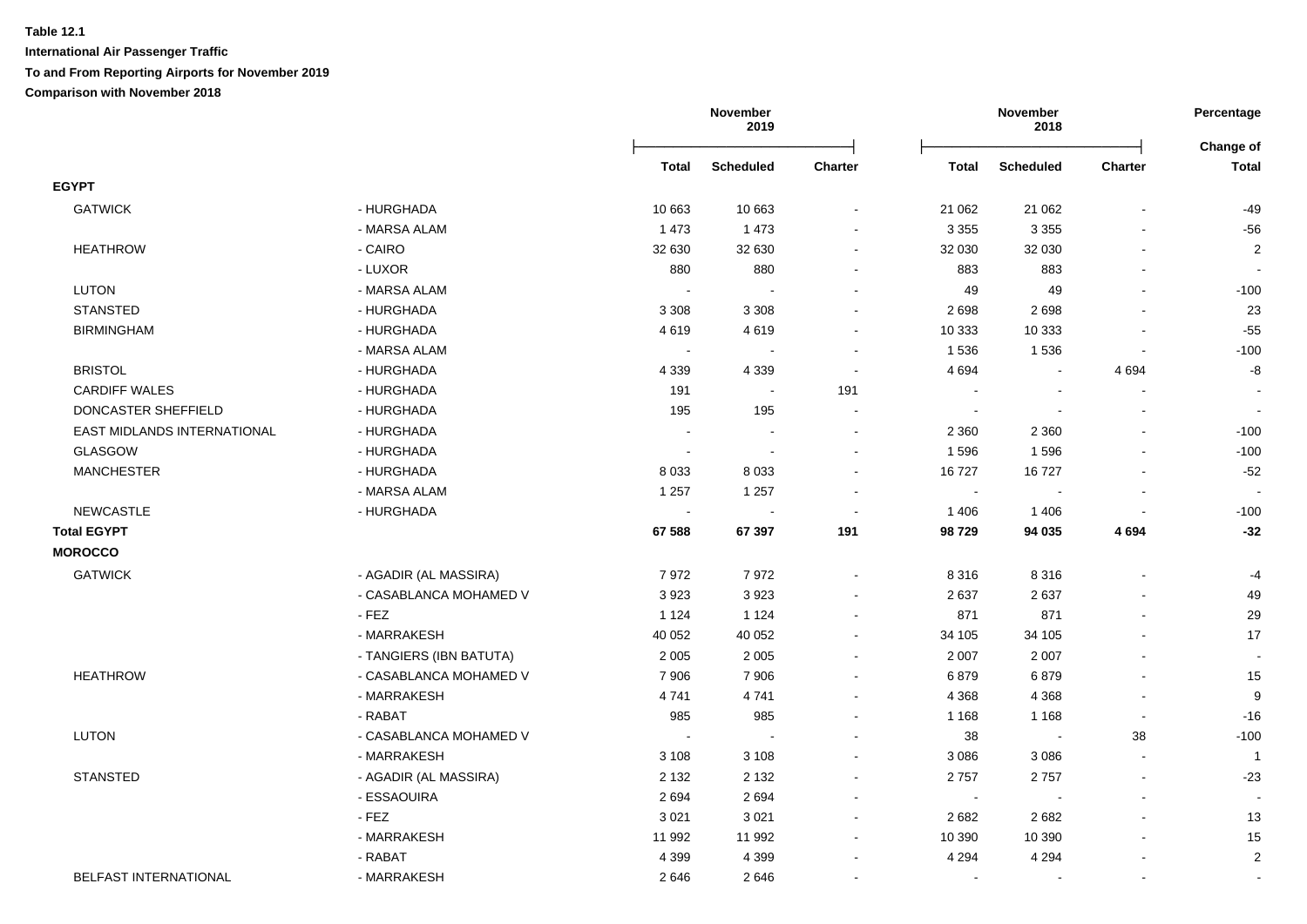| <b>Scheduled</b><br><b>Charter</b><br><b>Scheduled</b><br><b>Charter</b><br>Total<br>Total<br>1 3 0 2<br><b>BIRMINGHAM</b><br>- AGADIR (AL MASSIRA)<br>1 3 0 2<br>743<br>743<br>$\sim$<br>- MARRAKESH<br>1 603<br>1 603<br>910<br>910<br>$\blacksquare$<br>$\blacksquare$<br>EAST MIDLANDS INTERNATIONAL<br>- MARRAKESH<br>189<br>189<br>$\sim$<br>$\sim$<br>LIVERPOOL (JOHN LENNON)<br>- MARRAKESH<br>2 6 0 6<br>2606<br>3 0 0 0<br>3 0 0 0<br>$\sim$<br>$\blacksquare$<br><b>MANCHESTER</b><br>- AGADIR (AL MASSIRA)<br>9 1 4 7<br>9 1 4 7<br>9 1 6 7<br>9 1 6 7<br>$\sim$<br>- CASABLANCA MOHAMED V<br>1 3 1 3<br>1 3 1 3<br>950<br>950<br>$\blacksquare$<br>- MARRAKESH<br>9745<br>9745<br>9750<br>9750<br><b>Total MOROCCO</b><br>124 605<br>124 416<br>189<br>108 118<br>108 080<br>38<br><b>TUNISIA</b><br><b>GATWICK</b><br>- ENFIDHA - HAMMAMET INTL<br>1875<br>1875<br>1773<br>5 1 3 3<br>3 3 6 0<br>$\blacksquare$<br>- TUNIS<br>2 0 0 4<br>2 0 0 4<br>1981<br>1981<br>$\sim$<br>- TUNIS<br><b>HEATHROW</b><br>3895<br>3895<br>3 500<br>3500<br>$\sim$<br>$\sim$<br><b>BIRMINGHAM</b><br>- ENFIDHA - HAMMAMET INTL<br>1835<br>1835<br>3 1 5 1<br>1709<br>1442<br>$\sim$<br><b>GLASGOW</b><br>- ENFIDHA - HAMMAMET INTL<br>1449<br>1449<br>$\sim$<br>$\sim$<br>$\overline{\phantom{a}}$<br>$\sim$<br>- ENFIDHA - HAMMAMET INTL<br>3 3 2 2<br>3 3 2 2<br>1677<br><b>MANCHESTER</b><br>5 1 6 1<br>3 4 8 4<br>$\blacksquare$<br><b>Total TUNISIA</b><br>12931<br>5899<br>7 0 3 2<br>20 375<br>15 216<br>5 1 5 9<br><b>Total NORTH AFRICA</b><br>7412<br>235 464<br>214 294<br>206 882<br>225 573<br>9891<br><b>EAST AFRICA</b><br><b>ETHIOPIA</b><br><b>HEATHROW</b><br>- ADDIS ABABA<br>17646<br>17646<br>17 433<br>17 433<br>$\blacksquare$<br>2654<br>2654<br><b>MANCHESTER</b><br>- ADDIS ABABA<br>$\sim$<br><b>Total ETHIOPIA</b><br>20 300<br>20 300<br>17 433<br>17 433<br>$\blacksquare$<br><b>KENYA</b><br><b>HEATHROW</b><br>- NAIROBI<br>23 8 29<br>23 8 29<br>26 837<br>26 837<br>$\blacksquare$<br>$\blacksquare$<br><b>Total KENYA</b><br>23 8 29<br>23 8 29<br>26 837<br>26 837<br><b>RWANDA</b><br><b>GATWICK</b><br>- KIGALI<br>1 804<br>1804<br>952<br>952<br>$\blacksquare$<br>1804<br>1804<br><b>Total RWANDA</b><br>952<br>952<br><b>Total EAST AFRICA</b><br>45 933<br>45 222<br>45 222<br>45 933 |                    |  | November<br>2019 |  | November<br>2018 |  |  | Percentage<br>Change of |
|--------------------------------------------------------------------------------------------------------------------------------------------------------------------------------------------------------------------------------------------------------------------------------------------------------------------------------------------------------------------------------------------------------------------------------------------------------------------------------------------------------------------------------------------------------------------------------------------------------------------------------------------------------------------------------------------------------------------------------------------------------------------------------------------------------------------------------------------------------------------------------------------------------------------------------------------------------------------------------------------------------------------------------------------------------------------------------------------------------------------------------------------------------------------------------------------------------------------------------------------------------------------------------------------------------------------------------------------------------------------------------------------------------------------------------------------------------------------------------------------------------------------------------------------------------------------------------------------------------------------------------------------------------------------------------------------------------------------------------------------------------------------------------------------------------------------------------------------------------------------------------------------------------------------------------------------------------------------------------------------------------------------------------------------------------------------------------------------------------------------------------------------------------------------------------------------------------------------------------------------------------------------------------------------------------------------------------|--------------------|--|------------------|--|------------------|--|--|-------------------------|
|                                                                                                                                                                                                                                                                                                                                                                                                                                                                                                                                                                                                                                                                                                                                                                                                                                                                                                                                                                                                                                                                                                                                                                                                                                                                                                                                                                                                                                                                                                                                                                                                                                                                                                                                                                                                                                                                                                                                                                                                                                                                                                                                                                                                                                                                                                                                |                    |  |                  |  |                  |  |  | <b>Total</b>            |
|                                                                                                                                                                                                                                                                                                                                                                                                                                                                                                                                                                                                                                                                                                                                                                                                                                                                                                                                                                                                                                                                                                                                                                                                                                                                                                                                                                                                                                                                                                                                                                                                                                                                                                                                                                                                                                                                                                                                                                                                                                                                                                                                                                                                                                                                                                                                |                    |  |                  |  |                  |  |  | 75                      |
|                                                                                                                                                                                                                                                                                                                                                                                                                                                                                                                                                                                                                                                                                                                                                                                                                                                                                                                                                                                                                                                                                                                                                                                                                                                                                                                                                                                                                                                                                                                                                                                                                                                                                                                                                                                                                                                                                                                                                                                                                                                                                                                                                                                                                                                                                                                                |                    |  |                  |  |                  |  |  | 76                      |
|                                                                                                                                                                                                                                                                                                                                                                                                                                                                                                                                                                                                                                                                                                                                                                                                                                                                                                                                                                                                                                                                                                                                                                                                                                                                                                                                                                                                                                                                                                                                                                                                                                                                                                                                                                                                                                                                                                                                                                                                                                                                                                                                                                                                                                                                                                                                |                    |  |                  |  |                  |  |  |                         |
|                                                                                                                                                                                                                                                                                                                                                                                                                                                                                                                                                                                                                                                                                                                                                                                                                                                                                                                                                                                                                                                                                                                                                                                                                                                                                                                                                                                                                                                                                                                                                                                                                                                                                                                                                                                                                                                                                                                                                                                                                                                                                                                                                                                                                                                                                                                                |                    |  |                  |  |                  |  |  | $-13$                   |
|                                                                                                                                                                                                                                                                                                                                                                                                                                                                                                                                                                                                                                                                                                                                                                                                                                                                                                                                                                                                                                                                                                                                                                                                                                                                                                                                                                                                                                                                                                                                                                                                                                                                                                                                                                                                                                                                                                                                                                                                                                                                                                                                                                                                                                                                                                                                |                    |  |                  |  |                  |  |  |                         |
|                                                                                                                                                                                                                                                                                                                                                                                                                                                                                                                                                                                                                                                                                                                                                                                                                                                                                                                                                                                                                                                                                                                                                                                                                                                                                                                                                                                                                                                                                                                                                                                                                                                                                                                                                                                                                                                                                                                                                                                                                                                                                                                                                                                                                                                                                                                                |                    |  |                  |  |                  |  |  | 38                      |
|                                                                                                                                                                                                                                                                                                                                                                                                                                                                                                                                                                                                                                                                                                                                                                                                                                                                                                                                                                                                                                                                                                                                                                                                                                                                                                                                                                                                                                                                                                                                                                                                                                                                                                                                                                                                                                                                                                                                                                                                                                                                                                                                                                                                                                                                                                                                |                    |  |                  |  |                  |  |  |                         |
|                                                                                                                                                                                                                                                                                                                                                                                                                                                                                                                                                                                                                                                                                                                                                                                                                                                                                                                                                                                                                                                                                                                                                                                                                                                                                                                                                                                                                                                                                                                                                                                                                                                                                                                                                                                                                                                                                                                                                                                                                                                                                                                                                                                                                                                                                                                                |                    |  |                  |  |                  |  |  | 15                      |
|                                                                                                                                                                                                                                                                                                                                                                                                                                                                                                                                                                                                                                                                                                                                                                                                                                                                                                                                                                                                                                                                                                                                                                                                                                                                                                                                                                                                                                                                                                                                                                                                                                                                                                                                                                                                                                                                                                                                                                                                                                                                                                                                                                                                                                                                                                                                |                    |  |                  |  |                  |  |  |                         |
|                                                                                                                                                                                                                                                                                                                                                                                                                                                                                                                                                                                                                                                                                                                                                                                                                                                                                                                                                                                                                                                                                                                                                                                                                                                                                                                                                                                                                                                                                                                                                                                                                                                                                                                                                                                                                                                                                                                                                                                                                                                                                                                                                                                                                                                                                                                                |                    |  |                  |  |                  |  |  | $-63$                   |
|                                                                                                                                                                                                                                                                                                                                                                                                                                                                                                                                                                                                                                                                                                                                                                                                                                                                                                                                                                                                                                                                                                                                                                                                                                                                                                                                                                                                                                                                                                                                                                                                                                                                                                                                                                                                                                                                                                                                                                                                                                                                                                                                                                                                                                                                                                                                |                    |  |                  |  |                  |  |  | $\overline{1}$          |
|                                                                                                                                                                                                                                                                                                                                                                                                                                                                                                                                                                                                                                                                                                                                                                                                                                                                                                                                                                                                                                                                                                                                                                                                                                                                                                                                                                                                                                                                                                                                                                                                                                                                                                                                                                                                                                                                                                                                                                                                                                                                                                                                                                                                                                                                                                                                |                    |  |                  |  |                  |  |  | 11                      |
|                                                                                                                                                                                                                                                                                                                                                                                                                                                                                                                                                                                                                                                                                                                                                                                                                                                                                                                                                                                                                                                                                                                                                                                                                                                                                                                                                                                                                                                                                                                                                                                                                                                                                                                                                                                                                                                                                                                                                                                                                                                                                                                                                                                                                                                                                                                                |                    |  |                  |  |                  |  |  | $-42$                   |
|                                                                                                                                                                                                                                                                                                                                                                                                                                                                                                                                                                                                                                                                                                                                                                                                                                                                                                                                                                                                                                                                                                                                                                                                                                                                                                                                                                                                                                                                                                                                                                                                                                                                                                                                                                                                                                                                                                                                                                                                                                                                                                                                                                                                                                                                                                                                |                    |  |                  |  |                  |  |  | $-100$                  |
|                                                                                                                                                                                                                                                                                                                                                                                                                                                                                                                                                                                                                                                                                                                                                                                                                                                                                                                                                                                                                                                                                                                                                                                                                                                                                                                                                                                                                                                                                                                                                                                                                                                                                                                                                                                                                                                                                                                                                                                                                                                                                                                                                                                                                                                                                                                                |                    |  |                  |  |                  |  |  | $-36$                   |
|                                                                                                                                                                                                                                                                                                                                                                                                                                                                                                                                                                                                                                                                                                                                                                                                                                                                                                                                                                                                                                                                                                                                                                                                                                                                                                                                                                                                                                                                                                                                                                                                                                                                                                                                                                                                                                                                                                                                                                                                                                                                                                                                                                                                                                                                                                                                |                    |  |                  |  |                  |  |  | $-37$                   |
|                                                                                                                                                                                                                                                                                                                                                                                                                                                                                                                                                                                                                                                                                                                                                                                                                                                                                                                                                                                                                                                                                                                                                                                                                                                                                                                                                                                                                                                                                                                                                                                                                                                                                                                                                                                                                                                                                                                                                                                                                                                                                                                                                                                                                                                                                                                                |                    |  |                  |  |                  |  |  | -9                      |
|                                                                                                                                                                                                                                                                                                                                                                                                                                                                                                                                                                                                                                                                                                                                                                                                                                                                                                                                                                                                                                                                                                                                                                                                                                                                                                                                                                                                                                                                                                                                                                                                                                                                                                                                                                                                                                                                                                                                                                                                                                                                                                                                                                                                                                                                                                                                |                    |  |                  |  |                  |  |  |                         |
|                                                                                                                                                                                                                                                                                                                                                                                                                                                                                                                                                                                                                                                                                                                                                                                                                                                                                                                                                                                                                                                                                                                                                                                                                                                                                                                                                                                                                                                                                                                                                                                                                                                                                                                                                                                                                                                                                                                                                                                                                                                                                                                                                                                                                                                                                                                                |                    |  |                  |  |                  |  |  |                         |
|                                                                                                                                                                                                                                                                                                                                                                                                                                                                                                                                                                                                                                                                                                                                                                                                                                                                                                                                                                                                                                                                                                                                                                                                                                                                                                                                                                                                                                                                                                                                                                                                                                                                                                                                                                                                                                                                                                                                                                                                                                                                                                                                                                                                                                                                                                                                |                    |  |                  |  |                  |  |  | $\mathbf{1}$            |
|                                                                                                                                                                                                                                                                                                                                                                                                                                                                                                                                                                                                                                                                                                                                                                                                                                                                                                                                                                                                                                                                                                                                                                                                                                                                                                                                                                                                                                                                                                                                                                                                                                                                                                                                                                                                                                                                                                                                                                                                                                                                                                                                                                                                                                                                                                                                |                    |  |                  |  |                  |  |  |                         |
|                                                                                                                                                                                                                                                                                                                                                                                                                                                                                                                                                                                                                                                                                                                                                                                                                                                                                                                                                                                                                                                                                                                                                                                                                                                                                                                                                                                                                                                                                                                                                                                                                                                                                                                                                                                                                                                                                                                                                                                                                                                                                                                                                                                                                                                                                                                                |                    |  |                  |  |                  |  |  | 16                      |
|                                                                                                                                                                                                                                                                                                                                                                                                                                                                                                                                                                                                                                                                                                                                                                                                                                                                                                                                                                                                                                                                                                                                                                                                                                                                                                                                                                                                                                                                                                                                                                                                                                                                                                                                                                                                                                                                                                                                                                                                                                                                                                                                                                                                                                                                                                                                |                    |  |                  |  |                  |  |  |                         |
|                                                                                                                                                                                                                                                                                                                                                                                                                                                                                                                                                                                                                                                                                                                                                                                                                                                                                                                                                                                                                                                                                                                                                                                                                                                                                                                                                                                                                                                                                                                                                                                                                                                                                                                                                                                                                                                                                                                                                                                                                                                                                                                                                                                                                                                                                                                                |                    |  |                  |  |                  |  |  | $-11$                   |
|                                                                                                                                                                                                                                                                                                                                                                                                                                                                                                                                                                                                                                                                                                                                                                                                                                                                                                                                                                                                                                                                                                                                                                                                                                                                                                                                                                                                                                                                                                                                                                                                                                                                                                                                                                                                                                                                                                                                                                                                                                                                                                                                                                                                                                                                                                                                |                    |  |                  |  |                  |  |  | $-11$                   |
|                                                                                                                                                                                                                                                                                                                                                                                                                                                                                                                                                                                                                                                                                                                                                                                                                                                                                                                                                                                                                                                                                                                                                                                                                                                                                                                                                                                                                                                                                                                                                                                                                                                                                                                                                                                                                                                                                                                                                                                                                                                                                                                                                                                                                                                                                                                                |                    |  |                  |  |                  |  |  |                         |
|                                                                                                                                                                                                                                                                                                                                                                                                                                                                                                                                                                                                                                                                                                                                                                                                                                                                                                                                                                                                                                                                                                                                                                                                                                                                                                                                                                                                                                                                                                                                                                                                                                                                                                                                                                                                                                                                                                                                                                                                                                                                                                                                                                                                                                                                                                                                |                    |  |                  |  |                  |  |  | 89                      |
|                                                                                                                                                                                                                                                                                                                                                                                                                                                                                                                                                                                                                                                                                                                                                                                                                                                                                                                                                                                                                                                                                                                                                                                                                                                                                                                                                                                                                                                                                                                                                                                                                                                                                                                                                                                                                                                                                                                                                                                                                                                                                                                                                                                                                                                                                                                                |                    |  |                  |  |                  |  |  | 89                      |
|                                                                                                                                                                                                                                                                                                                                                                                                                                                                                                                                                                                                                                                                                                                                                                                                                                                                                                                                                                                                                                                                                                                                                                                                                                                                                                                                                                                                                                                                                                                                                                                                                                                                                                                                                                                                                                                                                                                                                                                                                                                                                                                                                                                                                                                                                                                                |                    |  |                  |  |                  |  |  | $\mathbf{2}$            |
|                                                                                                                                                                                                                                                                                                                                                                                                                                                                                                                                                                                                                                                                                                                                                                                                                                                                                                                                                                                                                                                                                                                                                                                                                                                                                                                                                                                                                                                                                                                                                                                                                                                                                                                                                                                                                                                                                                                                                                                                                                                                                                                                                                                                                                                                                                                                | <b>WEST AFRICA</b> |  |                  |  |                  |  |  |                         |
| <b>GAMBIA</b>                                                                                                                                                                                                                                                                                                                                                                                                                                                                                                                                                                                                                                                                                                                                                                                                                                                                                                                                                                                                                                                                                                                                                                                                                                                                                                                                                                                                                                                                                                                                                                                                                                                                                                                                                                                                                                                                                                                                                                                                                                                                                                                                                                                                                                                                                                                  |                    |  |                  |  |                  |  |  |                         |
| - BANJUL<br>3 2 5 1<br>3 2 5 1<br>6636<br>4572<br>2 0 6 4                                                                                                                                                                                                                                                                                                                                                                                                                                                                                                                                                                                                                                                                                                                                                                                                                                                                                                                                                                                                                                                                                                                                                                                                                                                                                                                                                                                                                                                                                                                                                                                                                                                                                                                                                                                                                                                                                                                                                                                                                                                                                                                                                                                                                                                                      |                    |  |                  |  |                  |  |  | $-51$                   |
| <b>BIRMINGHAM</b><br>- BANJUL<br>2670<br>2670<br>$\sim$<br>$\sim$<br>$\blacksquare$                                                                                                                                                                                                                                                                                                                                                                                                                                                                                                                                                                                                                                                                                                                                                                                                                                                                                                                                                                                                                                                                                                                                                                                                                                                                                                                                                                                                                                                                                                                                                                                                                                                                                                                                                                                                                                                                                                                                                                                                                                                                                                                                                                                                                                            |                    |  |                  |  |                  |  |  | $-100$                  |
| <b>MANCHESTER</b><br>- BANJUL<br>4 8 3 4<br>4 8 3 4<br>$\sim$<br>$\sim$<br>$\blacksquare$                                                                                                                                                                                                                                                                                                                                                                                                                                                                                                                                                                                                                                                                                                                                                                                                                                                                                                                                                                                                                                                                                                                                                                                                                                                                                                                                                                                                                                                                                                                                                                                                                                                                                                                                                                                                                                                                                                                                                                                                                                                                                                                                                                                                                                      |                    |  |                  |  |                  |  |  | $-100$                  |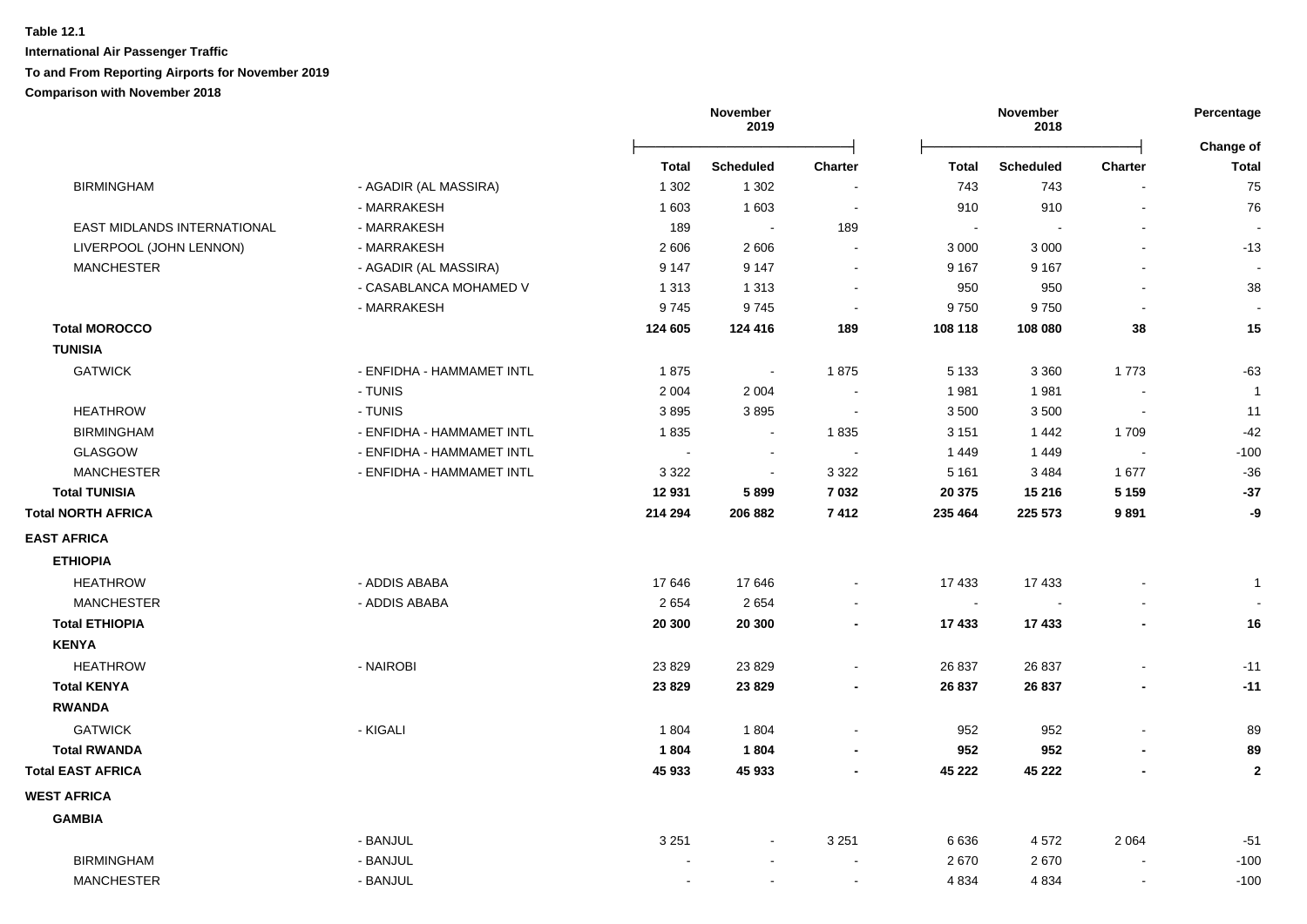**International Air Passenger Traffic**

**To and From Reporting Airports for November 2019**

|                                       |                        | November<br>2019 |                          | November<br>2018 |              |                  | Percentage<br>Change of  |              |
|---------------------------------------|------------------------|------------------|--------------------------|------------------|--------------|------------------|--------------------------|--------------|
|                                       |                        | <b>Total</b>     | <b>Scheduled</b>         | <b>Charter</b>   | <b>Total</b> | <b>Scheduled</b> | Charter                  | <b>Total</b> |
| <b>Total GAMBIA</b>                   |                        | 3 2 5 1          | $\blacksquare$           | 3 2 5 1          | 14 140       | 12 076           | 2 0 6 4                  | $-77$        |
| <b>GHANA</b>                          |                        |                  |                          |                  |              |                  |                          |              |
| <b>GATWICK</b>                        | - ACCRA                |                  |                          |                  | 110          | $\blacksquare$   | 110                      | $-100$       |
| <b>HEATHROW</b>                       | - ACCRA                | 18719            | 18719                    |                  | 17762        | 17762            | $\overline{\phantom{a}}$ | 5            |
| <b>Total GHANA</b>                    |                        | 18719            | 18719                    | $\blacksquare$   | 17872        | 17762            | 110                      | 5            |
| <b>NIGERIA</b>                        |                        |                  |                          |                  |              |                  |                          |              |
|                                       | - ABUJA                | 11 682           | 11 682                   |                  | 9613         | 9613             |                          | 22           |
|                                       | - LAGOS                | 30 187           | 30 187                   |                  | 31 903       | 31 903           |                          | $-5$         |
| <b>Total NIGERIA</b>                  |                        | 41869            | 41869                    |                  | 41 516       | 41 516           |                          | $\mathbf{1}$ |
| <b>Total WEST AFRICA</b>              |                        | 63839            | 60 588                   | 3 2 5 1          | 73 528       | 71 354           | 2 1 7 4                  | $-13$        |
| <b>SOUTHERN AFRICA</b>                |                        |                  |                          |                  |              |                  |                          |              |
| <b>REPUBLIC OF SOUTH AFRICA</b>       |                        |                  |                          |                  |              |                  |                          |              |
| <b>GATWICK</b>                        | - CAPE TOWN            | 4778             | 4778                     |                  | 3611         | 3611             |                          | 32           |
| <b>HEATHROW</b>                       | - CAPE TOWN            | 36 990           | 36 990                   |                  | 37 843       | 37 843           |                          | $-2$         |
|                                       | - DURBAN               | 3 3 9 5          | 3 3 9 5                  |                  | 4 3 3 9      | 4 3 3 9          |                          | $-22$        |
|                                       | - JOHANNESBURG         | 76 399           | 76 399                   |                  | 88 951       | 88 951           |                          | $-14$        |
| <b>Total REPUBLIC OF SOUTH AFRICA</b> |                        | 121 562          | 121 562                  |                  | 134 744      | 134 744          |                          | $-10$        |
| <b>Total SOUTHERN AFRICA</b>          |                        | 121 562          | 121 562                  | $\blacksquare$   | 134 744      | 134 744          |                          | $-10$        |
| <b>MIDDLE EAST</b>                    |                        |                  |                          |                  |              |                  |                          |              |
| <b>BAHRAIN</b>                        |                        |                  |                          |                  |              |                  |                          |              |
|                                       | - BAHRAIN              | 36 722           | 36722                    |                  | 29 085       | 29 085           |                          | $26\,$       |
| <b>Total BAHRAIN</b>                  |                        | 36722            | 36722                    |                  | 29 085       | 29 085           |                          | 26           |
| <b>IRAN</b>                           |                        |                  |                          |                  |              |                  |                          |              |
|                                       | - TEHRAN IMAM KHOMEINI | 3623             | 3623                     |                  | 3827         | 3827             |                          | -5           |
| <b>Total IRAN</b>                     |                        | 3623             | 3623                     |                  | 3827         | 3827             |                          | $-5$         |
| <b>IRAQ</b>                           |                        |                  |                          |                  |              |                  |                          |              |
| <b>GATWICK</b>                        | - BAGHDAD (GECA)       |                  |                          |                  | 900          | 900              |                          | $-100$       |
|                                       | - SULAYMANIYAH INT     |                  |                          | $\blacksquare$   | 197          | 197              |                          | $-100$       |
| <b>MANCHESTER</b>                     | - BAGHDAD (GECA)       |                  | $\overline{\phantom{a}}$ | $\blacksquare$   | 840          | 840              |                          | $-100$       |
| <b>Total IRAQ</b>                     |                        |                  | $\blacksquare$           | $\blacksquare$   | 1937         | 1937             |                          | $-100$       |
| <b>KUWAIT</b>                         |                        |                  |                          |                  |              |                  |                          |              |
| <b>HEATHROW</b>                       | - KUWAIT               | 33 2 24          | 33 2 24                  |                  | 32 137       | 32 137           |                          | 3            |
| <b>Total KUWAIT</b>                   |                        | 33 2 24          | 33 2 24                  | $\blacksquare$   | 32 137       | 32 137           |                          | $\mathbf{3}$ |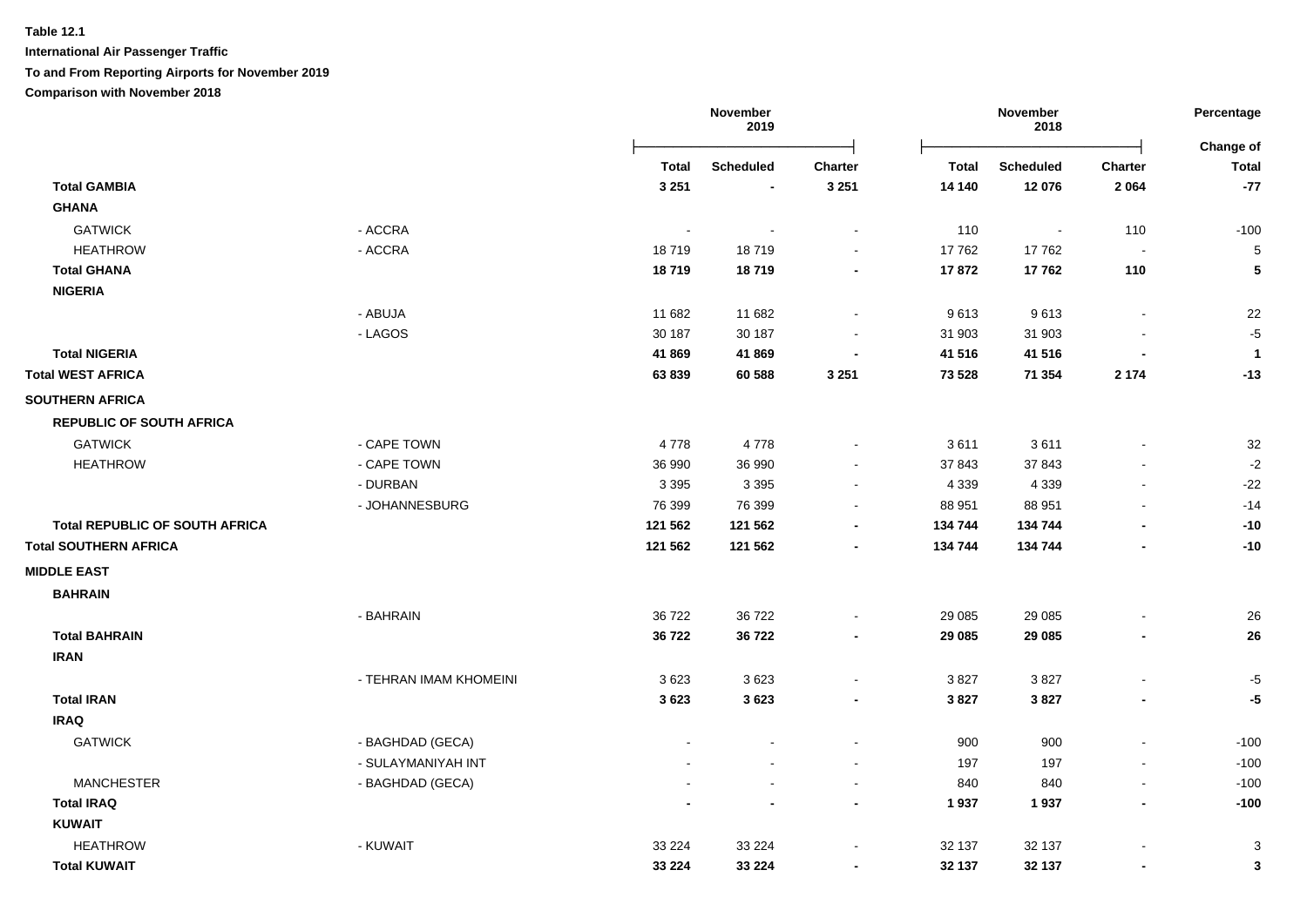|                             |                           |         | November<br>November<br>2019<br>2018 |                          |              | Percentage<br>Change of |                          |                |
|-----------------------------|---------------------------|---------|--------------------------------------|--------------------------|--------------|-------------------------|--------------------------|----------------|
|                             |                           | Total   | <b>Scheduled</b>                     | <b>Charter</b>           | <b>Total</b> | <b>Scheduled</b>        | <b>Charter</b>           | <b>Total</b>   |
| <b>OMAN</b>                 |                           |         |                                      |                          |              |                         |                          |                |
| <b>GATWICK</b>              | - MUSCAT                  | 453     | $\overline{\phantom{a}}$             | 453                      | 573          | $\blacksquare$          | 573                      | $-21$          |
| <b>HEATHROW</b>             | - MUSCAT                  | 33 367  | 33 367                               | $\sim$                   | 32 860       | 32 860                  | $\sim$                   | $\overline{2}$ |
| <b>BIRMINGHAM</b>           | - MUSCAT                  | 286     | $\sim$                               | 286                      | 581          |                         | 581                      | $-51$          |
| EAST MIDLANDS INTERNATIONAL | - MUSCAT                  | 167     | $\sim$                               | 167                      | $\sim$       |                         | $\overline{\phantom{a}}$ |                |
| <b>MANCHESTER</b>           | - MUSCAT                  | 12 3 65 | 11 906                               | 459                      | 11 190       | 10 601                  | 589                      | 11             |
| <b>Total OMAN</b>           |                           | 46 638  | 45 273                               | 1 3 6 5                  | 45 204       | 43 461                  | 1743                     | $\mathbf{3}$   |
| QATAR                       |                           |         |                                      |                          |              |                         |                          |                |
| <b>GATWICK</b>              | - DOHA HAMAD              | 25 302  | 25 302                               | $\blacksquare$           | 14 9 20      | 14 9 20                 |                          | 70             |
| <b>HEATHROW</b>             | - DOHA HAMAD              | 85 531  | 85 531                               |                          | 70 489       | 70 489                  |                          | 21             |
| <b>BIRMINGHAM</b>           | - DOHA HAMAD              | 10 0 27 | 10 0 27                              |                          | 8633         | 8633                    |                          | 16             |
| <b>CARDIFF WALES</b>        | - DOHA HAMAD              | 6486    | 6486                                 |                          | 5 2 2 1      | 5 2 2 1                 |                          | 24             |
| <b>EDINBURGH</b>            | - DOHA HAMAD              | 11 2 28 | 11 2 28                              |                          | 10 4 85      | 10 4 85                 |                          | $\overline{7}$ |
| <b>MANCHESTER</b>           | - DOHA HAMAD              | 32 997  | 32 997                               |                          | 26 992       | 26 992                  |                          | 22             |
| <b>Total QATAR</b>          |                           | 171 571 | 171 571                              |                          | 136 740      | 136 740                 |                          | 25             |
| <b>SAUDI ARABIA</b>         |                           |         |                                      |                          |              |                         |                          |                |
| <b>HEATHROW</b>             | - JEDDAH                  | 18 2 24 | 18 2 24                              |                          | 17 528       | 17528                   |                          | $\overline{4}$ |
|                             | - RIYADH                  | 25 260  | 25 260                               |                          | 20 696       | 20 696                  |                          | 22             |
| <b>MANCHESTER</b>           | - JEDDAH                  | 5728    | 5728                                 |                          | 6 6 8 4      | 6684                    |                          | $-14$          |
| <b>Total SAUDI ARABIA</b>   |                           | 49 212  | 49 212                               |                          | 44 908       | 44 908                  |                          | 10             |
| <b>UNITED ARAB EMIRATES</b> |                           |         |                                      |                          |              |                         |                          |                |
| <b>GATWICK</b>              | - DUBAI                   | 74 578  | 74 578                               |                          | 72 143       | 72 143                  |                          | 3              |
|                             | - DUBAI (WORLD CENTRAL)   | 463     | $\mathcal{L}_{\mathcal{A}}$          | 463                      | $\sim$       |                         |                          |                |
| <b>HEATHROW</b>             | - ABU DHABI INTERNATIONAL | 90 852  | 90 852                               | $\sim$                   | 76 519       | 76 519                  |                          | 19             |
|                             | - DUBAI                   | 188 322 | 188 322                              | $\blacksquare$           | 187 711      | 187 711                 |                          |                |
| <b>STANSTED</b>             | - DUBAI                   | 33 262  | 33 26 2                              | $\sim$                   | 15 3 85      | 15 3 8 5                |                          | 116            |
| <b>BIRMINGHAM</b>           | - DUBAI                   | 56 463  | 56 463                               | $\sim$                   | 53 489       | 53 489                  |                          | $\,6$          |
|                             | - DUBAI (WORLD CENTRAL)   | 440     | 282                                  | 158                      | $\sim$       |                         | $\overline{\phantom{a}}$ |                |
| <b>CARDIFF WALES</b>        | - DUBAI (WORLD CENTRAL)   |         | $\sim$                               |                          | 44           |                         | 44                       | $-100$         |
| <b>EDINBURGH</b>            | - DUBAI                   | 14 3 69 | 14 3 69                              |                          | 11 084       | 11 084                  |                          | 30             |
| <b>GLASGOW</b>              | - DUBAI                   | 32 969  | 32 969                               |                          | 32 490       | 32 490                  |                          | $\overline{1}$ |
| <b>MANCHESTER</b>           | - ABU DHABI INTERNATIONAL | 32 640  | 32 640                               | $\blacksquare$           | 29 119       | 29 119                  |                          | 12             |
|                             | - DUBAI                   | 80 259  | 80 259                               | $\blacksquare$           | 74 346       | 74 346                  |                          | 8              |
|                             | - DUBAI (WORLD CENTRAL)   | 494     |                                      | 494                      | $\sim$       |                         |                          |                |
| <b>NEWCASTLE</b>            | - DUBAI                   | 17 995  | 17 995                               | $\overline{\phantom{a}}$ | 18 104       | 18 104                  |                          | $-1$           |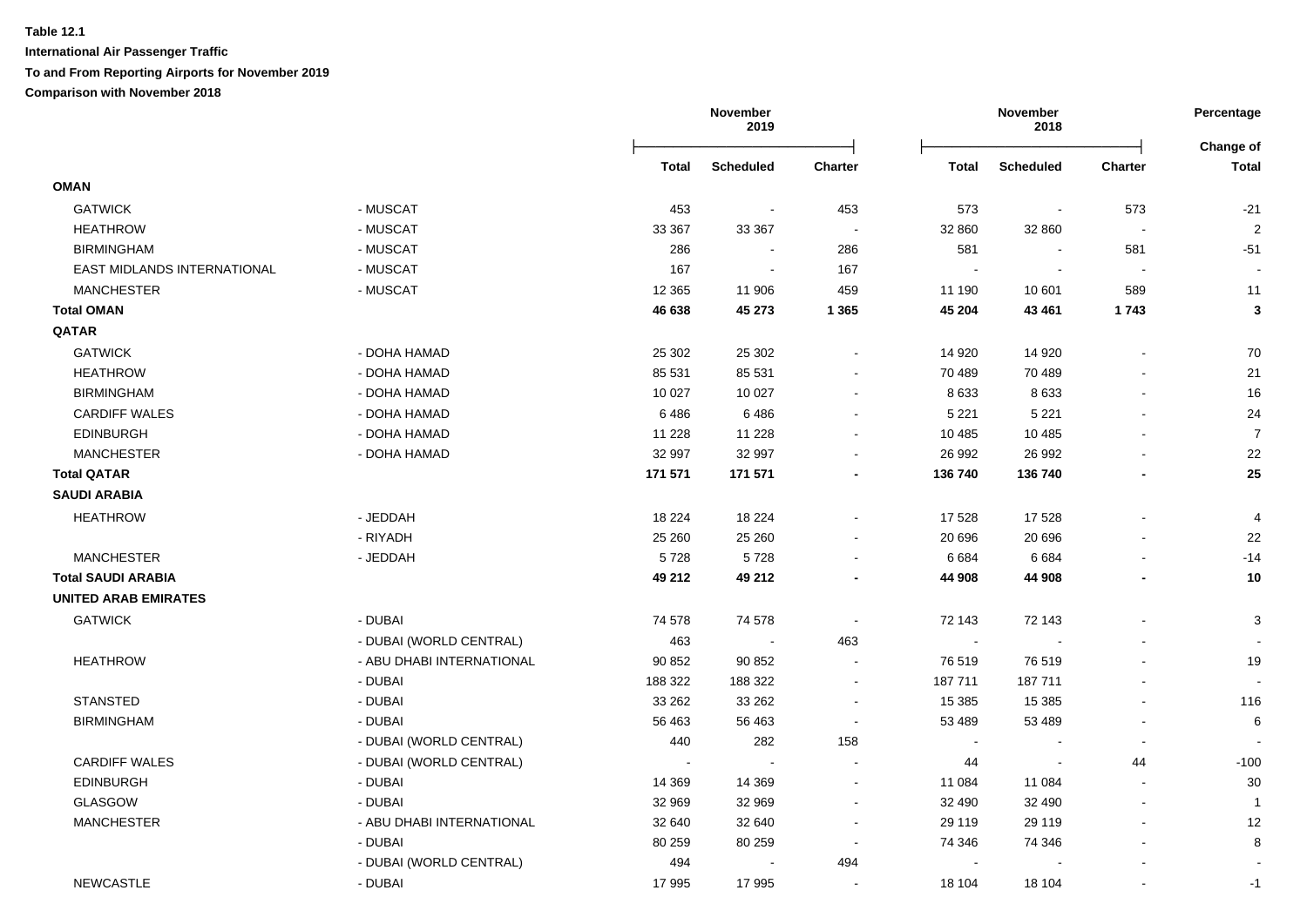**International Air Passenger Traffic**

# **To and From Reporting Airports for November 2019**

|                                   |                                    | November<br>2019 |                             |                          | November<br>2018         |                  |                |                           |
|-----------------------------------|------------------------------------|------------------|-----------------------------|--------------------------|--------------------------|------------------|----------------|---------------------------|
|                                   |                                    | Total            | <b>Scheduled</b>            | <b>Charter</b>           | <b>Total</b>             | <b>Scheduled</b> | <b>Charter</b> | Change of<br><b>Total</b> |
| <b>Total UNITED ARAB EMIRATES</b> |                                    | 623 106          | 621 991                     | 1 1 1 5                  | 570 434                  | 570 390          | 44             | 9                         |
| <b>Total MIDDLE EAST</b>          |                                    | 964 096          | 961 616                     | 2 4 8 0                  | 864 272                  | 862 485          | 1787           | 12                        |
| <b>INDIAN SUB-CONTINENT</b>       |                                    |                  |                             |                          |                          |                  |                |                           |
| <b>BANGLADESH</b>                 |                                    |                  |                             |                          |                          |                  |                |                           |
| <b>HEATHROW</b>                   | - DHAKHA                           | 7780             | 7780                        |                          | 6 3 7 6                  | 6 3 7 6          |                | 22                        |
|                                   | - SYLHET                           | 5 2 1 5          | 5 2 1 5                     | $\blacksquare$           | 4 0 5 2                  | 4 0 5 2          |                | 29                        |
| <b>Total BANGLADESH</b>           |                                    | 12 995           | 12 995                      | $\blacksquare$           | 10 4 28                  | 10 4 28          |                | 25                        |
| <b>INDIA</b>                      |                                    |                  |                             |                          |                          |                  |                |                           |
| <b>GATWICK</b>                    | - COCHIN                           | 428              | $\sim$                      | 428                      | $\sim$                   | $\blacksquare$   |                | $\overline{\phantom{a}}$  |
|                                   | - GOA                              | 3807             | $\mathcal{L}_{\mathcal{A}}$ | 3807                     | 3 0 2 9                  | 1 2 8 6          | 1743           | 26                        |
| <b>HEATHROW</b>                   | - AHMEDABAD                        | 7699             | 7699                        | $\blacksquare$           | 5 9 9 2                  | 5992             |                | 28                        |
|                                   | - AMRITSAR                         |                  |                             |                          | 439                      | 439              |                | $-100$                    |
|                                   | - BANGALORE (BENGALURU)            | 17 157           | 17 157                      | $\blacksquare$           | 16 170                   | 16 170           |                | 6                         |
|                                   | - CHENNAI                          | 11 437           | 11 437                      |                          | 11 140                   | 11 140           |                | 3                         |
|                                   | - DELHI                            | 68 030           | 68 030                      |                          | 87 008                   | 87 008           |                | $-22$                     |
|                                   | - HYDERABAD (RAJIV GHANDI)         | 11 907           | 11 907                      |                          | 11 423                   | 11 4 23          |                | $\overline{4}$            |
|                                   | - MUMBAI                           | 57 057           | 57 057                      |                          | 93 584                   | 93 584           |                | $-39$                     |
| <b>STANSTED</b>                   | - AMRITSAR                         | 4 2 1 7          | 4 2 1 7                     | $\sim$                   | $\sim$                   |                  |                |                           |
| <b>BIRMINGHAM</b>                 | - AMRITSAR                         | 5696             | 5696                        | $\sim$                   | 5 3 2 8                  | 5 3 2 8          |                | $\overline{7}$            |
|                                   | - COCHIN                           | 418              | $\sim$                      | 418                      | $\sim$                   |                  |                | $\blacksquare$            |
|                                   | - DELHI                            | 5 3 6 6          | 5 3 6 6                     |                          | 5 2 7 6                  | 5 2 7 6          | $\blacksquare$ | $\overline{c}$            |
|                                   | - GOA                              |                  |                             |                          | 1 3 6 6                  | $\sim$           | 1 3 6 6        | $-100$                    |
| <b>MANCHESTER</b>                 | - COCHIN                           | 502              | $\sim$                      | 502                      | $\overline{\phantom{a}}$ |                  |                |                           |
|                                   | - GOA                              | 3 2 3 3          | $\sim$                      | 3 2 3 3                  | 6801                     | 4787             | 2014           | $-52$                     |
|                                   | - MUMBAI                           |                  |                             | $\overline{\phantom{a}}$ | 6 0 0 3                  | 6 0 0 3          |                | $-100$                    |
| <b>Total INDIA</b>                |                                    | 196 954          | 188 566                     | 8 3 8 8                  | 253 559                  | 248 436          | 5 1 2 3        | $-22$                     |
| <b>PAKISTAN</b>                   |                                    |                  |                             |                          |                          |                  |                |                           |
| <b>HEATHROW</b>                   | - ISLAMABAD INTERNATIONAL AIRPORT  | 17 284           | 17 284                      |                          | 12 262                   | 12 2 62          |                | 41                        |
|                                   | - KARACHI                          | 2598             | 2598                        | $\blacksquare$           | 3806                     | 3806             |                | $-32$                     |
|                                   | - LAHORE                           | 8 3 5 9          | 8 3 5 9                     | $\blacksquare$           | 8 0 4 0                  | 8 0 4 0          |                | 4                         |
|                                   | - SIALKOT                          | 1842             | 1842                        |                          | $\sim$                   |                  |                |                           |
| <b>BIRMINGHAM</b>                 | - BENAZIR BHUTTO INTERNATIONAL AIR |                  |                             |                          | 6921                     | 6921             |                | $-100$                    |
|                                   | - ISLAMABAD INTERNATIONAL AIRPORT  | 9 3 6 0          | 9 3 6 0                     |                          | $\sim$                   |                  |                |                           |
| <b>MANCHESTER</b>                 | - ISLAMABAD INTERNATIONAL AIRPORT  | 17472            | 17472                       |                          | 16 479                   | 16 479           |                | 6                         |
|                                   | - LAHORE                           | 5 1 8 2          | 5 1 8 2                     |                          | 5 0 3 5                  | 5 0 3 5          |                | 3                         |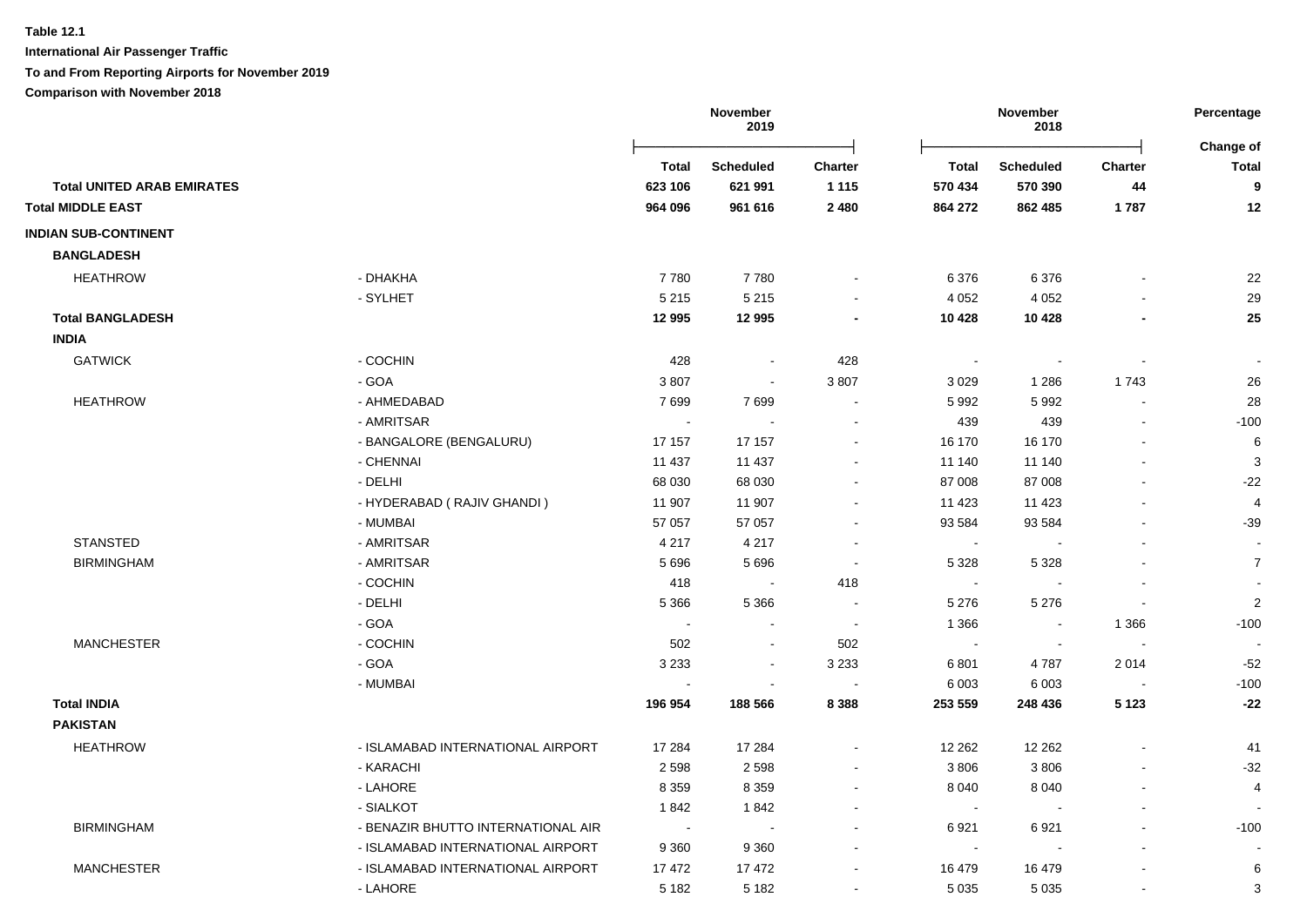**International Air Passenger Traffic**

**To and From Reporting Airports for November 2019**

|                                   |                                     |                | November<br>2019 |                | November<br>2018 |                          | Percentage<br>Change of |                |
|-----------------------------------|-------------------------------------|----------------|------------------|----------------|------------------|--------------------------|-------------------------|----------------|
|                                   |                                     | Total          | <b>Scheduled</b> | <b>Charter</b> | Total            | <b>Scheduled</b>         | <b>Charter</b>          | Total          |
| <b>Total PAKISTAN</b>             |                                     | 62 097         | 62 097           |                | 52 543           | 52 543                   |                         | 18             |
| <b>SRI LANKA</b>                  |                                     |                |                  |                |                  |                          |                         |                |
| <b>GATWICK</b>                    | - COLOMBO                           | $\blacksquare$ |                  |                | 1569             | $\overline{\phantom{a}}$ | 1569                    | $-100$         |
| <b>HEATHROW</b>                   | - COLOMBO                           | 20 245         | 20 245           |                | 19808            | 19808                    | $\sim$                  | $\overline{2}$ |
| <b>Total SRI LANKA</b>            |                                     | 20 245         | 20 245           |                | 21 377           | 19808                    | 1569                    | $-5$           |
| <b>Total INDIAN SUB-CONTINENT</b> |                                     | 292 291        | 283 903          | 8 3 8 8        | 337 907          | 331 215                  | 6692                    | $-13$          |
| <b>FAR EAST</b>                   |                                     |                |                  |                |                  |                          |                         |                |
| <b>BRUNEI</b>                     |                                     |                |                  |                |                  |                          |                         |                |
|                                   | - BANDAR SERI BEGAWAN               | 10 180         | 10 180           |                | 6922             | 6922                     |                         | 47             |
| <b>Total BRUNEI</b>               |                                     | 10 180         | 10 180           | $\blacksquare$ | 6922             | 6922                     | $\blacksquare$          | 47             |
| <b>CHINA</b>                      |                                     |                |                  |                |                  |                          |                         |                |
| <b>GATWICK</b>                    | - BEIJING                           |                |                  |                | 224              | 224                      |                         | $-100$         |
|                                   | - CHENGDU                           |                |                  | $\blacksquare$ | 2783             | 2783                     |                         | $-100$         |
|                                   | - SHANGHAI (PU DONG)                | 12 479         | 12 479           |                | $\sim$           |                          | $\blacksquare$          |                |
| <b>HEATHROW</b>                   | - BEIJING                           | 30 4 68        | 30 4 68          |                | 37 366           | 37 366                   |                         | $-18$          |
|                                   | - BEIJING DAXING INTERNATIONAL AIRP | 9872           | 9872             |                | $\sim$           |                          |                         |                |
|                                   | - CHANGSHA HUANGHUA INTERNATIONA    | 1713           | 1713             |                | 1547             | 1547                     |                         | 11             |
|                                   | - CHENGDU                           | 2825           | 2825             |                | $\sim$           |                          | $\overline{a}$          |                |
|                                   | - CHONGQING JIANGBEI INTERNATIONAL  | 679            | 679              |                | 1 4 5 8          | 1 4 5 8                  | $\blacksquare$          | $-53$          |
|                                   | - GUANGZHOU BAIYUN INTERNATIONAL    | 11 485         | 11 485           |                | 10 592           | 10 592                   |                         | 8              |
|                                   | - QINGDAO                           | 613            | 613              | $\blacksquare$ | 1731             | 1731                     | $\blacksquare$          | $-65$          |
|                                   | - SANYA PHOENIX INTERNATIONAL       | 610            | 610              |                | 800              | 800                      | $\blacksquare$          | $-24$          |
|                                   | - SHANGHAI (PU DONG)                | 40 329         | 40 329           |                | 39 5 26          | 39 5 26                  |                         | $\overline{2}$ |
|                                   | - SHENZHEN (HUANGTIAN)              | 4 3 7 0        | 4 3 7 0          | $\blacksquare$ | 3849             | 3849                     |                         | 14             |
|                                   | - TIANJIN                           | 441            | 441              |                | 489              | 489                      |                         | $-10$          |
|                                   | - WUHAN TIANHE INTERNATIONAL        | 3 1 1 1        | 3 1 1 1          | ÷              | 2 5 3 3          | 2 5 3 3                  | $\sim$                  | 23             |
|                                   | - XIAN XIANYANG                     | 2 4 7 2        | 2 4 7 2          | $\overline{a}$ | 1 902            | 1 902                    | $\blacksquare$          | $30\,$         |
|                                   | - ZHENGZHOU XINZHENG                | 1 2 3 9        | 1 2 3 9          | $\blacksquare$ | $\sim$           | $\blacksquare$           | $\blacksquare$          |                |
| <b>EDINBURGH</b>                  | - BEIJING                           | $\overline{a}$ | $\blacksquare$   | $\blacksquare$ | 1 0 1 6          | 1 0 1 6                  | $\blacksquare$          | $-100$         |
| <b>MANCHESTER</b>                 | - BEIJING                           | 2961           | 2961             |                | 4 1 4 2          | 4 1 4 2                  | $\blacksquare$          | $-29$          |
| <b>Total CHINA</b>                |                                     | 125 667        | 125 667          | ۰              | 109 958          | 109 958                  | $\blacksquare$          | 14             |
| <b>HONG KONG</b>                  |                                     |                |                  |                |                  |                          |                         |                |
| <b>GATWICK</b>                    | - HONG KONG (CHEK LAP KOK)          | 12 411         | 12 411           | $\blacksquare$ | 11 868           | 11 868                   |                         | 5              |
| <b>HEATHROW</b>                   | - HONG KONG (CHEK LAP KOK)          | 120 745        | 120 745          |                | 121 782          | 121 782                  |                         | $-1$           |
| <b>MANCHESTER</b>                 | - HONG KONG (CHEK LAP KOK)          | 14 196         | 14 196           |                | 13 983           | 13 983                   |                         | $\overline{c}$ |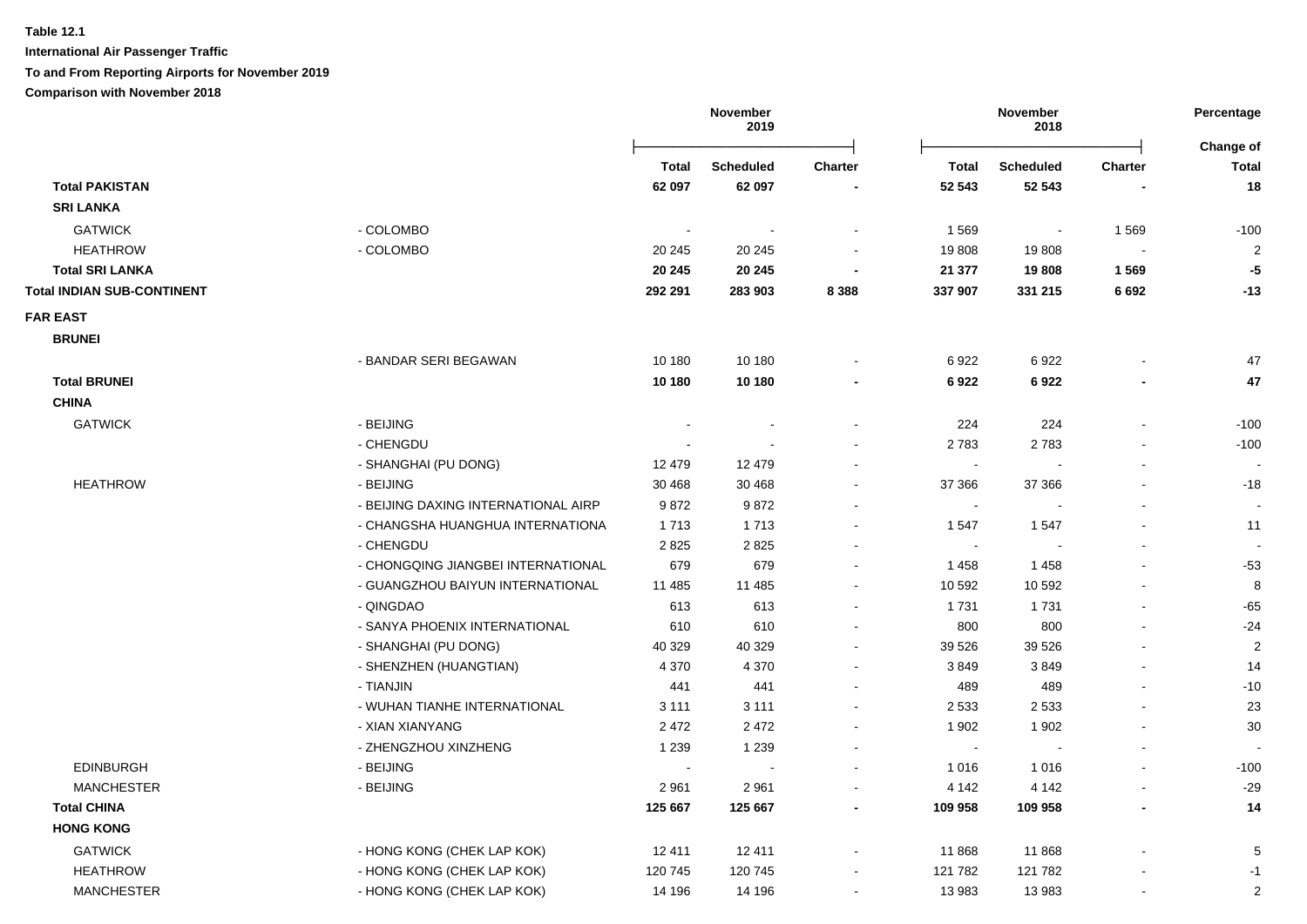**International Air Passenger Traffic**

**To and From Reporting Airports for November 2019**

|                                |                                   | November<br>November<br>2019<br>2018 |                  |                | Percentage     |                  |                |                           |
|--------------------------------|-----------------------------------|--------------------------------------|------------------|----------------|----------------|------------------|----------------|---------------------------|
|                                |                                   | <b>Total</b>                         | <b>Scheduled</b> | <b>Charter</b> | <b>Total</b>   | <b>Scheduled</b> | <b>Charter</b> | Change of<br><b>Total</b> |
| <b>Total HONG KONG</b>         |                                   | 147 352                              | 147 352          |                | 147 633        | 147 633          |                | $\blacksquare$            |
| <b>INDONESIA</b>               |                                   |                                      |                  |                |                |                  |                |                           |
| <b>HEATHROW</b>                | - BALI INTERNATIONAL              | 88                                   | 88               |                |                |                  |                |                           |
|                                | - KUALANAMU INTERNATIONAL AIRPORT | 239                                  | 239              |                |                |                  |                |                           |
| <b>Total INDONESIA</b>         |                                   | 327                                  | 327              |                |                |                  | $\blacksquare$ | Infinity                  |
| <b>JAPAN</b>                   |                                   |                                      |                  |                |                |                  |                |                           |
|                                | - OSAKA (KANSAI)                  | 4764                                 | 4764             |                | $\blacksquare$ |                  |                |                           |
|                                | - TOKYO (HANEDA)                  | 51 287                               | 51 287           |                | 48 705         | 48705            |                | $\sqrt{5}$                |
|                                | - TOKYO (NARITA)                  | 12 181                               | 12 181           |                | 11 470         | 11 470           |                | 6                         |
| <b>Total JAPAN</b>             |                                   | 68 232                               | 68 232           |                | 60 175         | 60 175           | $\blacksquare$ | 13                        |
| <b>MALAYSIA</b>                |                                   |                                      |                  |                |                |                  |                |                           |
|                                | - KUALA LUMPUR (SEPANG)           | 35 4 95                              | 35 4 95          |                | 40 051         | 40 051           |                | $-11$                     |
| <b>Total MALAYSIA</b>          |                                   | 35 4 95                              | 35 4 95          |                | 40 051         | 40 051           |                | $-11$                     |
| <b>MONGOLIA</b>                |                                   |                                      |                  |                |                |                  |                |                           |
| <b>GATWICK</b>                 | - ULAN BATOR                      |                                      |                  |                | 80             | $\blacksquare$   | 80             | $-100$                    |
| <b>Total MONGOLIA</b>          |                                   |                                      |                  |                | 80             | $\blacksquare$   | 80             | $-100$                    |
| <b>PHILIPPINES</b>             |                                   |                                      |                  |                |                |                  |                |                           |
| <b>HEATHROW</b>                | - MANILA                          | 7482                                 | 7482             |                | 8 2 7 5        | 8 2 7 5          | $\blacksquare$ | $-10$                     |
| <b>Total PHILIPPINES</b>       |                                   | 7482                                 | 7482             | $\blacksquare$ | 8 2 7 5        | 8 2 7 5          | $\blacksquare$ | $-10$                     |
| <b>REPUBLIC OF KOREA</b>       |                                   |                                      |                  |                |                |                  |                |                           |
|                                | - SEOUL (INCHEON)                 | 36 282                               | 36 282           |                | 34 685         | 34 685           |                | $\sqrt{5}$                |
| <b>Total REPUBLIC OF KOREA</b> |                                   | 36 28 2                              | 36 28 2          | $\blacksquare$ | 34 685         | 34 685           | $\blacksquare$ | ${\bf 5}$                 |
| <b>SINGAPORE</b>               |                                   |                                      |                  |                |                |                  |                |                           |
| <b>GATWICK</b>                 | - SINGAPORE                       | $\sim$                               |                  |                | 9 4 8 1        | 9481             |                | $-100$                    |
| <b>HEATHROW</b>                | - SINGAPORE                       | 116 038                              | 116 038          | $\sim$         | 110 984        | 110 984          |                | $\sqrt{5}$                |
| <b>MANCHESTER</b>              | - SINGAPORE                       | 7 1 3 9                              | 7 1 3 9          | $\blacksquare$ | 6889           | 6889             | $\blacksquare$ | $\overline{4}$            |
| <b>Total SINGAPORE</b>         |                                   | 123 177                              | 123 177          | $\blacksquare$ | 127 354        | 127 354          |                | $-3$                      |
| <b>TAIWAN</b>                  |                                   |                                      |                  |                |                |                  |                |                           |
| <b>GATWICK</b>                 | - TAIPEI                          | 8519                                 | 8519             |                | 8 1 2 3        | 8 1 2 3          |                | $\,$ 5 $\,$               |
| <b>HEATHROW</b>                | - TAIPEI                          | 1894                                 | 1894             |                | 2 2 6 4        | 2 2 6 4          |                | $-16$                     |
| <b>Total TAIWAN</b>            |                                   | 10 413                               | 10 413           |                | 10 387         | 10 387           |                | $\blacksquare$            |
| <b>THAILAND</b>                |                                   |                                      |                  |                |                |                  |                |                           |
| <b>GATWICK</b>                 | - PHUKET                          | 2 3 4 3                              |                  | 2 3 4 3        | 2 0 6 7        |                  | 2 0 6 7        | 13                        |
| <b>HEATHROW</b>                | - BANGKOK SUVARNABHUMI            | 73 683                               | 73 683           | $\blacksquare$ | 68 842         | 68 842           |                | $\overline{7}$            |
|                                |                                   |                                      |                  |                |                |                  |                |                           |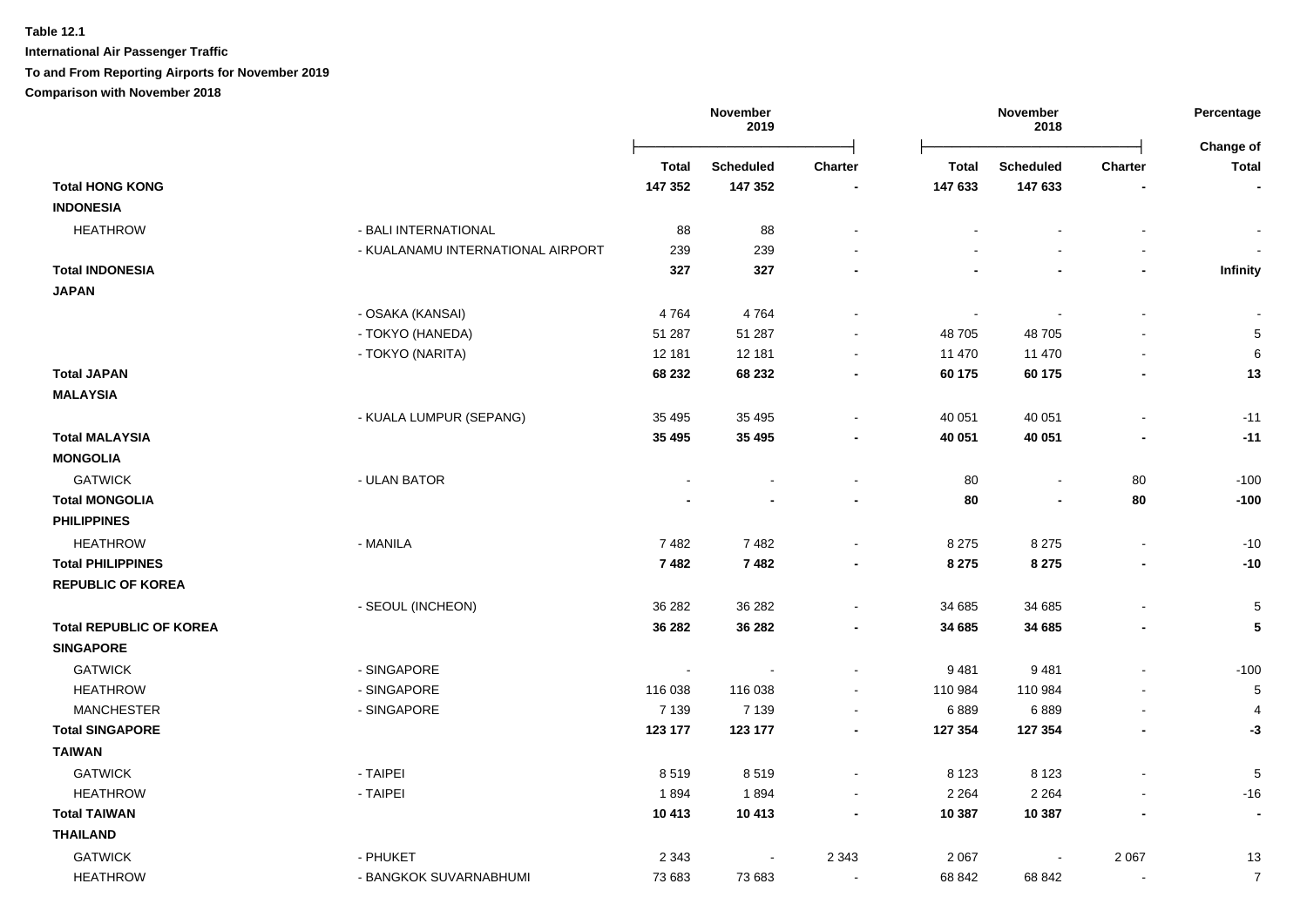# **Table 12.1 International Air Passenger Traffic**

#### **To and From Reporting Airports for November 2019**

|                          |                          | November<br>2019 |                  | November<br>2018         |         |                          | Percentage<br>Change of  |                |
|--------------------------|--------------------------|------------------|------------------|--------------------------|---------|--------------------------|--------------------------|----------------|
|                          |                          | Total            | <b>Scheduled</b> | <b>Charter</b>           | Total   | <b>Scheduled</b>         | <b>Charter</b>           | <b>Total</b>   |
| <b>MANCHESTER</b>        | - PHUKET                 | 1728             | $\sim$           | 1728                     | 1 5 3 9 | $\sim$                   | 1539                     | 12             |
| <b>Total THAILAND</b>    |                          | 77 754           | 73 683           | 4 0 7 1                  | 72 448  | 68 842                   | 3606                     | $\overline{7}$ |
| <b>VIETNAM</b>           |                          |                  |                  |                          |         |                          |                          |                |
| <b>GATWICK</b>           | - PHU QUOC INTERNATIONAL |                  |                  |                          | 1 6 9 4 | $\overline{\phantom{a}}$ | 1694                     | $-100$         |
| <b>HEATHROW</b>          | - HANOI                  | 6888             | 6888             |                          | 7 0 1 1 | 7011                     |                          | $-2$           |
|                          | - HO CHI MINH CITY       | 4 8 6 2          | 4 8 6 2          | $\overline{\phantom{a}}$ | 4 9 0 2 | 4 9 0 2                  | $\blacksquare$           | $-1$           |
| <b>Total VIETNAM</b>     |                          | 11750            | 11750            |                          | 13 607  | 11 913                   | 1694                     | $-14$          |
| <b>Total FAR EAST</b>    |                          | 654 111          | 650 040          | 4 0 7 1                  | 631 575 | 626 195                  | 5 3 8 0                  | 4              |
| <b>AUSTRALASIA</b>       |                          |                  |                  |                          |         |                          |                          |                |
| <b>AUSTRALIA</b>         |                          |                  |                  |                          |         |                          |                          |                |
|                          | - MELBOURNE              | 1 0 3 3          | 1 0 3 3          | $\overline{\phantom{a}}$ | 1 0 9 0 | 1 0 9 0                  |                          | $-5$           |
|                          | - PERTH (AUSTRALIA)      | 12 147           | 12 147           | $\sim$                   | 11 747  | 11 747                   |                          | $\sqrt{3}$     |
|                          | - SYDNEY                 | 14 4 8 5         | 14 447           | 38                       | 15 0 33 | 15 033                   |                          | $-4$           |
| <b>Total AUSTRALIA</b>   |                          | 27 665           | 27 6 27          | 38                       | 27 870  | 27 870                   | $\blacksquare$           | $-1$           |
| <b>NEW ZEALAND</b>       |                          |                  |                  |                          |         |                          |                          |                |
|                          | - AUCKLAND INTERNATIONAL | 1 1 8 0          | 1 1 8 0          | $\overline{\phantom{a}}$ | 1 2 6 5 | 1 2 6 5                  |                          | $-7$           |
| <b>Total NEW ZEALAND</b> |                          | 1 1 8 0          | 1 1 8 0          |                          | 1 2 6 5 | 1 2 6 5                  |                          | $-7$           |
| <b>Total AUSTRALASIA</b> |                          | 28 8 45          | 28 807           | 38                       | 29 135  | 29 135                   | $\blacksquare$           | $-1$           |
| <b>CANADA</b>            |                          |                  |                  |                          |         |                          |                          |                |
| <b>CANADA</b>            |                          |                  |                  |                          |         |                          |                          |                |
| <b>GATWICK</b>           | - CALGARY                | 10 0 84          | 10 084           | $\blacksquare$           | 5 6 2 5 | 5 6 2 5                  |                          | 79             |
|                          | - TORONTO                | 28 470           | 28 470           | $\blacksquare$           | 26 656  | 26 656                   |                          | $\overline{7}$ |
| <b>HEATHROW</b>          | - CALGARY                | 11 646           | 11 646           | $\blacksquare$           | 12 1 28 | 12 1 28                  |                          | $-4$           |
|                          | - HALIFAX INT            | $\sim$           | $\sim$           | $\sim$                   | 4 3 1 0 | 4 3 1 0                  | $\blacksquare$           | $-100$         |
|                          | - MONTREAL (DORVAL)      | 24 986           | 24 986           | $\blacksquare$           | 21 936  | 21 936                   | L,                       | 14             |
|                          | - OTTAWA INTERNATIONAL   | 7 500            | 7 500            | $\blacksquare$           | 7 5 3 5 | 7 5 3 5                  | $\blacksquare$           |                |
|                          | - ST JOHNS               | $\sim$           | $\sim$           | $\blacksquare$           | 1 2 8 3 | 1 2 8 3                  | $\blacksquare$           | $-100$         |
|                          | - TORONTO                | 87 343           | 87 343           | $\sim$                   | 74 619  | 74 619                   | $\overline{\phantom{a}}$ | 17             |
|                          | - VANCOUVER              | 33 049           | 33 049           | $\sim$                   | 31 158  | 31 158                   | $\ddot{\phantom{a}}$     | 6              |
| <b>STANSTED</b>          | - HALIFAX INT            | 48               | $\sim$           | 48                       | $\sim$  | $\overline{\phantom{a}}$ |                          |                |
| <b>GLASGOW</b>           | - TORONTO                | 2 9 6 1          | 2961             | $\sim$                   | 2 4 8 4 | 2 4 8 4                  |                          | 19             |
| <b>LEEDS BRADFORD</b>    | - TORONTO                |                  |                  | $\overline{\phantom{a}}$ | 11      | 11                       | $\blacksquare$           | $-100$         |
| <b>MANCHESTER</b>        | - TORONTO                | 3548             | 3548             | $\blacksquare$           | 3912    | 3912                     | $\blacksquare$           | $-9$           |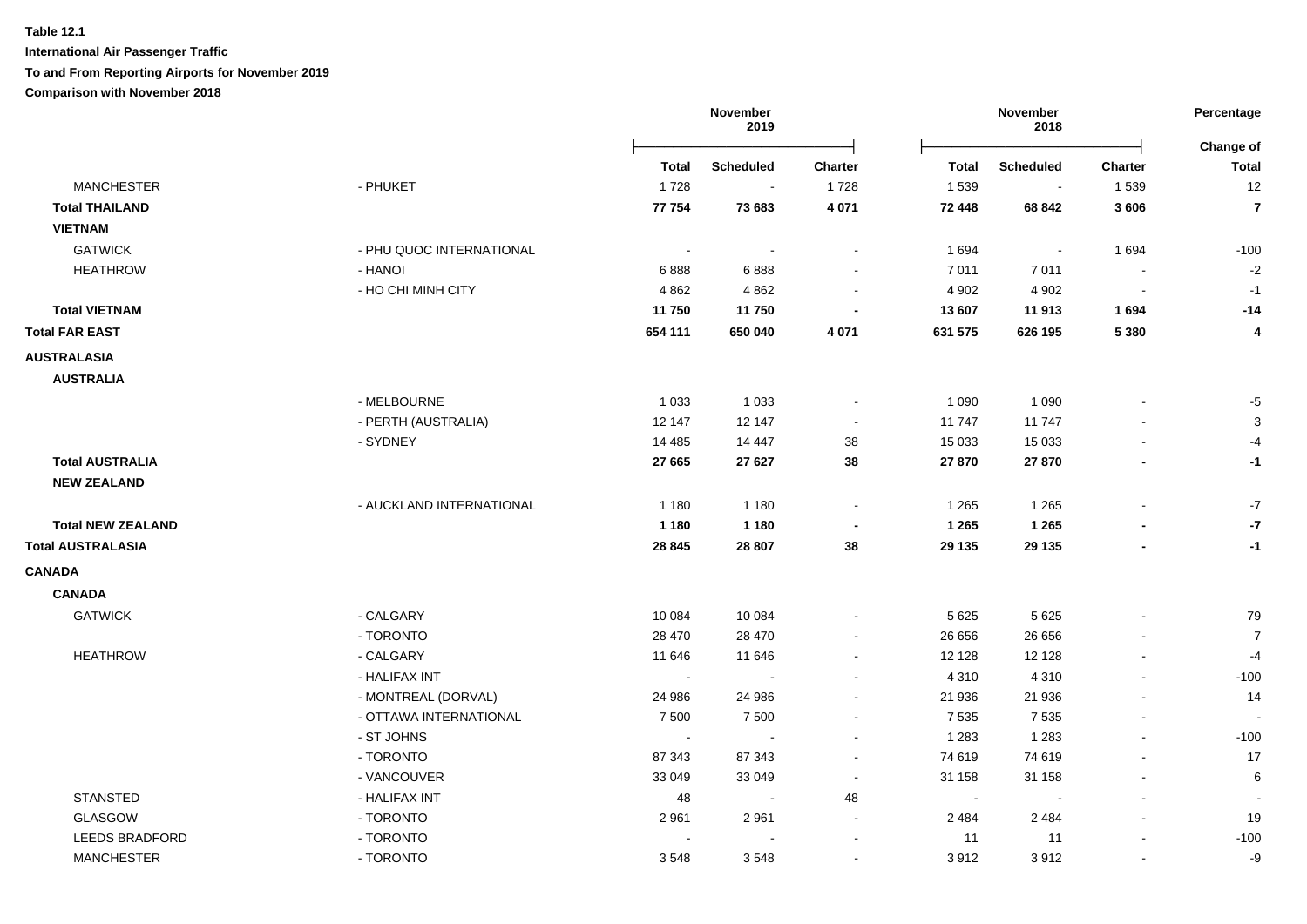|                                 |                             |              | November<br>2019 |                          | November<br>2018 |                  |                | Percentage<br>Change of |
|---------------------------------|-----------------------------|--------------|------------------|--------------------------|------------------|------------------|----------------|-------------------------|
|                                 |                             | <b>Total</b> | <b>Scheduled</b> | <b>Charter</b>           | Total            | <b>Scheduled</b> | <b>Charter</b> | <b>Total</b>            |
| <b>Total CANADA</b>             |                             | 209 635      | 209 587          | 48                       | 191 657          | 191 657          |                | 9                       |
| <b>Total CANADA</b>             |                             | 209 635      | 209 587          | 48                       | 191 657          | 191 657          |                | 9                       |
| <b>UNITED STATES OF AMERICA</b> |                             |              |                  |                          |                  |                  |                |                         |
| <b>USA</b>                      |                             |              |                  |                          |                  |                  |                |                         |
| <b>GATWICK</b>                  | - BOSTON                    | 17 730       | 17 730           |                          | 17 641           | 17641            |                | $\overline{1}$          |
|                                 | - CHICAGO (O'HARE)          |              |                  |                          | 8653             | 8653             |                | $-100$                  |
|                                 | - DENVER INTERNATIONAL      |              | $\blacksquare$   | $\blacksquare$           | 6405             | 6 4 0 5          | $\blacksquare$ | $-100$                  |
|                                 | - FORT LAUDERDALE           |              |                  |                          | 20 232           | 20 232           |                | $-100$                  |
|                                 | - LAS VEGAS                 | 6952         | 6952             |                          | 33 4 95          | 33 4 95          |                | $-79$                   |
|                                 | - LOS ANGELES INTERNATIONAL | 19819        | 19819            |                          | 17416            | 17416            |                | 14                      |
|                                 | - MIAMI INTERNATIONAL       | 13 6 28      | 13 6 28          |                          | $\sim$           |                  |                |                         |
|                                 | - NEW YORK (JF KENNEDY)     | 60 032       | 60 032           |                          | 58 818           | 58 818           |                | $\overline{2}$          |
|                                 | - OAKLAND                   |              |                  |                          | 8 1 9 4          | 8 1 9 4          |                | $-100$                  |
|                                 | - ORLANDO                   | 70 545       | 70 545           | $\overline{a}$           | 68 204           | 68 204           |                | 3                       |
|                                 | - SAN FRANCISCO             | 10517        | 10517            |                          | $\sim$           |                  |                |                         |
|                                 | - SANFORD                   | 2610         | 346              | 2 2 6 4                  | 3 3 4 5          | $\blacksquare$   | 3 3 4 5        | $-22$                   |
|                                 | - TAMPA                     | 19819        | 19819            | $\overline{a}$           | 17795            | 17795            |                | 11                      |
| <b>HEATHROW</b>                 | - ATLANTA                   | 47 997       | 47 997           |                          | 49 358           | 49 358           |                | $-3$                    |
|                                 | - AUSTIN (BERGSTROM)        | 15 0 58      | 15 0 58          |                          | 13 595           | 13595            |                | 11                      |
|                                 | - BALTIMORE                 | 12 667       | 12 667           |                          | 10 458           | 10 458           |                | 21                      |
|                                 | - BOSTON                    | 70 824       | 70 824           |                          | 58 178           | 58 178           |                | 22                      |
|                                 | - CHARLOTTE                 | 23 230       | 23 230           |                          | 22 964           | 22 964           |                | $\mathbf{1}$            |
|                                 | - CHICAGO (O'HARE)          | 80 547       | 80 547           |                          | 79 316           | 79 316           |                | $\overline{2}$          |
|                                 | - DALLAS/FORT WORTH         | 61 924       | 61 924           |                          | 59 674           | 59 674           |                | $\overline{4}$          |
|                                 | - DENVER INTERNATIONAL      | 21 311       | 21 311           | $\blacksquare$           | 13 4 63          | 13 4 63          |                | 58                      |
|                                 | - DETROIT                   | 18 945       | 18 945           | $\sim$                   | 15 291           | 15 291           |                | 24                      |
|                                 | - HOUSTON                   | 37 042       | 36 709           | 333                      | 37 540           | 37 540           |                | $-1$                    |
|                                 | - JACKSONVILLE              | 412          | $\blacksquare$   | 412                      | $\sim$           |                  |                |                         |
|                                 | - LAS VEGAS                 | 33 2 22      | 33 2 22          | $\blacksquare$           | 18 973           | 18 973           |                | 75                      |
|                                 | - LOS ANGELES INTERNATIONAL | 131 779      | 131 779          | $\overline{\phantom{a}}$ | 124 203          | 124 203          |                | 6                       |
|                                 | - MIAMI INTERNATIONAL       | 97 254       | 97 254           | $\overline{a}$           | 96 918           | 96 918           |                |                         |
|                                 | - MINNEAPOLIS-ST PAUL       | 10 371       | 10 371           |                          | 9492             | 9492             |                | 9                       |
|                                 | - NASHVILLE METROPOLITAN    | 5426         | 5426             |                          | 5 1 9 0          | 5 1 9 0          |                | 5                       |
|                                 | - NEW ORLEANS               | 7617         | 7617             |                          | 7 5 0 6          | 7 5 0 6          |                | $\overline{1}$          |
|                                 | - NEW YORK (JF KENNEDY)     | 259 593      | 259 593          |                          | 243 165          | 243 165          |                | $\overline{7}$          |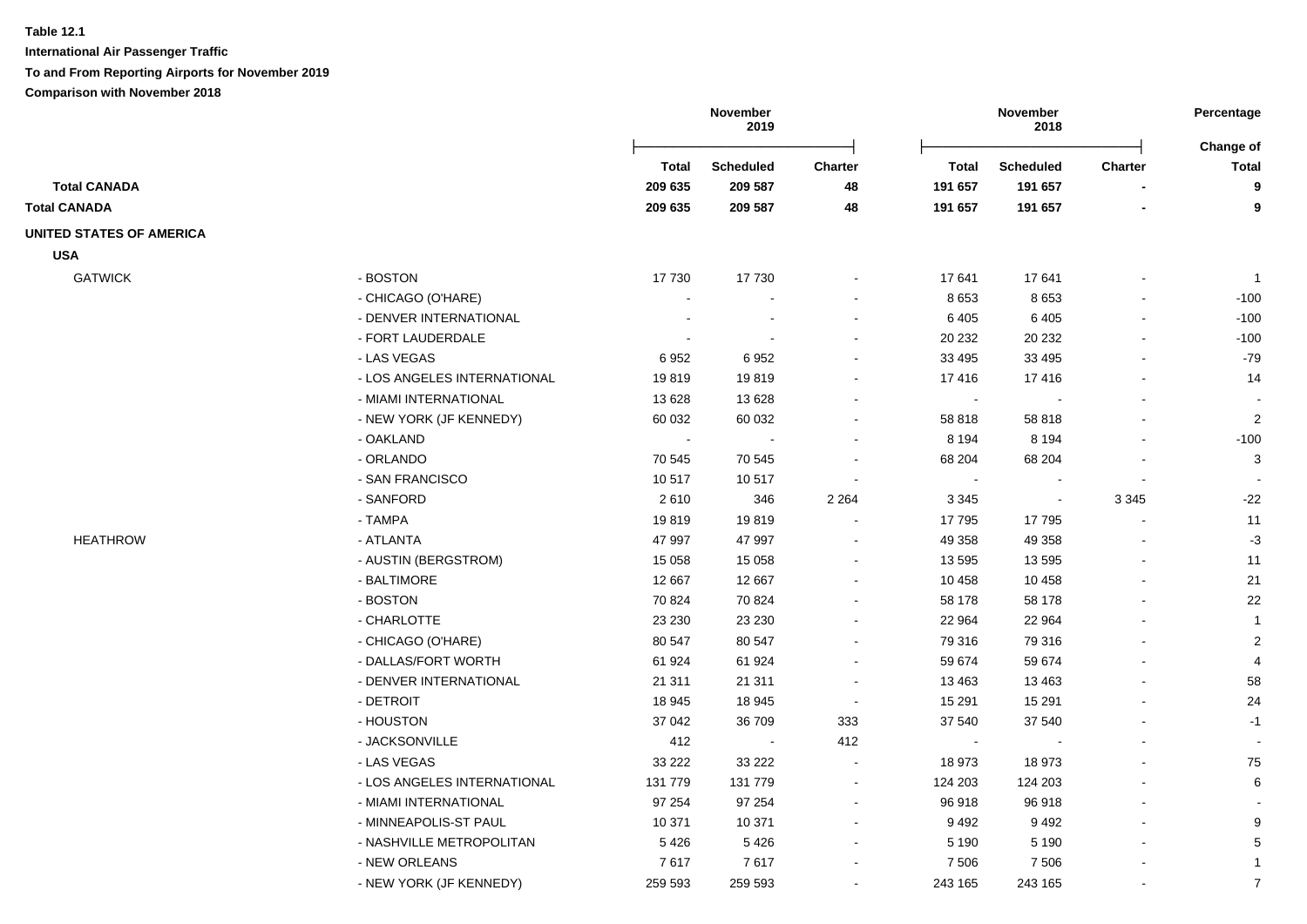**International Air Passenger Traffic To and From Reporting Airports for November 2019 Comparison with November 2018**

|                             |                              | November<br>2019         |                          |                          | November<br>2018 |                |                |                           |
|-----------------------------|------------------------------|--------------------------|--------------------------|--------------------------|------------------|----------------|----------------|---------------------------|
|                             |                              | Total                    | <b>Scheduled</b>         | <b>Charter</b>           | Total            | Scheduled      | <b>Charter</b> | Change of<br><b>Total</b> |
|                             | - NEW YORK (NEWARK)          | 69 690                   | 69 690                   |                          | 87 484           | 87 484         |                | $-20$                     |
|                             | - ORLANDO                    | 329                      | 329                      |                          |                  |                |                |                           |
|                             | - PHILADELPHIA INTERNATIONAL | 32 901                   | 32 901                   |                          | 34 763           | 34 763         |                | $-5$                      |
|                             | - PHOENIX                    | 23 808                   | 23 808                   |                          | 17 193           | 17 193         |                | 38                        |
|                             | - PITTSBURGH                 | 5 1 4 9                  | 5 1 4 9                  |                          | $\overline{a}$   |                |                |                           |
|                             | - RALEIGH                    | 10 189                   | 10 189                   |                          | 9925             | 9925           |                | $\mathbf{3}$              |
|                             | - SAN DIEGO                  | 13 207                   | 13 207                   |                          | 12 8 64          | 12 8 64        |                | 3                         |
|                             | - SAN FRANCISCO              | 77 713                   | 77 713                   |                          | 76 203           | 76 203         |                | $\sqrt{2}$                |
|                             | - SAN JOSE                   | 7527                     | 7527                     |                          | 9416             | 9416           |                | $-20$                     |
|                             | - SEATTLE (TACOMA)           | 28 617                   | 28 617                   |                          | 27 279           | 27 27 9        |                | 5                         |
|                             | - WASHINGTON (DULLES)        | 64 317                   | 64 317                   |                          | 64 447           | 64 447         |                |                           |
| <b>LONDON CITY</b>          | - NEW YORK (JF KENNEDY)      | 852                      | 852                      | $\sim$                   | 944              | 944            |                | $-10$                     |
| <b>STANSTED</b>             | - COLUMBUS                   | 254                      | $\sim$                   | 254                      | $\sim$           |                |                |                           |
| BELFAST INTERNATIONAL       | - NEW YORK (NEWARK)          | $\sim$                   | $\sim$                   |                          | 322              | 322            | $\blacksquare$ | $-100$                    |
| <b>BIRMINGHAM</b>           | - SANFORD                    | 1446                     | $\sim$                   | 1 4 4 6                  | 1674             | $\sim$         | 1674           | $-14$                     |
| EAST MIDLANDS INTERNATIONAL | - NEW YORK (NEWARK)          | 650                      | 650                      | $\overline{\phantom{a}}$ | 410              | 410            | $\sim$         | 59                        |
|                             | - SANFORD                    | 297                      | $\blacksquare$           | 297                      | 344              | $\blacksquare$ | 344            | $-14$                     |
| <b>EDINBURGH</b>            | - COLUMBUS                   | 261                      | $\blacksquare$           | 261                      |                  |                |                |                           |
|                             | - COLUMBUS RICKENBACKER AFB  | 263                      | $\sim$                   | 263                      |                  |                | $\sim$         | $\overline{a}$            |
|                             | - HOUSTON                    |                          | $\overline{\phantom{a}}$ |                          | 266              | 266            |                | $-100$                    |
|                             | - NEW YORK (JF KENNEDY)      | 8 3 2 0                  | 8 3 2 0                  |                          | 6 0 0 8          | 6 0 0 8        |                | 38                        |
|                             | - NEW YORK (NEWARK)          | 9 0 7 7                  | 9077                     |                          | 9 3 1 7          | 9317           |                | $-3$                      |
|                             | - NEWBURGH/USA               | $\sim$                   |                          |                          | 6850             | 6850           |                | $-100$                    |
| GLASGOW                     | - NEW YORK (JF KENNEDY)      | $\overline{\phantom{a}}$ | $\overline{\phantom{a}}$ |                          | 242              | 242            |                | $-100$                    |
|                             | - NEW YORK (NEWARK)          | 642                      | 642                      |                          | 454              | 454            |                | 41                        |
|                             | - ORLANDO                    | 2 3 1 4                  | 2 3 1 4                  |                          | 2610             | 2610           |                | $-11$                     |
|                             | - SANFORD                    | 298                      | $\sim$                   | 298                      | $\sim$           |                |                | $\overline{\phantom{a}}$  |
| <b>LEEDS BRADFORD</b>       | - NEW YORK (NEWARK)          | 225                      | 225                      |                          | 674              | 674            |                | $-67$                     |
| <b>MANCHESTER</b>           | - ATLANTA                    | 9 1 7 2                  | 9 1 7 2                  | $\sim$                   | 8649             | 8649           |                | 6                         |
|                             | - HOUSTON                    | 5 0 0 1                  | 5 0 0 1                  |                          | 4913             | 4913           |                | $\overline{2}$            |
|                             | - LAS VEGAS                  | $\blacksquare$           | $\sim$                   |                          | 2 5 0 8          | 2 5 0 8        |                | $-100$                    |
|                             | - NEW YORK (JF KENNEDY)      | 15726                    | 15726                    |                          | 20 900           | 20 900         |                | $-25$                     |
|                             | - NEW YORK (NEWARK)          | 11871                    | 11871                    |                          | 9806             | 9806           |                | 21                        |
|                             | - ORLANDO                    | 30 117                   | 30 117                   |                          | 36 364           | 36 364         |                | $-17$                     |
|                             | - PHILADELPHIA INTERNATIONAL | 8788                     | 8788                     |                          | 10 449           | 10 449         |                | $-16$                     |
|                             |                              |                          |                          |                          |                  |                |                |                           |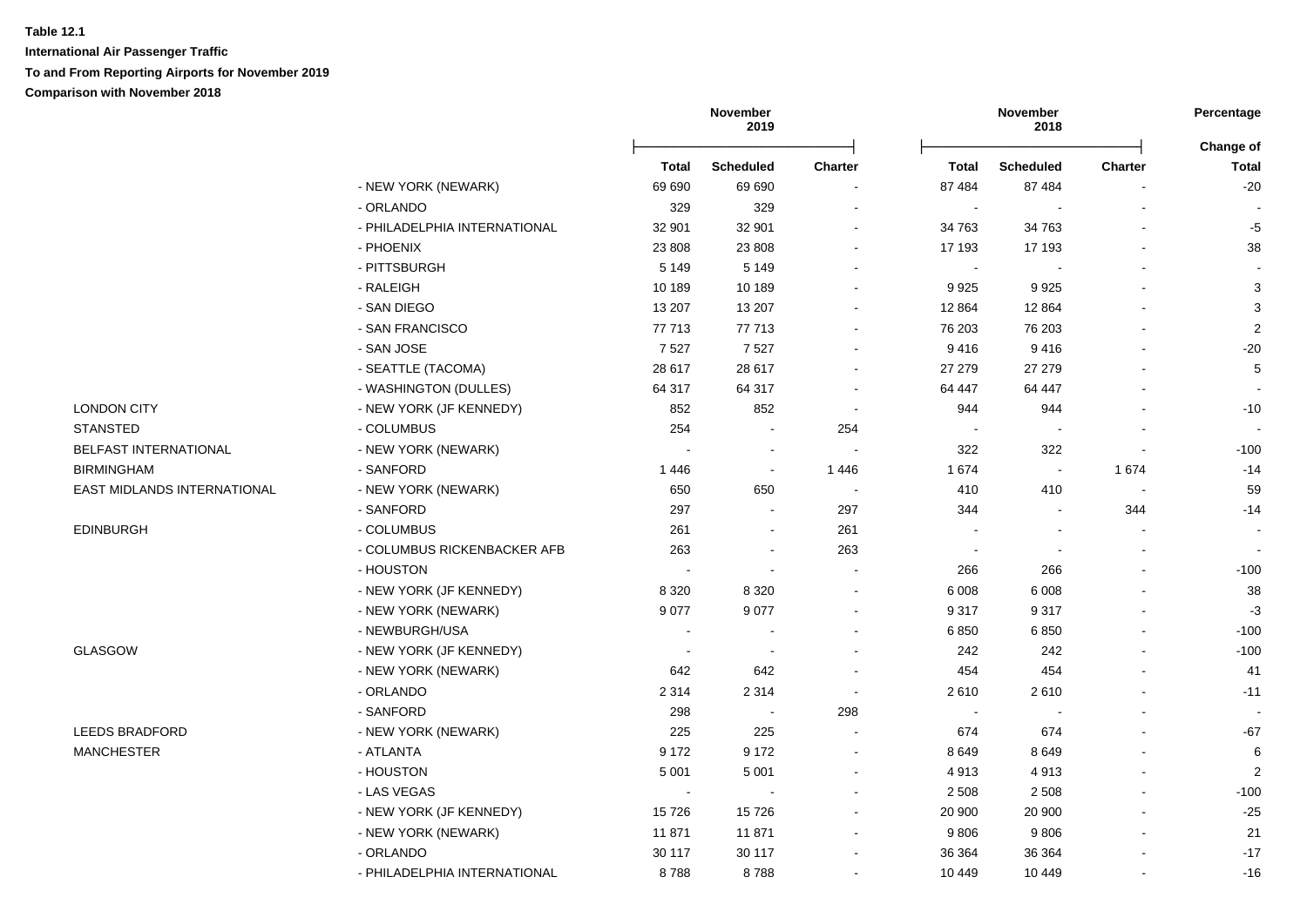**International Air Passenger Traffic**

#### **To and From Reporting Airports for November 2019**

|                                       |                        |                | November<br>2019            |         |              | November<br>2018         |                          |                           |
|---------------------------------------|------------------------|----------------|-----------------------------|---------|--------------|--------------------------|--------------------------|---------------------------|
|                                       |                        | Total          | <b>Scheduled</b>            | Charter | <b>Total</b> | <b>Scheduled</b>         | <b>Charter</b>           | Change of<br><b>Total</b> |
|                                       | - SANFORD              | 2896           | $\blacksquare$              | 2896    | 2737         | $\blacksquare$           | 2737                     | 6                         |
| <b>NEWCASTLE</b>                      | - NEW YORK (NEWARK)    | 327            | 327                         |         | 1 1 5 7      | 1 1 5 7                  |                          | $-72$                     |
|                                       | - SANFORD              | 299            | 299                         |         |              |                          |                          |                           |
| <b>Total USA</b>                      |                        | 1 599 414      | 1 590 690                   | 8724    | 1 592 654    | 1 584 554                | 8 1 0 0                  | $\blacksquare$            |
| <b>Total UNITED STATES OF AMERICA</b> |                        | 1 599 414      | 1 590 690                   | 8724    | 1 592 654    | 1 584 554                | 8 1 0 0                  | $\blacksquare$            |
| <b>CENTRAL AMERICA</b>                |                        |                |                             |         |              |                          |                          |                           |
| <b>COSTA RICA</b>                     |                        |                |                             |         |              |                          |                          |                           |
| <b>GATWICK</b>                        | - LIBERIA              | 2574           | $\blacksquare$              | 2 5 7 4 | 2 2 7 6      | $\blacksquare$           | 2 2 7 6                  | 13                        |
|                                       | - SAN JOSE COST RICA   | 4 4 8 9        | 4 4 8 9                     |         | 4 8 0 1      | 4 8 0 1                  |                          | -6                        |
| <b>Total COSTA RICA</b>               |                        | 7 0 63         | 4 4 8 9                     | 2 5 7 4 | 7077         | 4 8 0 1                  | 2 2 7 6                  |                           |
| <b>CUBA</b>                           |                        |                |                             |         |              |                          |                          |                           |
|                                       | - HAVANA               | 3 9 27         | 3 9 2 7                     |         | 7078         | 6997                     | 81                       | $-45$                     |
|                                       | - HOLGUIN (FRANK PAIS) |                |                             |         | 2 4 9 2      | 2 4 9 2                  |                          | $-100$                    |
| <b>MANCHESTER</b>                     | - CUNAGUA (CAYO COCO)  |                |                             |         | 2741         | 2741                     |                          | $-100$                    |
|                                       | - HOLGUIN (FRANK PAIS) |                |                             |         | 2 4 9 3      | 2 4 9 3                  | $\overline{\phantom{a}}$ | $-100$                    |
|                                       | - VARADERO             |                |                             |         | 2779         | 2779                     |                          | $-100$                    |
| <b>Total CUBA</b>                     |                        | 3927           | 3927                        |         | 17 583       | 17 502                   | 81                       | $-78$                     |
| <b>DOMINICAN REPUBLIC</b>             |                        |                |                             |         |              |                          |                          |                           |
| <b>GATWICK</b>                        | - PUNTA CANA           | 14 640         | 9 1 8 3                     | 5 4 5 7 | 13 665       | 8 2 5 6                  | 5 4 0 9                  | $\overline{7}$            |
| <b>BIRMINGHAM</b>                     | - PUNTA CANA           | 2 1 2 8        | $\sim$                      | 2 1 2 8 | 294          | $\sim$                   | 294                      | 624                       |
| <b>MANCHESTER</b>                     | - PUERTO PLATA         | $\overline{a}$ | $\overline{\phantom{a}}$    | $\sim$  | 262          | $\overline{\phantom{a}}$ | 262                      | $-100$                    |
|                                       | - PUNTA CANA           | 4 8 6 2        | $\sim$                      | 4 8 6 2 | 8 2 6 7      | 2 2 9 4                  | 5973                     | $-41$                     |
| <b>Total DOMINICAN REPUBLIC</b>       |                        | 21 630         | 9 1 8 3                     | 12 447  | 22 488       | 10 550                   | 11 938                   | $-4$                      |
| <b>MEXICO</b>                         |                        |                |                             |         |              |                          |                          |                           |
| <b>GATWICK</b>                        | - CANCUN               | 23 853         | 23 853                      |         | 29 0 35      | 29 0 35                  |                          | $-18$                     |
|                                       | - LOS CABOS            | 1802           | $\sim$                      | 1802    | $\sim$       | $\overline{\phantom{a}}$ |                          |                           |
|                                       | - PUERTO VALLARTA      | 347            | $\mathcal{L}_{\mathcal{A}}$ | 347     | 2689         | $\blacksquare$           | 2689                     | $-87$                     |
| <b>HEATHROW</b>                       | - MEXICO CITY          | 20913          | 20913                       |         | 19 414       | 19414                    | L,                       | 8                         |
| <b>BIRMINGHAM</b>                     | - CANCUN               | 5746           | 5746                        | $\sim$  | 5 0 2 5      | 5 0 2 5                  | $\overline{\phantom{a}}$ | 14                        |
| <b>BRISTOL</b>                        | - CANCUN               | 2587           | 2587                        |         | $\sim$       | $\overline{a}$           | $\blacksquare$           |                           |
| GLASGOW                               | - CANCUN               | $\sim$         | $\blacksquare$              |         | 243          | $\blacksquare$           | 243                      | $-100$                    |
| <b>MANCHESTER</b>                     | - CANCUN               | 11 508         | 8 5 0 7                     | 3 0 0 1 | 23 977       | 23 977                   |                          | $-52$                     |
|                                       | - PUERTO VALLARTA      | 5 2 6 5        | $\blacksquare$              | 5 2 6 5 | 2 5 5 0      | $\blacksquare$           | 2 5 5 0                  | 106                       |
| <b>NEWCASTLE</b>                      | - CANCUN               | 299            | 299                         |         |              | $\sim$                   |                          |                           |
|                                       |                        |                |                             |         |              |                          |                          |                           |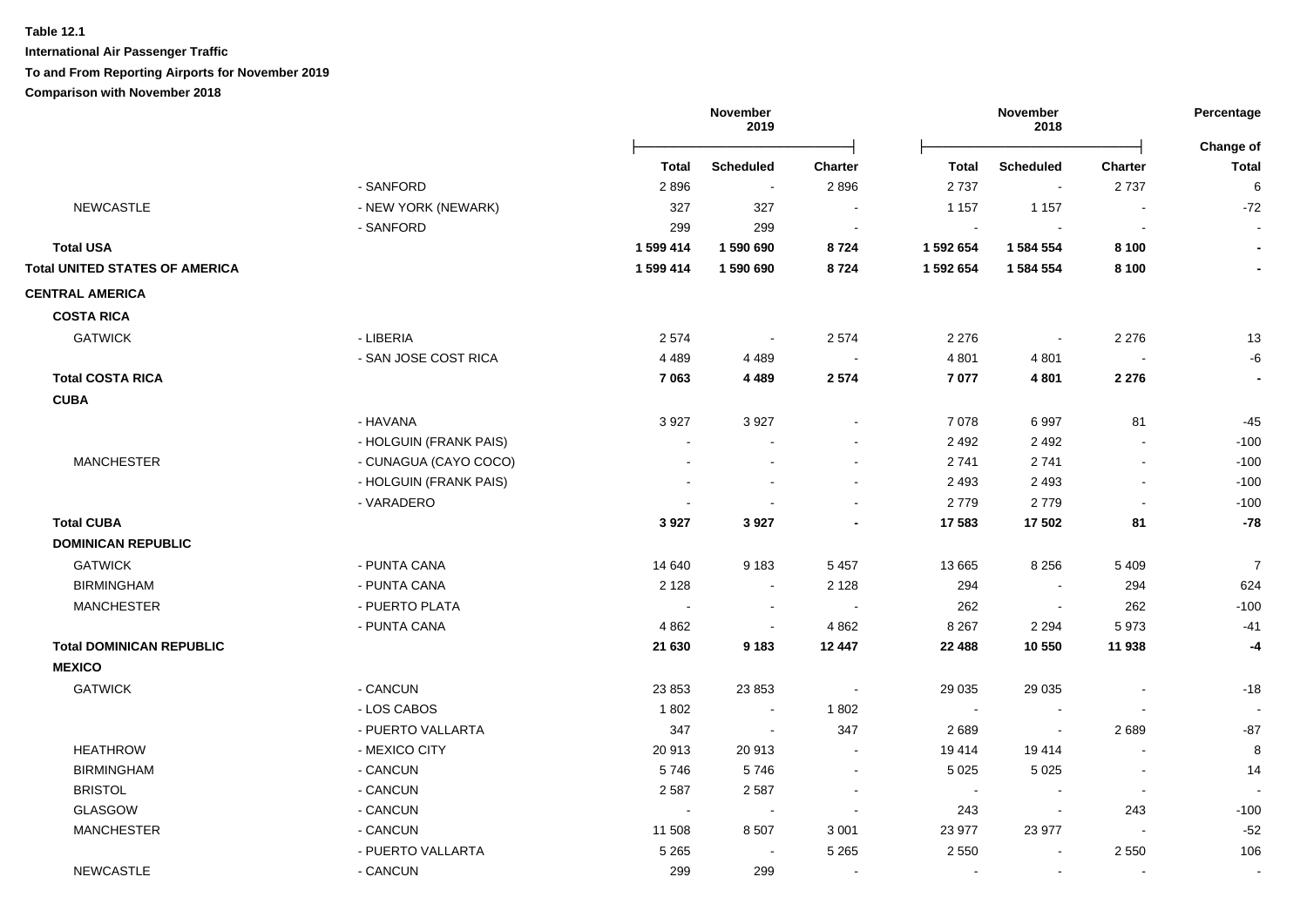|                                  |                           |              | November<br>2019 |                | November<br>2018 |                  |                | Percentage                |
|----------------------------------|---------------------------|--------------|------------------|----------------|------------------|------------------|----------------|---------------------------|
|                                  |                           | <b>Total</b> | <b>Scheduled</b> | Charter        | <b>Total</b>     | <b>Scheduled</b> | Charter        | Change of<br><b>Total</b> |
| <b>Total MEXICO</b>              |                           | 72 3 20      | 61 905           | 10 4 15        | 82 933           | 77 451           | 5482           | $-13$                     |
| <b>Total CENTRAL AMERICA</b>     |                           | 104 940      | 79 504           | 25 4 36        | 130 081          | 110 304          | 19777          | $-19$                     |
| <b>SOUTH AMERICA</b>             |                           |              |                  |                |                  |                  |                |                           |
| <b>ARGENTINA</b>                 |                           |              |                  |                |                  |                  |                |                           |
| <b>GATWICK</b>                   | - BUENOS AIRES            | 12 039       | 12 039           |                | 7 2 5 2          | 7 2 5 2          |                | 66                        |
| <b>HEATHROW</b>                  | - BUENOS AIRES            | 13678        | 13678            |                | 12 3 67          | 12 3 67          |                | 11                        |
| <b>Total ARGENTINA</b>           |                           | 25 717       | 25 717           |                | 19619            | 19619            |                | 31                        |
| <b>BRAZIL</b>                    |                           |              |                  |                |                  |                  |                |                           |
| <b>GATWICK</b>                   | - RIO DE JANEIRO (GALEAO) | 8 2 0 0      | 8 2 0 0          |                |                  |                  |                |                           |
| <b>HEATHROW</b>                  | - RIO DE JANEIRO (GALEAO) | 10 922       | 10 922           |                | 9 0 4 9          | 9 0 4 9          |                | 21                        |
|                                  | - SAO PAULO (GUARULHOS)   | 36 757       | 36 757           |                | 35 846           | 35 846           |                | 3                         |
| <b>Total BRAZIL</b>              |                           | 55 879       | 55 879           | $\blacksquare$ | 44 895           | 44 895           | $\blacksquare$ | 24                        |
| <b>CHILE</b>                     |                           |              |                  |                |                  |                  |                |                           |
|                                  | - SANTIAGO DE CHILE       | 7 1 6 0      | 7 1 6 0          |                | 7 1 8 6          | 7 1 8 6          |                |                           |
| <b>Total CHILE</b>               |                           | 7 1 6 0      | 7 1 6 0          | $\blacksquare$ | 7 186            | 7 1 8 6          | $\blacksquare$ |                           |
| <b>COLOMBIA</b>                  |                           |              |                  |                |                  |                  |                |                           |
|                                  | - BOGOTA                  | 13 680       | 13 680           |                | 12777            | 12777            |                | $\overline{7}$            |
| <b>Total COLOMBIA</b>            |                           | 13 680       | 13 680           |                | 12777            | 12777            |                | $\overline{7}$            |
| <b>Total SOUTH AMERICA</b>       |                           | 102 436      | 102 436          | $\blacksquare$ | 84 477           | 84 477           | $\blacksquare$ | 21                        |
| <b>CARIBBEAN AREA</b>            |                           |              |                  |                |                  |                  |                |                           |
| <b>ANTIGUA AND BARBUDA</b>       |                           |              |                  |                |                  |                  |                |                           |
| <b>GATWICK</b>                   | - ANTIGUA                 | 18 9 30      | 18 9 30          |                | 15 868           | 15 868           |                | 19                        |
| <b>MANCHESTER</b>                | - ANTIGUA                 |              |                  |                | 170              | 170              |                | $-100$                    |
| <b>Total ANTIGUA AND BARBUDA</b> |                           | 18 930       | 18 930           |                | 16 038           | 16 038           |                | 18                        |
| <b>BAHAMAS</b>                   |                           |              |                  |                |                  |                  |                |                           |
| <b>HEATHROW</b>                  | - NASSAU                  | 5 1 8 7      | 5 1 8 7          |                | 5915             | 5915             |                | $-12$                     |
| <b>Total BAHAMAS</b>             |                           | 5 1 8 7      | 5 1 8 7          |                | 5915             | 5915             |                | $-12$                     |
| <b>BARBADOS</b>                  |                           |              |                  |                |                  |                  |                |                           |
| <b>GATWICK</b>                   | - BRIDGETOWN              | 51 642       | 36 853           | 14789          | 49 160           | 34 750           | 14 4 10        | 5                         |
| <b>BIRMINGHAM</b>                | - BRIDGETOWN              | 8 1 9 1      |                  | 8 1 9 1        | 6436             |                  | 6436           | 27                        |
| <b>BOURNEMOUTH</b>               | - BRIDGETOWN              |              |                  |                | 284              |                  | 284            | $-100$                    |
| <b>CARDIFF WALES</b>             | - BRIDGETOWN              | 966          |                  | 966            | 295              | $\sim$           | 295            | 227                       |
| <b>GLASGOW</b>                   | - BRIDGETOWN              | 968          |                  | 968            | 2 3 4 8          |                  | 2 3 4 8        | $-59$                     |
| <b>MANCHESTER</b>                | - BRIDGETOWN              | 19 399       | 8 3 6 4          | 11 0 35        | 19825            | 9 1 7 8          | 10 647         | $-2$                      |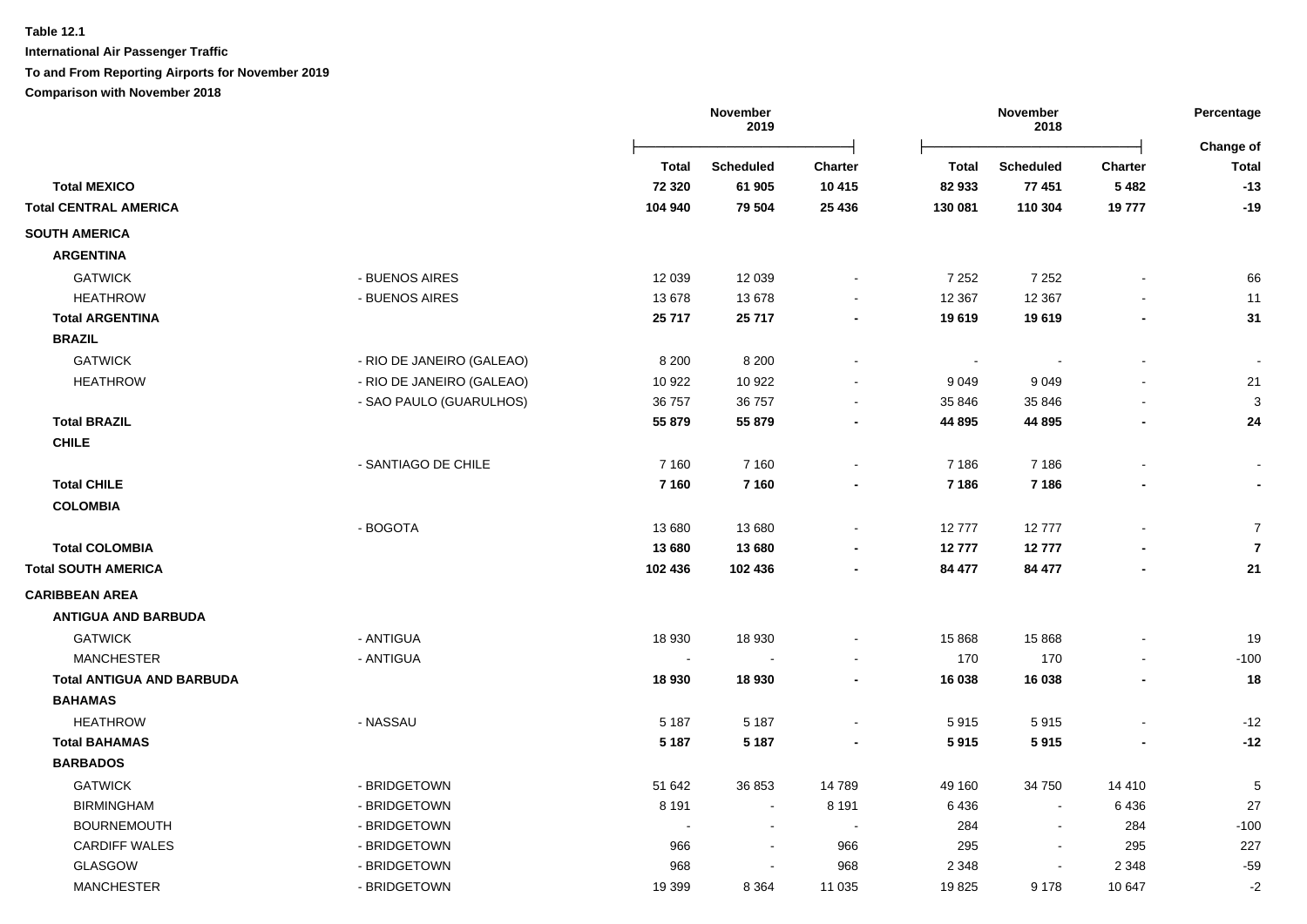# **Table 12.1 International Air Passenger Traffic**

#### **To and From Reporting Airports for November 2019**

|                                    |                        |                | November<br>2019         |                          | November<br>2018 |                          | Percentage               |                         |
|------------------------------------|------------------------|----------------|--------------------------|--------------------------|------------------|--------------------------|--------------------------|-------------------------|
|                                    |                        | Total          | <b>Scheduled</b>         | <b>Charter</b>           | <b>Total</b>     | <b>Scheduled</b>         | <b>Charter</b>           | Change of<br>Total      |
| <b>NEWCASTLE</b>                   | - BRIDGETOWN           | 948            | 948                      | $\blacksquare$           | 296              | 296                      | $\overline{\phantom{a}}$ | 220                     |
| <b>Total BARBADOS</b>              |                        | 82 114         | 46 165                   | 35 949                   | 78 644           | 44 224                   | 34 4 20                  | 4                       |
| <b>BERMUDA</b>                     |                        |                |                          |                          |                  |                          |                          |                         |
| <b>GATWICK</b>                     | - BERMUDA              | 6 5 9 0        | 6590                     | $\blacksquare$           | 6 3 9 0          | 6 3 9 0                  | $\overline{\phantom{a}}$ | 3                       |
| <b>Total BERMUDA</b>               |                        | 6590           | 6590                     |                          | 6 3 9 0          | 6 3 9 0                  |                          | 3                       |
| <b>CAYMAN ISLANDS</b>              |                        |                |                          |                          |                  |                          |                          |                         |
| <b>HEATHROW</b>                    | - GRAND CAYMAN         | 3 1 8 9        | 3 1 8 9                  |                          | 2760             | 2760                     | $\blacksquare$           | 16                      |
| <b>Total CAYMAN ISLANDS</b>        |                        | 3 1 8 9        | 3 1 8 9                  |                          | 2760             | 2760                     | $\overline{\phantom{a}}$ | 16                      |
| <b>GRENADA</b>                     |                        |                |                          |                          |                  |                          |                          |                         |
| <b>GATWICK</b>                     | - GRENADA              | 4587           | 4587                     |                          | 3 9 9 8          | 3998                     | $\blacksquare$           | 15                      |
| <b>Total GRENADA</b>               |                        | 4587           | 4587                     |                          | 3 9 9 8          | 3998                     |                          | 15                      |
| <b>JAMAICA</b>                     |                        |                |                          |                          |                  |                          |                          |                         |
|                                    | - KINGSTON             | 8 3 2 8        | 8 3 2 8                  |                          | 7 2 8 8          | 7 2 8 8                  |                          | 14                      |
|                                    | - MONTEGO BAY          | 18 0 39        | 9965                     | 8 0 7 4                  | 20 260           | 8778                     | 11 482                   | $-11$                   |
| <b>BIRMINGHAM</b>                  | - MONTEGO BAY          | 3 0 9 6        | $\blacksquare$           | 3 0 9 6                  | 4 6 9 6          | $\sim$                   | 4 6 9 6                  | $-34$                   |
| GLASGOW                            | - MONTEGO BAY          | $\sim$         | $\blacksquare$           |                          | 294              | $\overline{\phantom{a}}$ | 294                      | $-100$                  |
| <b>MANCHESTER</b>                  | - MONTEGO BAY          | 5 3 3 0        | $\overline{\phantom{a}}$ | 5 3 3 0                  | 8 4 6 3          | $\overline{\phantom{a}}$ | 8 4 6 3                  | $-37$                   |
| <b>NEWCASTLE</b>                   | - MONTEGO BAY          | $\blacksquare$ | $\overline{a}$           |                          | 293              | 293                      |                          | $-100$                  |
| <b>Total JAMAICA</b>               |                        | 34 793         | 18 293                   | 16 500                   | 41 294           | 16 359                   | 24 935                   | $-16$                   |
| <b>SAINT KITTS AND NEVIS</b>       |                        |                |                          |                          |                  |                          |                          |                         |
| <b>GATWICK</b>                     | - ST KITTS             | 1 4 3 9        | 1439                     | $\blacksquare$           | 1417             | 1 4 1 7                  | $\overline{\phantom{a}}$ | $\overline{c}$          |
| <b>Total SAINT KITTS AND NEVIS</b> |                        | 1 4 3 9        | 1439                     |                          | 1417             | 1 4 1 7                  |                          | $\mathbf{2}$            |
| <b>ST LUCIA</b>                    |                        |                |                          |                          |                  |                          |                          |                         |
|                                    | - ST LUCIA (HEWANORRA) | 17408          | 16 549                   | 859                      | 17 313           | 14 4 76                  | 2837                     | $\overline{\mathbf{1}}$ |
| <b>MANCHESTER</b>                  | - ST LUCIA (HEWANORRA) |                |                          |                          | 1 0 3 4          | 1 0 3 4                  |                          | $-100$                  |
| <b>Total ST LUCIA</b>              |                        | 17 408         | 16 549                   | 859                      | 18 347           | 15 510                   | 2837                     | $-5$                    |
| <b>TRINIDAD AND TOBAGO</b>         |                        |                |                          |                          |                  |                          |                          |                         |
| <b>GATWICK</b>                     | - PORT OF SPAIN        | 4988           | 4988                     |                          | 4 7 3 0          | 4730                     |                          | 5                       |
|                                    | - TOBAGO               | 3 3 5 9        | 3 3 5 9                  | $\overline{\phantom{a}}$ | 2719             | 2719                     | $\blacksquare$           | 24                      |
| <b>MANCHESTER</b>                  | - TOBAGO               |                |                          |                          | 851              | 851                      | $\overline{a}$           | $-100$                  |
| <b>Total TRINIDAD AND TOBAGO</b>   |                        | 8 3 4 7        | 8 3 4 7                  |                          | 8 3 0 0          | 8 3 0 0                  | $\overline{a}$           | $\overline{1}$          |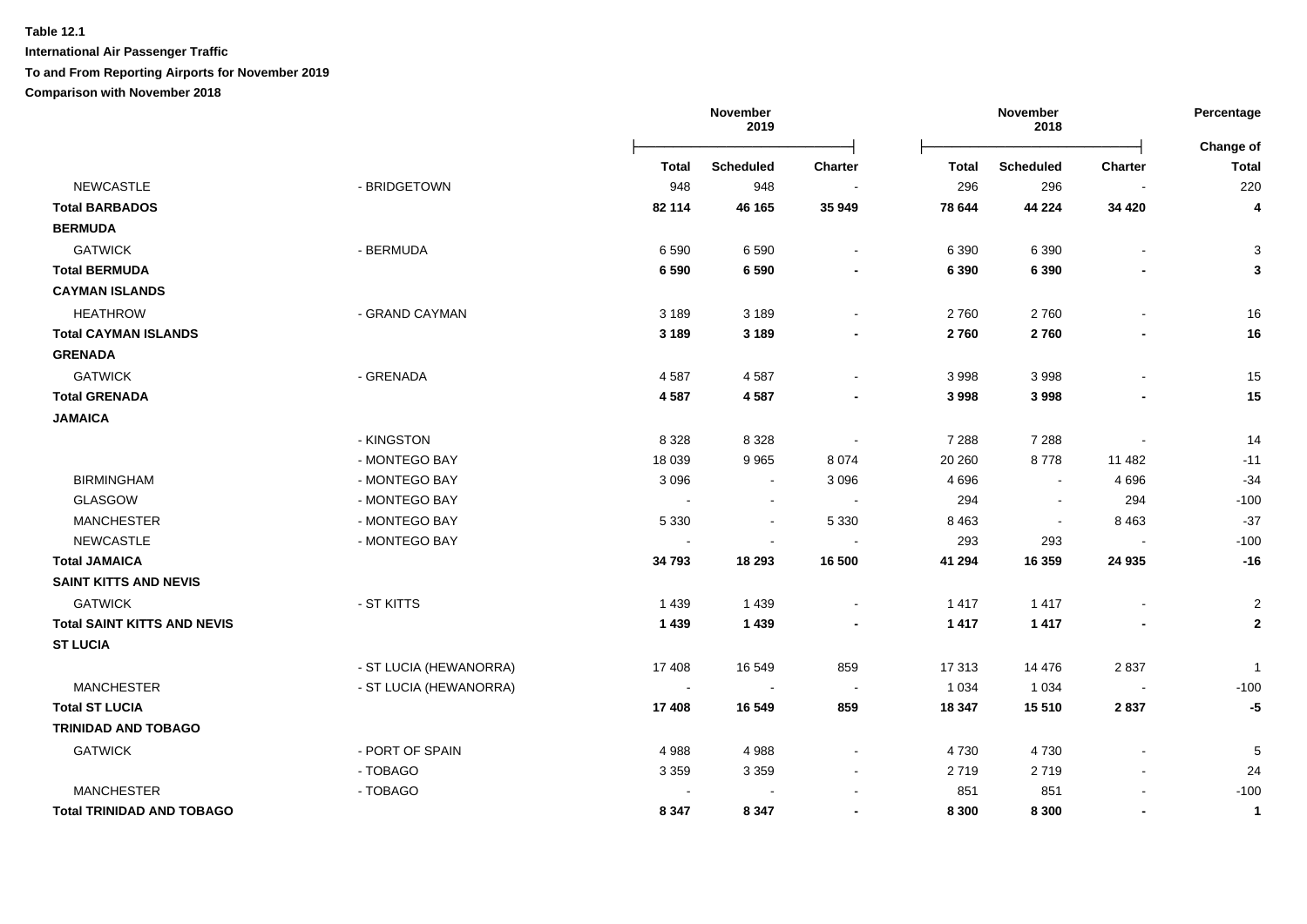**International Air Passenger Traffic To and From Reporting Airports for November 2019**

# **Comparison with November 2018**

**November 2019 November 2018 Percentage** Ōņņņņņņņņņņņņņņņņņņņņņņņņō Ōņņņņņņņņņņņņņņņņņņņņņņņņō **Change of Total Scheduled Charter Total Scheduled Charter Total TURKS AND CAICOS ISLANDS** GATWICK - PROVIDENCIALES 948 948 - 1 675 1 675 - -43  **Total TURKS AND CAICOS ISLANDS 948 948 - 1 675 1 675 - -43 Total CARIBBEAN AREA 183 532 130 224 53 308 184 778 122 586 62 192 -1 INDIAN OCEAN ISLANDS MALDIVE ISLANDS** GATWICK - MALE INTERNATIONAL 6 735 6 735 - 5 353 5 353 - 26  **Total MALDIVE ISLANDS 6 735 6 735 - 5 353 5 353 - 26 MAURITIUS** GATWICK - MAURITIUS 14 853 14 853 - 14 037 13 125 912 6 HEATHROW - MAURITIUS 7 214 7 214 - 6 388 6 388 - 13 MANCHESTER - MAURITIUS 756 - 756 -100  **Total MAURITIUS 22 067 22 067 - 21 181 19 513 1 668 4 SEYCHELLES** 2 المساحة 1966 - HEATHROW من المساحة التي تقويم المساحة التي تقويم التي تقويم التي تقويم التي تقويم التي تقويم التي تقويم التي تقويم التي تقويم التي تقويم التي تقويم التي تقويم التي تقويم التي تقويم التي تقويم التي تقويم  **Total SEYCHELLES 3 040 3 040 - 2 966 2 966 - 2 Total INDIAN OCEAN ISLANDS 31 842 31 842 - 29 500 27 832 1 668 8 ATLANTIC OCEAN ISLANDS CAPE VERDE ISLANDS** 15 ن بي المسلم المسلم المسلم التي تحدث المسلم المسلم المسلم المسلم المسلم المسلم المسلم التي تحدث المسلم التي ي ال GATWICK - ILHA DO SAL C.VERDE 5 580 5 580 - 8 309 8 309 - -33 BIRMINGHAM - BOA VISTA (RABIL) 3 373 3 373 - 3 073 3 073 - 10 BIRMINGHAM - ILHA DO SAL C.VERDE 3 529 3 529 - 3 354 3 354 - 5 BRISTOL - ILHA DO SAL C.VERDE 1 280 1 280 - 2 108 - 2 108 -39 MANCHESTER - BOA VISTA (RABIL) 5 093 5 093 - 5 596 5 378 218 -9 MANCHESTER - ILHA DO SAL C.VERDE 5 081 5 081 - 6 326 6 326 - -20  **Total CAPE VERDE ISLANDS 31 823 31 823 - 35 614 33 288 2 326 -11 Total ATLANTIC OCEAN ISLANDS 31 823 31 823 - 35 614 33 288 2 326 -11 OIL RIGS OIL RIGS** ABERDEEN - OIL RIGS 32 029 - 32 029 34 174 - 34 174 -6 1286 - DIL RIGS - OIL RIGS - 1286 - 1286 - 1286 1475 - 1475 - 1475 - 1475 - 1475 - 1475 - 1475 - 147 HUMBERSIDE - OIL RIGS 1 116 - 1 116 1 827 - 1 827 -39